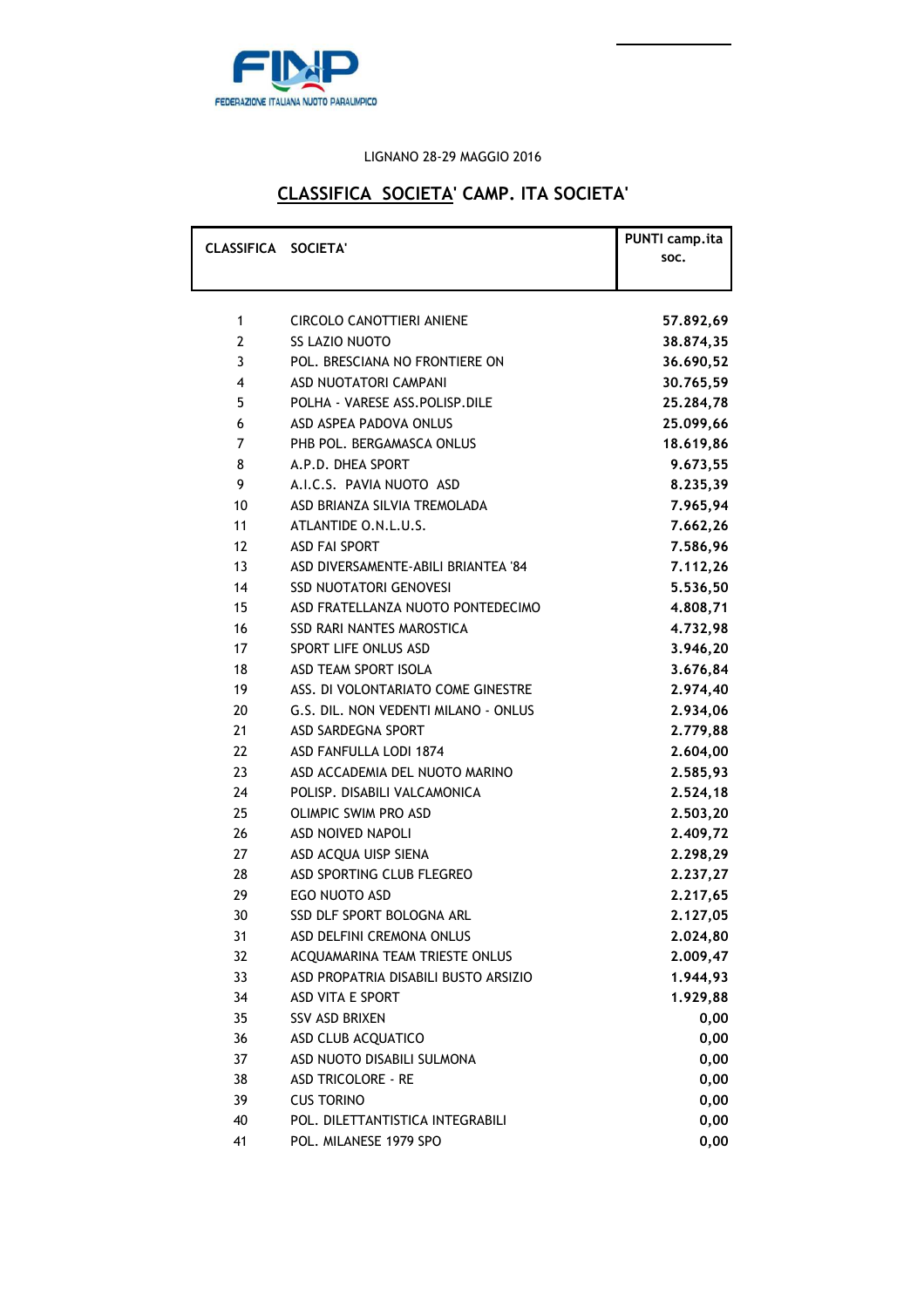

#### LIGNANO 28-29 MAGGIO 2016

## **CLASSIFICA COPPA FEMMINILE CAMP. ITA SOCIETA'**

| CLASSIFICA SOCIETA' |                                      | <b>PUNTI</b><br>coppa femm |
|---------------------|--------------------------------------|----------------------------|
|                     |                                      | camp.lta soc               |
|                     |                                      |                            |
| 1                   | POL. BRESCIANA NO FRONTIERE ON       |                            |
| $\overline{2}$      | ASD NUOTATORI CAMPANI                | 25.535,98                  |
| 3                   | ASD ASPEA PADOVA ONLUS               | 21.141,39                  |
| 4                   | <b>SS LAZIO NUOTO</b>                | 19.882,54                  |
| 5                   | <b>CIRCOLO CANOTTIERI ANIENE</b>     | 15.305,97<br>14.293,59     |
| 6                   | PHB POL. BERGAMASCA ONLUS            |                            |
| $\overline{7}$      | <b>ASD FAI SPORT</b>                 | 14.002,35                  |
| 8                   | A.I.C.S. PAVIA NUOTO ASD             | 9.424,54                   |
| 9                   | POLHA - VARESE ASS.POLISP.DILE       | 8.235,39                   |
| 10                  | A.P.D. DHEA SPORT                    | 7.303,64<br>5.297,18       |
| 11                  | SPORT LIFE ONLUS ASD                 | 4.588,60                   |
| 12                  | ATLANTIDE O.N.L.U.S.                 | 4.392,90                   |
| 13                  | ASD DIVERSAMENTE-ABILI BRIANTEA '84  | 4.032,26                   |
| 14                  | ASD VITA E SPORT                     | 3.658,17                   |
| 15                  | ACQUAMARINA TEAM TRIESTE ONLUS       | 3.502,25                   |
| 16                  | ASD FANFULLA LODI 1874               | 3.449,67                   |
| 17                  | G.S. DIL. NON VEDENTI MILANO - ONLUS | 2.934,06                   |
| 18                  | ASD SARDEGNA SPORT                   | 2.779,88                   |
| 19                  | ASD ACCADEMIA DEL NUOTO MARINO       | 2.585,93                   |
| 20                  | SSD RARI NANTES MAROSTICA            | 2.563,31                   |
| 21                  | <b>OLIMPIC SWIM PRO ASD</b>          | 2.503,20                   |
| 22                  | ASS. DI VOLONTARIATO COME GINESTRE   | 2.266,86                   |
| 23                  | EGO NUOTO ASD                        | 2.217,65                   |
| 24                  | ASD DELFINI CREMONA ONLUS            | 2.024,80                   |
| 25                  | ASD BRIANZA SILVIA TREMOLADA         | 1.752,37                   |
| 26                  | ASD PROPATRIA DISABILI BUSTO ARSIZIO | 772,10                     |
| 27                  | ASD CLUB ACQUATICO                   | 521,55                     |
| 28                  | ASD ACQUA UISP SIENA                 | 0,00                       |
| 29                  | <b>SSV ASD BRIXEN</b>                | 0,00                       |
| 30                  | ASD FRATELLANZA NUOTO PONTEDECIMO    | 0,00                       |
| 31                  | ASD NUOTO DISABILI SULMONA           | 0,00                       |
| 32                  | ASD TRICOLORE - RE                   | 0,00                       |
| 33                  | <b>CUS TORINO</b>                    | 0,00                       |
| 34                  | SSD DLF SPORT BOLOGNA ARL            | 0,00                       |
| 35                  | ASD NOIVED NAPOLI                    | 0,00                       |
| 36                  | POLISP. DISABILI VALCAMONICA         | 0,00                       |
| 37                  | POL. DILETTANTISTICA INTEGRABILI     | 0,00                       |
| 38                  | POL. MILANESE 1979 SPO               | 0,00                       |
| 39                  | ASD SPORTING CLUB FLEGREO            | 0,00                       |
| 40                  | <b>SSD NUOTATORI GENOVESI</b>        | 0,00                       |
| 41                  | ASD TEAM SPORT ISOLA                 | 0,00                       |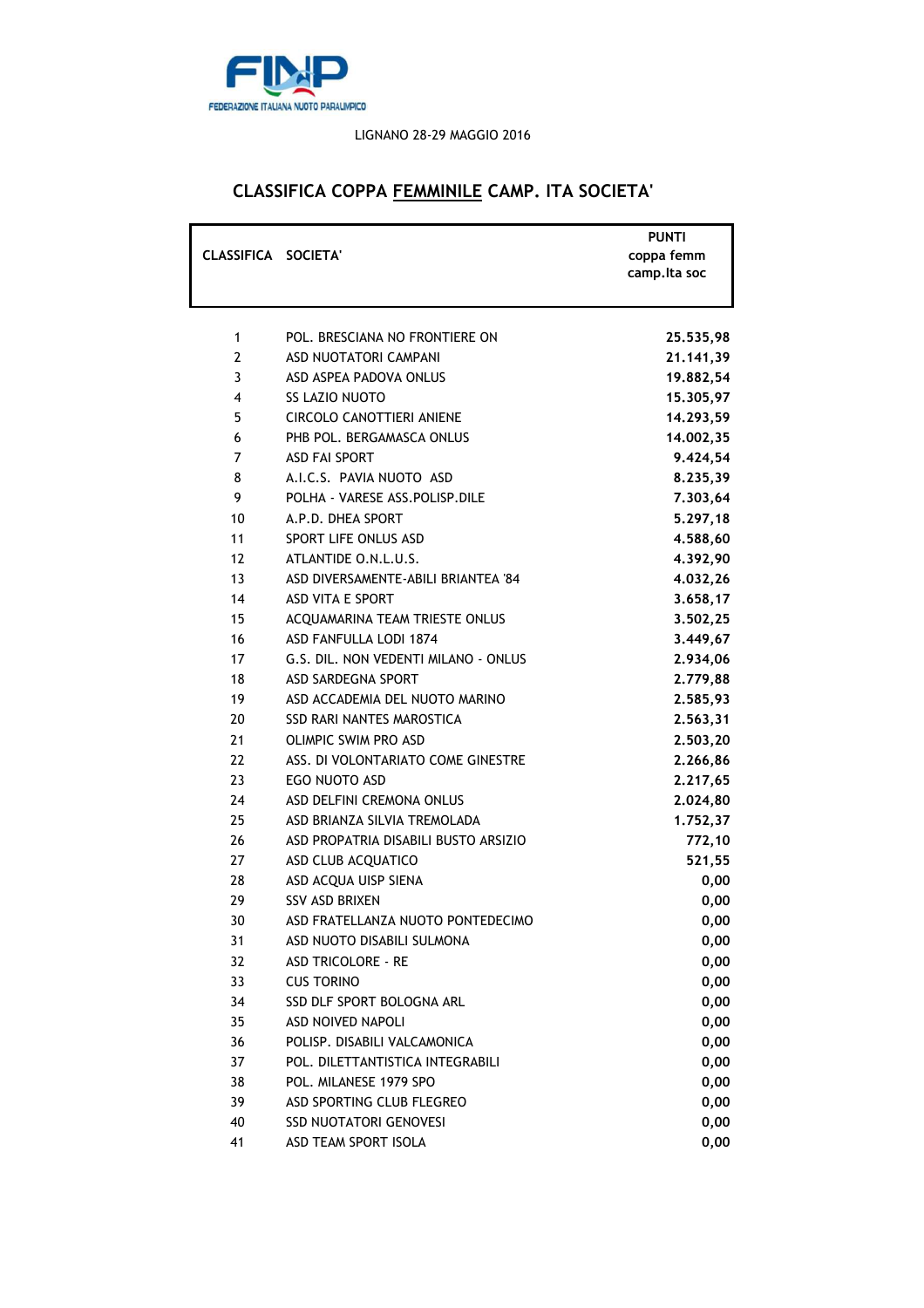

### LIGNANO 28-29 MAGGIO 2016

# **CLASSIFICA COPPA MASCHILE CAMP. ITA SOCIETA'**

| CLASSIFICA SOCIETA' |                                       | <b>PUNTI</b> coppa<br>masc camp.lta<br>SOC |
|---------------------|---------------------------------------|--------------------------------------------|
| 1                   | CIRCOLO CANOTTIERI ANIENE             | 51.579,69                                  |
| $\overline{2}$      | <b>SS LAZIO NUOTO</b>                 | 35.187,86                                  |
| 3                   | POL. BRESCIANA NO FRONTIERE ON        | 31.761,97                                  |
| 4                   | <b>ASD NUOTATORI CAMPANI</b>          | 31.514,72                                  |
| 5                   | POLHA - VARESE ASS.POLISP.DILE        | 22.966,90                                  |
| 6                   | PHB POL. BERGAMASCA ONLUS             | 22.059,33                                  |
| $\overline{7}$      | ASD ASPEA PADOVA ONLUS                | 22.055,86                                  |
| 8                   | <b>ASD FAI SPORT</b>                  | 14.177,92                                  |
| 9                   | SPORT LIFE ONLUS ASD                  | 13.636,87                                  |
| 10                  | ATLANTIDE O.N.L.U.S.                  | 12.601,97                                  |
| 11                  | ASD DIVERSAMENTE-ABILI BRIANTEA '84   | 12.173,65                                  |
| 12                  | ASD BRIANZA SILVIA TREMOLADA          | 11.187,92                                  |
| 13                  | <b>SSD NUOTATORI GENOVESI</b>         | 8.115,75                                   |
| 14                  | <b>SSD RARI NANTES MAROSTICA</b>      | 6.804,29                                   |
| 15                  | A.P.D. DHEA SPORT                     | 6.532,66                                   |
| 16                  | ASD FRATELLANZA NUOTO PONTEDECIMO     | 4.808,71                                   |
| 17                  | ASD FANFULLA LODI 1874                | 4.099,14                                   |
| 18                  | ASD TEAM SPORT ISOLA                  | 3.676,84                                   |
| 19                  | ASD PROPATRIA DISABILI BUSTO ARSIZIO  | 3.674,46                                   |
| 20                  | POL. MILANESE 1979 SPO                | 3.588,08                                   |
| 21                  | SSD DLF SPORT BOLOGNA ARL             | 3.531,67                                   |
| 22                  | ASS. DI VOLONTARIATO COME GINESTRE    | 3.203,67                                   |
| 23                  | POLISP. DISABILI VALCAMONICA          | 2.524,18                                   |
| 24                  | ASD NOIVED NAPOLI                     | 2.409,72                                   |
| 25                  | ASD ACQUA UISP SIENA                  | 2.298,29                                   |
| 26                  | ASD SPORTING CLUB FLEGREO             | 2.237,27                                   |
| 27                  | A.I.C.S. PAVIA NUOTO ASD              | 1.801,34                                   |
| 28                  | <b>CUS TORINO</b>                     | 1.690,91                                   |
| 29                  | <b>ACOUAMARINA TEAM TRIESTE ONLUS</b> | 814,35                                     |
| 30                  | ASD ACCADEMIA DEL NUOTO MARINO        | 0,00                                       |
| 31                  | SSV ASD BRIXEN                        | 0,00                                       |
| 32                  | ASD CLUB ACQUATICO                    | 0,00                                       |
| 33                  | ASD NUOTO DISABILI SULMONA            | 0,00                                       |
| 34                  | <b>ASD TRICOLORE - RE</b>             | 0,00                                       |
| 35                  | ASD DELFINI CREMONA ONLUS             | 0,00                                       |
| 36                  | EGO NUOTO ASD                         | 0,00                                       |
| 37                  | G.S. DIL. NON VEDENTI MILANO - ONLUS  | 0,00                                       |
| 38                  | <b>OLIMPIC SWIM PRO ASD</b>           | 0,00                                       |
| 39                  | POL. DILETTANTISTICA INTEGRABILI      | 0,00                                       |
| 40                  | ASD SARDEGNA SPORT                    | 0,00                                       |
| 41                  | ASD VITA E SPORT                      | 0,00                                       |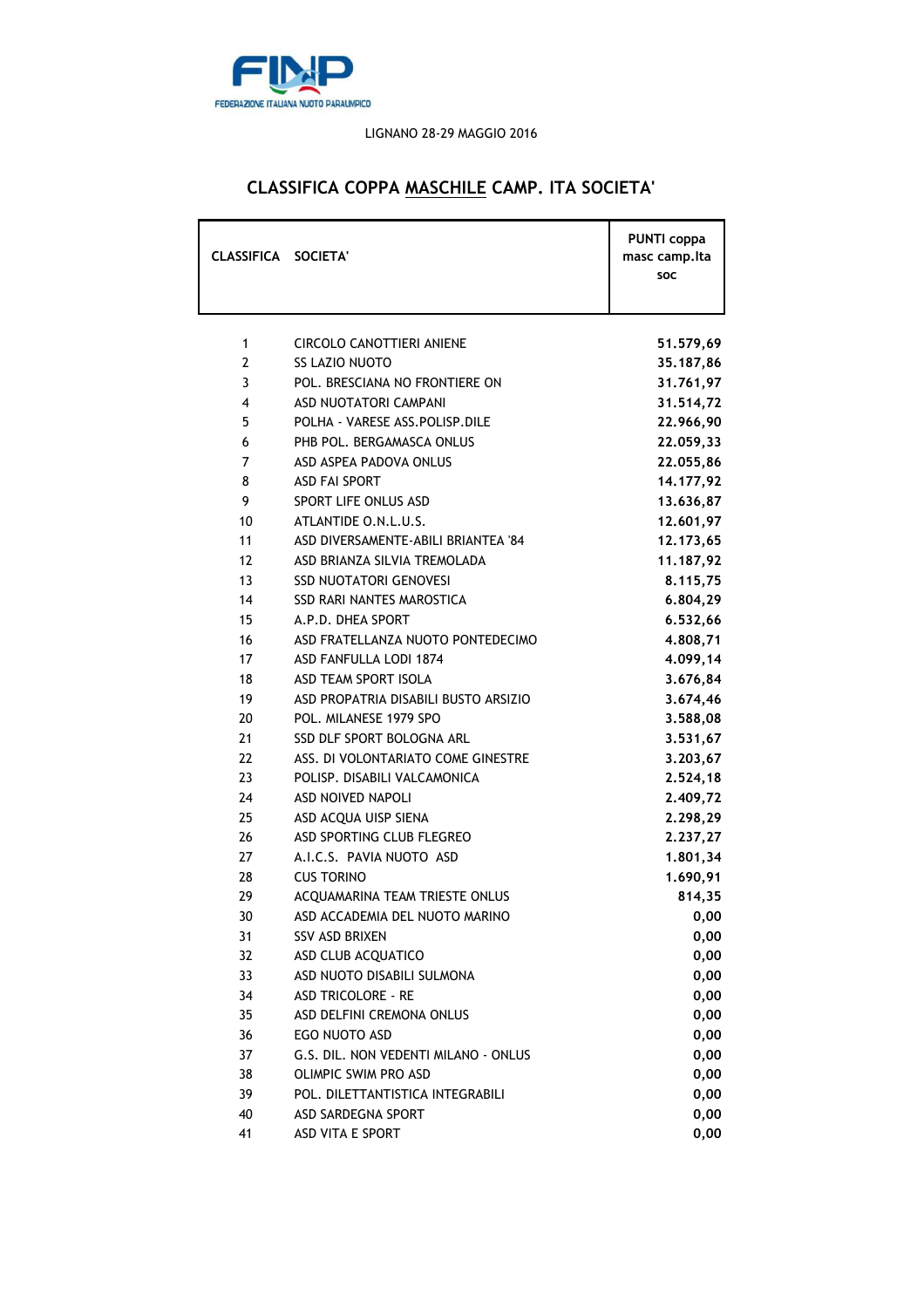|                |                                      |                                       |    | <b>MANIFESTAZIONE</b> |              |      | CAMPIONATO ITALIANO DI SOCIETA', Coppa Italia Maschile e Coppa Italia Femminile |                          |               |              |             |             |          |                            |              |                                |                     |  |
|----------------|--------------------------------------|---------------------------------------|----|-----------------------|--------------|------|---------------------------------------------------------------------------------|--------------------------|---------------|--------------|-------------|-------------|----------|----------------------------|--------------|--------------------------------|---------------------|--|
|                | FEDERAZONE ITALIANA NUOTO PARALMPICO |                                       |    |                       | <b>DATA</b>  |      | 28-29/MAGGIO/2016                                                               |                          |               |              |             |             |          |                            |              |                                |                     |  |
|                |                                      |                                       |    |                       | <b>LUOGO</b> |      | LIGNANO SABBIADORO                                                              |                          |               |              |             |             |          |                            |              |                                |                     |  |
|                |                                      |                                       |    |                       | VASCA MT.    |      | 50                                                                              |                          |               |              |             |             |          |                            |              |                                |                     |  |
| CI             | <b>COGNOME NOME</b>                  |                                       |    | SEX ANNO CAT CLAS     |              |      | <b>SOCIETA</b>                                                                  | <b>REGIONE</b>           | NAZIONE CLASS |              | <b>GARA</b> |             |          | TEMPO WILD Q. C.I. P. base | s            | <b>BONU PUNTI con</b><br>bonus | REC. Cat. REC. Ass. |  |
|                |                                      |                                       |    |                       |              |      |                                                                                 |                          |               | <b>INTER</b> |             | <b>GARA</b> | CARD ASS |                            |              |                                |                     |  |
|                |                                      | RISULTATI FINALISSIMA FUTURI CAMPIONI |    |                       |              |      |                                                                                 |                          |               |              |             |             |          |                            |              |                                |                     |  |
| $\mathbf{1}$   | NICOLETTI                            | <b>FRANCESO</b>                       | M  | 2006                  | F            | S 09 | POLHA - VARESE ASS.POLISP.DILE                                                  | LOMBARDIA                | ITA           |              | 050 STI     | 0'37"71     |          |                            | 675,15 42%   | 958,72                         |                     |  |
|                | 2 FANTIN                             | <b>ANTONIO</b>                        | M  | 2001                  | R            | S 07 | <b>ASD FAI SPORT</b>                                                            | <b>FRIULI VEN GIULIA</b> | ITA           |              | 050 STI     | 0'33"94     |          | Q.                         | 822,33 7%    | 937,46                         | R.Cat.              |  |
| 3              | BARLAAM                              | <b>SIMONE</b>                         | M  | 2000                  | R            |      | S 10 POLHA - VARESE ASS. POLISP. DILE                                           | <b>LOMBARDIA</b>         | ITA           |              | 050 STI     | 0'27"02     |          | Q.                         | 870,84 P.B.  | 931,79                         |                     |  |
|                | PERFETTO                             | IVAN                                  | M  | 2000                  | R            |      | S 10 ASD NUOTATORI CAMPANI                                                      | <b>CAMPANIA</b>          | ITA           | X O          | 050 STI     | 0'28"11     |          | Q.                         | 837,07 P.B.  | 895,66                         |                     |  |
| 5.             | PALUMBO                              | <b>VINCENZO</b>                       | M  | 2001                  | R            | S 09 | A.P.D. DHEA SPORT                                                               | <b>CAMPANIA</b>          | ITA           |              | 050 STI     | 0'35"12     |          | Q.                         | 724,94 7%    | 826,44                         |                     |  |
|                | <b>L'ABBATE</b>                      | LORENZO                               | M  | 2001                  | R            |      | S 09 POLHA - VARESE ASS.POLISP.DILE                                             | LOMBARDIA                | ITA           |              | 050 STI     | 0'38"21     |          |                            | 666,32<br>7% | 759,60                         |                     |  |
| $\overline{7}$ | KARIM GOUDA                          | SAID HASSAN                           | M  | 2004                  | E            |      | S 11 CIRCOLO CANOTTIERI ANIENE                                                  | LAZIO                    | ITA           |              | 050 STI     | 0'47"23     |          |                            | 546,26 28%   | 737,46                         |                     |  |
|                | 8 ZENI                               | <b>LORENZO</b>                        | M  | 2001                  | R            | S 07 | POLHA - VARESE ASS.POLISP.DILE                                                  | <b>LOMBARDIA</b>         | ITA           |              | 050 STI     | 0'47"38     |          |                            | 589,07 7%    | 671,54                         |                     |  |
| 1              | <b>DEL MASTRO</b>                    | MARIKA                                | F. | 2003                  | F            |      | S 09 CIRCOLO CANOTTIERI ANIENE                                                  | LAZIO                    | <b>ITA</b>    |              | 050 STI     | 0'37"22     |          | Q.                         | 782,11 21%   | 1001,10                        | R.Cat.              |  |
| $\mathbf{2}$   | <b>LUSCRI</b>                        | CAMILLA                               | F. | 2002                  | R            |      | S 13 A.I.C.S. PAVIA NUOTO ASD                                                   | <b>LOMBARDIA</b>         | ITA           | X O          | 050 STI     | 0'35"20     |          | Q.                         | 785,51 14%   | 950,47                         |                     |  |
| 3              | <b>TEOFILI</b>                       | VIVIANA                               | F  | 2003                  | Ε            |      | S 13 SS LAZIO NUOTO                                                             | LAZIO                    | ITA           |              | 050 STI     | 0'39"15     |          | Q.                         | 706,26 21%   | 904,01                         |                     |  |
|                | <b>AGOSTINI</b>                      | <b>IRENE</b>                          | F  | 2001                  | R            |      | S 05 ASD ASPEA PADOVA ONLUS                                                     | <b>VENETO</b>            | <b>ITA</b>    |              | 050 STI     | 0'50"88     |          | Q.                         | 721,50 7%    | 822,51                         |                     |  |
| 5.             | VICCH                                | SILVIA                                | F  | 2000                  | R            | S 09 | PHB POL. BERGAMASCA ONLUS                                                       | <b>LOMBARDIA</b>         | ITA           |              | 050 STI     | 0'38"22     |          | Q.                         | 761,64 P.B.  | 814,96                         |                     |  |
| 6              | <b>BELLINGERI</b>                    | <b>GIULIA</b>                         |    | 2000                  | R            | S 07 | A.I.C.S. PAVIA NUOTO ASD                                                        | LOMBARDIA                | ITA           | X            | 050 STI     | 0'44"14     |          | Q.                         | 735,61 P.B.  | 787,11                         |                     |  |
|                | PROCIDA                              | ANGELA                                |    | 2000                  | R            | S 03 | ASD NUOTATORI CAMPANI                                                           | <b>CAMPANIA</b>          | ITA           |              | 050 STI     | 1'18"28     |          | Q.                         | 636,18 P.B.  | 680,71                         |                     |  |
| 8              | <b>GRANCEA</b>                       | <b>FLORENTINA</b>                     | F. | 2000                  | R            |      | S 09 POL. BRESCIANA NO FRONTIERE ON                                             | LOMBARDIA                | ITA           |              | 050 STI     | 0'46"37     |          |                            | 627,78 P.B.  | 671,72                         |                     |  |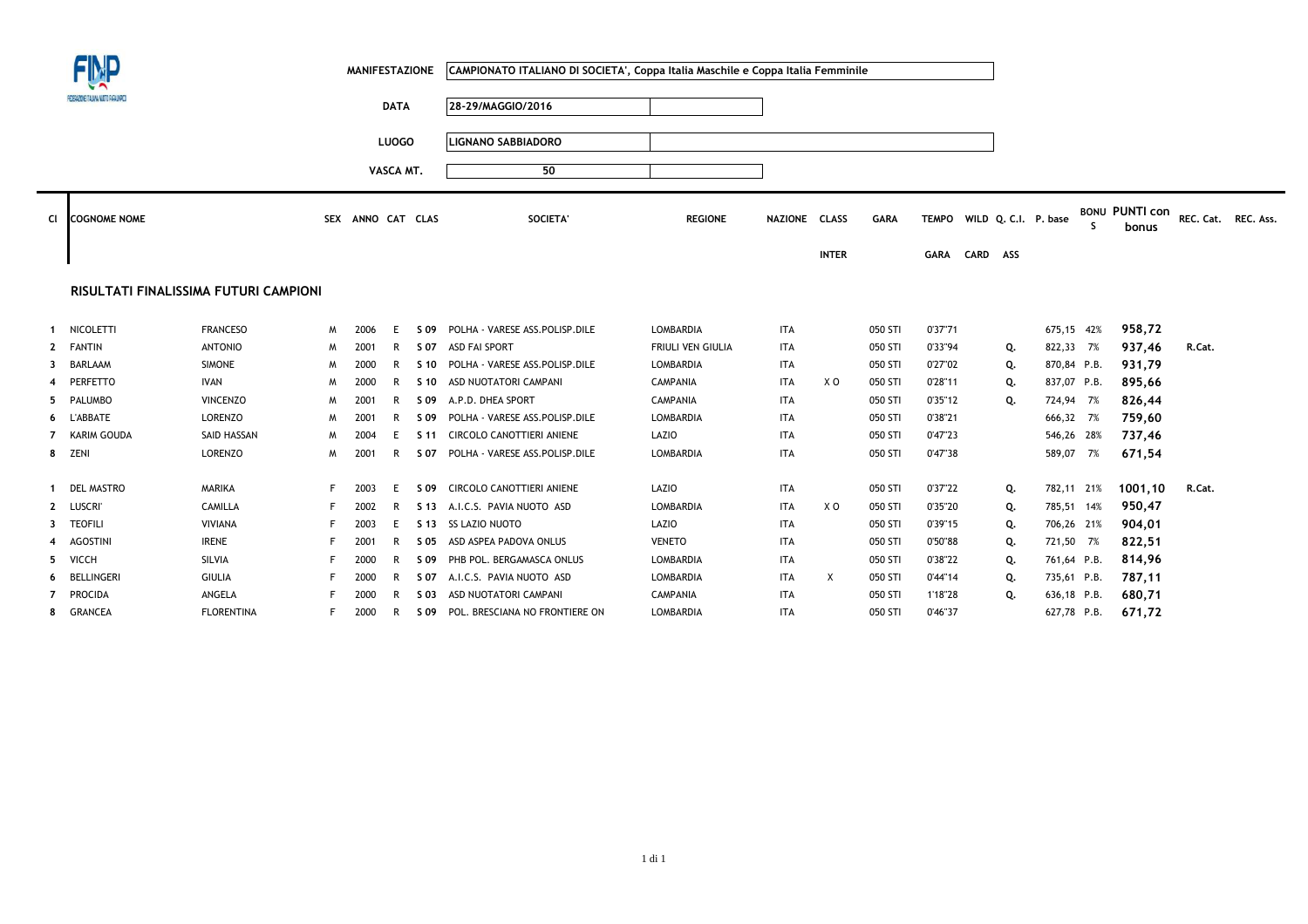|     |           |                                               |                        |   | <b>MANIFESTAZIONE</b> |              |                  | CAMPIONATO ITALIANO DI SOCIETA', Coppa Italia Maschile e Coppa Italia Femminile |                |                |                |              |            |               |     |          |                               |                     |
|-----|-----------|-----------------------------------------------|------------------------|---|-----------------------|--------------|------------------|---------------------------------------------------------------------------------|----------------|----------------|----------------|--------------|------------|---------------|-----|----------|-------------------------------|---------------------|
|     |           | EN                                            |                        |   |                       | <b>DATA</b>  |                  | 28-29/MAGGIO/2016                                                               |                |                |                |              |            |               |     |          |                               |                     |
|     |           |                                               |                        |   |                       |              |                  |                                                                                 |                |                |                |              |            |               |     |          |                               |                     |
|     |           | <b>FEDERAZIONE ITALIANA NUOTO PARALIMPICO</b> |                        |   |                       | <b>LUOGO</b> |                  | <b>LIGNANO SABBIADORO</b>                                                       |                |                |                |              |            |               |     |          |                               |                     |
|     |           |                                               |                        |   |                       | VASCA MT.    |                  | 50                                                                              |                |                |                |              |            |               |     |          |                               |                     |
|     |           |                                               |                        |   |                       |              |                  |                                                                                 |                |                |                |              |            |               |     |          |                               |                     |
| CI  |           | <b>REG</b> COGNOME NOME                       |                        |   | SEX ANNO CAT CLAS     |              |                  | SOCIETA'                                                                        | <b>NAZIONE</b> | <b>CLASS</b>   | <b>GARA</b>    | <b>TEMPO</b> | Q.<br>C.I. | P. base BONUS |     | bonus    | PUNTI con PUNTI camp.<br>Soc. | REC. Cat. REC. Ass. |
|     |           |                                               |                        |   |                       |              |                  |                                                                                 |                |                |                |              |            |               |     |          |                               |                     |
|     |           |                                               |                        |   |                       |              |                  |                                                                                 |                | <b>INTER</b>   |                | <b>GARA</b>  | ASS        |               |     |          |                               |                     |
|     |           | <b>RISULTATI / RESULTS</b>                    |                        |   |                       |              |                  |                                                                                 |                |                |                |              |            |               |     |          |                               |                     |
|     |           |                                               |                        |   |                       |              |                  |                                                                                 |                |                |                |              |            |               |     |          |                               |                     |
|     |           | SESSIONE 1: Sabato 28 maggio mattina          |                        |   |                       |              |                  |                                                                                 |                |                |                |              |            |               |     |          |                               |                     |
|     |           |                                               |                        |   |                       |              |                  |                                                                                 |                |                |                |              |            |               |     |          |                               |                     |
|     |           | Metri 200 Misti / Individual Medley           |                        |   |                       |              |                  |                                                                                 |                |                |                |              |            |               |     |          |                               |                     |
|     |           | NO DEL MASTRO                                 | <b>MARIKA</b>          | F | 2003                  | E            |                  | SM09 CIRCOLO CANOTTIERI ANIENE                                                  | <b>ITA</b>     |                | <b>200 MIS</b> | 3'11"19      | Q.         | 794,55 30%    |     | 1.032,91 | 1.032,91                      | R.Cat.              |
|     | SI.       | LUSCRI                                        | CAMILLA                | F | 2002                  | $\mathsf{R}$ | <b>SM13</b>      | A.I.C.S. PAVIA NUOTO ASD                                                        | <b>ITA</b>     | X <sub>0</sub> | <b>200 MIS</b> | 3'08"06      | Q.         | 798,10 25%    |     | 997,62   | 997,62                        | R.Cat.              |
|     | SI.       | VICCH                                         | SILVIA                 | F | 2000                  | R            | SMO9             | PHB POL. BERGAMASCA ONLUS                                                       | <b>ITA</b>     |                | <b>200 MIS</b> | 3'26"49      | Q.         | 735,68 25%    |     | 919,60   | 919,60                        |                     |
|     | -SI.      | <b>BELLINGERI</b>                             | <b>GIULIA</b>          | F | 2000                  | $\mathsf{R}$ | SM07             | A.I.C.S. PAVIA NUOTO ASD                                                        | <b>ITA</b>     | X              | <b>200 MIS</b> | 4'18"57      | Q.         | 677,34 25%    |     | 846,68   | 846,68                        |                     |
|     | SI.       | PIETRONI                                      | <b>ELENA</b>           | F | 1996                  | $\mathsf{C}$ | SM07             | ASD DIVERSAMENTE-ABILI BRIANTEA '84                                             | <b>ITA</b>     | X O            | <b>200 MIS</b> | 4'25"56      | Q.         | 659,51        | 5%  | 692,49   | 692,49                        |                     |
|     | SI        | BELLIN                                        | MARIA ROZALIA          | F | 1994                  | C            | SMO9             | ASD ASPEA PADOVA ONLUS                                                          | <b>ITA</b>     | $\mathsf{O}$   | 200 MIS        | 4'00"45      | Q.         | 631,77 5%     |     | 663,36   | 663,36                        |                     |
|     | SI        | POZZI                                         | <b>FRANCESCA</b>       | F | 1989                  | S            | SMO <sub>6</sub> | ASD DIVERSAMENTE-ABILI BRIANTEA '84                                             | <b>ITA</b>     | XO             | 200 MIS        | 5'20"51      | Q.         | 594,99        | 5%  | 624,74   |                               |                     |
|     | SI        | PASSUELLO                                     | <b>GIULIA</b>          | F | 1986                  | S            | SM07             | SSD RARI NANTES MAROSTICA                                                       | <b>ITA</b>     | X O            | 200 MIS        | 5'51"75      |            | 497,91 5%     |     | 522,81   |                               |                     |
| FG  | SI.       | <b>CORRADIN</b>                               | SILVIA                 | F | 1983                  | S            | <b>SM14</b>      | SSD RARI NANTES MAROSTICA                                                       | <b>ITA</b>     |                | <b>200 MIS</b> | 3'35"99      | Q.         |               |     |          |                               |                     |
| ASS | 0         | PALAZZO                                       | <b>XENIA FRANCESCA</b> | F | 1998                  | J            | <b>SM14</b>      | ASD TEAM SPORT ISOLA                                                            | <b>ITA</b>     | X O            | 200 MIS        |              |            |               |     |          |                               |                     |
| FG  | <b>NO</b> | OBERHAUSER                                    | <b>KATHRIN</b>         | F | 1992                  | S.           | <b>SM14</b>      | SSV ASD BRIXEN                                                                  | <b>ITA</b>     |                | 200 MIS        | 3'24"67      | Q.         |               |     |          |                               |                     |
|     |           |                                               |                        |   |                       |              |                  |                                                                                 |                |                |                |              |            |               |     |          |                               |                     |
|     | SI.       | PERFETTO                                      | IVAN                   | M | 2000                  | R            | <b>SM10</b>      | ASD NUOTATORI CAMPANI                                                           | <b>ITA</b>     | X O            | <b>200 MIS</b> | 2'28"63      | О.         | 890,74 25%    |     | 1.113,42 | 1,113,42                      |                     |
|     | SI.       | SOTTILE                                       | <b>FABRIZIO</b>        | M | 1993                  | <sub>S</sub> | <b>SM12</b>      | POLHA - VARESE ASS.POLISP.DILE                                                  | <b>ITA</b>     | X O            | 200 MIS        | 2'23"00      | Q.         | 928,74        | 5%  | 975,18   | 975,18                        |                     |
|     | SI.       | <b>TARAS</b>                                  | <b>VALERIO</b>         | M | 1988                  | S.           |                  | SM07 SS LAZIO NUOTO                                                             | <b>ITA</b>     | X O            | 200 MIS        | 2'54"09      | Q.         | 891,67 5%     |     | 936,25   | 936,25                        |                     |
|     | SI        | LOBBA                                         | ANDREA                 | M | 1999                  | J            | SMO9             | SSD RARI NANTES MAROSTICA                                                       | <b>ITA</b>     | X <sub>0</sub> | 200 MIS        | 2'43"12      | Q.         | 833,01 10%    |     | 916,31   | 916,31                        |                     |
|     | SI        | MASSUSSI                                      | ANDREA                 | M | 1994                  | C            | SM05             | POL. BRESCIANA NO FRONTIERE ON                                                  | <b>ITA</b>     | X O            | 200 MIS        | 3'31"20      | Q.         | 839,77 5%     |     | 881,76   | 881,76                        | R.Cat.              |
|     | <b>SI</b> | <b>ROMELE</b>                                 | <b>GIUSEPPE</b>        | M | 1992                  | S            | SM08             | POLISP. DISABILI VALCAMONICA                                                    | <b>ITA</b>     | X O            | 200 MIS        | 2'59"91      | Q.         | 790,40        | 5%  | 829,91   | 829,91                        |                     |
|     | SI        | CACCIAMANO                                    | <b>GIANLUCA</b>        | M | 1971                  | S.           | <b>SM10</b>      | <b>SS LAZIO NUOTO</b>                                                           | <b>ITA</b>     | X <sub>0</sub> | 200 MIS        | 2'59"00      | Q.         | 739,61        | 5%  | 776,59   | 776,59                        |                     |
|     | SI        | <b>URSO</b>                                   | SALVATORE              | M | 1999                  | $\mathbf{J}$ | <b>SM12</b>      | ASD NOIVED NAPOLI                                                               | <b>ITA</b>     | X O            | 200 MIS        | 3'09"01      | Q.         | 702,66        | 10% | 772,93   | 772,93                        |                     |
|     | SI.       | <b>VALENTINO</b>                              | <b>MATTIA</b>          | M | 1988                  | S.           | SMO <sub>8</sub> | ASD BRIANZA SILVIA TREMOLADA                                                    | <b>ITA</b>     | Χ              | <b>200 MIS</b> | 3'35"11      | Q.         | 661,06        | 5%  | 694,11   | 694,11                        |                     |
|     | <b>SI</b> | <b>MISURI</b>                                 | DAVIDE                 | M | 1998                  | J            | SM07             | ASD TEAM SPORT ISOLA                                                            | <b>ITA</b>     |                | 200 MIS        | 4'06"39      | Q.         | 630,02 10%    |     | 693,02   | 693,02                        | R.Cat.              |
|     | NO        | DI LUCA                                       | RAFFAELE VICENTE       | M | 1968                  | S.           | SMO7             | CIRCOLO CANOTTIERI ANIENE                                                       | <b>ITA</b>     |                | <b>200 MIS</b> | 3'49"94      | Q.         | 675,09 P.B.   |     | 675,09   | 675,09                        |                     |
|     | <b>SI</b> | <b>ZAMPOLERI</b>                              | <b>IVANO</b>           | M | 1980                  | S.           | SMO9             | PHB POL. BERGAMASCA ONLUS                                                       | <b>ITA</b>     |                | <b>200 MIS</b> | 3'45"38      |            | 602,89 5%     |     | 633,04   | 633,04                        |                     |
|     | <b>SI</b> | <b>VELOTTO</b>                                | WALTER                 | M | 1986                  | S.           | <b>SM12</b>      | A.P.D. DHEA SPORT                                                               | <b>ITA</b>     |                | <b>200 MIS</b> | 3'41"06      | Q.         | 600,79        | 5%  | 630,83   | 630,83                        |                     |
|     | NO        | POGGI                                         | CARLOS                 | M | 1976                  | S.           | SM08             | ATLANTIDE O.N.L.U.S.                                                            | <b>ITA</b>     |                | <b>200 MIS</b> | 4'00"03      |            | 592,43 P.B.   |     | 592,43   |                               |                     |
|     | NO.       | <b>BRUGNOLI</b>                               | <b>FEDERICO</b>        | M | 1987                  | <sub>S</sub> | SMO <sub>5</sub> | <b>CUS TORINO</b>                                                               | <b>ITA</b>     |                | <b>200 MIS</b> | 5'08"37      | Q.         | 575,15 P.B.   |     | 575,15   |                               |                     |
| ASS | SI.       | CANEPA                                        | CRISTIANO              | M | 1976                  | S.           | SMO9             | <b>SSD NUOTATORI GENOVESI</b>                                                   | <b>ITA</b>     |                | 200 MIS        |              |            |               |     |          |                               |                     |
| FG  | 0         | PALAZZO                                       | <b>MISHA</b>           | M | 2002                  | E            | <b>SM14</b>      | ASD TEAM SPORT ISOLA                                                            | <b>ITA</b>     |                | 200 MIS        | 2'45"65      | Q.         |               |     |          |                               | R.Cat.              |

 $\sim$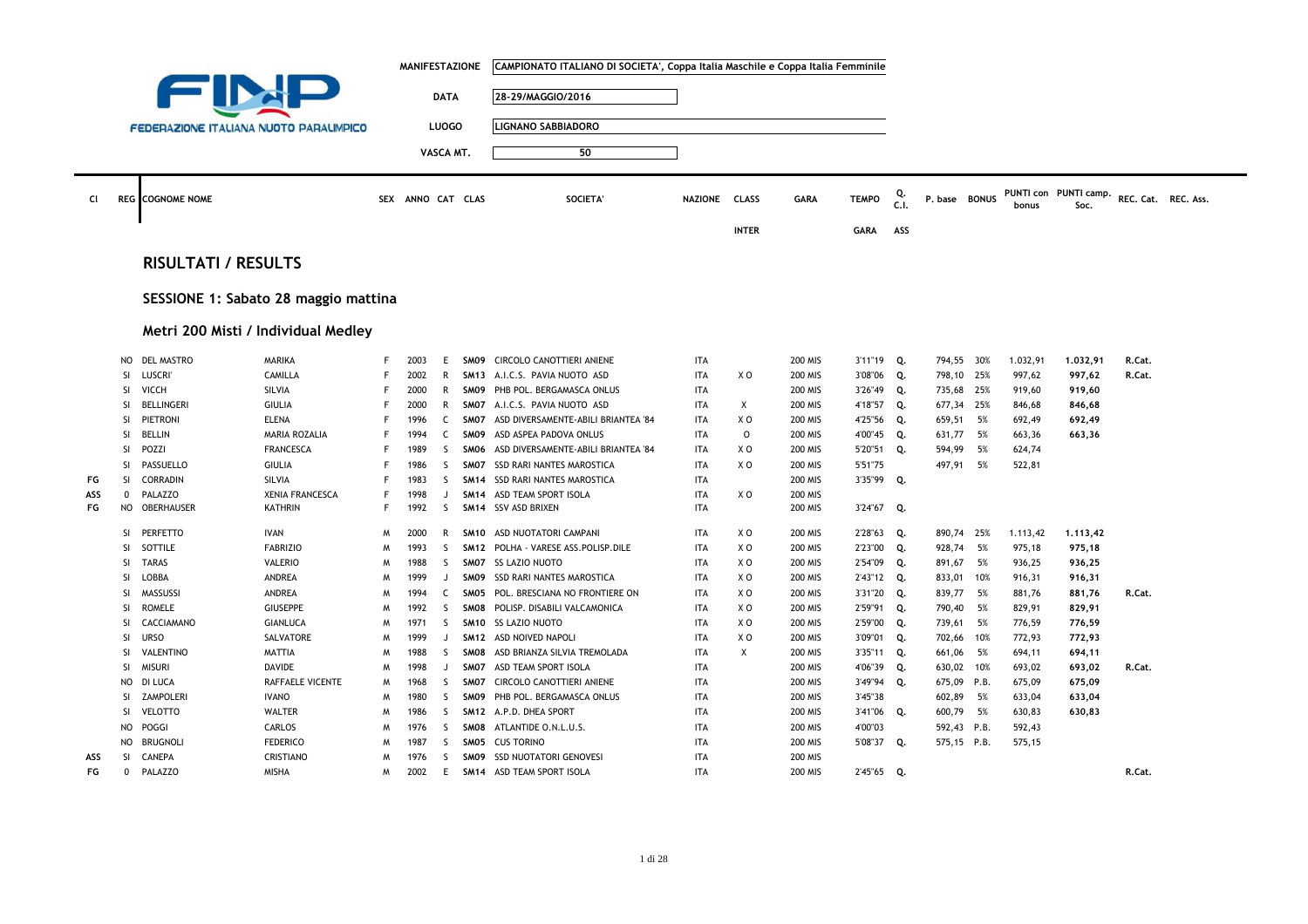|    |                        |                                               |                                    |         | <b>MANIFESTAZIONE</b> |                   |              | CAMPIONATO ITALIANO DI SOCIETA', Coppa Italia Maschile e Coppa Italia Femminile |                          |              |                                  |                          |            |                           |          |                      |                               |                     |        |    |
|----|------------------------|-----------------------------------------------|------------------------------------|---------|-----------------------|-------------------|--------------|---------------------------------------------------------------------------------|--------------------------|--------------|----------------------------------|--------------------------|------------|---------------------------|----------|----------------------|-------------------------------|---------------------|--------|----|
|    |                        |                                               |                                    |         |                       |                   |              |                                                                                 |                          |              |                                  |                          |            |                           |          |                      |                               |                     |        |    |
|    |                        |                                               |                                    |         |                       | <b>DATA</b>       |              | 28-29/MAGGIO/2016                                                               |                          |              |                                  |                          |            |                           |          |                      |                               |                     |        |    |
|    |                        |                                               |                                    |         |                       |                   |              |                                                                                 |                          |              |                                  |                          |            |                           |          |                      |                               |                     |        |    |
|    |                        | <b>FEDERAZIONE ITALIANA NUOTO PARALIMPICO</b> |                                    |         |                       | <b>LUOGO</b>      |              | <b>LIGNANO SABBIADORO</b>                                                       |                          |              |                                  |                          |            |                           |          |                      |                               |                     |        |    |
|    |                        |                                               |                                    |         |                       | VASCA MT.         |              | 50                                                                              |                          |              |                                  |                          |            |                           |          |                      |                               |                     |        |    |
|    |                        |                                               |                                    |         |                       |                   |              |                                                                                 |                          |              |                                  |                          |            |                           |          |                      |                               |                     |        |    |
|    |                        |                                               |                                    |         |                       |                   |              |                                                                                 |                          |              |                                  |                          |            |                           |          |                      |                               |                     |        |    |
| CI |                        | <b>REG</b> COGNOME NOME                       |                                    |         | SEX ANNO CAT CLAS     |                   |              | SOCIETA'                                                                        | NAZIONE CLASS            |              | <b>GARA</b>                      | <b>TEMPO</b>             | Q.<br>C.I. | P. base BONUS             |          | bonus                | PUNTI con PUNTI camp.<br>Soc. | REC. Cat. REC. Ass. |        |    |
|    |                        |                                               |                                    |         |                       |                   |              |                                                                                 |                          |              |                                  |                          |            |                           |          |                      |                               |                     |        |    |
|    |                        |                                               |                                    |         |                       |                   |              |                                                                                 |                          | <b>INTER</b> |                                  | <b>GARA</b>              | ASS        |                           |          |                      |                               |                     |        |    |
|    |                        | Metri 150 Misti / Individual Medley SM3-SM4   |                                    |         |                       |                   |              |                                                                                 |                          |              |                                  |                          |            |                           |          |                      |                               |                     |        |    |
|    |                        |                                               |                                    |         |                       |                   |              |                                                                                 |                          |              |                                  |                          |            |                           |          |                      |                               |                     |        |    |
|    | <b>SI</b><br>SI        | <b>FRESTA</b><br>CANCIELLO                    | <b>DENISE</b><br><b>ANTONIETTA</b> | F<br>F  | 1996<br>1994          | C<br>C            |              | SM04 ASS. DI VOLONTARIATO COME GINESTRE<br>SM04 ASD NUOTATORI CAMPANI           | <b>ITA</b><br><b>ITA</b> | X<br>Χ       | <b>150 MIS</b><br><b>150 MIS</b> | 3'44"05 Q.<br>4'18"24 Q. |            | 786,57<br>682,43          | 5%<br>5% | 825,89<br>716,55     | 825,89<br>716,55              | R.Cat.              |        |    |
|    |                        |                                               |                                    |         |                       |                   |              |                                                                                 |                          |              |                                  |                          |            |                           |          |                      |                               |                     |        |    |
|    | SI                     | <b>MORELLI</b>                                | <b>EFREM</b>                       | M       | 1979                  | <sub>S</sub>      |              | SM04 POL. BRESCIANA NO FRONTIERE ON                                             | <b>ITA</b>               | X O          | 150 MIS                          | 2'40"61                  | Q.         | 954,67 5%                 |          | 1.002,41             | 1.002,41                      | R.Cat.              | R.Ass. |    |
|    | SI                     | <b>SARCINA</b>                                | <b>GIACOMO</b>                     | M       | 1992                  | S                 |              | SM03 SSD RARI NANTES MAROSTICA                                                  | <b>ITA</b>               | XO           | <b>150 MIS</b>                   | 4'34"94                  | Q.         | 625,23                    | 5%       | 656,49               | 656,49                        |                     |        |    |
|    | NO                     | <b>SERRAFINO</b>                              | CALOGERO ALBERTO                   | M       | 1992                  | S                 |              | SM04 ATLANTIDE O.N.L.U.S.                                                       | ITA                      |              | <b>150 MIS</b>                   | 4'13"65                  | Q.         | 604,49 P.B.               |          | 604,49               |                               |                     |        |    |
|    | SI                     | VIDAL                                         | <b>MATTEO</b>                      | M       | 1984                  | S.                |              | SM04 SPORT LIFE ONLUS ASD                                                       | <b>ITA</b>               |              | 150 MIS                          | 4'27"93                  | Q.         | 572,28                    | 5%       | 600,89               |                               |                     |        |    |
|    | SI                     | <b>BALDUZZI</b>                               | <b>STEFANO</b>                     | M       | 1987                  | S.                | SMO3         | PHB POL. BERGAMASCA ONLUS                                                       | <b>ITA</b>               |              | <b>150 MIS</b>                   | 5'01"41                  | Q.         | 570,32 5%                 |          | 598,84               |                               |                     |        |    |
|    | SI                     | CAZZATO                                       | <b>GIUSEPPE</b>                    | M       | 1967                  | S                 | SM04         | SPORT LIFE ONLUS ASD                                                            | <b>ITA</b>               |              | <b>150 MIS</b>                   | 4'28"88                  | Q.         | 570,25                    | 5%       | 598,77               |                               |                     |        |    |
|    | <b>NO</b>              | <b>GASPARINI</b>                              | YURI GIUSEPPE                      | M       | 1977                  | S.                |              | SM03 ATLANTIDE O.N.L.U.S.                                                       | <b>ITA</b>               |              | <b>150 MIS</b>                   | 5'24"05                  | Q.         | 530,47 P.B.               |          | 530,47               |                               |                     |        |    |
|    |                        |                                               |                                    |         |                       |                   |              |                                                                                 |                          |              |                                  |                          |            |                           |          |                      |                               |                     |        |    |
|    |                        | Metri 100 Stile Libero / Free Style           |                                    |         |                       |                   |              |                                                                                 |                          |              |                                  |                          |            |                           |          |                      |                               |                     |        |    |
|    |                        |                                               |                                    |         |                       |                   |              |                                                                                 |                          |              |                                  |                          |            |                           |          |                      |                               |                     |        |    |
|    | SI<br><sup>SI</sup>    | <b>TRIMI</b><br><b>ROMANO</b>                 | ARJOLA<br><b>EMANUELA</b>          | F.<br>F | 1987<br>1990          | S.<br>S.          | S 04<br>S 06 | POL. BRESCIANA NO FRONTIERE ON<br>ASD NUOTATORI CAMPANI                         | <b>ITA</b><br><b>ITA</b> | X O<br>XO    | 100 STI<br>100 STI               | 1'26"90<br>1'18"31       | Q.<br>Q.   | 1116,69<br>958,12         | 5%<br>5% | 1.172,52<br>1.006,02 | 1,172,52<br>1,006,02          | R.Cat.              | R.Ass. | WR |
|    | SI                     | <b>BERRA</b>                                  | ALESSIA                            | F       | 1994                  | C                 | S 13         | POLHA - VARESE ASS.POLISP.DILE                                                  | <b>ITA</b>               | X O          | 100 STI                          | 1'03"18 Q.               |            | 948,24                    | 5%       | 995,66               | 995,66                        | R.Cat.              | R.Ass. |    |
|    | <b>SI</b>              | <b>SECCI</b>                                  | <b>FRANCESCA</b>                   | F       | 1990                  | S.                | S 09         | ASD SARDEGNA SPORT                                                              | ITA                      | X O          | 100 STI                          | 1'10"80                  | Q.         | 876,84                    | 5%       | 920,68               | 920,68                        |                     |        |    |
|    | SI                     | <b>TALAMONA</b>                               | ARIANNA                            | F       | 1994                  | C                 | S 07         | POLHA - VARESE ASS.POLISP.DILE                                                  | <b>ITA</b>               | X O          | 100 STI                          | 1'21"78                  | Q.         | 856,81                    | 5%       | 899,65               | 899,65                        |                     |        |    |
|    | SI                     | <b>TEOFILI</b>                                | <b>VIVIANA</b>                     | F       | 2003                  | E                 | S 13         | <b>SS LAZIO NUOTO</b>                                                           | <b>ITA</b>               |              | 100 STI                          | 1'28"73                  | Q.         | 675,19                    | 30%      | 877,75               | 877,75                        |                     |        |    |
|    | <b>SI</b>              | <b>AGOSTINI</b>                               | <b>IRENE</b>                       | F       | 2001                  | R                 | S 05         | ASD ASPEA PADOVA ONLUS                                                          | ITA                      |              | 100 STI                          | 1'57"61                  | Q.         | 673,16 25%                |          | 841,45               | 841,45                        | R.Cat.              |        |    |
|    | SI                     | <b>BELOTTI</b>                                | SARA                               | F       | 1999                  | J                 | S 13         | OLIMPIC SWIM PRO ASD                                                            | <b>ITA</b>               | X O          | 100 STI                          | 1'19"25                  | Q.         | 755,96 10%                |          | 831,56               | 831,56                        |                     |        |    |
|    | SI                     | AERE                                          | <b>KATIA</b>                       | F       | 1971                  | S.                | S 07         | ASD FAI SPORT                                                                   | <b>ITA</b>               |              | 100 STI                          | 1'31"16 Q.               |            | 768,65                    | 5%       | 807,08               | 807,08                        |                     |        |    |
|    | SI                     | <b>GRANCEA</b>                                | <b>FLORENTINA</b>                  | F       | 2000                  | R                 | S 09         | POL. BRESCIANA NO FRONTIERE ON                                                  | <b>ITA</b>               |              | 100 STI                          | 1'40"32 Q.               |            | 618,82 25%                |          | 773,52               | 773,52                        |                     |        |    |
|    | <b>SI</b>              | <b>MIGLIACCIO</b>                             | ANGELA                             |         | 2000                  | R                 | S 05         | A.P.D. DHEA SPORT                                                               | ITA                      |              | 100 STI                          | 2'08"10                  | Q.         | 618,03                    | 25%      | 772,54               | 772,54                        |                     |        |    |
|    | NO                     | CERASUOLO                                     | <b>IMMACOLATA</b>                  | F       | 1980                  | S.                | S 08         | CIRCOLO CANOTTIERI ANIENE                                                       | ITA                      | 0            | 100 STI                          | 1'28"74                  | Q.         | 755,58 P.B.               |          | 755,58               | 755,58                        |                     |        |    |
|    | <b>SI</b>              | CORNACCHINI                                   | SOFIA                              | F       | 1997                  | $\mathsf{J}$      | S 08         | ATLANTIDE O.N.L.U.S.                                                            | <b>ITA</b>               |              | 100 STI                          | 1'39"50                  | Q.         | 673,87                    | 10%      | 741,26               | 741,26                        |                     |        |    |
|    | <b>NO</b>              | <b>BAZDOACA</b>                               | <b>GEORGIANA VICTORIA</b>          | F       | 1983                  | <sub>S</sub>      | S 08         | CIRCOLO CANOTTIERI ANIENE                                                       | ROU                      | X O          | 100 STI                          | 1'31"25                  | Q.         | 734,79 P.B.               |          | 734,79               | 734,79                        |                     |        |    |
|    | SI                     | <b>GHIRETTI</b>                               | <b>GIULIA</b>                      | F       | 1994                  | $\mathsf{C}$      | S 05         | EGO NUOTO ASD                                                                   | <b>ITA</b>               | X O          | 100 STI                          | 1'53"70                  | Q.         | 696,31                    | 5%       | 731,12               | 731,12                        |                     |        |    |
|    | SI                     | <b>PROCIDA</b>                                | ANGELA                             | F       | 2000                  | R                 | S 03         | ASD NUOTATORI CAMPANI                                                           | <b>ITA</b>               |              | 100 STI                          | 2'55"59                  | Q.         | 583,46 25%                |          | 729,33               | 729,33                        |                     |        |    |
|    | SI                     | SOLA                                          | <b>YLENIA</b>                      | F       | 1995                  | C                 | S 06         | POL. BRESCIANA NO FRONTIERE ON                                                  | <b>ITA</b>               | X O          | 100 STI                          | 1'48"83                  | Q.         | 689,42                    | 5%       | 723,90               | 723,90                        |                     |        |    |
|    | SI                     | <b>MAZZOLA</b>                                | OLGA                               |         | 1982                  | S                 | S 02         | POL. BRESCIANA NO FRONTIERE ON                                                  | ITA                      |              | 100 STI                          | 3'41"68                  | Q.         | 648,64                    | 5%       | 681,07               | 681,07                        |                     |        |    |
|    | SI                     | <b>IACOBUCCI</b>                              | RITA ANGELICA                      | F<br>F  | 1992                  | S.                | S 09         | ASD NUOTATORI CAMPANI                                                           | <b>ITA</b>               |              | 100 STI                          | 1'36"02                  | Q.         | 646,53 5%                 |          | 678,86               | 678,86                        |                     |        |    |
|    | <b>NO</b><br><b>NO</b> | <b>PUGNETTI</b><br>ZANIN                      | SONIA<br><b>SOFIA</b>              | F       | 1974<br>1989          | S<br><sub>S</sub> | S 10         | ASD ASPEA PADOVA ONLUS<br><b>SS LAZIO NUOTO</b>                                 | ITA<br><b>ITA</b>        |              | 100 STI<br>100 STI               | 1'30"23                  | Q.         | 673,72 P.B.               |          | 673,72<br>670.03     | 673,72                        |                     |        |    |
|    | SI                     | PANZA                                         | SILVIA                             | F       | 1998                  | J                 | S 06<br>S 10 | PHB POL. BERGAMASCA ONLUS                                                       | <b>ITA</b>               |              | 100 STI                          | 1'51"98<br>1'39"80       | Q.<br>Q.   | 670,03 P.B.<br>609,12 10% |          | 670,03               | 670,03<br>670,03              |                     |        |    |
|    | SI                     | <b>D'OTTAVI</b>                               | DARIA                              |         | 1994                  | C.                | S 06         | SS LAZIO NUOTO                                                                  | <b>ITA</b>               |              | 100 STI                          | 2'01"09                  | Q.         | 619,62                    | 5%       | 650,60               | 650,60                        |                     |        |    |
|    | SI                     | <b>BRUNETTI</b>                               | <b>ROSANNA</b>                     | F       | 1964                  | $\varsigma$       | S 10         | ACQUAMARINA TEAM TRIESTE ONLUS                                                  | <b>ITA</b>               | X            | 100 STI                          | 1'39"88                  | Q.         | 608,63                    | 5%       | 639,06               | 639,06                        |                     |        |    |
|    | SI                     | <b>TOTO</b>                                   | <b>JESSICA</b>                     | F       | 1998                  | J                 | S 08         | ASD VITA E SPORT                                                                | <b>ITA</b>               |              | 100 STI                          | 1'56"20                  |            | 577,02                    | 10%      | 634,72               | 634,72                        |                     |        |    |
|    |                        |                                               |                                    |         |                       |                   |              |                                                                                 |                          |              |                                  |                          |            |                           |          |                      |                               |                     |        |    |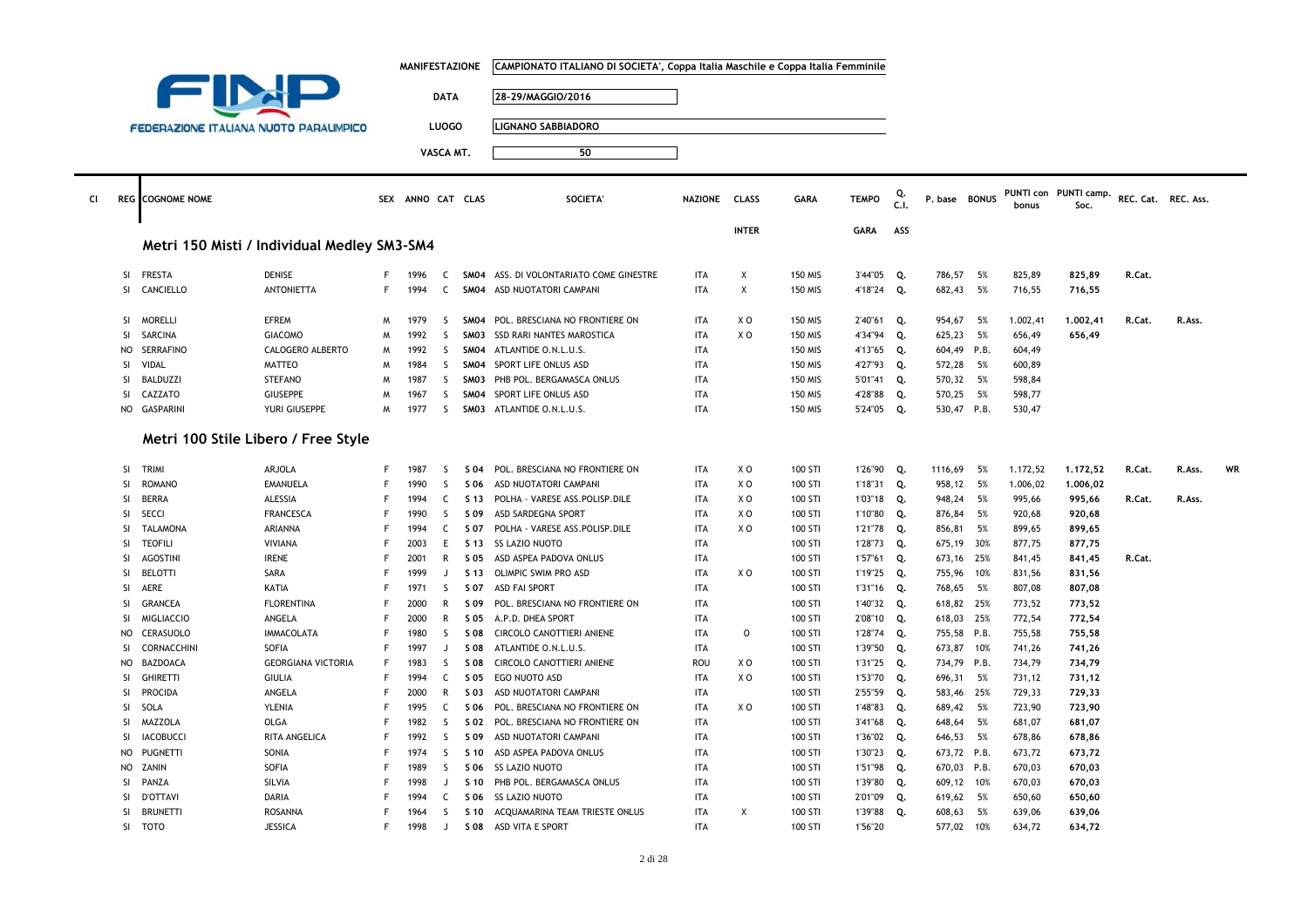|  |  | MANIFESTAZIONE     CAMPIONATO ITALIANO DI SOCIETA', Coppa Italia Maschile e Coppa Italia Femminile |
|--|--|----------------------------------------------------------------------------------------------------|
|--|--|----------------------------------------------------------------------------------------------------|



7

**DATA 28-29/MAGGIO/2016**

**LUOGO LIGNANO SABBIADORO**

| <b>CI</b> |               | <b>REG</b> COGNOME NOME |                  |    | SEX ANNO CAT CLAS |              |      | <b>SOCIETA</b>                       | NAZIONE CLASS |              | <b>GARA</b> | <b>TEMPO</b>  | C.I. | P. base BONUS |      | bonus  | PUNTI con PUNTI camp.<br>Soc. | REC. Cat. REC. Ass. |  |
|-----------|---------------|-------------------------|------------------|----|-------------------|--------------|------|--------------------------------------|---------------|--------------|-------------|---------------|------|---------------|------|--------|-------------------------------|---------------------|--|
|           |               |                         |                  |    |                   |              |      |                                      |               | <b>INTER</b> |             | GARA          | ASS  |               |      |        |                               |                     |  |
|           | SI.           | <b>GADOLA</b>           | GIULIA           | F. | 1986              | -S           |      | S 03 POL. BRESCIANA NO FRONTIERE ON  | ITA           | X O          | 100 STI     | 2'53"06 Q.    |      | 591,99        | 5%   | 621,59 |                               |                     |  |
|           | <b>SI</b>     | <b>CALZOLAIO</b>        | ALESSANDRA       | F  | 1991              | -S           | S 09 | ASD FANFULLA LODI 1874               | <b>ITA</b>    |              | 100 STI     | 1'46"07       |      | 585,27        | 5%   | 614,54 |                               |                     |  |
|           | SI            | <b>SIMION</b>           | EMMA             | F  | 1997              | J            | S 05 | ASD ASPEA PADOVA ONLUS               | <b>ITA</b>    |              | 100 STI     | 2'24"27 Q.    |      | 548,76        | 10%  | 603,64 |                               |                     |  |
|           | SI.           | POLISENO                | SARA             | F  | 1982              | -S           | S 11 | CIRCOLO CANOTTIERI ANIENE            | <b>ITA</b>    |              | 100 STI     | 1'59"10 Q.    |      | 574,73        | 5%   | 603,46 |                               |                     |  |
|           | -SI           | SANTONOCITO             | LISA             | F  | 1982              | -S           | S 05 | ASD BRIANZA SILVIA TREMOLADA         | <b>ITA</b>    |              | 100 STI     | 2'18"29 Q.    |      | 572,49        | 5%   | 601,12 |                               |                     |  |
|           | <sup>SI</sup> | <b>MANTOAN</b>          | LARA             | F  | 1999              |              | S 12 | ASD ASPEA PADOVA ONLUS               | <b>ITA</b>    | X O          | 100 STI     | 1'51"98       |      | 532,68        | 10%  | 585,95 |                               |                     |  |
|           |               | NO ALBICINI             | <b>CRISTINA</b>  | F  | 1969              | S.           |      | S 13 POL. BRESCIANA NO FRONTIERE ON  | <b>ITA</b>    |              | 100 STI     | 1'44"19 Q.    |      | 575,01 P.B.   |      | 575,01 |                               |                     |  |
|           | SI            | <b>BUSATO</b>           | PATRIZIA         | F  | 1977              | -S           | S 06 | ASD ASPEA PADOVA ONLUS               | ITA           |              | 100 STI     | 2'18"92       |      | 540,10        | 5%   | 567,10 |                               |                     |  |
|           | SI            | ABBATI                  | CLAUDIA          | F  | 1998              | $\Box$       | S 06 | ASD NUOTATORI CAMPANI                | ITA           |              | 100 STI     | 2'30"96       |      | 497,02 10%    |      | 546,72 |                               |                     |  |
|           | SI.           | CANOCI                  | GRAZIA           | F  | 2000              | R            | S 06 | POL. BRESCIANA NO FRONTIERE ON       | ITA           |              | 100 STI     | 2'53"89       |      | 431,48        | 25%  | 539,35 |                               |                     |  |
|           | SI.           | CORTE                   | ALESSIA          |    | 1985              | -S           | S 04 | SPORT LIFE ONLUS ASD                 | ITA           |              | 100 STI     | $3'09''34$ Q. |      | 512,52        | 5%   | 538,14 |                               |                     |  |
|           | <b>SI</b>     | DE TULLIO               | CRISTINA         | F  | 1964              | S.           | S 10 | ASD FANFULLA LODI 1874               | <b>ITA</b>    |              | 100 STI     | 2'03"38       |      | 492,71        | 5%   | 517,34 |                               |                     |  |
|           | SI            | BIFFI                   | FRANCESCA        | F  | 1997              | J            | S 04 | PHB POL. BERGAMASCA ONLUS            | <b>ITA</b>    |              | 100 STI     | 3'29"63 Q.    |      | 462,91        | 10%  | 509,20 |                               |                     |  |
|           | SI            | MUSTEATA                | <b>IULIA</b>     | F  | 1995              | $\mathsf{C}$ | S 07 | POL. BRESCIANA NO FRONTIERE ON       | $\mathbf 0$   |              | 100 STI     | 2'25"00       |      | 483,24        | 5%   | 507,40 |                               |                     |  |
|           | SI            | <b>CELATO</b>           | <b>ISABELLA</b>  | F  | 2000              | R            | S 05 | POL. BRESCIANA NO FRONTIERE ON       | ITA           |              | 100 STI     | 3'17"06       |      | 401,76 25%    |      | 502,19 |                               |                     |  |
|           | SI            | <b>DIONISIO</b>         | <b>JESSICA</b>   | F  | 1984              | -S           | S 08 | POLHA - VARESE ASS. POLISP. DILE     | <b>ITA</b>    |              | 100 STI     | 2'20"34       |      | 477,77        | 5%   | 501,66 |                               |                     |  |
|           | <b>SI</b>     | MOSCA                   | LUCIA            | F  | 1971              | -S           | S 08 | ASD NUOTATORI CAMPANI                | <b>ITA</b>    |              | 100 STI     | 2'22"40       |      | 470,86        | 5%   | 494,40 |                               |                     |  |
|           | SI            | <b>ROMAN</b>            | LUCIANA          | F  | 1966              | -S           | S 04 | SPORT LIFE ONLUS ASD                 | ITA           |              | 100 STI     | 3'26"13 Q.    |      | 470,77        | 5%   | 494,31 |                               |                     |  |
|           | SI.           | NOMADE                  | MARIA            | F  | 1948              | -S           | S 05 | ASD NUOTATORI CAMPANI                | ITA           |              | 100 STI     | 2'49"37       |      | 467,44        | 5%   | 490,81 |                               |                     |  |
|           | <sup>SI</sup> | <b>LOCATELLI</b>        | ALESSANDRA       | F  | 1984              | S.           | S 06 | PHB POL. BERGAMASCA ONLUS            | <b>ITA</b>    |              | 100 STI     | 2'40"62       |      | 467,13        | 5%   | 490,48 |                               |                     |  |
|           | <b>SI</b>     | SPINELLA                | CHIARA           | F  | 2001              | R            | S 06 | PHB POL. BERGAMASCA ONLUS            | <b>ITA</b>    |              | 100 STI     | 3'14"97       |      | 384,83        | 25%  | 481,04 |                               |                     |  |
|           | -SI           | ALBANESE                | <b>ELENA</b>     | F  | 1998              | $\mathbf{J}$ | S 07 | ASD FAI SPORT                        | <b>ITA</b>    |              | 100 STI     | 2'40"51       |      | 436,55 10%    |      | 480,20 |                               |                     |  |
|           | SI            | <b>FANFONI</b>          | VALENTINA        | F  | 1984              | S.           | S 07 | <b>SS LAZIO NUOTO</b>                | <b>ITA</b>    |              | 100 STI     | 2'34"55       |      | 453,38        | 5%   | 476,05 |                               |                     |  |
|           | SI.           | ZANMARCHI               | VALENTINA        | F  | 1976              | S.           | S 03 | ASD FAI SPORT                        | <b>ITA</b>    |              | 100 STI     | 3'46"19 Q.    |      | 452,94        | 5%   | 475,58 |                               |                     |  |
|           | SI.           | <b>FRANDOLI</b>         | <b>JASMIN</b>    | F  | 1985              | -S           | S 03 | ACQUAMARINA TEAM TRIESTE ONLUS       | <b>ITA</b>    | X            | 100 STI     | 3'47"20 Q.    |      | 450,92        | 5%   | 473,47 |                               |                     |  |
|           | <b>SI</b>     | GENUA                   | <b>FRANCESCA</b> | F  | 1997              | $\Box$       | S 09 | A.P.D. DHEA SPORT                    | ITA           |              | 100 STI     | 2'24"41       |      | 429,89        | 10%  | 472,88 |                               |                     |  |
|           | SI            | <b>FILIPPINI</b>        | <b>BEATRICE</b>  | F  | 2002              | R            | S 04 | POL. BRESCIANA NO FRONTIERE ON       | <b>ITA</b>    |              | 100 STI     | 4'25"84       |      | 365,03        | 25%  | 456,29 |                               |                     |  |
|           | NO.           | RAMBELLI                | LAURA            | F  | 1983              | S.           | S 09 | CIRCOLO CANOTTIERI ANIENE            | ITA           |              | 100 STI     | 2'17"80       |      | 450,51 P.B.   |      | 450,51 |                               |                     |  |
|           | SI            | POLITO                  | EMMA             | F  | 1981              | S.           | S 05 | ASD NUOTATORI CAMPANI                | ITA           |              | 100 STI     | 3'06"30       |      | 424,96        | 5%   | 446,21 |                               |                     |  |
|           | -SI           | PALAZZOLO               | <b>ELEONORA</b>  | F  | 1982              | -S           | S 03 | SS LAZIO NUOTO                       | <b>ITA</b>    |              | 100 STI     | 4'01"46 Q.    |      | 424,29        | 5%   | 445,51 |                               |                     |  |
|           | SI.           | <b>BELLETTI</b>         | DANIELA          | F  | 1984              | -S           | S 03 | SPORT LIFE ONLUS ASD                 | <b>ITA</b>    |              | 100 STI     | 4'02"57 Q.    |      | 422,35        | 5%   | 443,47 |                               |                     |  |
|           | SI            | <b>MENIN</b>            | <b>ELEONORA</b>  | F  | 1979              | -S           | S 06 | ASD ASPEA PADOVA ONLUS               | <b>ITA</b>    |              | 100 STI     | 2'59"81       |      | 417,27        | 5%   | 438,14 |                               |                     |  |
|           | SI.           | <b>FACCOLI</b>          | ROBERTA          | F  | 1976              | -S           | S 06 | POL. BRESCIANA NO FRONTIERE ON       | <b>ITA</b>    |              | 100 STI     | 3'00"71       |      | 415,20        | 5%   | 435,96 |                               |                     |  |
|           | <b>SI</b>     | <b>CRICCO</b>           | LINDA            | F  | 1977              | S.           | S 07 | ASD FAI SPORT                        | <b>ITA</b>    |              | 100 STI     | 2'56"53       |      | 396,93        | 5%   | 416,78 |                               |                     |  |
|           | -SI           | <b>ROMEO</b>            | MARIAROSARIA     | F  | 1988              | -S           | S 04 | ASD NUOTATORI CAMPANI                | ITA           |              | 100 STI     | 4'04"69       |      | 396,58        | 5%   | 416,41 |                               |                     |  |
|           | NO.           | CANANI                  | SARA             | F  | 1978              | S.           | S 05 | ATLANTIDE O.N.L.U.S.                 | <b>ITA</b>    |              | 100 STI     | 3'14"40       |      | 407,25 P.B.   |      | 407,25 |                               |                     |  |
|           | <b>SI</b>     | <b>BALDO</b>            | GIULIA           | F  | 1999              | J            | S 09 | ASD PROPATRIA DISABILI BUSTO ARSIZIO | <b>ITA</b>    |              | 100 STI     | 3'02"07       |      | 340,97        | 10%  | 375,06 |                               |                     |  |
|           | -SI           | GRIGOLON                | GIULIA           | F  | 1979              | S.           | S 03 | ASD ASPEA PADOVA ONLUS               | ITA           | x o          | 100 STI     | 4'57"89       |      | 343,92        | 5%   | 361,11 |                               |                     |  |
|           | -SI           | GANDOSSI                | <b>MICOL</b>     | F  | 1991              | S.           |      | S 02 PHB POL. BERGAMASCA ONLUS       | ITA           |              | 100 STI     | 7'35"62       |      | 315,59        | - 5% | 331,37 |                               |                     |  |
|           | SI.           | <b>IMPARATO</b>         | <b>STEFANIA</b>  | F. | 1993              | - S          |      | S 03 ASD NUOTATORI CAMPANI           | <b>ITA</b>    |              | 100 STI     | 5'46"63       |      | 295,56        | 5%   | 310,34 |                               |                     |  |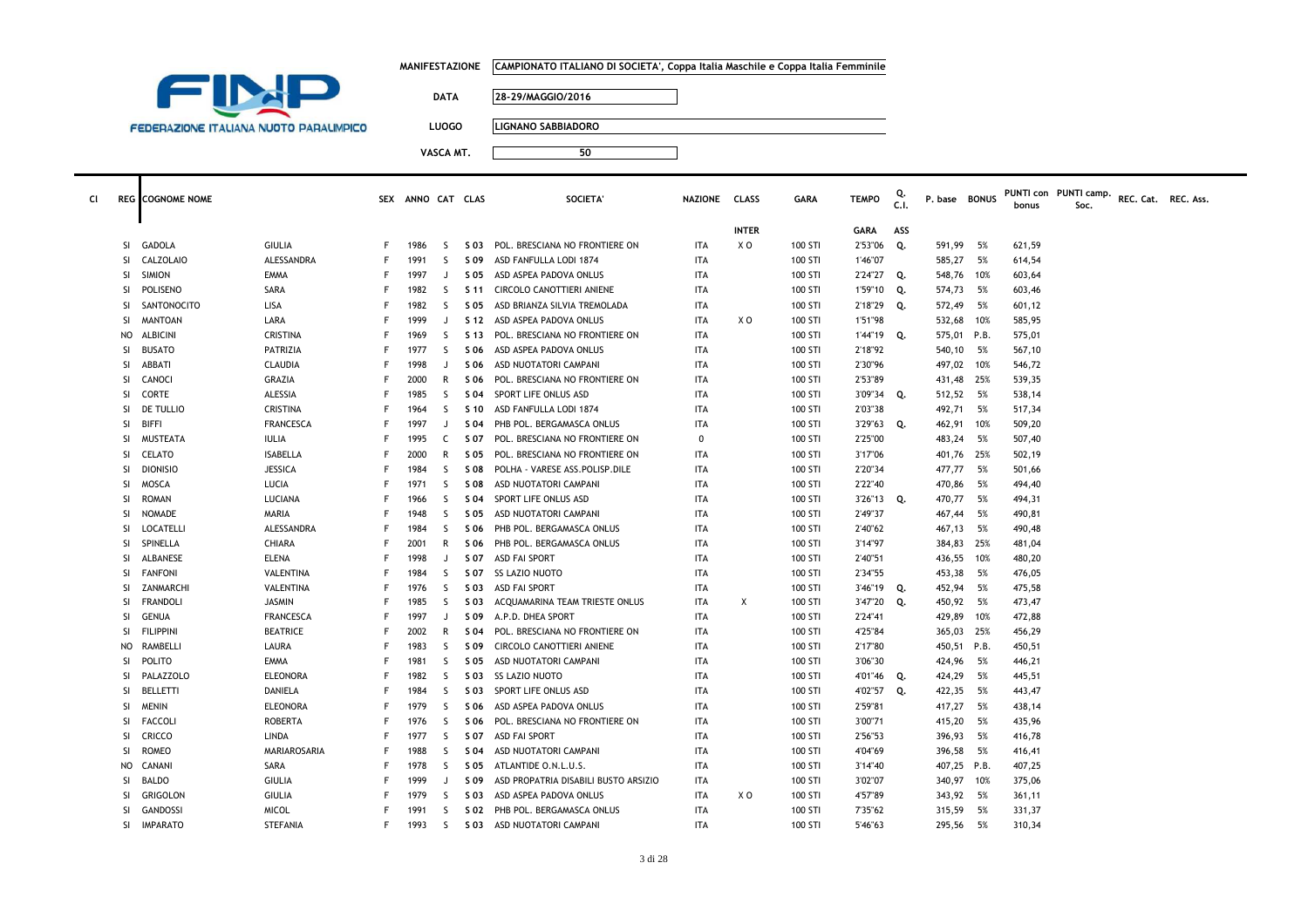|  | MANIFESTAZIONE      CAMPIONATO ITALIANO DI SOCIETA', Coppa Italia Maschile e Coppa Italia Femminile |
|--|-----------------------------------------------------------------------------------------------------|
|--|-----------------------------------------------------------------------------------------------------|



**FG**

**SQ**

**ASS**

**DATA 28-29/MAGGIO/2016**

**LUOGO LIGNANO SABBIADORO**

| <b>CI</b> |               | <b>REG</b> COGNOME NOME |                    |    | SEX ANNO CAT CLAS |              |      | SOCIETA'                            | <b>NAZIONE</b> | <b>CLASS</b> | <b>GARA</b> | <b>TEMPO</b> | C.1. | P. base BONUS |      | bonus    | PUNTI con PUNTI camp.<br>Soc. | REC. Cat. REC. Ass. |        |
|-----------|---------------|-------------------------|--------------------|----|-------------------|--------------|------|-------------------------------------|----------------|--------------|-------------|--------------|------|---------------|------|----------|-------------------------------|---------------------|--------|
|           |               |                         |                    |    |                   |              |      |                                     |                | <b>INTER</b> |             | <b>GARA</b>  | ASS  |               |      |          |                               |                     |        |
|           | <sup>SI</sup> | TUTTINO                 | DANIELA            | F. | 1974              | S.           |      | S 05 ASD FAI SPORT                  | <b>ITA</b>     |              | 100 STI     | 5'22"91      |      | 245,18        | - 5% | 257,44   |                               |                     |        |
|           | -SI           | SABATINI                | ROSALBA            | F  | 1972              | <sub>S</sub> | S 07 | ASD CLUB ACQUATICO                  | <b>ITA</b>     |              | 100 STI     | 5'08"68      |      | 227,00        | 5%   | 238,35   |                               |                     |        |
| FG        | SI.           | BOCCANERA               | <b>GLORIA</b>      | F  | 1979              | S            | S 02 | ASD ACCADEMIA DEL NUOTO MARINO      | ITA            | XO           | 100 STI     | 3'02"55 Q.   |      |               |      |          |                               | R.Cat.              | R.Ass. |
| SQ        | SI.           | DAL PAOS                | <b>ELEONORA</b>    | F  | 1993              | S            | S 05 | ASD FAI SPORT                       | ITA            |              | 100 STI     |              |      |               |      |          |                               |                     |        |
| ASS       | SI.           | PINARDI                 | <b>ILARIA</b>      | F  | 1980              | -S           |      | S 06 SSD DLF SPORT BOLOGNA ARL      | <b>ITA</b>     |              | 100 STI     |              |      |               |      |          |                               |                     |        |
|           | -SI           | BARLAAM                 | <b>SIMONE</b>      | M  | 2000              | R            | S 10 | POLHA - VARESE ASS.POLISP.DILE      | <b>ITA</b>     |              | 100 STI     | 1'00"42      | Q.   | 858,66        | 25%  | 1.073,32 | 1,073,32                      | R.Cat.              |        |
|           | SI.           | FANTIN                  | <b>ANTONIO</b>     | м  | 2001              | R            | S 07 | ASD FAI SPORT                       | ITA            |              | 100 STI     | 1'13"62      | Q.   | 827,49        | 25%  | 1.034,37 | 1.034,37                      | R.Cat.              |        |
|           | -SI           | <b>BOCCIARDO</b>        | <b>FRANCESCO</b>   | м  | 1994              | C            | S 06 | <b>SSD NUOTATORI GENOVESI</b>       | ITA            | XO           | 100 STI     | 1'08"64      | Q.   | 965,47        | 5%   | 1.013,75 | 1,013,75                      | R.Cat.              | R.Ass. |
|           | <b>SI</b>     | MORLACCHI               | <b>FEDERICO</b>    | M  | 1993              | S.           | S 09 | POLHA - VARESE ASS.POLISP.DILE      | ITA            | ΧO           | 100 STI     | 0'58"44      | Q.   | 956,19        | - 5% | 1.004,00 | 1.004,00                      |                     |        |
|           | -SI           | BICELLI                 | <b>FEDERICO</b>    | м  | 1999              | $\mathbf{J}$ | S 09 | POL. BRESCIANA NO FRONTIERE ON      | <b>ITA</b>     | ΧO           | 100 STI     | 1'04"78      | Q.   | 862,61 10%    |      | 948,87   | 948,87                        |                     |        |
|           | NO            | PREZZI                  | <b>YURI</b>        | м  | 1994              | C            | S 09 | CIRCOLO CANOTTIERI ANIENE           | <b>ITA</b>     | XO           | 100 STI     | 1'01"84      | Q.   | 903,62        | 5%   | 948,80   | 948,80                        |                     |        |
|           | NO            | <b>CIULLI</b>           | <b>SIMONE</b>      | м  | 1986              | S.           | S 10 | CIRCOLO CANOTTIERI ANIENE           | ITA            | XO           | 100 STI     | 0'57"55      | Q.   | 901,48 P.B.   |      | 901,48   | 901,48                        |                     |        |
|           | SI.           | L'ABBATE                | <b>LORENZO</b>     | м  | 2001              | R            | S 09 | POLHA - VARESE ASS.POLISP.DILE      | <b>ITA</b>     |              | 100 STI     | 1'19"07      | Q.   | 706,72 25%    |      | 883,39   | 883,39                        |                     |        |
|           | -SI           | PALUMBO                 | <b>VINCENZO</b>    | м  | 2001              | R            | S 09 | A.P.D. DHEA SPORT                   | <b>ITA</b>     |              | 100 STI     | 1'20"00      | Q.   | 698,50 25%    |      | 873,13   | 873,13                        |                     |        |
|           | NO            | BURZI                   | <b>MIRKO</b>       | м  | 1994              | C            | S 09 | CIRCOLO CANOTTIERI ANIENE           | ITA            |              | 100 STI     | 1'07"27      | Q.   | 830,68        | 5%   | 872,22   | 872,22                        |                     |        |
|           | -SI           | CAPUTO                  | <b>MICHELE</b>     | м  | 1973              | S.           | S 07 | ASD ASPEA PADOVA ONLUS              | ITA            | Χ            | 100 STI     | 1'13"68      | Q.   | 826,82        | 5%   | 868,16   | 868,16                        |                     |        |
|           | -SI           | NICOLETTI               | <b>FRANCESO</b>    | м  | 2006              | E            | S 09 | POLHA - VARESE ASS.POLISP.DILE      | <b>ITA</b>     |              | 100 STI     | 1'23"68      |      | 667,78 30%    |      | 868,12   | 868,12                        |                     |        |
|           | -SI           | SCANDOLARO              | MATTIA             | м  | 2000              | R            | S 07 | ASD ASPEA PADOVA ONLUS              | ITA            |              | 100 STI     | 1'27"74      | Q.   | 694,32 25%    |      | 867,91   | 867,91                        |                     |        |
|           | -SI           | PASQUINI                | <b>ROBERTO</b>     | м  | 1968              | S.           | S 10 | <b>SS LAZIO NUOTO</b>               | ITA            |              | 100 STI     | 1'02"99      | Q.   | 823,62        | - 5% | 864,80   | 864,80                        |                     |        |
|           | -SI           | BASSANI                 | <b>FEDERICO</b>    | м  | 1996              | C            | S 11 | CIRCOLO CANOTTIERI ANIENE           | ITA            | ΧO           | 100 STI     | 1'10"95      | Q.   | 812,26        | - 5% | 852,88   | 852,88                        |                     |        |
|           | -SI           | SCIACCALUGA             | <b>GIOVANNI</b>    | м  | 1994              | C            | S 06 | <b>SSD NUOTATORI GENOVESI</b>       | <b>ITA</b>     |              | 100 STI     | 1'21"97      | Q.   | 808,47        | 5%   | 848,89   | 848,89                        |                     |        |
|           | -SI           | <b>BEGGIATO</b>         | LUIGI              | м  | 1998              | $\mathbf{I}$ | S 05 | ASD ASPEA PADOVA ONLUS              | ITA            | ΧO           | 100 STI     | 1'32"87      | Q.   | 768,49        | 10%  | 845,34   | 845,34                        | R.Cat.              |        |
|           | NO.           | <b>DOLFIN</b>           | <b>MARCO MARIA</b> | M  | 1981              | S.           | S 06 | ASD DIVERSAMENTE-ABILI BRIANTEA '84 | ITA            | ΧO           | 100 STI     | 1'19"70      | Q.   | 831,49 P.B.   |      | 831,49   | 831,49                        |                     |        |
|           | NO.           | <b>MICUNCO</b>          | <b>VINCENZO</b>    | M  | 1988              | S.           | S 09 | CIRCOLO CANOTTIERI ANIENE           | ITA            |              | 100 STI     | 1'07"60      | Q.   | 826,63 P.B.   |      | 826,63   | 826,63                        |                     |        |
|           | -SI           | ALIBRANDI               | <b>LORENZO</b>     | м  | 1994              | C            | S 08 | <b>SS LAZIO NUOTO</b>               | <b>ITA</b>     | X O          | 100 STI     | 1'13"04      | Q.   | 782,45        | - 5% | 821,57   | 821,57                        |                     |        |
|           | <b>SI</b>     | CAVALIERE               | <b>ANTONIO</b>     | M  | 1988              | S            | S 06 | ASD SPORTING CLUB FLEGREO           | ITA            | XO           | 100 STI     | 1'25"30      | Q.   | 776,91        | 5%   | 815,75   | 815,75                        |                     |        |
|           | -SI           | PIARDI                  | <b>ENRICO</b>      | м  | 1999              | $\perp$      | S 09 | POL. BRESCIANA NO FRONTIERE ON      | ITA            |              | 100 STI     | 1'15"36      | Q.   | 741,51        | 10%  | 815,66   | 815,66                        |                     |        |
|           | <b>SI</b>     | SPAIRANI                | CLAUDIO            | M  | 1986              | S.           | S 10 | POL. BRESCIANA NO FRONTIERE ON      | ITA            | X            | 100 STI     | 1'06"88      | Q.   | 775,72        | 5%   | 814,50   | 814,50                        |                     |        |
|           | -SI           | FERRARI                 | KEVIN              | м  | 1992              | S.           | S 09 | POL. BRESCIANA NO FRONTIERE ON      | <b>ITA</b>     |              | 100 STI     | 1'12"87      | Q.   | 766,85        | - 5% | 805,19   | 805,19                        |                     |        |
|           | SI.           | PLACIDI                 | <b>ROBERTO</b>     | м  | 1976              | S.           | S 04 | <b>SS LAZIO NUOTO</b>               | <b>ITA</b>     |              | 100 STI     | 1'50"29      | Q.   | 762,81        | - 5% | 800,95   | 800,95                        |                     |        |
|           | SI.           | <b>URSO</b>             | SALVATORE          | м  | 1999              | $\mathbf{I}$ | S 12 | ASD NOIVED NAPOLI                   | ITA            | XO           | 100 STI     | 1'12"55      | Q.   | 725,84 10%    |      | 798,43   | 798,43                        |                     |        |
|           | SI.           | ROTA                    | <b>MATTEO</b>      | м  | 1994              | C.           | S 06 | PHB POL. BERGAMASCA ONLUS           | <b>ITA</b>     |              | 100 STI     | 1'27"87      | Q.   | 754,18        | 5%   | 791,89   | 791,89                        |                     |        |
|           | NO.           | CESARONI                | <b>SIMONE</b>      | M  | 1978              | -S           | S 09 | CIRCOLO CANOTTIERI ANIENE           | ITA            |              | 100 STI     | 1'11"18      | Q.   | 785,05 P.B.   |      | 785,05   | 785,05                        |                     |        |
|           | <sup>SI</sup> | <b>FORTE</b>            | <b>CARLO MARIA</b> | м  | 1993              | S.           | S 07 | <b>SS LAZIO NUOTO</b>               | <b>ITA</b>     |              | 100 STI     | 1'21"64      | Q.   | 746,20        | - 5% | 783,51   | 783,51                        |                     |        |
|           | <sup>SI</sup> | PALANTRANI              | ANDREA             | м  | 1975              | S            | S 13 | CIRCOLO CANOTTIERI ANIENE           | ITA            | $\circ$      | 100 STI     | 1'09"59      | Q.   | 744,36        | - 5% | 781,58   | 781,58                        |                     |        |
|           | SI.           | <b>MEUCCI</b>           | <b>JACOPO</b>      | м  | 1982              | S            | S 09 | ASD ACQUA UISP SIENA                | ITA            |              | 100 STI     | 1'15"90      | Q.   | 736,23        | 5%   | 773,04   | 773,04                        |                     |        |
|           | -SI           | <b>FRANZONI</b>         | ANTONIO MARCO      | м  | 1989              | S.           | S 10 | ASD NUOTATORI CAMPANI               | <b>ITA</b>     |              | 100 STI     | 1'11"27      | Q.   | 727,94        | 5%   | 764,33   | 764,33                        |                     |        |
|           | -SI           | POZZAN                  | <b>STEFANO</b>     | M  | 1985              | S.           | S 08 | ASD TEAM SPORT ISOLA                | <b>ITA</b>     |              | 100 STI     | 1'19"05      | Q.   | 722,96        | - 5% | 759,11   | 759,11                        |                     |        |
|           |               | NO PAVAN                | <b>ALBERTO</b>     | M  | 1989              | <sub>S</sub> | S 10 | CIRCOLO CANOTTIERI ANIENE           | <b>ITA</b>     | 0            | 100 STI     | 1'08"42      | О.   | 758,26 P.B.   |      | 758,26   | 758,26                        |                     |        |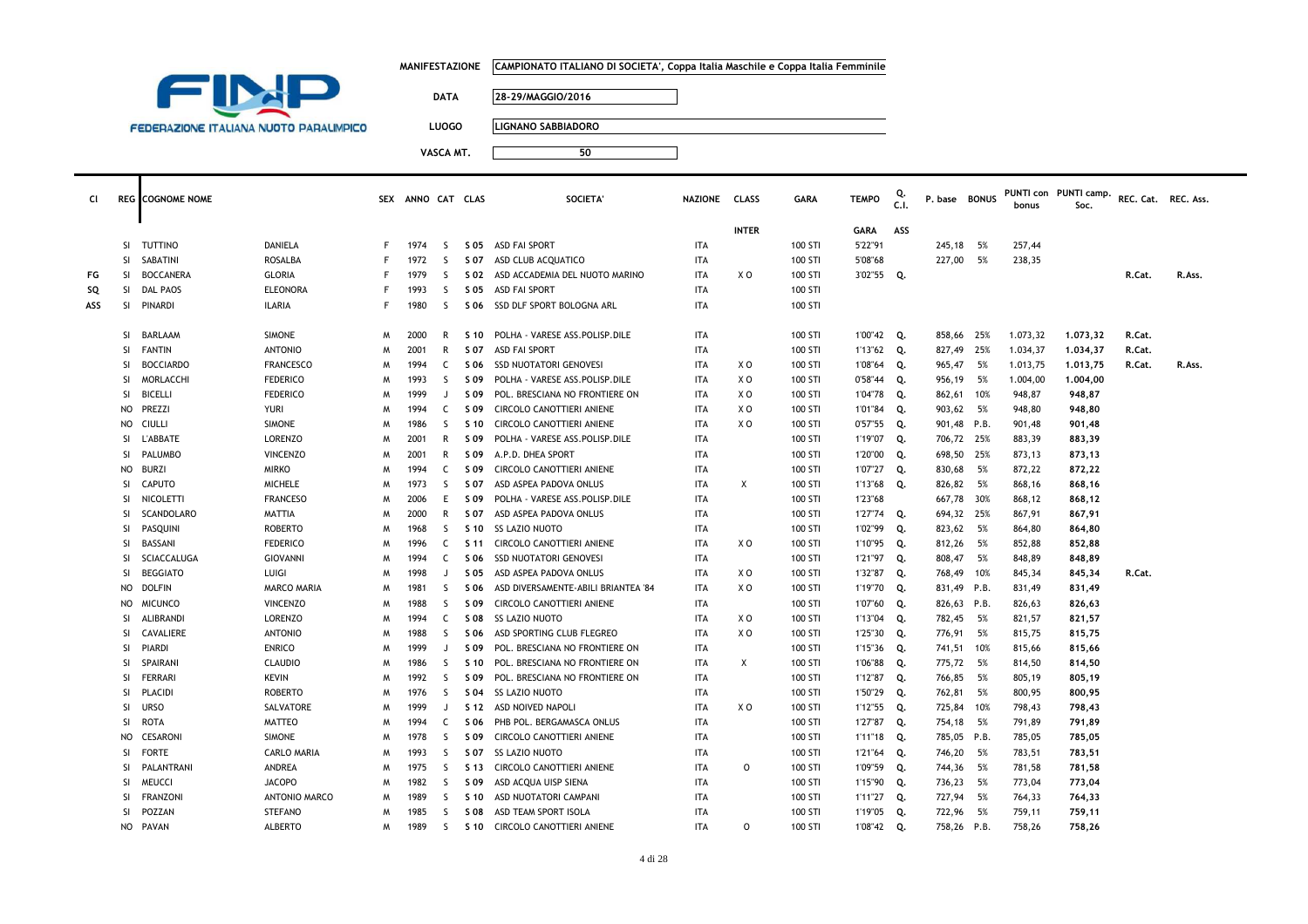|  | MANIFESTAZIONE      CAMPIONATO ITALIANO DI SOCIETA', Coppa Italia Maschile e Coppa Italia Femminile |
|--|-----------------------------------------------------------------------------------------------------|
|--|-----------------------------------------------------------------------------------------------------|



**LUOGO LIGNANO SABBIADORO**

| c١ |           | <b>REG</b> COGNOME NOME |                   |   | SEX ANNO CAT CLAS |              |                 | <b>SOCIETA'</b>                      | NAZIONE CLASS |              | <b>GARA</b> | <b>TEMPO</b> | C.1. | P. base BONUS |      | bonus  | PUNTI con PUNTI camp.<br>Soc. | REC. Cat. REC. Ass. |        |
|----|-----------|-------------------------|-------------------|---|-------------------|--------------|-----------------|--------------------------------------|---------------|--------------|-------------|--------------|------|---------------|------|--------|-------------------------------|---------------------|--------|
|    |           |                         |                   |   |                   |              |                 |                                      |               | <b>INTER</b> |             | <b>GARA</b>  | ASS  |               |      |        |                               |                     |        |
|    | SI        | ZENI                    | <b>LORENZO</b>    | M | 2001              | R            | S 07            | POLHA - VARESE ASS.POLISP.DILE       | <b>ITA</b>    |              | 100 STI     | 1'40"63      |      | 605,39 25%    |      | 756,73 | 756,73                        |                     |        |
|    | SI.       | <b>FARETRA</b>          | <b>CLAUDIO</b>    | N | 1965              | <sub>S</sub> | S 09            | <b>SS LAZIO NUOTO</b>                | <b>ITA</b>    |              | 100 STI     | 1'17"88      | Q.   | 717,51        | 5%   | 753,39 | 753,39                        |                     |        |
|    | SI.       | <b>FAZZARI</b>          | <b>ROBERTO</b>    | N | 1987              | <sub>S</sub> | S 07            | ASD FRATELLANZA NUOTO PONTEDECIMO    | <b>ITA</b>    | Χ            | 100 STI     | 1'25"01      | Q.   | 716,62 5%     |      | 752,45 | 752,45                        |                     |        |
|    | NO        | <b>FONTE</b>            | ANGELO            | N | 1978              | -S           | S 08            | <b>SS LAZIO NUOTO</b>                | <b>ITA</b>    | X O          | 100 STI     | 1'16"16      | Q.   | 750,39 P.B.   |      | 750,39 | 750,39                        |                     |        |
|    | SI        | ABETE                   | <b>VITTORIO</b>   | N | 1980              | -S           | S 10            | ASD NUOTATORI CAMPANI                | <b>ITA</b>    | $\Omega$     | 100 STI     | 1'12"74      | Q.   | 713,23        | 5%   | 748,89 | 748,89                        |                     |        |
|    | NO        | <b>FILIDEI</b>          | ELIO JR           | M | 1969              | <sub>S</sub> | S 10            | CIRCOLO CANOTTIERI ANIENE            | <b>ITA</b>    |              | 100 STI     | 1'09"91      | Q.   | 742,10 P.B.   |      | 742,10 | 742,10                        |                     |        |
|    | <b>SI</b> | <b>RESTA</b>            | MASSIMO           | N | 2004              | E            | S 08            | SSD DLF SPORT BOLOGNA ARL            | <b>ITA</b>    |              | 100 STI     | 1'40"47      |      | 568,83        | 30%  | 739,47 | 739,47                        |                     |        |
|    | NO.       | <b>SCARDINO</b>         | <b>AGOSTINO</b>   | N | 1980              | <sub>S</sub> | S 01            | ATLANTIDE O.N.L.U.S.                 | <b>ITA</b>    |              | 100 STI     | 3'13"21      | Q.   | 738,16 P.B.   |      | 738.16 | 738,16                        | R.Cat.              | R.Ass. |
|    | SI        | <b>ATTANASIO</b>        | <b>GIANLUCA</b>   | N | 1969              | -S           | S 09            | ASD NUOTATORI CAMPANI                | <b>ITA</b>    | $\circ$      | 100 STI     | 1'19"83      | Q.   | 699,99        | 5%   | 734,99 | 734,99                        |                     |        |
|    | NO        | <b>D'IPPOLITO</b>       | <b>FULVIO</b>     | N | 1983              | -S           | S 10            | <b>CIRCOLO CANOTTIERI ANIENE</b>     | <b>ITA</b>    | $\Omega$     | 100 STI     | 1'10"86      | Q.   | 732,15 P.B.   |      | 732,15 | 732,15                        |                     |        |
|    | NO        | BERNARDELLI             | <b>FEDERICO</b>   | N | 1981              | <sub>S</sub> | S 10            | CIRCOLO CANOTTIERI ANIENE            | <b>ITA</b>    |              | 100 STI     | 1'10"92      | Q.   | 731,53 P.B.   |      | 731,53 | 731,53                        |                     |        |
|    | SI        | SMITS                   | <b>BERND</b>      | N | 1975              | -S           | S 07            | PHB POL. BERGAMASCA ONLUS            | <b>STR</b>    | $\Omega$     | 100 STI     | 1'28"31      | Q.   | 689,84        | 5%   | 724,33 | 724,33                        |                     |        |
|    | <b>SI</b> | SANGALLI                | CRISTIAN          | N | 1996              | C            | S 10            | PHB POL. BERGAMASCA ONLUS            | <b>ITA</b>    |              | 100 STI     | 1'15"28      |      | 689,16        | 5%   | 723,62 | 723,62                        |                     |        |
|    | <b>SI</b> | <b>BOCCIA</b>           | <b>ANTONIO</b>    | N | 1956              | <sub>S</sub> | S 09            | ASD NUOTATORI CAMPANI                | <b>ITA</b>    |              | 100 STI     | 1'21"11      |      | 688,94        | 5%   | 723,39 | 723,39                        |                     |        |
|    | <b>NO</b> | AZARA                   | <b>NICOLA</b>     | M | 1967              | <sub>S</sub> | S 10            | <b>SS LAZIO NUOTO</b>                | <b>ITA</b>    |              | 100 STI     | 1'12"16      | Q.   | 718,96 P.B.   |      | 718,96 | 718,96                        |                     |        |
|    | SI        | DELLA PIETRA            | <b>MIRKO</b>      | N | 1985              | -S           | S 05            | POLHA - VARESE ASS.POLISP.DILE       | <b>ITA</b>    |              | 100 STI     | 1'46"09      | Q.   | 672,73 5%     |      | 706,37 | 706,37                        |                     |        |
|    | <b>SI</b> | NADALET                 | ANDREA            | N | 1996              | C            | S 09            | <b>ASD FAI SPORT</b>                 | <b>ITA</b>    |              | 100 STI     | 1'23"52      |      | 669,06        | 5%   | 702,51 | 702,51                        |                     |        |
|    | NO        | <b>RUBINO</b>           | <b>FRANCESCO</b>  | N | 1970              | <sub>S</sub> | S 10            | CIRCOLO CANOTTIERI ANIENE            | <b>ITA</b>    |              | 100 STI     | 1'13"88      | Q.   | 702,22 P.B.   |      | 702,22 | 702,22                        |                     |        |
|    | <b>SI</b> | <b>DEMARCO</b>          | LUCA              | N | 1992              | -S           | S 09            | ASD DIVERSAMENTE-ABILI BRIANTEA '84  | <b>ITA</b>    |              | 100 STI     | 1'23"74      |      | 667,30        | - 5% | 700,67 | 700,67                        |                     |        |
|    | <b>SI</b> | PAULON                  | <b>ALESSANDRO</b> | N | 1991              | <sub>S</sub> | S 05            | <b>SS LAZIO NUOTO</b>                | <b>ITA</b>    |              | 100 STI     | 1'47"81      | Q.   | 662,00        | - 5% | 695,10 | 695,10                        |                     |        |
|    | SI        | SANTORO                 | ANGELO            | N | 1988              | -S           | S 09            | ASD NUOTATORI CAMPANI                | <b>ITA</b>    |              | 100 STI     | 1'24"72      |      | 659,58        | 5%   | 692,56 | 692,56                        |                     |        |
|    | <b>SI</b> | <b>CIMMINO</b>          | SALVATORE         | N | 1964              | -S           | S 09            | CIRCOLO CANOTTIERI ANIENE            | <b>ITA</b>    |              | 100 STI     | 1'26"22      |      | 648,11        | - 5% | 680,51 | 680,51                        |                     |        |
|    | <b>SI</b> | <b>BRUSCA</b>           | <b>MATTEO</b>     | N | 1993              | -S           | S 06            | ASD BRIANZA SILVIA TREMOLADA         | <b>ITA</b>    |              | 100 STI     | 1'42"92 Q.   |      | 643,90        | - 5% | 676,09 | 676,09                        |                     |        |
|    | <b>SI</b> | <b>MANGO</b>            | <b>MAURIZIO</b>   | N | 1974              | -S           | S 05            | CIRCOLO CANOTTIERI ANIENE            | <b>ITA</b>    |              | 100 STI     | 1'50"92      | Q.   | 643,44        | 5%   | 675,61 | 675,61                        |                     |        |
|    | NO.       | RAMMAZZO                | ANGELO            | N | 1969              | <sub>S</sub> | S 05            | CIRCOLO CANOTTIERI ANIENE            | <b>ITA</b>    |              | 100 STI     | 1'45"83      | Q.   | 674,38 P.B.   |      | 674,38 | 674,38                        |                     |        |
|    | SI        | <b>MONDIN</b>           | <b>YURI</b>       | N | 1987              | <sub>S</sub> | S 09            | SPORT LIFE ONLUS ASD                 | <b>ITA</b>    |              | 100 STI     | 1'27"06      |      | 641,86        | 5%   | 673,95 | 673,95                        |                     |        |
|    | NO        | <b>MAZZONE</b>          | LUCA              | N | 1971              | -S           | S 04            | CIRCOLO CANOTTIERI ANIENE            | <b>ITA</b>    | $\circ$      | 100 STI     | 2'05"04      | Q.   | 672,82 P.B.   |      | 672,82 | 672,82                        |                     |        |
|    | SI.       | CONTI                   | ALESSANDRO        | N | 2002              | $\mathsf{R}$ | S 03            | POL. BRESCIANA NO FRONTIERE ON       | <b>ITA</b>    |              | 100 STI     | 2'59"87      | Q.   | 536,44 25%    |      | 670,55 | 670,55                        |                     |        |
|    | SI.       | AGOSTI                  | PAOLO             | N | 1991              | -S           | S 07            | POL. BRESCIANA NO FRONTIERE ON       | <b>ITA</b>    |              | 100 STI     | 1'35"56      |      | 637,51        | - 5% | 669,38 | 669,38                        |                     |        |
|    | <b>SI</b> | <b>CRIBIORI</b>         | <b>ADALBERTO</b>  | N | 1961              | -S           | S <sub>10</sub> | ASD FANFULLA LODI 1874               | <b>ITA</b>    |              | 100 STI     | 1'21"88      |      | 633,61        | 5%   | 665,29 | 665,29                        |                     |        |
|    | SI        | CASTIGLIONI             | SAMUELE           | N | 1991              | <sub>S</sub> | S 06            | ASD PROPATRIA DISABILI BUSTO ARSIZIO | <b>ITA</b>    |              | 100 STI     | 1'45"70      | Q.   | 626,96        | 5%   | 658,31 | 658,31                        |                     |        |
|    | SI        | STEVANATO               | <b>DARIO</b>      | N | 1988              | -S           | S 04            | ASD ASPEA PADOVA ONLUS               | <b>ITA</b>    | x o          | 100 STI     | 2'14"94      | Q.   | 623,46        | 5%   | 654,64 | 654,64                        |                     |        |
|    | <b>SI</b> | <b>ZAMPOLERI</b>        | <b>IVANO</b>      | N | 1980              | -S           | S 09            | PHB POL. BERGAMASCA ONLUS            | <b>ITA</b>    |              | 100 STI     | 1'31"36      |      | 611,65        | - 5% | 642,23 | 642,23                        |                     |        |
|    | NO.       | KARIM GOUDA             | SAID HASSAN       | N | 2004              | E            | S 11            | CIRCOLO CANOTTIERI ANIENE            | <b>ITA</b>    |              | 100 STI     | 1'57"77      |      | 489,34        | 30%  | 636,15 | 636,15                        | R.Cat.              |        |
|    | <b>SI</b> | <b>GROTTES</b>          | ALESSANDRO        | N | 1970              | <sub>S</sub> | S 06            | <b>SS LAZIO NUOTO</b>                | <b>ITA</b>    |              | 100 STI     | 1'52"08      |      | 591,27        | - 5% | 620,84 |                               |                     |        |
|    | SI        | DALLA PELLEGRINA        | <b>RICCARDO</b>   | N | 2002              | $\mathsf{R}$ | S 04            | POL. BRESCIANA NO FRONTIERE ON       | <b>ITA</b>    |              | 100 STI     | 2'52"01      |      | 489,10 25%    |      | 611,37 |                               | R.Cat.              |        |
|    | SI        | <b>CIAGLIA</b>          | ALESSIO           | N | 1974              | -S           | S 07            | ASD BRIANZA SILVIA TREMOLADA         | <b>ITA</b>    |              | 100 STI     | 1'44"72      |      | 581,74        | 5%   | 610,83 |                               |                     |        |
|    | SI        | GAZZOLA                 | MARCO             | M | 1980              | -S           | S 05            | SPORT LIFE ONLUS ASD                 | <b>ITA</b>    |              | 100 STI     | 2'02"90      |      | 580,72        | 5%   | 609,75 |                               |                     |        |
|    | SI        | <b>BONETTI</b>          | <b>MIRCO</b>      | N | 1978              | -S           | S 09            | A.I.C.S. PAVIA NUOTO ASD             | <b>ITA</b>    |              | 100 STI     | 1'38"08      |      | 569,74        | - 5% | 598,23 |                               |                     |        |
|    |           | SI BARRO                | <b>WALTER</b>     | M | 1975              | <sub>S</sub> | S 02            | SSD RARI NANTES MAROSTICA            | <b>ITA</b>    |              | 100 STI     | 3'48"26      | 0.   | 568,65        | 5%   | 597,08 |                               |                     |        |
|    |           |                         |                   |   |                   |              |                 |                                      |               |              |             |              |      |               |      |        |                               |                     |        |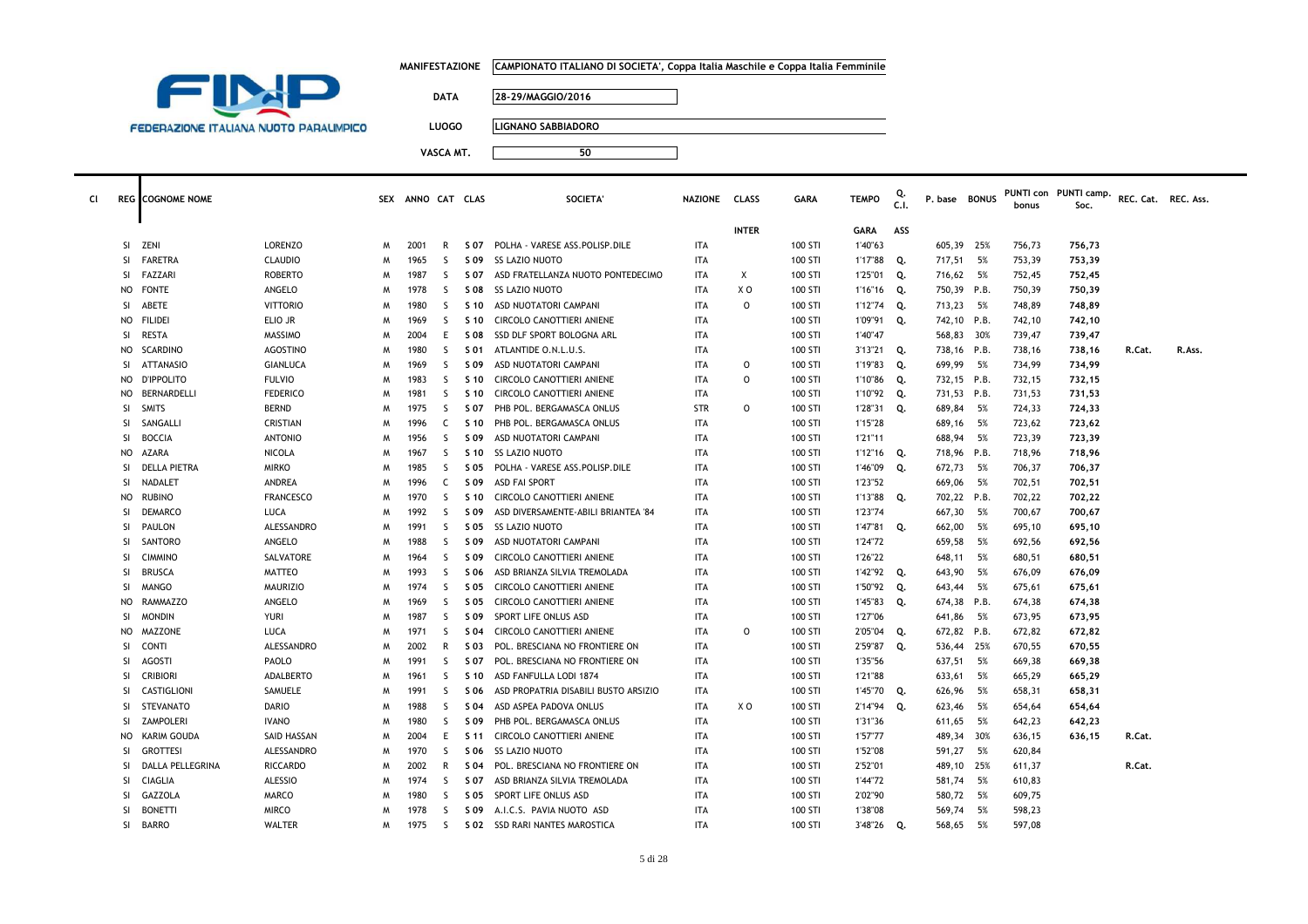|  | MANIFESTAZIONE      CAMPIONATO ITALIANO DI SOCIETA', Coppa Italia Maschile e Coppa Italia Femminile |
|--|-----------------------------------------------------------------------------------------------------|
|--|-----------------------------------------------------------------------------------------------------|

**<sup>50</sup>**



**DATA 28-29/MAGGIO/2016**

**LUOGO LIGNANO SABBIADORO**

|    |           |                         |                       |   |                   |              |      |                                      |                |                |             |              | Q.   |               |      |        | PUNTI con PUNTI camp. |                     |  |
|----|-----------|-------------------------|-----------------------|---|-------------------|--------------|------|--------------------------------------|----------------|----------------|-------------|--------------|------|---------------|------|--------|-----------------------|---------------------|--|
| CI |           | <b>REG</b> COGNOME NOME |                       |   | SEX ANNO CAT CLAS |              |      | <b>SOCIETA</b>                       | <b>NAZIONE</b> | <b>CLASS</b>   | <b>GARA</b> | <b>TEMPO</b> | C.I. | P. base BONUS |      | bonus  | Soc.                  | REC. Cat. REC. Ass. |  |
|    |           |                         |                       |   |                   |              |      |                                      |                | <b>INTER</b>   |             | GARA         | ASS  |               |      |        |                       |                     |  |
|    | SI        | GIOIA                   | ALDO SALVATORE        | M | 1966              | -S           | S 06 | ASS. DI VOLONTARIATO COME GINESTRE   | ITA            |                | 100 STI     | 1'56"58      |      | 568,45        | - 5% | 596,87 |                       |                     |  |
|    | SI        | <b>CRESCINI</b>         | LUCA                  | M | 1975              | -S           | S 06 | POL. BRESCIANA NO FRONTIERE ON       | ITA            |                | 100 STI     | 1'56"90      |      | 566,89        | 5%   | 595,24 |                       |                     |  |
|    | SI.       | VIDAL                   | MATTEO                | M | 1984              | <sub>S</sub> | S 04 | SPORT LIFE ONLUS ASD                 | ITA            |                | 100 STI     | 2'29"75      |      | 561,80        | - 5% | 589,89 |                       |                     |  |
|    | SI        | BALDUZZI                | <b>STEFANO</b>        | M | 1987              | S            | S 03 | PHB POL. BERGAMASCA ONLUS            | <b>ITA</b>     |                | 100 STI     | 2'52"64      | Q.   | 558,91        | 5%   | 586,85 |                       |                     |  |
|    | SI.       | <b>MARSON</b>           | CRISTIANO             | M | 1973              | -S           | S 04 | ASD DIVERSAMENTE-ABILI BRIANTEA '84  | <b>ITA</b>     | X <sub>0</sub> | 100 STI     | 2'33"47      |      | 548,19        | 5%   | 575,59 |                       |                     |  |
|    | <b>SI</b> | <b>LOMBARDINI</b>       | <b>SERGIO</b>         | M | 1977              | <sub>S</sub> | S 05 | PHB POL. BERGAMASCA ONLUS            | <b>ITA</b>     |                | 100 STI     | 2'11"63      |      | 542,20        | - 5% | 569,31 |                       |                     |  |
|    | NO        | ZANETTI                 | LUIGI                 | M | 1974              | S            | S 08 | CIRCOLO CANOTTIERI ANIENE            | <b>ITA</b>     |                | 100 STI     | 1'41"29      |      | 564,22 P.B.   |      | 564,22 |                       |                     |  |
|    | SI        | <b>CATINO</b>           | <b>FRANCESCO</b>      | M | 1975              | S            | S 04 | POL. MILANESE 1979 SPO               | <b>ITA</b>     |                | 100 STI     | 2'36"60      |      | 537,23        | 5%   | 564,09 |                       |                     |  |
|    | <b>SI</b> | <b>GRAMIGNANO</b>       | <b>STEFANO</b>        | M | 1983              | <sub>S</sub> | S 08 | ASD PROPATRIA DISABILI BUSTO ARSIZIO | <b>ITA</b>     |                | 100 STI     | 1'47"06      |      | 533,81        | - 5% | 560,50 |                       |                     |  |
|    | <b>SI</b> | PEZZOLI                 | MATTIA                | M | 1982              | -S           | S 04 | ASD DIVERSAMENTE-ABILI BRIANTEA '84  | <b>ITA</b>     |                | 100 STI     | 2'38"23      |      | 531,69        | - 5% | 558,28 |                       |                     |  |
|    | SI        | <b>FRISON</b>           | WILLIAM               | M | 1978              | S            | S 03 | ASD ASPEA PADOVA ONLUS               | ITA            | X O            | 100 STI     | 3'02"37      | Q.   | 529,09        | 5%   | 555,54 |                       |                     |  |
|    | SI        | <b>FALCONI</b>          | <b>FABIO</b>          | M | 1977              | -S           | S 04 | SS LAZIO NUOTO                       | <b>ITA</b>     |                | 100 STI     | 2'39"59      |      | 527,16        | 5%   | 553,52 |                       |                     |  |
|    | <b>SI</b> | GABINI                  | <b>MARIO</b>          | M | 1984              | -S           | S 05 | <b>SS LAZIO NUOTO</b>                | <b>ITA</b>     |                | 100 STI     | 2'18"11      |      | 516,76        | - 5% | 542,60 |                       |                     |  |
|    | SI        | MATTIAZZI               | ANDREA                | M | 1993              | S            | S 06 | SPORT LIFE ONLUS ASD                 | <b>ITA</b>     |                | 100 STI     | 2'08"67      |      | 515,04        | 5%   | 540,79 |                       |                     |  |
|    | SI.       | PAOLA                   | LUIGI                 | M | 1980              | -S           | S 05 | ASD NUOTATORI CAMPANI                | ITA            |                | 100 STI     | 2'18"88      |      | 513,90        | - 5% | 539,59 |                       |                     |  |
|    | SI        | AZZARITO                | ANDREA                | M | 1999              | J            | S 03 | <b>SSD NUOTATORI GENOVESI</b>        | ITA            |                | 100 STI     | 3'17"99      |      | 487,35        | 10%  | 536,08 |                       |                     |  |
|    | SI        | <b>LORIBI</b>           | <b>CRISTIAN</b>       | M | 1973              | S            | S 05 | PHB POL. BERGAMASCA ONLUS            | <b>ITA</b>     |                | 100 STI     | 2'22"37      |      | 501,30        | - 5% | 526,36 |                       |                     |  |
|    | SI        | <b>BEATO</b>            | ANDREA                | M | 1989              | <sub>S</sub> | S 09 | ASD NUOTATORI CAMPANI                | ITA            |                | 100 STI     | 1'53"97      |      | 490,30        | - 5% | 514,82 |                       |                     |  |
|    | NO.       | GASPARINI               | YURI GIUSEPPE         | M | 1977              | -S           | S 03 | ATLANTIDE O.N.L.U.S.                 | ITA            |                | 100 STI     | 3'08"86      | Q.   | 510,91 P.B.   |      | 510,91 |                       |                     |  |
|    | SI        | MARIGLIANO              | <b>EMMANUELE</b>      | M | 1995              | C            | S 04 | ASD NUOTATORI CAMPANI                | <b>ITA</b>     |                | 100 STI     | 2'52"95      |      | 486,44        | - 5% | 510,76 |                       |                     |  |
|    | SI        | ZUIN                    | <b>OLIVIERO</b>       | M | 1970              | -S           | S 07 | ASD ASPEA PADOVA ONLUS               | ITA            |                | 100 STI     | 2'06"76      |      | 480,59        | - 5% | 504,62 |                       |                     |  |
|    | SI        | LANZANI                 | MANUELE               | M | 1991              | -S           | S 02 | ASD DIVERSAMENTE-ABILI BRIANTEA '84  | ITA            |                | 100 STI     | 4'31"21      |      | 478,60        | - 5% | 502,53 |                       |                     |  |
|    | SI        | COZZOLINO               | <b>ANTONIO</b>        | M | 1979              | S            | S 04 | ASD NUOTATORI CAMPANI                | <b>ITA</b>     |                | 100 STI     | 2'57"01      |      | 475,28        | 5%   | 499,05 |                       |                     |  |
|    | SI        | TRAVAINI                | <b>MICHELE</b>        | M | 1992              | -S           | S 06 | POL. BRESCIANA NO FRONTIERE ON       | <b>ITA</b>     |                | 100 STI     | 2'20"42      |      | 471,94        | - 5% | 495,54 |                       |                     |  |
|    | SI        | PICCO                   | GABRIELE              | M | 1996              | C            | S 07 | ASD FAI SPORT                        | ITA            |                | 100 STI     | 2'09"32      |      | 471,08        | 5%   | 494,63 |                       |                     |  |
|    | <b>SI</b> | VITAGLIANO              | PASQUALE              | M | 1983              | <sub>S</sub> | S 04 | ASD NUOTATORI CAMPANI                | <b>ITA</b>     |                | 100 STI     | 2'58"78      |      | 470,58        | - 5% | 494,11 |                       |                     |  |
|    | SI        | MIRABILE                | <b>GIAN FILIPPO</b>   | M | 1968              | -S           | S 10 | SSD NUOTATORI GENOVESI               | ITA            |                | 100 STI     | 1'53"99      |      | 455,13 5%     |      | 477,88 |                       |                     |  |
|    |           | SI LAVIA                | <b>THOMAS</b>         | M | 1982              | S            | S 09 | <b>ASD FAI SPORT</b>                 | ITA            |                | 100 STI     | 2'03"17      |      | 453,68        | - 5% | 476,37 |                       |                     |  |
|    | <b>SI</b> | AIROLDI                 | ALESSANDRO            | M | 1969              | <sub>S</sub> | S 10 | PHB POL. BERGAMASCA ONLUS            | ITA            |                | 100 STI     | 1'54"53      |      | 452,98        | - 5% | 475,63 |                       |                     |  |
|    | SI        | SIGNORINI               | NICCOLO <sup>®</sup>  | M | 1985              | -S           | S 07 | ASD FANFULLA LODI 1874               | ITA            |                | 100 STI     | 2'15"27      |      | 450,36 5%     |      | 472,88 |                       |                     |  |
|    | SI        | <b>IMBREA</b>           | MADALIN               | M | 1988              | S            | S 01 | SSD DLF SPORT BOLOGNA ARL            | <b>STR</b>     |                | 100 STI     | 5'20"03 Q.   |      | 445,65        | - 5% | 467,93 |                       |                     |  |
|    | <b>SI</b> | <b>MOTTA</b>            | <b>DAVIDE</b>         | M | 1982              | <sub>S</sub> | S 04 | CIRCOLO CANOTTIERI ANIENE            | <b>ITA</b>     |                | 100 STI     | 3'08"79      |      | 445,63        | - 5% | 467,91 |                       |                     |  |
|    | SI        | SILVESTRI               | <b>BRUNO GIORDANO</b> | M | 1998              | J            | S 03 | SPORT LIFE ONLUS ASD                 | <b>ITA</b>     |                | 100 STI     | 3'55"06      |      | 410,49        | 10%  | 451,54 |                       |                     |  |
|    | SI        | SEPULCRI                | ANDREA                | M | 1975              | S            | S 03 | <b>ASD FAI SPORT</b>                 | ITA            |                | 100 STI     | 3'46"13      |      | 426,70        | 5%   | 448,04 |                       |                     |  |
|    | <b>SI</b> | AMBROSETTI              | MATTIA                | M | 1991              | -S           | S 08 | POLHA - VARESE ASS. POLISP. DILE     | <b>ITA</b>     |                | 100 STI     | 2'14"27      |      | 425,63        | 5%   | 446,92 |                       |                     |  |
|    | SI        | REGGIANI                | <b>SIMONE</b>         | M | 1979              | -S           | S 03 | ATLANTIDE O.N.L.U.S.                 | <b>ITA</b>     |                | 100 STI     | 3'47"46      |      | 424,21        | 5%   | 445,42 |                       |                     |  |
|    | SI        | CATTANI                 | EMANUELE              | M | 1987              | S            | S 07 | POL. MILANESE 1979 SPO               | ITA            |                | 100 STI     | 2'24"78      |      | 420,78        | - 5% | 441,82 |                       |                     |  |
|    | SI.       | GIAVAZZI                | <b>IGOR</b>           | M | 1971              | -S           | S 06 | PHB POL. BERGAMASCA ONLUS            | ITA            |                | 100 STI     | 2'39"68      |      | 415,02        | 5%   | 435,77 |                       |                     |  |
|    | SI        | LORENZO                 | <b>GABRIELE</b>       | M | 2006              | Ε            | S 04 | POLHA - VARESE ASS. POLISP. DILE     | ITA            |                | 100 STI     | 4'14"49      |      | 330,58 30%    |      | 429,76 |                       |                     |  |
|    | SI        | MALMASSARI              | ANDREA                | M | 1975              | S            | S 02 | <b>ASD FAI SPORT</b>                 | <b>ITA</b>     |                | 100 STI     | 5'18"22      |      | 407,89        | 5%   | 428,29 |                       |                     |  |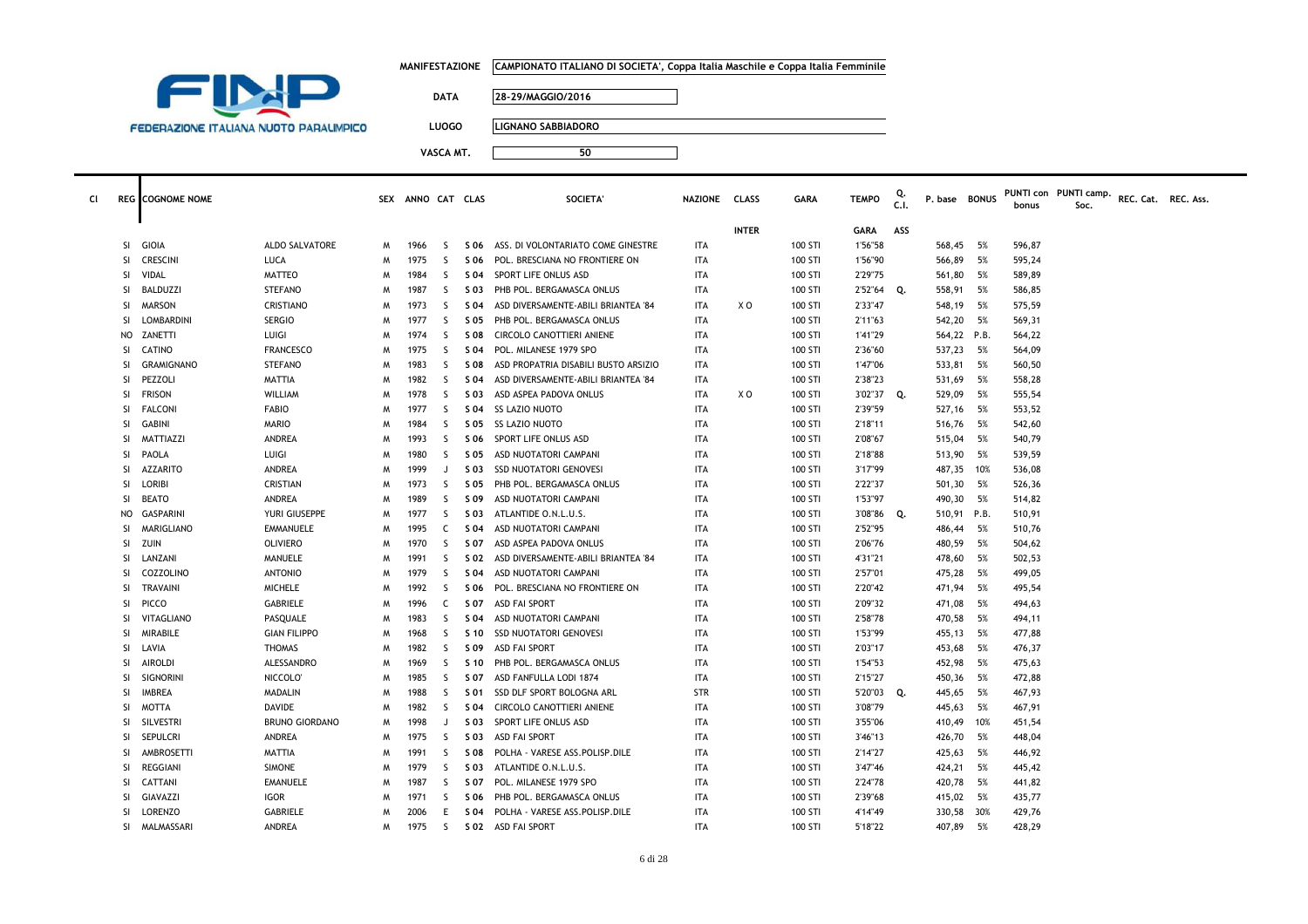| MANIFESTAZIONE      CAMPIONATO ITALIANO DI SOCIETA', Coppa Italia Maschile e Coppa Italia Femminile |
|-----------------------------------------------------------------------------------------------------|
|                                                                                                     |

**<sup>50</sup>**



**DATA 28-29/MAGGIO/2016**

**LUOGO LIGNANO SABBIADORO**

| <b>CI</b> |           | <b>REG</b> COGNOME NOME    |                   |    | SEX ANNO CAT CLAS |              |      | SOCIETA'                            | NAZIONE CLASS |              | <b>GARA</b>    | <b>TEMPO</b> | C.I. | P. base BONUS |      | bonus  | PUNTI con PUNTI camp.<br>Soc. | REC. Cat. REC. Ass. |  |
|-----------|-----------|----------------------------|-------------------|----|-------------------|--------------|------|-------------------------------------|---------------|--------------|----------------|--------------|------|---------------|------|--------|-------------------------------|---------------------|--|
|           |           |                            |                   |    |                   |              |      |                                     |               | <b>INTER</b> |                | GARA         | ASS  |               |      |        |                               |                     |  |
|           |           | SI COLLARO                 | ANDREA            | M  | 1974              | S.           |      | S 06 ASD NUOTATORI CAMPANI          | <b>ITA</b>    |              | 100 STI        | 2'43"09      |      | 406,34        | - 5% | 426,66 |                               |                     |  |
|           | SI        | <b>MORETTI</b>             | PAOLO             | M  | 1995              | C            | S 05 | POL. BRESCIANA NO FRONTIERE ON      | ITA           |              | 100 STI        | 2'56"20      |      | 405,05        | 5%   | 425,30 |                               |                     |  |
|           | SI.       | <b>TINAZZO</b>             | <b>GIOVANNI</b>   | M  | 1991              | <sub>S</sub> | S 07 | ASD ASPEA PADOVA ONLUS              | <b>ITA</b>    |              | 100 STI        | 2'33"26      |      | 397,49        | 5%   | 417,37 |                               |                     |  |
|           | SI        | PASQUINI                   | <b>EMILIANO</b>   | M  | 1987              | S.           | S 05 | ATLANTIDE O.N.L.U.S.                | ITA           |              | 100 STI        | 3'04"12      |      | 387,63        | 5%   | 407,01 |                               |                     |  |
|           | <b>SI</b> | <b>SCHIEDA</b>             | <b>LORENZO</b>    | M  | 1975              | <sub>S</sub> | S 05 | PHB POL. BERGAMASCA ONLUS           | <b>ITA</b>    |              | 100 STI        | 3'05"28      |      | 385,20        | 5%   | 404,46 |                               |                     |  |
|           | SI        | MIRABELLA                  | ANGELO            | M  | 1958              | S.           | S 06 | ASS. DI VOLONTARIATO COME GINESTRE  | <b>ITA</b>    |              | 100 STI        | 2'55"65      |      | 377,28        | 5%   | 396,15 |                               |                     |  |
|           | SI.       | <b>MORO</b>                | <b>TOMMASO</b>    | M  | 1992              | S.           | S 04 | ASD ASPEA PADOVA ONLUS              | <b>ITA</b>    |              | 100 STI        | 3'57"48      |      | 354,26        | - 5% | 371,97 |                               |                     |  |
|           | SI        | <b>LIBRALESSO</b>          | WALTER            | M  | 1957              | S.           | S 06 | ASD ASPEA PADOVA ONLUS              | ITA           |              | 100 STI        | 3'14"69      |      | 340,39        | 5%   | 357,41 |                               |                     |  |
|           | SI        | VIVIANI                    | <b>GIANFRANCO</b> | M  | 1968              | S.           | S 08 | ASD FANFULLA LODI 1874              | <b>ITA</b>    |              | 100 STI        | 2'52"87      |      | 330,60        | 5%   | 347,13 |                               |                     |  |
|           | SI        | STELLITANO                 | LUCA              | M  | 1988              | S.           | S 05 | POL. BRESCIANA NO FRONTIERE ON      | ITA           |              | 100 STI        | 3'36"16      |      | 330,17        | 5%   | 346,68 |                               |                     |  |
|           | SI.       | <b>GARATTI</b>             | ALESSANDRO        | M  | 1972              | S.           | S 06 | SPORT LIFE ONLUS ASD                | ITA           |              | 100 STI        | 3'21"22      |      | 329,34        | 5%   | 345,81 |                               |                     |  |
|           | SI        | PONZONI                    | PAOLO             | M  | 1968              | S.           | S 05 | POL. BRESCIANA NO FRONTIERE ON      | <b>ITA</b>    |              | 100 STI        | 3'54"67      |      | 304,13        | 5%   | 319,34 |                               |                     |  |
|           | SI.       | COLOMBO                    | <b>RUGGERO</b>    | M  | 1999              | J            | S 04 | ASD DIVERSAMENTE-ABILI BRIANTEA '84 | <b>ITA</b>    |              | 100 STI        | 5'43"36      |      | 245,02        | 10%  | 269,52 |                               |                     |  |
|           | SI        | <b>SOLIGO</b>              | ANDREA            | M  | 1986              | S.           | S 06 | SPORT LIFE ONLUS ASD                | <b>ITA</b>    |              | 100 STI        | 4'20"42      |      | 254,47        | 5%   | 267,20 |                               |                     |  |
|           | SI.       | ZAMPIERI                   | MANUELE           | M  | 1982              | S.           | S 05 | SPORT LIFE ONLUS ASD                | <b>ITA</b>    |              | 100 STI        | 4'47"78      |      | 248,00        | 5%   | 260,40 |                               |                     |  |
|           | SI.       | DANELUTTI                  | ALAN              | M  | 1978              | S.           | S 01 | <b>ASD FAI SPORT</b>                | <b>ITA</b>    |              | 100 STI        | 11'48"85     |      | 201,20        | 5%   | 211,26 |                               |                     |  |
|           | SI        | QUAI                       | <b>STEFANO</b>    | M  | 1976              | <sub>S</sub> | S 02 | <b>ASD FAI SPORT</b>                | <b>ITA</b>    |              | 100 STI        | 11'09"27     |      | 193,94        | 5%   | 203,64 |                               |                     |  |
|           | SI.       | <b>MENONI</b>              | ALESSANDRO        | M  | 1989              | S.           | S 03 | POL. BRESCIANA NO FRONTIERE ON      | <b>ITA</b>    |              | 100 STI        | 8'57"36      |      | 179,56        | 5%   | 188,54 |                               |                     |  |
| ASS       |           | SI PRICKETT                | <b>MICHEAL</b>    | M  | 1958              | S.           | S 05 | ACQUAMARINA TEAM TRIESTE ONLUS      | ITA           |              | 100 STI        |              |      |               |      |        |                               |                     |  |
| ASS       |           | SI URLI                    | <b>FABIO</b>      | M  | 2002              | R            | S 06 | ASD FAI SPORT                       | <b>ITA</b>    |              | 100 STI        |              |      |               |      |        |                               |                     |  |
| RT        |           | SI CONATO                  | <b>EMANUELE</b>   | M  | 1996              | C            | S 04 | ASD NUOTATORI CAMPANI               | ITA           |              | 100 STI        |              |      |               |      |        |                               |                     |  |
| ASS       |           | SI MAUGERI                 | <b>ANTONINO</b>   | M  | 1956              | S.           | S 05 | ASS. DI VOLONTARIATO COME GINESTRE  | ITA           |              | 100 STI        |              |      |               |      |        |                               |                     |  |
| ASS       |           | SI FRATONI                 | LUCA              | M  | 1986              | S.           | S 07 | <b>CIRCOLO CANOTTIERI ANIENE</b>    | <b>ITA</b>    |              | 100 STI        |              |      |               |      |        |                               |                     |  |
| ASS       |           | SI NICOLI                  | <b>ADRIANO</b>    | M  | 1978              | S.           | S 06 | <b>ASD FAI SPORT</b>                | <b>ITA</b>    |              | 100 STI        |              |      |               |      |        |                               |                     |  |
| RT        |           | NO DE CARLO                | <b>NICOLA</b>     | M  | 1972              | S.           | S 05 | CIRCOLO CANOTTIERI ANIENE           | ITA           |              | 100 STI        |              |      |               |      |        |                               |                     |  |
| SQ        | SI.       | VITANZA                    | <b>EDOARDO</b>    | M  | 1994              | C            |      | S 13 SS LAZIO NUOTO                 | <b>ITA</b>    |              | 100 STI        |              |      |               |      |        |                               |                     |  |
| ASS       | SI.       | <b>TERRANEO</b>            | ANDREA            | M  | 1987              | S.           | S 07 | ASD BRIANZA SILVIA TREMOLADA        | <b>ITA</b>    |              | 100 STI        |              |      |               |      |        |                               |                     |  |
| SQ        |           | SI APPICIUTOLI             | PIERPAOLO         | M  | 1988              | S.           | S 08 | CIRCOLO CANOTTIERI ANIENE           | ITA           |              | 100 STI        |              |      |               |      |        |                               |                     |  |
| SQ        | SI        | APUANI                     | ALESSANDRO        | M  | 2000              | R            | S 10 | PHB POL. BERGAMASCA ONLUS           | <b>ITA</b>    |              | 100 STI        |              |      |               |      |        |                               |                     |  |
| ASS       |           | SI CANEPA                  | CRISTIANO         | M  | 1976              | S.           |      | S 10 SSD NUOTATORI GENOVESI         | <b>ITA</b>    |              | 100 STI        |              |      |               |      |        |                               |                     |  |
|           |           | Metri 50 Rana / Breastroke |                   |    |                   |              |      |                                     |               |              |                |              |      |               |      |        |                               |                     |  |
|           | SI.       | CANCIELLO                  | <b>ANTONIETTA</b> |    | 1994              | C            | SB03 | ASD NUOTATORI CAMPANI               | ITA           | Χ            | <b>050 RAN</b> | 1'18"23 Q.   |      | 727,60        | 5%   | 763,98 | 763,98                        |                     |  |
|           | SI.       | <b>FRESTA</b>              | DENISE            |    | 1996              | C            | SBO3 | ASS. DI VOLONTARIATO COME GINESTRE  | ITA           | X            | <b>050 RAN</b> | 1'21"83 Q.   |      | 695,59        | 5%   | 730,37 | 730,37                        |                     |  |
|           |           | SI ARGOLINI                | <b>ROBERTA</b>    | F. | 1975              | S.           |      | SB02 SSD RARI NANTES MAROSTICA      | <b>ITA</b>    |              | <b>050 RAN</b> | 3'32"26      |      | 359,23        | 5%   | 377,19 |                               |                     |  |

| FG | MARCHI              | <b>GIORGIA</b>          | 2001 R       |  | SB14 ACQUAMARINA TEAM TRIESTE ONLUS                                   | <b>ITA</b>        |            | 050 RAN            | 0'50"86 Q.                     |                          |                    |                    |
|----|---------------------|-------------------------|--------------|--|-----------------------------------------------------------------------|-------------------|------------|--------------------|--------------------------------|--------------------------|--------------------|--------------------|
|    | MORELLI<br>NO BENSI | <b>EFREM</b><br>NICOLO' | 1979<br>1985 |  | SB03 POL. BRESCIANA NO FRONTIERE ON<br>SB03 CIRCOLO CANOTTIERI ANIENE | ITA<br><b>ITA</b> | x o<br>X O | 050 RAN<br>050 RAN | $0'49''63$ 0.<br>$1'03''50$ 0. | 992,34 5%<br>775.59 P.B. | 1.041.96<br>775.59 | 1.041.96<br>775.59 |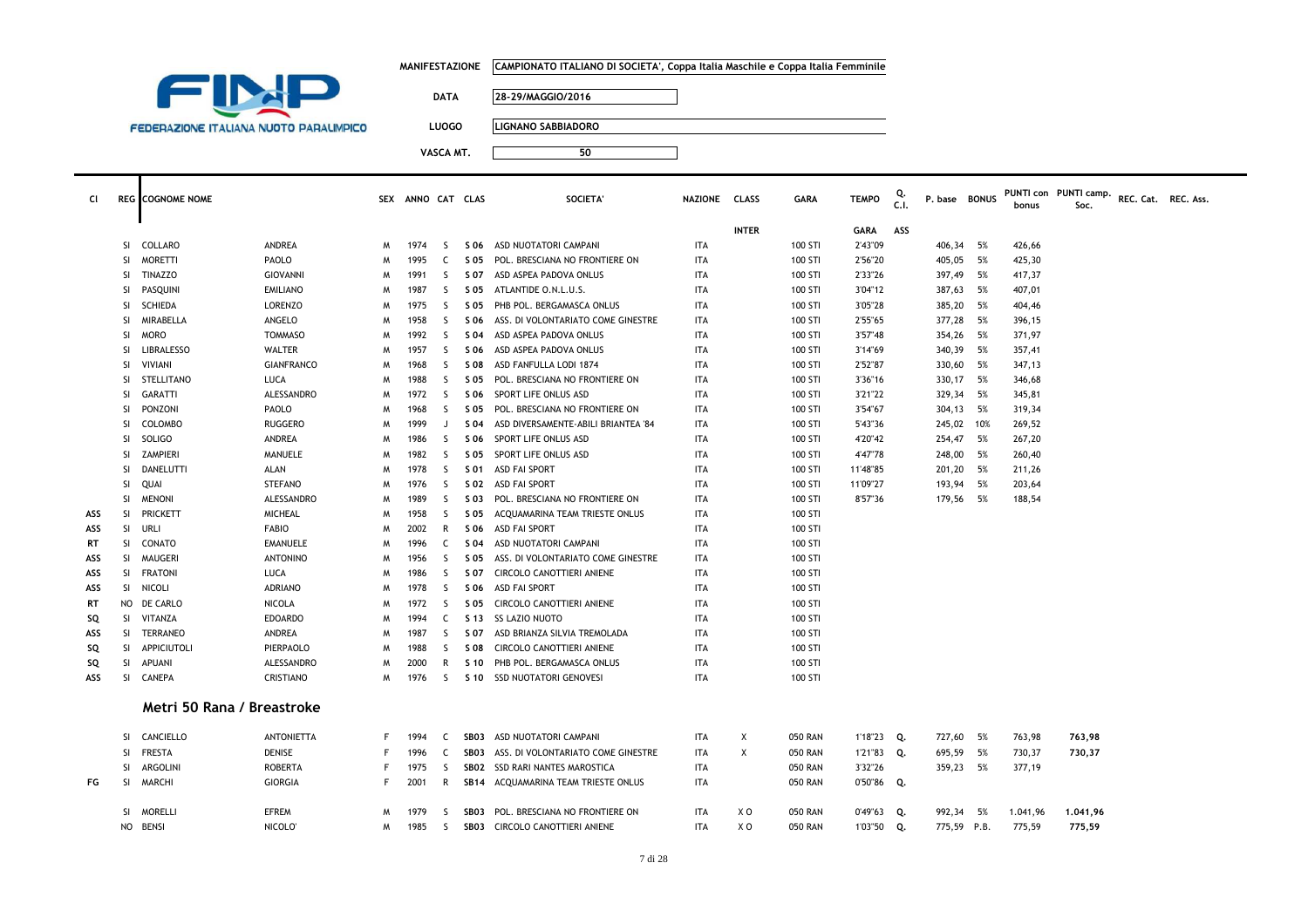|           |     |                                               |                  |    | <b>MANIFESTAZIONE</b> |             |      | CAMPIONATO ITALIANO DI SOCIETA', Coppa Italia Maschile e Coppa Italia Femminile |               |              |                |               |           |               |    |        |                               |                     |  |
|-----------|-----|-----------------------------------------------|------------------|----|-----------------------|-------------|------|---------------------------------------------------------------------------------|---------------|--------------|----------------|---------------|-----------|---------------|----|--------|-------------------------------|---------------------|--|
|           |     |                                               |                  |    |                       | <b>DATA</b> |      | 28-29/MAGGIO/2016                                                               |               |              |                |               |           |               |    |        |                               |                     |  |
|           |     | <b>FEDERAZIONE ITALIANA NUOTO PARALIMPICO</b> |                  |    |                       | LUOGO       |      | <b>LIGNANO SABBIADORO</b>                                                       |               |              |                |               |           |               |    |        |                               |                     |  |
|           |     |                                               |                  |    |                       | VASCA MT.   |      | 50                                                                              |               |              |                |               |           |               |    |        |                               |                     |  |
| <b>CI</b> |     | <b>REG</b> COGNOME NOME                       |                  |    | SEX ANNO CAT CLAS     |             |      | SOCIETA'                                                                        | NAZIONE CLASS |              | <b>GARA</b>    | <b>TEMPO</b>  | Q.<br>C.1 | P. base BONUS |    | bonus  | PUNTI con PUNTI camp.<br>Soc. | REC. Cat. REC. Ass. |  |
|           |     |                                               |                  |    |                       |             |      |                                                                                 |               | <b>INTER</b> |                | <b>GARA</b>   | ASS       |               |    |        |                               |                     |  |
|           | NO. | SERRAFINO                                     | CALOGERO ALBERTO | M. | 1992                  | -5          |      | SB03 ATLANTIDE O.N.L.U.S.                                                       | <b>ITA</b>    |              | 050 RAN        | 1'09"97       | Q.        | 703,87 P.B.   |    | 703,87 | 703,87                        |                     |  |
|           |     | SI FRIGERIO                                   | <b>SIMONE</b>    | M  | 1985                  | ς.          |      | SBO2 ASD DIVERSAMENTE-ABILI BRIANTEA '84                                        | <b>ITA</b>    |              | 050 RAN        | $1'35''93$ Q. |           | 598,25 5%     |    | 628,16 | 628,16                        |                     |  |
|           |     | SI CAZZATO                                    | <b>GIUSEPPE</b>  | M  | 1967                  | -S          |      | SB03 SPORT LIFE ONLUS ASD                                                       | <b>ITA</b>    |              | <b>050 RAN</b> | 1'22"35       |           | 598,06 5%     |    | 627,96 | 627,96                        |                     |  |
|           | SI  | BALDUZZI                                      | <b>STEFANO</b>   | M  | 1987                  |             |      | SB02 PHB POL. BERGAMASCA ONLUS                                                  | <b>ITA</b>    |              | <b>050 RAN</b> | 1'37"81 Q.    |           | 586,75 5%     |    | 616,09 |                               |                     |  |
|           |     | NO MAZZONE                                    | LUCA             | M  | 1971                  |             |      | SB03 CIRCOLO CANOTTIERI ANIENE                                                  | <b>ITA</b>    | $\circ$      | <b>050 RAN</b> | 1'35"46       |           | 515,92 P.B.   |    | 515,92 |                               |                     |  |
|           | SI  | VITAGLIANO                                    | PASQUALE         | M  | 1983                  | -S.         | SB03 | ASD NUOTATORI CAMPANI                                                           | <b>ITA</b>    |              | <b>050 RAN</b> | 1'54"38       |           | 430,58        | 5% | 452,11 |                               |                     |  |

SI CONATO EMANUELE <sup>M</sup> <sup>1996</sup> <sup>C</sup> **S 04** ASD NUOTATORI CAMPANI ITA 050 DOR 1'57"83 375,80 5% 394,59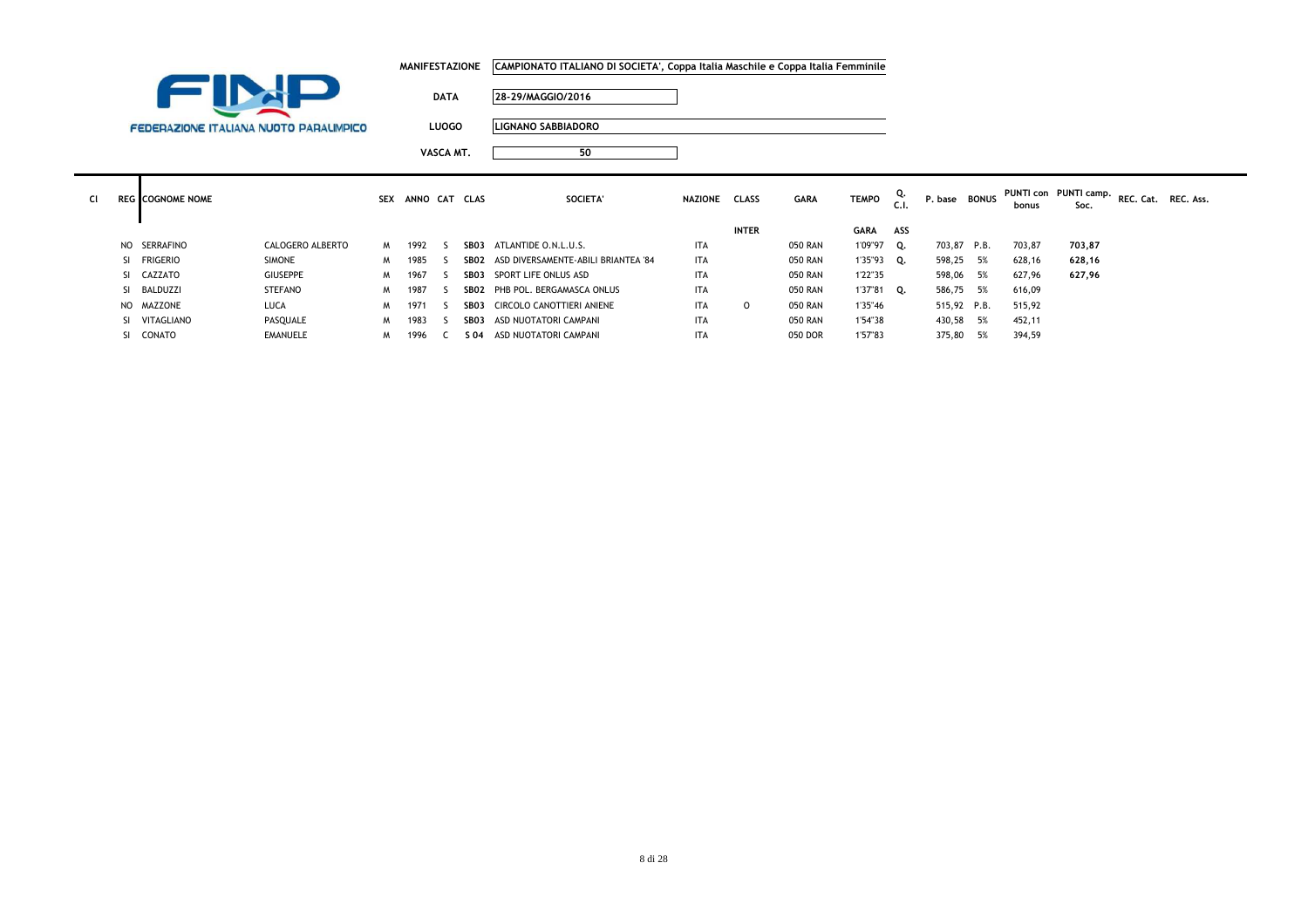|     |                 |                                               |                          |        | <b>MANIFESTAZIONE</b> |                   |              | CAMPIONATO ITALIANO DI SOCIETA', Coppa Italia Maschile e Coppa Italia Femminile |                          |              |                    |                          |            |                         |      |                  |                       |                     |        |
|-----|-----------------|-----------------------------------------------|--------------------------|--------|-----------------------|-------------------|--------------|---------------------------------------------------------------------------------|--------------------------|--------------|--------------------|--------------------------|------------|-------------------------|------|------------------|-----------------------|---------------------|--------|
|     |                 |                                               |                          |        |                       |                   |              |                                                                                 |                          |              |                    |                          |            |                         |      |                  |                       |                     |        |
|     |                 |                                               |                          |        |                       | <b>DATA</b>       |              | 28-29/MAGGIO/2016                                                               |                          |              |                    |                          |            |                         |      |                  |                       |                     |        |
|     |                 |                                               |                          |        |                       |                   |              |                                                                                 |                          |              |                    |                          |            |                         |      |                  |                       |                     |        |
|     |                 | <b>FEDERAZIONE ITALIANA NUOTO PARALIMPICO</b> |                          |        |                       | <b>LUOGO</b>      |              | <b>LIGNANO SABBIADORO</b>                                                       |                          |              |                    |                          |            |                         |      |                  |                       |                     |        |
|     |                 |                                               |                          |        |                       | VASCA MT.         |              | 50                                                                              |                          |              |                    |                          |            |                         |      |                  |                       |                     |        |
|     |                 |                                               |                          |        |                       |                   |              |                                                                                 |                          |              |                    |                          |            |                         |      |                  |                       |                     |        |
|     |                 |                                               |                          |        |                       |                   |              |                                                                                 |                          |              |                    |                          |            |                         |      |                  |                       |                     |        |
| CI  |                 | <b>REG</b> COGNOME NOME                       |                          |        | SEX ANNO CAT CLAS     |                   |              | <b>SOCIETA</b>                                                                  | NAZIONE CLASS            |              | <b>GARA</b>        | <b>TEMPO</b>             | Q.<br>C.I. | P. base BONUS           |      |                  | PUNTI con PUNTI camp. | REC. Cat. REC. Ass. |        |
|     |                 |                                               |                          |        |                       |                   |              |                                                                                 |                          |              |                    |                          |            |                         |      | bonus            | Soc.                  |                     |        |
|     |                 |                                               |                          |        |                       |                   |              |                                                                                 |                          | <b>INTER</b> |                    | <b>GARA</b>              | ASS        |                         |      |                  |                       |                     |        |
|     |                 |                                               |                          |        |                       |                   |              |                                                                                 |                          |              |                    |                          |            |                         |      |                  |                       |                     |        |
|     |                 | SESSIONE 2: Sabato 28 maggio pomeriggio       |                          |        |                       |                   |              |                                                                                 |                          |              |                    |                          |            |                         |      |                  |                       |                     |        |
|     |                 |                                               |                          |        |                       |                   |              |                                                                                 |                          |              |                    |                          |            |                         |      |                  |                       |                     |        |
|     |                 | Metri 50 Dorso / Backstroke                   |                          |        |                       |                   |              |                                                                                 |                          |              |                    |                          |            |                         |      |                  |                       |                     |        |
|     |                 |                                               |                          |        |                       |                   |              |                                                                                 |                          |              |                    |                          |            |                         |      |                  |                       |                     |        |
|     | SI              | <b>PROCIDA</b>                                | ANGELA                   | F      | 2000                  | $\mathsf{R}$      |              | S 03 ASD NUOTATORI CAMPANI                                                      | <b>ITA</b>               |              | 050 DOR            | 1'16"23 Q.               |            | 770,96 25%              |      | 963,70           | 963,70                |                     |        |
|     | <b>SI</b>       | <b>BOCCANERA</b>                              | <b>GLORIA</b>            | F      | 1979                  | <sub>S</sub>      | S 02         | ASD ACCADEMIA DEL NUOTO MARINO                                                  | <b>ITA</b>               | X O          | 050 DOR            | 1'19"45 Q.               |            | 832,60                  | 5%   | 874,23           | 874,23                | R.Cat.              | R.Ass. |
|     | <b>SI</b>       | MAZZOLA                                       | OLGA                     | E      | 1982                  | <sub>S</sub>      | S 02         | POL. BRESCIANA NO FRONTIERE ON                                                  | <b>ITA</b>               |              | 050 DOR            | 1'42"73 Q.               |            | 643,92 5%               |      | 676,12           | 676,12                |                     |        |
|     | <b>SI</b>       | <b>BRIZIO</b>                                 | SOFIA                    | F      | 1997                  | J                 | S 05         | PHB POL. BERGAMASCA ONLUS                                                       | <b>ITA</b>               |              | 050 DOR            | 1'08"06                  | Q.         | 596,68 10%              |      | 656,35           | 656,35                |                     |        |
|     | <b>NO</b>       | CHIARIONI                                     | <b>STEFANIA</b>          | F      | 1979                  | S                 | S 05         | CIRCOLO CANOTTIERI ANIENE                                                       | <b>ITA</b>               | X O          | 050 DOR            | 1'04"91                  | Q.         | 625,64 P.B.             |      | 625,64           | 625,64                |                     |        |
|     | SI              | ZANMARCHI                                     | VALENTINA                | F<br>F | 1976                  | -S                | S 03         | <b>ASD FAI SPORT</b>                                                            | ITA                      |              | 050 DOR            | 1'42"67                  | Q.         | 572,42                  | 5%   | 601,04           |                       |                     |        |
|     | SI              | <b>DAL PAOS</b><br><b>BELLETTI</b>            | <b>ELEONORA</b>          | F      | 1993                  | S<br><sub>S</sub> | S 05         | <b>ASD FAI SPORT</b>                                                            | <b>ITA</b>               |              | 050 DOR            | 1'11"71                  | Q.         | 566,31                  | 5%   | 594,62           |                       |                     |        |
|     | SI<br>SI        | VELLUCCI                                      | <b>DANIELA</b><br>CHIARA | F      | 1984<br>1997          | J                 | S 03<br>S 05 | SPORT LIFE ONLUS ASD<br>SS LAZIO NUOTO                                          | <b>ITA</b><br><b>ITA</b> |              | 050 DOR<br>050 DOR | 1'45"75<br>1'16"72       | Q.         | 555,74 5%<br>529,33 10% |      | 583,53<br>582,26 |                       |                     |        |
|     | <b>SI</b>       | <b>BIFFI</b>                                  | <b>FRANCESCA</b>         | E      | 1997                  | $\Box$            | S 04         | PHB POL. BERGAMASCA ONLUS                                                       | <b>ITA</b>               |              | 050 DOR            | 1'37"73                  | Q.         | 520,92 10%              |      | 573,02           |                       |                     |        |
|     | SI              | <b>SIMION</b>                                 | <b>EMMA</b>              | F      | 1997                  | $\Box$            | S 05         | ASD ASPEA PADOVA ONLUS                                                          | <b>ITA</b>               |              | 050 DOR            | 1'20"01                  |            | 507,56 10%              |      | 558,32           |                       |                     |        |
|     | <b>SI</b>       | CORTE                                         | ALESSIA                  |        | 1985                  | S                 | S 04         | SPORT LIFE ONLUS ASD                                                            | <b>ITA</b>               |              | 050 DOR            | 1'36"00                  | Q.         | 530,31                  | 5%   | 556,83           |                       |                     |        |
|     | SI              | SANTONOCITO                                   | LISA                     | F      | 1982                  | S                 | S 05         | ASD BRIANZA SILVIA TREMOLADA                                                    | ITA                      |              | 050 DOR            | 1'16"80                  |            | 528,78                  | 5%   | 555,21           |                       |                     |        |
|     | SI              | <b>PINOTTI</b>                                | <b>GRETA</b>             | F      | 2001                  | $\mathsf{R}$      | S 05         | ATLANTIDE O.N.L.U.S.                                                            | <b>ITA</b>               |              | 050 DOR            | 1'32"20                  |            | 440,46                  | 25%  | 550,57           |                       |                     |        |
|     | <b>SI</b>       | CANCIELLO                                     | <b>ANTONIETTA</b>        | F      | 1994                  | C                 | S 05         | ASD NUOTATORI CAMPANI                                                           | <b>ITA</b>               | Χ            | 050 DOR            | 1'18"09                  |            | 520,04 5%               |      | 546,04           |                       |                     |        |
|     | SI              | FRANDOLI                                      | <b>JASMIN</b>            | F      | 1985                  | S                 | S 03         | ACQUAMARINA TEAM TRIESTE ONLUS                                                  | <b>ITA</b>               | X            | 050 DOR            | 1'54"39                  | Q.         | 513,77                  | - 5% | 539,46           |                       |                     |        |
|     | SI              | <b>ROMAN</b>                                  | LUCIANA                  | E      | 1966                  | S                 | S 04         | SPORT LIFE ONLUS ASD                                                            | <b>ITA</b>               |              | 050 DOR            | 1'39"25                  | Q.         | 512,95 5%               |      | 538,59           |                       |                     |        |
|     | SI              | POLITO                                        | <b>EMMA</b>              | F      | 1981                  | S.                | S 05         | ASD NUOTATORI CAMPANI                                                           | ITA                      |              | 050 DOR            | 1'24"28                  |            | 481,85 5%               |      | 505,94           |                       |                     |        |
|     | <b>SI</b>       | <b>CELATO</b>                                 | <b>ISABELLA</b>          | F      | 2000                  | $\mathsf{R}$      | S 05         | POL. BRESCIANA NO FRONTIERE ON                                                  | <b>ITA</b>               |              | 050 DOR            | 1'44"14                  |            | 389,96 25%              |      | 487,44           |                       |                     |        |
|     | SI              | <b>FILIPPINI</b>                              | <b>BEATRICE</b>          | F      | 2002                  | R                 | S 04         | POL. BRESCIANA NO FRONTIERE ON                                                  | ITA                      |              | 050 DOR            | 2'14"24                  |            | 379,25 25%              |      | 474,06           |                       |                     |        |
|     | SI              | <b>BRANCACCIO</b>                             | MARIAROSARIA             | F      | 1976                  | S                 | S 05         | ASD NUOTATORI CAMPANI                                                           | <b>ITA</b>               | 0            | 050 DOR            | 1'31"45                  |            | 444,07                  | 5%   | 466,27           |                       |                     |        |
|     | <b>NO</b>       | <b>CANANI</b>                                 | SARA                     | F      | 1978                  | <sub>S</sub>      | S 05         | ATLANTIDE O.N.L.U.S.                                                            | <b>ITA</b>               |              | 050 DOR            | 1'30"62                  |            | 448,14 P.B.             |      | 448,14           |                       |                     |        |
|     | SI              | <b>GRIGOLON</b>                               | <b>GIULIA</b>            | F      | 1979                  | S                 | S 03         | ASD ASPEA PADOVA ONLUS                                                          | <b>ITA</b>               | x o          | 050 DOR            | 2'22"04                  |            | 413,76                  | - 5% | 434,44           |                       |                     |        |
|     | SI              | <b>ROMEO</b>                                  | MARIAROSARIA             | F      | 1988                  | S                 | S 04         | ASD NUOTATORI CAMPANI                                                           | <b>ITA</b>               |              | 050 DOR            | 2'07"75                  |            | 398,51                  | 5%   | 418,44           |                       |                     |        |
|     | SI              | <b>IMPARATO</b>                               | <b>STEFANIA</b>          | F      | 1993                  | S                 | S 03         | ASD NUOTATORI CAMPANI                                                           | ITA                      |              | 050 DOR            | 2'46"14                  |            | 353,74 5%               |      | 371,42           |                       |                     |        |
|     | <b>SI</b>       | <b>GANDOSSI</b>                               | <b>MICOL</b>             | F      | 1991                  | <sub>S</sub>      | S 02         | PHB POL. BERGAMASCA ONLUS                                                       | <b>ITA</b>               |              | 050 DOR            | 3'47"58                  |            | 290,67                  | 5%   | 305,20           |                       |                     |        |
|     | SI              | TUTTINO                                       | DANIELA                  | F      | 1974                  | -S                | S 05         | ASD FAI SPORT                                                                   | ITA                      |              | 050 DOR            | 2'32"37                  |            | 266,52                  | 5%   | 279,85           |                       |                     |        |
|     | SI              | ARGOLINI                                      | <b>ROBERTA</b>           | F      | 1975                  | S                 | S 02         | SSD RARI NANTES MAROSTICA                                                       | <b>ITA</b>               |              | 050 DOR            | 4'47"86                  |            | 229,80                  | 5%   | 241,29           |                       |                     |        |
| ASS | SI              | AMODEO                                        | <b>GIORGIA</b>           | F      | 2001                  | R                 |              | S 02 POL. DILETTANTISTICA INTEGRABILI                                           | ITA                      |              | 050 DOR            |                          |            |                         |      |                  |                       |                     |        |
|     |                 |                                               |                          |        |                       |                   |              |                                                                                 |                          |              |                    |                          |            |                         |      |                  |                       |                     |        |
|     | SI              | <b>BETTELLA</b>                               | <b>FRANCESCO</b>         | M<br>M | 1989<br>1994          | -S                | S 01         | ASD ASPEA PADOVA ONLUS                                                          | ITA                      | x o          | 050 DOR            | $1'14''34$ Q.            |            | 907,99                  | - 5% | 953,39           | 953,39                |                     |        |
|     | SI<br><b>SI</b> | MASSUSSI<br>PLACIDI                           | ANDREA<br><b>ROBERTO</b> | M      | 1976                  | $\mathsf{C}$<br>S | S 05<br>S 04 | POL. BRESCIANA NO FRONTIERE ON<br>SS LAZIO NUOTO                                | <b>ITA</b><br><b>ITA</b> | X O          | 050 DOR<br>050 DOR | 0'42"13 Q.<br>0'53"70 Q. |            | 871,83 5%<br>824,58     | 5%   | 915,42<br>865,81 | 915,42<br>865,81      | R.Cat.              | R.Ass. |
|     | <b>SI</b>       | CASTAGNETO                                    | ANDREA                   | M      | 1988                  | -S                | S 05         | ASD FRATELLANZA NUOTO PONTEDECIMO                                               | <b>ITA</b>               | x o          | 050 DOR            | 0'48"72 Q.               |            | 753,90                  | 5%   | 791,59           | 791,59                |                     |        |
|     | <b>NO</b>       | <b>SCARDINO</b>                               | <b>AGOSTINO</b>          | W      | 1980                  | S                 |              | S 01 ATLANTIDE O.N.L.U.S.                                                       | <b>ITA</b>               |              | 050 DOR            | 1'32"57                  | Q.         | 729,18 P.B.             |      | 729,18           | 729,18                |                     |        |
|     |                 |                                               |                          |        |                       |                   |              |                                                                                 |                          |              |                    |                          |            |                         |      |                  |                       |                     |        |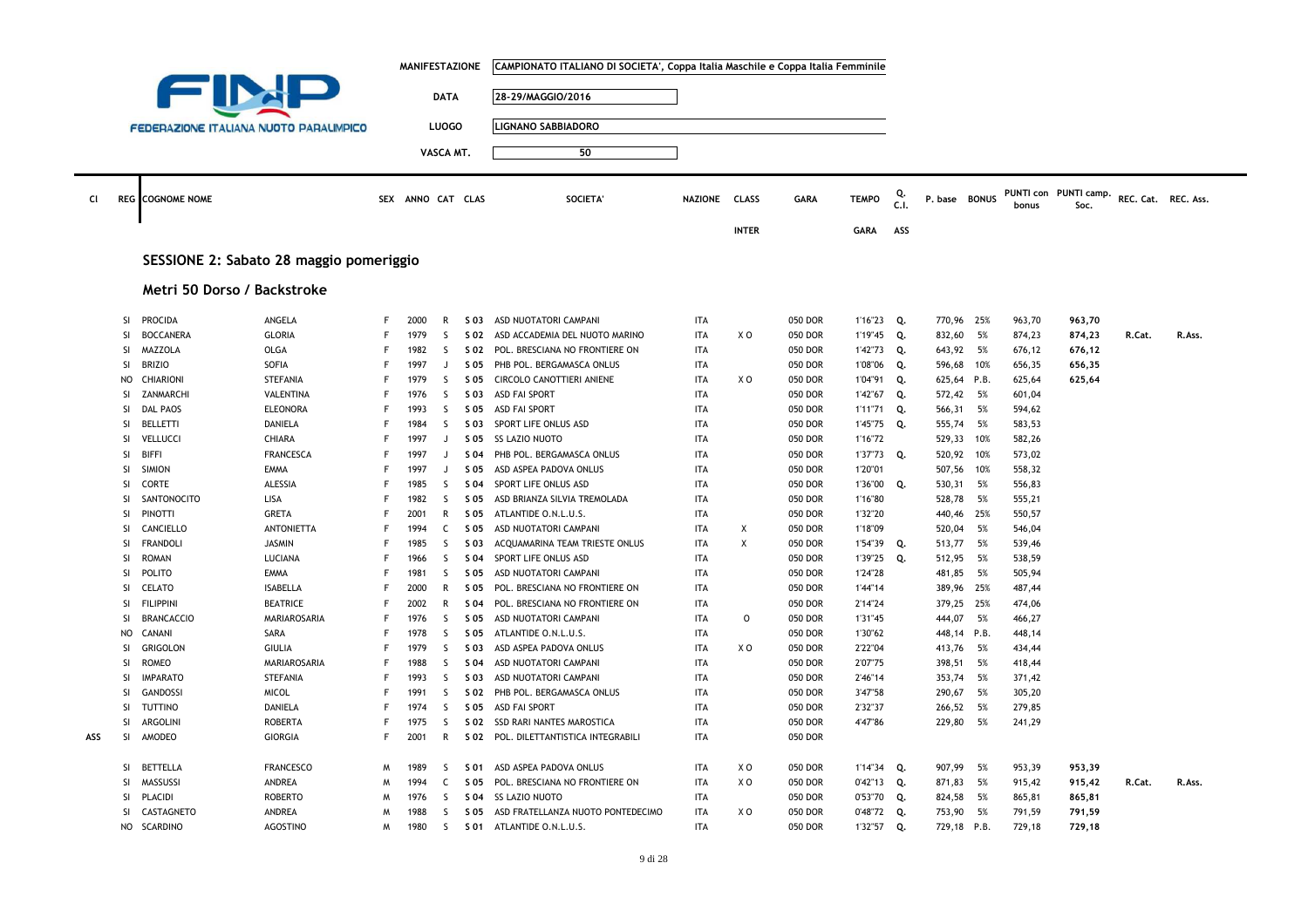|  | MANIFESTAZIONE      CAMPIONATO ITALIANO DI SOCIETA', Coppa Italia Maschile e Coppa Italia Femminile |
|--|-----------------------------------------------------------------------------------------------------|
|--|-----------------------------------------------------------------------------------------------------|



**LUOGO LIGNANO SABBIADORO**

| ٠ |  |  |
|---|--|--|

| CI. |           | <b>REG</b> COGNOME NOME |                       |   | SEX ANNO CAT CLAS |              |            | <b>SOCIETA</b>                      | NAZIONE CLASS |              | <b>GARA</b> | <b>TEMPO</b>  | C.I. | P. base BONUS |      | bonus  | PUNTI con PUNTI camp.<br>Soc. | REC. Cat. REC. Ass. |  |
|-----|-----------|-------------------------|-----------------------|---|-------------------|--------------|------------|-------------------------------------|---------------|--------------|-------------|---------------|------|---------------|------|--------|-------------------------------|---------------------|--|
|     |           |                         |                       |   |                   |              |            |                                     |               | <b>INTER</b> |             | <b>GARA</b>   | ASS  |               |      |        |                               |                     |  |
|     | <b>SI</b> | <b>STEVANATO</b>        | <b>DARIO</b>          | M | 1988              | -S           | S 04       | ASD ASPEA PADOVA ONLUS              | <b>ITA</b>    | X O          | 050 DOR     | 1'06"30       | Q.   | 667,87        | - 5% | 701,27 | 701,27                        |                     |  |
|     | <b>SI</b> | <b>CONTI</b>            | ALESSANDRO            | M | 2002              | $\mathsf{R}$ | S 03       | POL. BRESCIANA NO FRONTIERE ON      | <b>ITA</b>    |              | 050 DOR     | 1'21"51 Q.    |      | 542,76 25%    |      | 678,44 | 678,44                        |                     |  |
|     | <b>SI</b> | <b>DALLA PELLEGRINA</b> | <b>RICCARDO</b>       | M | 2002              | $\mathsf{R}$ | S 04       | POL. BRESCIANA NO FRONTIERE ON      | <b>ITA</b>    |              | 050 DOR     | 1'24"56       |      | 523,65 25%    |      | 654,56 | 654,56                        |                     |  |
|     | NO        | <b>BENSI</b>            | NICOLO <sup>®</sup>   | M | 1985              | <sub>S</sub> | S 05       | CIRCOLO CANOTTIERI ANIENE           | <b>ITA</b>    | X O          | 050 DOR     | $0'57''16$ Q. |      | 642,58 P.B.   |      | 642,58 | 642,58                        |                     |  |
|     | <b>SI</b> | PELLACANI               | LUCA                  | M | 1984              | S            | S 02       | ATLANTIDE O.N.L.U.S.                | <b>ITA</b>    |              | 050 DOR     | 1'40"10 Q.    |      | 611,59        | 5%   | 642,17 | 642,17                        |                     |  |
|     | <b>SI</b> | PAOLA                   | LUIGI                 | M | 1980              | <sub>S</sub> | S 05       | ASD NUOTATORI CAMPANI               | <b>ITA</b>    |              | 050 DOR     | 1'01"26 Q.    |      | 599,58        | 5%   | 629,55 | 629,55                        |                     |  |
|     | <b>SI</b> | LANZANI                 | <b>MANUELE</b>        | M | 1991              | -S           | S 02       | ASD DIVERSAMENTE-ABILI BRIANTEA '84 | <b>ITA</b>    |              | 050 DOR     | 1'43"97 Q.    |      | 588,82        | 5%   | 618,26 |                               |                     |  |
|     | <b>SI</b> | <b>FALCONI</b>          | FABIO                 | M | 1977              | -S           | S 04       | <b>SS LAZIO NUOTO</b>               | ITA           |              | 050 DOR     | 1'16"06 Q.    |      | 582,17        | 5%   | 611,28 |                               |                     |  |
|     | <b>SI</b> | SARCINA                 | <b>GIACOMO</b>        | M | 1992              | S            | S 03       | SSD RARI NANTES MAROSTICA           | <b>ITA</b>    | X O          | 050 DOR     | 1'16"20 Q.    |      | 580,58        | 5%   | 609,61 |                               |                     |  |
|     | -SI       | <b>MARIGLIANO</b>       | EMMANUELE             | M | 1995              | C            | S 04       | ASD NUOTATORI CAMPANI               | <b>ITA</b>    |              | 050 DOR     | 1'16"66 Q.    |      | 577,62        | 5%   | 606,50 |                               |                     |  |
|     | <b>SI</b> | CATINO                  | <b>FRANCESCO</b>      | M | 1975              | <sub>S</sub> | S 04       | POL. MILANESE 1979 SPO              | <b>ITA</b>    |              | 050 DOR     | $1'16''77$ Q. |      | 576,79        | 5%   | 605,63 |                               |                     |  |
|     | <b>SI</b> | <b>AZZARITO</b>         | ANDREA                | M | 1999              | J.           | S 03       | <b>SSD NUOTATORI GENOVESI</b>       | <b>ITA</b>    |              | 050 DOR     | 1'24"73 Q.    |      | 522,13        | 10%  | 574,34 |                               |                     |  |
|     | SI        | COZZOLINO               | <b>ANTONIO</b>        | M | 1979              | S.           | S 04       | ASD NUOTATORI CAMPANI               | ITA           |              | 050 DOR     | 1'21"36       |      | 544,25        | - 5% | 571,46 |                               |                     |  |
|     | SI.       | <b>GABINI</b>           | <b>MARIO</b>          | M | 1984              | -S           | S 05       | SS LAZIO NUOTO                      | ITA           |              | 050 DOR     | 1'07"56 Q.    |      | 543,66        | - 5% | 570,85 |                               |                     |  |
|     | <b>SI</b> | ANDRIESH                | DAVYD                 | M | 2002              | $\mathsf{R}$ | S 05       | ASD BRIANZA SILVIA TREMOLADA        | <b>ITA</b>    |              | 050 DOR     | 1'22"77       |      | 443,76 25%    |      | 554,70 |                               |                     |  |
|     | NO.       | <b>SERRAFINO</b>        | CALOGERO ALBERTO      | M | 1992              | <sub>S</sub> | S 04       | ATLANTIDE O.N.L.U.S.                | <b>ITA</b>    |              | 050 DOR     | 1'20"27       |      | 551,64        | P.B. | 551,64 |                               |                     |  |
|     | SI        | CONATO                  | <b>EMANUELE</b>       | M | 1996              | $\mathsf{C}$ | S 04       | ASD NUOTATORI CAMPANI               | ITA           |              | 050 DOR     | 1'25"90       |      | 515,48        | 5%   | 541,26 |                               |                     |  |
|     | <b>SI</b> | <b>MARSON</b>           | CRISTIANO             | M | 1973              | <sub>S</sub> | S 04       | ASD DIVERSAMENTE-ABILI BRIANTEA '84 | <b>ITA</b>    | X O          | 050 DOR     | 1'26"57       |      | 511,49        | 5%   | 537,07 |                               |                     |  |
|     | <b>SI</b> | <b>FRIGERIO</b>         | <b>SIMONE</b>         | M | 1985              | <sub>S</sub> | S 03       | ASD DIVERSAMENTE-ABILI BRIANTEA '84 | <b>ITA</b>    |              | 050 DOR     | 1'27"08 Q.    |      | 508,04        | 5%   | 533,44 |                               |                     |  |
|     | <b>SI</b> | <b>MOTTA</b>            | <b>DAVIDE</b>         | M | 1982              | <sub>S</sub> | S 04       | CIRCOLO CANOTTIERI ANIENE           | <b>ITA</b>    |              | 050 DOR     | 1'29"91       |      | 492,49        | 5%   | 517,12 |                               |                     |  |
|     | NO.       | <b>GASPARINI</b>        | YURI GIUSEPPE         | M | 1977              | -S           | S 03       | ATLANTIDE O.N.L.U.S.                | ITA           |              | 050 DOR     | 1'26"09 Q.    |      | 513,88 P.B.   |      | 513,88 |                               |                     |  |
|     | <b>SI</b> | PEZZOLI                 | <b>MATTIA</b>         | M | 1982              | -S           | S 04       | ASD DIVERSAMENTE-ABILI BRIANTEA '84 | <b>ITA</b>    |              | 050 DOR     | 1'30"79       |      | 487,72        | 5%   | 512,10 |                               |                     |  |
|     | <b>SI</b> | <b>LORENZO</b>          | GABRIELE              | M | 2006              | E            | <b>SO4</b> | POLHA - VARESE ASS. POLISP. DILE    | <b>ITA</b>    |              | 050 DOR     | 1'56"82       |      | 379,04        | 30%  | 492,76 |                               |                     |  |
|     | <b>SI</b> | SILVESTRI               | <b>BRUNO GIORDANO</b> | M | 1998              | J.           | S 03       | SPORT LIFE ONLUS ASD                | ITA           |              | 050 DOR     | 1'40"99       |      | 438,06        | 10%  | 481,87 |                               |                     |  |
|     | <b>SI</b> | <b>MORETTI</b>          | PAOLO                 | M | 1995              | $\mathsf{C}$ | S 05       | POL. BRESCIANA NO FRONTIERE ON      | ITA           |              | 050 DOR     | 1'21"52       |      | 450,56        | 5%   | 473,09 |                               |                     |  |
|     | SI        | PASQUINI                | <b>EMILIANO</b>       | M | 1987              | <sub>S</sub> | S 05       | ATLANTIDE O.N.L.U.S.                | ITA           |              | 050 DOR     | 1'22"75       |      | 443,87        | - 5% | 466,06 |                               |                     |  |
|     | SI.       | <b>IMBREA</b>           | <b>MADALIN</b>        | M | 1988              | -S           | S 01       | SSD DLF SPORT BOLOGNA ARL           | <b>STR</b>    |              | 050 DOR     | 2'32"54 Q.    |      | 442,51        | 5%   | 464,63 |                               |                     |  |
|     | <b>SI</b> | <b>SEPULCRI</b>         | ANDREA                | M | 1975              | <sub>S</sub> | S 03       | ASD FAI SPORT                       | <b>ITA</b>    |              | 050 DOR     | 1'40"16       |      | 441,69        | 5%   | 463,78 |                               |                     |  |
|     | NO.       | DE CARLO                | NICOLA                | M | 1972              | <sub>S</sub> | S 05       | <b>CIRCOLO CANOTTIERI ANIENE</b>    | <b>ITA</b>    |              | 050 DOR     | 1'19"39       |      | 462,65 P.B.   |      | 462,65 |                               |                     |  |
|     | <b>SI</b> | <b>REGGIANI</b>         | <b>SIMONE</b>         | M | 1979              | <sub>S</sub> | S 03       | ATLANTIDE O.N.L.U.S.                | <b>ITA</b>    |              | 050 DOR     | 1'42"64       |      | 431,02        | 5%   | 452,57 |                               |                     |  |
|     | <b>SI</b> | <b>SCHIEDA</b>          | <b>LORENZO</b>        | M | 1975              | S            | S 05       | PHB POL. BERGAMASCA ONLUS           | <b>ITA</b>    |              | 050 DOR     | 1'28"55       |      | 414,79        | 5%   | 435,53 |                               |                     |  |
|     | <b>SI</b> | MALMASSARI              | ANDREA                | M | 1975              | -S           | S 02       | ASD FAI SPORT                       | ITA           |              | 050 DOR     | 2'29"70       |      | 408,95        | 5%   | 429,40 |                               |                     |  |
|     | <b>SI</b> | <b>MORO</b>             | <b>TOMMASO</b>        | M | 1992              | S            | S 04       | ASD ASPEA PADOVA ONLUS              | <b>ITA</b>    |              | 050 DOR     | 1'56"64       |      | 379,63        | 5%   | 398,61 |                               |                     |  |
|     | -SI       | PRICKETT                | MICHEAL               | M | 1958              | -S           | S 05       | ACQUAMARINA TEAM TRIESTE ONLUS      | ITA           |              | 050 DOR     | 1'50"94       |      | 331,08        | 5%   | 347,63 |                               |                     |  |
|     | <b>SI</b> | PONZONI                 | PAOLO                 | M | 1968              | S.           | S 05       | POL. BRESCIANA NO FRONTIERE ON      | <b>ITA</b>    |              | 050 DOR     | 1'53"68       |      | 323,10        | 5%   | 339,25 |                               |                     |  |
|     | <b>SI</b> | <b>MAUGERI</b>          | <b>ANTONINO</b>       | M | 1956              | -S           | S 05       | ASS. DI VOLONTARIATO COME GINESTRE  | <b>ITA</b>    |              | 050 DOR     | 1'57"54       |      | 312,49        | 5%   | 328,11 |                               |                     |  |
|     | <b>SI</b> | <b>PERENCIN</b>         | LUCA                  | M | 1998              | J            | S 04       | ASD FAI SPORT                       | $\Omega$      |              | 050 DOR     | 2'30"78       |      | 293,67        | 10%  | 323,04 |                               |                     |  |
|     | -SI       | <b>ZAMPIERI</b>         | <b>MANUELE</b>        | M | 1982              | <sub>S</sub> | S 05       | SPORT LIFE ONLUS ASD                | <b>ITA</b>    |              | 050 DOR     | 2'12"14       |      | 277,96        | 5%   | 291,86 |                               |                     |  |
|     | SI.       | <b>MENONI</b>           | ALESSANDRO            | M | 1989              | <sub>S</sub> | S 03       | POL. BRESCIANA NO FRONTIERE ON      | <b>ITA</b>    |              | 050 DOR     | 3'08"75       |      | 234,38        | 5%   | 246,10 |                               |                     |  |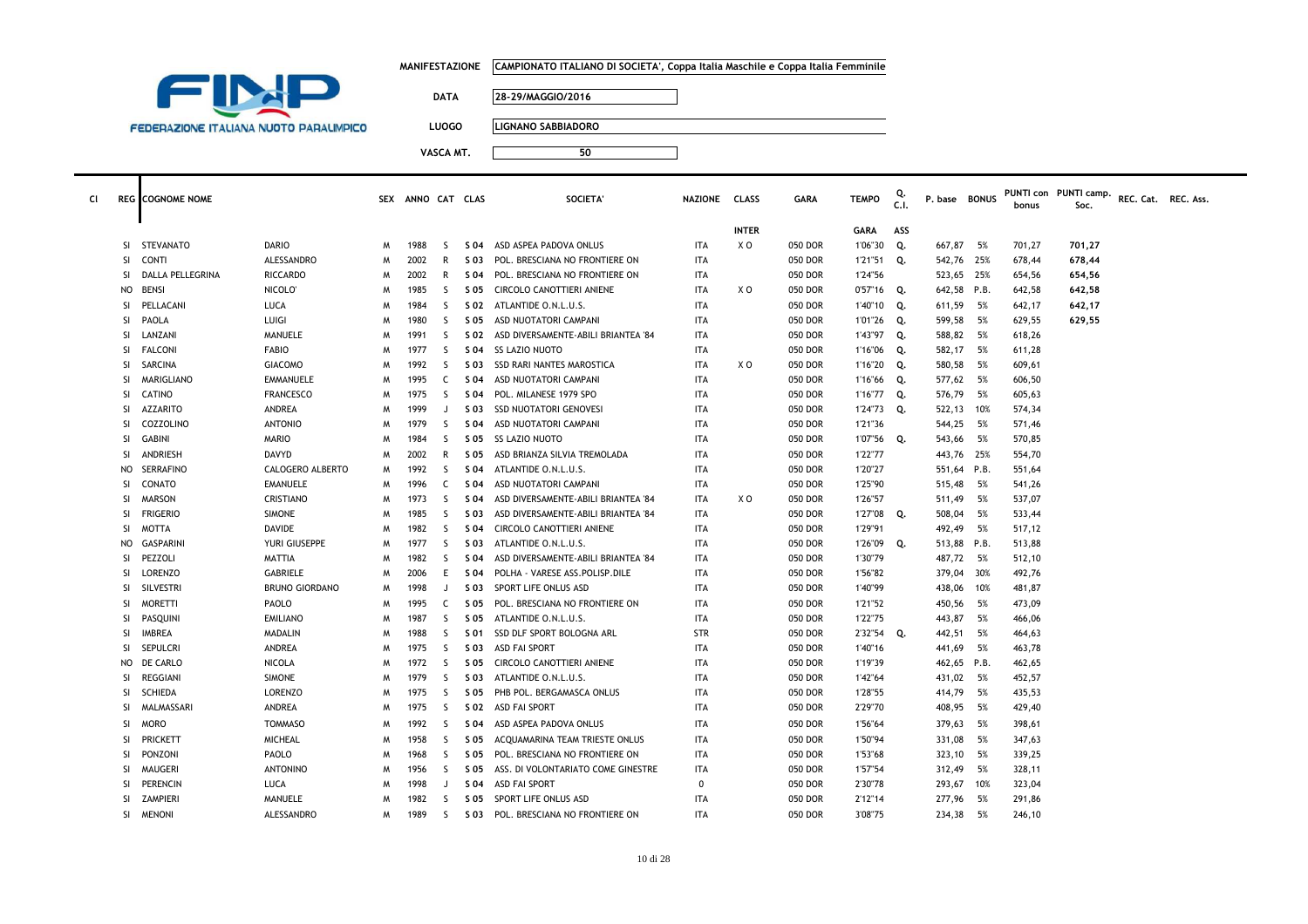|           |               |                         |                                        |    |      |              | <b>MANIFESTAZIONE</b> | CAMPIONATO ITALIANO DI SOCIETA', Coppa Italia Maschile e Coppa Italia Femminile |               |              |             |              |            |               |    |        |                               |                     |  |
|-----------|---------------|-------------------------|----------------------------------------|----|------|--------------|-----------------------|---------------------------------------------------------------------------------|---------------|--------------|-------------|--------------|------------|---------------|----|--------|-------------------------------|---------------------|--|
|           |               |                         |                                        |    |      | <b>DATA</b>  |                       | 28-29/MAGGIO/2016                                                               |               |              |             |              |            |               |    |        |                               |                     |  |
|           |               |                         | FEDERAZIONE ITALIANA NUOTO PARALIMPICO |    |      | <b>LUOGO</b> |                       | <b>LIGNANO SABBIADORO</b>                                                       |               |              |             |              |            |               |    |        |                               |                     |  |
|           |               |                         |                                        |    |      | VASCA MT.    |                       | 50                                                                              |               |              |             |              |            |               |    |        |                               |                     |  |
| <b>CI</b> |               | <b>REG</b> COGNOME NOME |                                        |    |      |              | SEX ANNO CAT CLAS     | SOCIETA'                                                                        | NAZIONE CLASS |              | <b>GARA</b> | <b>TEMPO</b> | Q.<br>.cl. | P. base BONUS |    | bonus  | PUNTI con PUNTI camp.<br>Soc. | REC. Cat. REC. Ass. |  |
|           |               |                         |                                        |    |      |              |                       |                                                                                 |               | <b>INTER</b> |             | <b>GARA</b>  | ASS        |               |    |        |                               |                     |  |
|           |               | SI DANELUTTI            | ALAN                                   | M. | 1978 |              | S 01                  | ASD FAI SPORT                                                                   | <b>ITA</b>    |              | 050 DOR     | 5'28"69      |            | 205,36        | 5% | 215,63 |                               |                     |  |
|           |               | SI QUAI                 | STEFANO                                | M. | 1976 |              |                       | S 02 ASD FAI SPORT                                                              | <b>ITA</b>    |              | 050 DOR     | 6'01"06      |            | 169,56 5%     |    | 178,03 |                               |                     |  |
|           |               | SI BARRO                | LORENZO                                | M  | 1977 |              | S 01                  | SSD RARI NANTES MAROSTICA                                                       | <b>ITA</b>    |              | 050 DOR     | 6'57"18      |            | 161,80 5%     |    | 169,89 |                               |                     |  |
|           |               | SI COLOMBO              | RUGGERO                                | M  | 1999 |              | S 04                  | ASD DIVERSAMENTE-ABILI BRIANTEA '84                                             | <b>ITA</b>    |              | 050 DOR     | 4'47"65      |            | 153,94 10%    |    | 169,33 |                               |                     |  |
| FG        | <sup>SI</sup> | VOCINO                  | DANIELE                                | M. | 1996 |              |                       | S 14 ACQUAMARINA TEAM TRIESTE ONLUS                                             | ITA           |              | 050 DOR     | 0'50"91 Q.   |            |               |    |        |                               |                     |  |
| FG        | SI.           | RESTA                   | <b>MASSIMO</b>                         | M  | 2004 | E            |                       | S 08 SSD DLF SPORT BOLOGNA ARL                                                  | ITA           |              | 050 DOR     | 1'00"06 Q.   |            |               |    |        |                               |                     |  |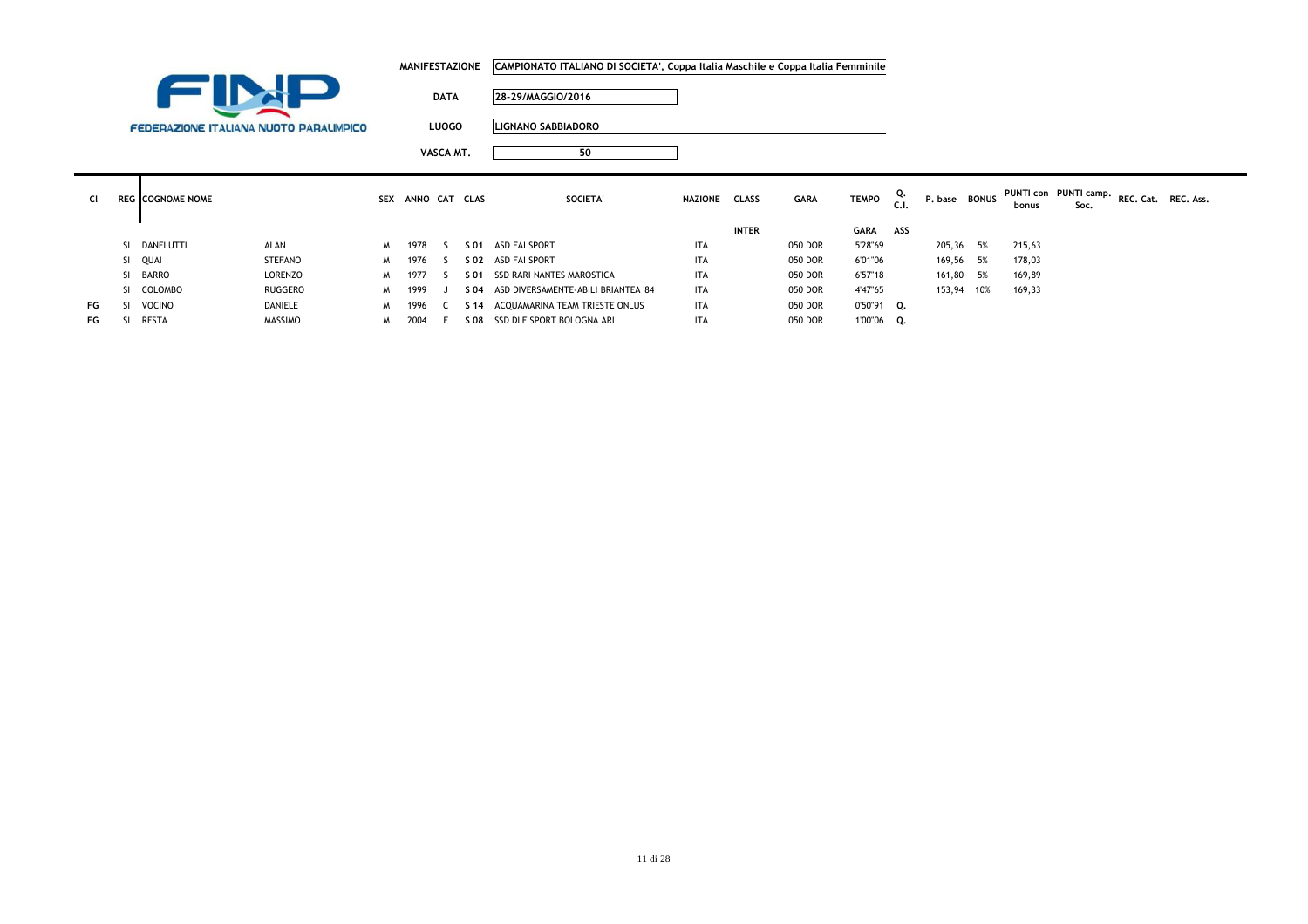|    |                 |                                               |                                   |        | <b>MANIFESTAZIONE</b> |              |                 | CAMPIONATO ITALIANO DI SOCIETA', Coppa Italia Maschile e Coppa Italia Femminile |                   |                                  |                    |                       |      |                         |      |                  |                       |                     |  |
|----|-----------------|-----------------------------------------------|-----------------------------------|--------|-----------------------|--------------|-----------------|---------------------------------------------------------------------------------|-------------------|----------------------------------|--------------------|-----------------------|------|-------------------------|------|------------------|-----------------------|---------------------|--|
|    |                 | INJ<br><b>The Company</b>                     |                                   |        |                       |              |                 |                                                                                 |                   |                                  |                    |                       |      |                         |      |                  |                       |                     |  |
|    |                 |                                               |                                   |        |                       | <b>DATA</b>  |                 | 28-29/MAGGIO/2016                                                               |                   |                                  |                    |                       |      |                         |      |                  |                       |                     |  |
|    |                 |                                               |                                   |        |                       |              |                 |                                                                                 |                   |                                  |                    |                       |      |                         |      |                  |                       |                     |  |
|    |                 | <b>FEDERAZIONE ITALIANA NUOTO PARALIMPICO</b> |                                   |        |                       | <b>LUOGO</b> |                 | <b>LIGNANO SABBIADORO</b>                                                       |                   |                                  |                    |                       |      |                         |      |                  |                       |                     |  |
|    |                 |                                               |                                   |        |                       |              |                 | 50                                                                              |                   |                                  |                    |                       |      |                         |      |                  |                       |                     |  |
|    |                 |                                               |                                   |        |                       | VASCA MT.    |                 |                                                                                 |                   |                                  |                    |                       |      |                         |      |                  |                       |                     |  |
|    |                 |                                               |                                   |        |                       |              |                 |                                                                                 |                   |                                  |                    |                       |      |                         |      |                  |                       |                     |  |
| CI |                 | <b>REG</b> COGNOME NOME                       |                                   |        | SEX ANNO CAT CLAS     |              |                 | SOCIETA'                                                                        | <b>NAZIONE</b>    | <b>CLASS</b>                     | <b>GARA</b>        | <b>TEMPO</b>          | Q.   | P. base BONUS           |      |                  | PUNTI con PUNTI camp. | REC. Cat. REC. Ass. |  |
|    |                 |                                               |                                   |        |                       |              |                 |                                                                                 |                   |                                  |                    |                       | C.1. |                         |      | bonus            | Soc.                  |                     |  |
|    |                 |                                               |                                   |        |                       |              |                 |                                                                                 |                   | <b>INTER</b>                     |                    | <b>GARA</b>           | ASS  |                         |      |                  |                       |                     |  |
|    |                 | Metri 400 Stile Libero / Free Style           |                                   |        |                       |              |                 |                                                                                 |                   |                                  |                    |                       |      |                         |      |                  |                       |                     |  |
|    |                 |                                               |                                   |        |                       |              |                 |                                                                                 |                   |                                  |                    |                       |      |                         |      |                  |                       |                     |  |
|    | <b>SI</b>       | <b>LUSCRI</b>                                 | CAMILLA                           | F.     | 2002                  | R            |                 | S 13 A.I.C.S. PAVIA NUOTO ASD                                                   | ITA               | X O                              | 400 STI            | 5'50"29 Q.            |      | 778,95 25%              |      | 973,69           | 973,69                |                     |  |
|    | -SI             | <b>RABBOLINI</b>                              | <b>MARTINA</b>                    | F      | 1998                  | $\mathbf{J}$ | S <sub>11</sub> | G.S. DIL. NON VEDENTI MILANO - ONLUS                                            | <b>ITA</b>        | X O                              | 400 STI            | 6'03"27 Q.            |      | 871,06 10%              |      | 958,17           | 958,17                |                     |  |
|    | SI.             | SECCI                                         | <b>FRANCESCA</b>                  | F      | 1990                  | S.           | S 09            | ASD SARDEGNA SPORT                                                              | <b>ITA</b>        | X O                              | 400 STI            | 5'05"43 Q.            |      | 894,74 5%               |      | 939,48           | 939,48                |                     |  |
|    | SI              | <b>TALAMONA</b>                               | ARIANNA                           | F      | 1994                  | C            | S 07            | POLHA - VARESE ASS.POLISP.DILE                                                  | <b>ITA</b>        | X <sub>0</sub>                   | 400 STI            | 5'48"13 Q.            |      | 887,54 5%               |      | 931,92           | 931,92                |                     |  |
|    | <b>SI</b>       | <b>BOGGIONI</b>                               | <b>MONICA</b>                     | F      | 1998                  | J            | S 06            | A.I.C.S. PAVIA NUOTO ASD                                                        | <b>ITA</b>        | $\times$                         | 400 STI            | 6'32"94               | Q.   | 836,03 10%              |      | 919,63           | 919,63                |                     |  |
|    | SI              | <b>BELOTTI</b>                                | SARA                              | F      | 1999                  | J            | S 13            | OLIMPIC SWIM PRO ASD                                                            | <b>ITA</b>        | XO                               | 400 STI            | 6'14"18               | Q.   | 729,22                  | 10%  | 802,14           | 802,14                |                     |  |
|    | <b>SI</b>       | <b>GASTALDI</b>                               | ANNA LAURA                        | F      | 2000                  | R            | S 12            | ASD ASPEA PADOVA ONLUS                                                          | <b>ITA</b>        | XO                               | 400 STI            | 7'59"40               |      | 581,06 25%              |      | 726,32           | 726,32                |                     |  |
|    | <b>SI</b>       | PANZA                                         | SILVIA                            | F      | 1998                  | $\mathbf{J}$ | S 10            | PHB POL. BERGAMASCA ONLUS                                                       | <b>ITA</b>        |                                  | 400 STI            | 7'10"38               | Q.   | 638,37                  | 10%  | 702,20           | 702,20                |                     |  |
|    | <b>SI</b>       | PIETRONI                                      | <b>ELENA</b>                      | F      | 1996                  | $\mathsf{C}$ | S 07            | ASD DIVERSAMENTE-ABILI BRIANTEA '84                                             | <b>ITA</b>        | X O                              | 400 STI            | 7'43"12 Q.            |      | 667,17 5%               |      | 700,53           | 700,53                |                     |  |
|    | SI              | <b>D'OTTAVI</b>                               | <b>DARIA</b>                      | F      | 1994                  | C            | S 06            | SS LAZIO NUOTO                                                                  | <b>ITA</b>        |                                  | 400 STI            | 8'37"24               |      | 635,12 5%               |      | 666,88           | 666,88                |                     |  |
|    | SI              | PASSUELLO                                     | <b>GIULIA</b>                     | F      | 1986                  | S.           | S 07            | SSD RARI NANTES MAROSTICA                                                       | <b>ITA</b>        | ΧO                               | 400 STI            | 8'18"21               |      | 620,18 5%               |      | 651,19           | 651,19                |                     |  |
|    | <b>SI</b>       | <b>MANTOAN</b>                                | LARA                              | F      | 1999                  | J            | S 12            | ASD ASPEA PADOVA ONLUS                                                          | <b>ITA</b>        | X <sub>0</sub>                   | 400 STI            | 8'06"05               |      | 573,11 10%              |      | 630,42           | 630,42                |                     |  |
|    | <b>NO</b>       | ALBICINI                                      | CRISTINA                          | F      | 1969                  | S            | S 13            | POL. BRESCIANA NO FRONTIERE ON                                                  | <b>ITA</b>        |                                  | 400 STI            | 7'26"47 Q.            |      | 611,15 P.B.             |      | 611,15           |                       |                     |  |
| FG | <b>SI</b>       | <b>ROMANO</b>                                 | <b>EMANUELA</b>                   | F      | 1990                  | <sub>S</sub> | S 06            | ASD NUOTATORI CAMPANI                                                           | <b>ITA</b>        | X O                              | 400 STI            | 6'00"69               | Q.   |                         |      |                  |                       |                     |  |
|    |                 |                                               |                                   |        |                       |              |                 |                                                                                 |                   |                                  |                    |                       |      |                         |      |                  |                       |                     |  |
|    | SI              | <b>BOCCIARDO</b>                              | <b>FRANCESCO</b>                  | M      | 1994                  | C            |                 | S 06 SSD NUOTATORI GENOVESI                                                     | <b>ITA</b>        | XO                               | 400 STI            | 5'03"85 Q.            |      | 983,77 5%               |      | 1.032,96         | 1.032,96              |                     |  |
|    | SI              | <b>FANTIN</b>                                 | <b>ANTONIO</b>                    | M      | 2001                  | R            | S 07            | <b>ASD FAI SPORT</b>                                                            | ITA               |                                  | 400 STI            | 5'44"89               | Q.   | 819,62 25%              |      | 1.024,53         | 1.024,53              | R.Cat.              |  |
|    | SI.             | MORLACCHI                                     | <b>FEDERICO</b>                   | M      | 1993                  | S.           | S 09            | POLHA - VARESE ASS.POLISP.DILE                                                  | <b>ITA</b>        | XO                               | 400 STI            | 4'21"72 Q.            |      | 970,27                  | 5%   | 1.018,79         | 1,018,79              |                     |  |
|    | NO              | PREZZI                                        | <b>YURI</b>                       | M      | 1994                  | C            | S 09            | CIRCOLO CANOTTIERI ANIENE                                                       | <b>ITA</b>        | X <sub>0</sub>                   | 400 STI            | 4'45"62               | Q.   | 889,08                  | - 5% | 933,54           | 933,54                |                     |  |
|    | SI<br><b>SI</b> | <b>TARAS</b><br><b>BICELLI</b>                | <b>VALERIO</b><br><b>FEDERICO</b> | M<br>M | 1988<br>1999          | S.<br>J      | S 07<br>S 09    | SS LAZIO NUOTO<br>POL. BRESCIANA NO FRONTIERE ON                                | ITA<br><b>ITA</b> | X <sub>0</sub><br>X <sub>0</sub> | 400 STI<br>400 STI | 5'21"03               | Q.   | 880,54 5%<br>810,58 10% |      | 924,57           | 924,57                |                     |  |
|    | <b>SI</b>       | PASQUINI                                      | <b>ROBERTO</b>                    | M      | 1968                  | <sub>S</sub> | S 10            | <b>SS LAZIO NUOTO</b>                                                           | <b>ITA</b>        |                                  | 400 STI            | 5'13"28<br>4'58"02 Q. | Q.   | 823,40 5%               |      | 891,64<br>864,57 | 891,64<br>864,57      |                     |  |
|    | <b>SI</b>       | CAPUTO                                        | <b>MICHELE</b>                    | M      | 1973                  | S            | S 07            | ASD ASPEA PADOVA ONLUS                                                          | <b>ITA</b>        | Χ                                | 400 STI            | 5'43"94               | Q.   | 821,89 5%               |      | 862,98           | 862,98                |                     |  |
|    | SI.             | SCIACCALUGA                                   | <b>GIOVANNI</b>                   | M      | 1994                  | C            | S 06            | <b>SSD NUOTATORI GENOVESI</b>                                                   | <b>ITA</b>        |                                  | 400 STI            | 6'08"13 Q.            |      | 812,00 5%               |      | 852,60           | 852,60                |                     |  |
|    | <b>NO</b>       | <b>BURZI</b>                                  | <b>MIRKO</b>                      | M      | 1994                  | C            | S 09            | CIRCOLO CANOTTIERI ANIENE                                                       | <b>ITA</b>        |                                  | 400 STI            | 5'17"47               | Q.   | 799,89 5%               |      | 839,88           | 839,88                |                     |  |
|    | -SI             | <b>RECALCATI</b>                              | MARCO                             | M      | 1994                  | $\mathsf{C}$ | S 09            | ASD BRIANZA SILVIA TREMOLADA                                                    | <b>ITA</b>        | X O                              | 400 STI            | 5'33"28 Q.            |      | 761,94 5%               |      | 800,04           | 800,04                |                     |  |
|    | SI              | <b>MISURI</b>                                 | DAVIDE                            | M      | 1998                  | J            | S 07            | ASD TEAM SPORT ISOLA                                                            | <b>ITA</b>        |                                  | 400 STI            | 6'32"36 Q.            |      | 720,46 10%              |      | 792,51           | 792,51                |                     |  |
|    | <b>SI</b>       | <b>BRUSCA</b>                                 | <b>MATTEO</b>                     | M      | 1993                  | S.           | S 06            | ASD BRIANZA SILVIA TREMOLADA                                                    | <b>ITA</b>        |                                  | 400 STI            | 6'38"01               | Q.   | 751,04 5%               |      | 788,59           | 788,59                |                     |  |
|    | SI.             | <b>ROTA</b>                                   | <b>MATTEO</b>                     | M      | 1994                  | C            | S 06            | PHB POL. BERGAMASCA ONLUS                                                       | <b>ITA</b>        |                                  | 400 STI            | 6'41"91               | Q.   | 743,75 5%               |      | 780,94           | 780,94                |                     |  |
|    | SI              | POZZAN                                        | <b>STEFANO</b>                    | M      | 1985                  | S            | S 08            | ASD TEAM SPORT ISOLA                                                            | <b>ITA</b>        |                                  | 400 STI            | 6'04"50               | Q.   | 739,07                  | 5%   | 776,02           | 776,02                |                     |  |
|    | <b>SI</b>       | MEUCCI                                        | <b>JACOPO</b>                     | W      | 1982                  | S.           | S 09            | ASD ACQUA UISP SIENA                                                            | <b>ITA</b>        |                                  | 400 STI            | 5'50"98 Q.            |      | 723,52 5%               |      | 759,69           | 759,69                |                     |  |
|    | <b>SI</b>       | <b>FRANZONI</b>                               | ANTONIO MARCO                     | M      | 1989                  | S.           | S 10            | ASD NUOTATORI CAMPANI                                                           | <b>ITA</b>        |                                  | 400 STI            | 5'41"35               | Q.   | 718,88                  | 5%   | 754,82           | 754,82                |                     |  |
|    | <b>NO</b>       | <b>FONTE</b>                                  | ANGELO                            | M      | 1978                  | <sub>S</sub> | S 08            | SS LAZIO NUOTO                                                                  | <b>ITA</b>        | X O                              | 400 STI            | 5'58"45 Q.            |      | 751,54 P.B.             |      | 751,54           | 751,54                |                     |  |
|    | SI              | <b>ATTANASIO</b>                              | GIANLUCA                          | M      | 1969                  | S            | S 09            | ASD NUOTATORI CAMPANI                                                           | ITA               | 0                                | 400 STI            | 5'56"00               | Q.   | 713,31 5%               |      | 748,98           | 748,98                |                     |  |
|    | SI.             | <b>SMITS</b>                                  | <b>BERND</b>                      | M      | 1975                  | S.           | S 07            | PHB POL. BERGAMASCA ONLUS                                                       | <b>STR</b>        | 0                                | 400 STI            | $6'39''36$ Q.         |      | 707,83 5%               |      | 743,22           | 743,22                |                     |  |
|    | <b>SI</b>       | <b>FARETRA</b>                                | <b>CLAUDIO</b>                    | M      | 1965                  | S.           | S 09            | SS LAZIO NUOTO                                                                  | <b>ITA</b>        |                                  | 400 STI            | 5'58"93               | Q.   | 707,49 5%               |      | 742,87           | 742,87                |                     |  |
|    |                 | NO BERNARDELLI                                | <b>FEDERICO</b>                   | W      | 1981                  | S.           | S 10            | CIRCOLO CANOTTIERI ANIENE                                                       | <b>ITA</b>        |                                  | 400 STI            | 5'38"82 Q.            |      | 724,25 P.B.             |      | 724,25           | 724,25                |                     |  |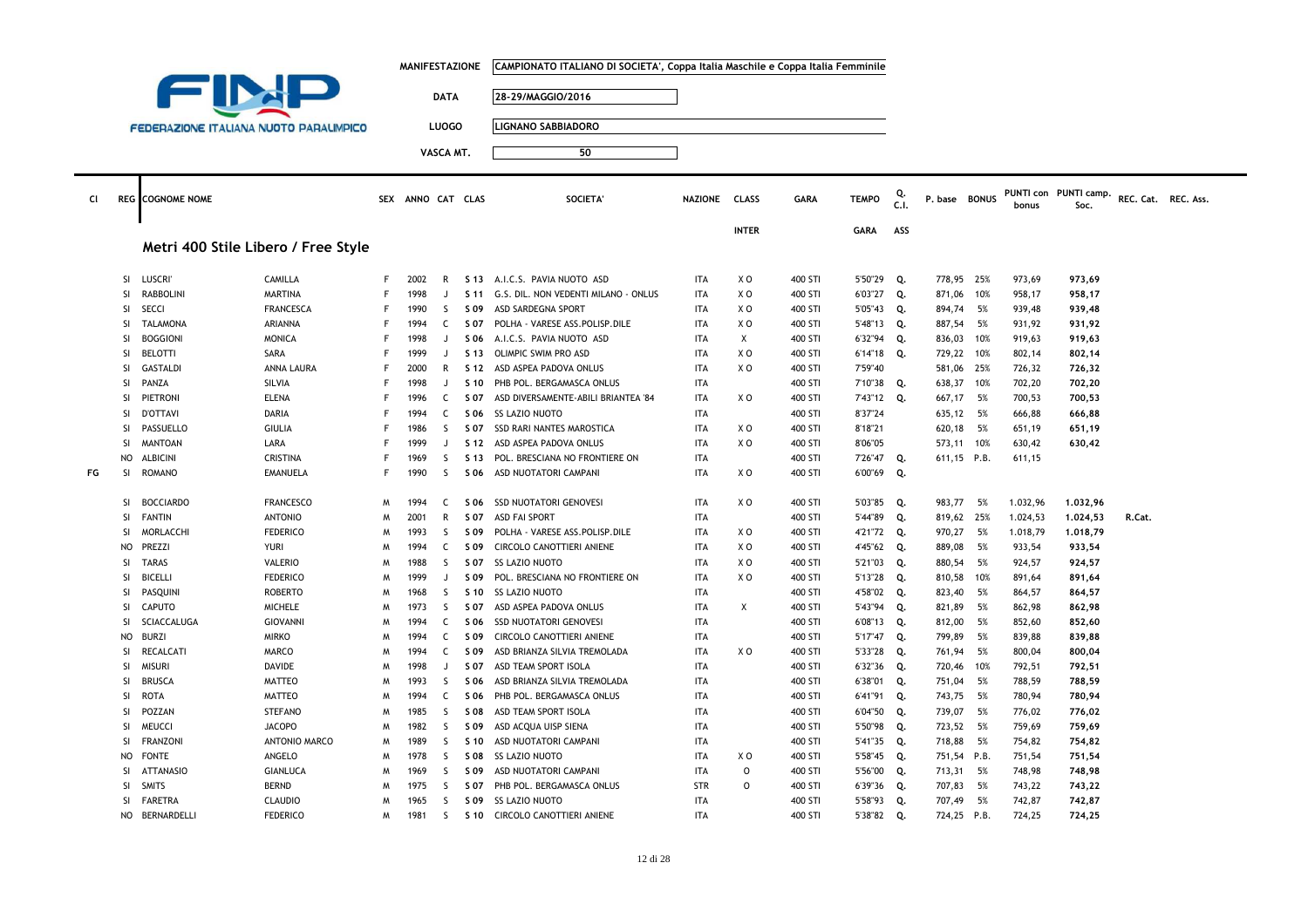|    |               |                                               |                                     |   | <b>MANIFESTAZIONE</b> |              |                  | CAMPIONATO ITALIANO DI SOCIETA', Coppa Italia Maschile e Coppa Italia Femminile |                |                |                |              |      |               |      |          |                       |                     |        |    |
|----|---------------|-----------------------------------------------|-------------------------------------|---|-----------------------|--------------|------------------|---------------------------------------------------------------------------------|----------------|----------------|----------------|--------------|------|---------------|------|----------|-----------------------|---------------------|--------|----|
|    |               | EIN                                           |                                     |   |                       |              |                  |                                                                                 |                |                |                |              |      |               |      |          |                       |                     |        |    |
|    |               |                                               |                                     |   |                       | <b>DATA</b>  |                  | 28-29/MAGGIO/2016                                                               |                |                |                |              |      |               |      |          |                       |                     |        |    |
|    |               |                                               |                                     |   |                       |              |                  |                                                                                 |                |                |                |              |      |               |      |          |                       |                     |        |    |
|    |               | <b>FEDERAZIONE ITALIANA NUOTO PARALIMPICO</b> |                                     |   |                       | <b>LUOGO</b> |                  | LIGNANO SABBIADORO                                                              |                |                |                |              |      |               |      |          |                       |                     |        |    |
|    |               |                                               |                                     |   |                       | VASCA MT.    |                  | 50                                                                              |                |                |                |              |      |               |      |          |                       |                     |        |    |
|    |               |                                               |                                     |   |                       |              |                  |                                                                                 |                |                |                |              |      |               |      |          |                       |                     |        |    |
|    |               |                                               |                                     |   |                       |              |                  |                                                                                 |                |                |                |              |      |               |      |          |                       |                     |        |    |
| CI |               | <b>REG</b> COGNOME NOME                       |                                     |   | SEX ANNO CAT CLAS     |              |                  | <b>SOCIETA'</b>                                                                 | <b>NAZIONE</b> | <b>CLASS</b>   | <b>GARA</b>    | <b>TEMPO</b> | Q    | P. base BONUS |      |          | PUNTI con PUNTI camp. | REC. Cat. REC. Ass. |        |    |
|    |               |                                               |                                     |   |                       |              |                  |                                                                                 |                |                |                |              | C.1. |               |      | bonus    | Soc.                  |                     |        |    |
|    |               |                                               |                                     |   |                       |              |                  |                                                                                 |                | <b>INTER</b>   |                | <b>GARA</b>  | ASS  |               |      |          |                       |                     |        |    |
|    | NO            | <b>AZARA</b>                                  | NICOLA                              | M | 1967                  | -S           |                  | S 10 SS LAZIO NUOTO                                                             | <b>ITA</b>     |                | 400 STI        | 5'40"83      | Q.   | 719,98 P.B.   |      | 719,98   | 719,98                |                     |        |    |
|    | SI            | <b>BOCCIA</b>                                 | <b>ANTONIO</b>                      | M | 1956                  | <sub>S</sub> | S 09             | ASD NUOTATORI CAMPANI                                                           | <b>ITA</b>     |                | 400 STI        | 6'23"37      |      | 662,39 5%     |      | 695,51   | 695,51                |                     |        |    |
|    | SI            | <b>CIMMINO</b>                                | SALVATORE                           | M | 1964                  | <sub>S</sub> | S 09             | CIRCOLO CANOTTIERI ANIENE                                                       | <b>ITA</b>     |                | 400 STI        | 6'25"85      |      | 658,13 5%     |      | 691,04   | 691,04                |                     |        |    |
|    | <b>SI</b>     | <b>GROTTESI</b>                               | ALESSANDRO                          | M | 1970                  | <sub>S</sub> | S 06             | <b>SS LAZIO NUOTO</b>                                                           | <b>ITA</b>     |                | 400 STI        | 7'52"16      |      | 633,09        | 5%   | 664,75   | 664,75                |                     |        |    |
|    | SI            | SANGALLI                                      | CRISTIAN                            | M | 1996                  | C            | S 10             | PHB POL. BERGAMASCA ONLUS                                                       | <b>ITA</b>     |                | 400 STI        | 6'29"04      |      | 630,76 5%     |      | 662,30   | 662,30                |                     |        |    |
|    | SI            | <b>DEMARCO</b>                                | LUCA                                | M | 1992                  | <sub>S</sub> | S 09             | ASD DIVERSAMENTE-ABILI BRIANTEA '84                                             | <b>ITA</b>     |                | 400 STI        | 6'43"37      |      | 629,55 5%     |      | 661,02   | 661,02                |                     |        |    |
|    | <b>NO</b>     | PELLEGRINO                                    | <b>MICHAEL</b>                      | M | 1991                  | S.           |                  | S 13 SS LAZIO NUOTO                                                             | <b>ITA</b>     |                | 400 STI        | 6'09"64      | о.   | 654,80 P.B.   |      | 654.80   | 654,80                |                     |        |    |
|    | <b>SI</b>     | <b>CRIBIORI</b>                               | <b>ADALBERTO</b>                    | M | 1961                  | -S           |                  | S 10 ASD FANFULLA LODI 1874                                                     | <b>ITA</b>     |                | 400 STI        | 6'39"88      |      | 613,66        | 5%   | 644,34   | 644,34                |                     |        |    |
|    |               |                                               |                                     |   |                       |              |                  |                                                                                 |                |                |                |              |      |               |      |          |                       |                     |        |    |
|    |               |                                               | Metri 200 Stile Libero / Free Style |   |                       |              |                  |                                                                                 |                |                |                |              |      |               |      |          |                       |                     |        |    |
|    |               |                                               |                                     |   |                       |              |                  |                                                                                 |                |                |                |              |      |               |      |          |                       |                     |        |    |
|    | <b>SI</b>     | <b>TRIMI</b>                                  | ARJOLA                              | F | 1987                  | S.           |                  | S 04 POL. BRESCIANA NO FRONTIERE ON                                             | <b>ITA</b>     | X O            | 200 STI        | 3'06"72 Q.   |      | 1094,90       | 5%   | 1.149,65 | 1.149,65              | R.Cat.              | R.Ass. | WR |
|    | <b>SI</b>     | <b>MIGLIACCIO</b>                             | ANGELA                              | E | 2000                  | $\mathsf{R}$ |                  | S 05 A.P.D. DHEA SPORT                                                          | <b>ITA</b>     |                | 200 STI        | 4'33"66      |      | 616,97 25%    |      | 771,21   | 771,21                |                     |        |    |
|    | <b>SI</b>     | <b>GHIRETTI</b>                               | GIULIA                              | F | 1994                  | C            |                  | S 05 EGO NUOTO ASD                                                              | <b>ITA</b>     | x o            | 200 STI        | 3'55"82 Q.   |      | 715,97 5%     |      | 751,77   | 751,77                | R.Cat.              |        |    |
| FG | <b>NO</b>     | <b>OBERHAUSER</b>                             | <b>KATHRIN</b>                      | F | 1992                  | S            | S <sub>14</sub>  | SSV ASD BRIXEN                                                                  | <b>ITA</b>     |                | 200 STI        | 3'04"36      | Q.   |               |      |          |                       |                     |        |    |
| FG | $\mathbf 0$   | <b>PALAZZO</b>                                | <b>XENIA FRANCESCA</b>              | F | 1998                  | J.           | S <sub>14</sub>  | ASD TEAM SPORT ISOLA                                                            | <b>ITA</b>     | x o            | 200 STI        | 2'19"15 Q.   |      |               |      |          |                       | R.Cat.              | R.Ass. |    |
| FG | SI            | CORRADIN                                      | SILVIA                              | E | 1983                  | S            | S 14             | SSD RARI NANTES MAROSTICA                                                       | <b>ITA</b>     |                | 200 STI        | 3'07"16 Q.   |      |               |      |          |                       |                     |        |    |
|    |               |                                               |                                     |   |                       |              |                  |                                                                                 |                |                |                |              |      |               |      |          |                       |                     |        |    |
|    | <b>SI</b>     | BETTELLA                                      | <b>FRANCESCO</b>                    | M | 1989                  | <sub>S</sub> | S 01             | ASD ASPEA PADOVA ONLUS                                                          | <b>ITA</b>     | X <sub>0</sub> | 200 STI        | 5'18"36      | Q.   | 982,13 5%     |      | 1.031,23 | 1,031,23              |                     |        |    |
|    | SI            | <b>BEGGIATO</b>                               | LUIGI                               | M | 1998                  | J            | S 05             | ASD ASPEA PADOVA ONLUS                                                          | <b>ITA</b>     | x o            | 200 STI        | 3'37"21 Q.   |      | 708,21 10%    |      | 779,03   | 779,03                |                     |        |    |
|    | <b>NO</b>     | RAMMAZZO                                      | ANGELO                              | M | 1969                  | S            | S 05             | CIRCOLO CANOTTIERI ANIENE                                                       | <b>ITA</b>     |                | 200 STI        | 3'40"19      | Q.   | 698,62 P.B.   |      | 698,62   | 698,62                |                     |        |    |
|    | <b>SI</b>     | <b>STEVANATO</b>                              | <b>DARIO</b>                        | M | 1988                  | S.           | S 04             | ASD ASPEA PADOVA ONLUS                                                          | <b>ITA</b>     | X <sub>0</sub> | 200 STI        | 4'46"73      | Q.   | 622,89        | 5%   | 654.03   | 654,03                |                     |        |    |
|    | SI            | SARCINA                                       | <b>GIACOMO</b>                      | M | 1992                  | -S           | S 03             | SSD RARI NANTES MAROSTICA                                                       | <b>ITA</b>     | ΧO             | 200 STI        | 5'36"36      |      | 605,04        | - 5% | 635,29   | 635,29                |                     |        |    |
|    | SI            | <b>BARRO</b>                                  | <b>WALTER</b>                       | M | 1975                  | -S           | S 02             | SSD RARI NANTES MAROSTICA                                                       | <b>ITA</b>     |                | 200 STI        | 8'06"08      |      | 589,35        | 5%   | 618,81   |                       |                     |        |    |
| FG | <b>NO</b>     | SCARDONI                                      | MARCO                               | M | 1992                  | -S           | S <sub>14</sub>  | SSV ASD BRIXEN                                                                  | <b>ITA</b>     |                | 200 STI        | 2'33"32 Q.   |      |               |      |          |                       |                     |        |    |
| FG | SI            | CASALI                                        | <b>KEVIN</b>                        | M | 1993                  | -S           | S 14             | <b>ASD TRICOLORE - RE</b>                                                       | <b>ITA</b>     |                | 200 STI        | 2'13"69      | Q.   |               |      |          |                       |                     |        |    |
| FG | $\mathbf{0}$  | PALAZZO                                       | <b>MISHA</b>                        | M | 2002                  | E            |                  | S 14 ASD TEAM SPORT ISOLA                                                       | <b>ITA</b>     |                | 200 STI        | 2'21"45 Q.   |      |               |      |          |                       | R.Cat.              |        |    |
|    |               |                                               |                                     |   |                       |              |                  |                                                                                 |                |                |                |              |      |               |      |          |                       |                     |        |    |
|    |               | Metri 100 Rana / Breastroke                   |                                     |   |                       |              |                  |                                                                                 |                |                |                |              |      |               |      |          |                       |                     |        |    |
|    | NO            | <b>DEL MASTRO</b>                             | MARIKA                              | F | 2003                  | E            | SB <sub>09</sub> | CIRCOLO CANOTTIERI ANIENE                                                       | <b>ITA</b>     |                | <b>100 RAN</b> | 1'42"13 Q.   |      | 762,85 30%    |      | 991,71   | 991,71                | R.Cat.              |        |    |
|    | SI            | <b>RABBOLINI</b>                              | <b>MARTINA</b>                      | F | 1998                  | $\mathbf{J}$ | <b>SB11</b>      | G.S. DIL. NON VEDENTI MILANO - ONLUS                                            | <b>ITA</b>     | X <sub>0</sub> | <b>100 RAN</b> | 1'42"00 Q.   |      | 895,69 10%    |      | 985,25   | 985,25                |                     |        |    |
|    | SI            | LUSCRI                                        | <b>CAMILLA</b>                      | F | 2002                  | $\mathsf{R}$ | <b>SB13</b>      | A.I.C.S. PAVIA NUOTO ASD                                                        | <b>ITA</b>     | X <sub>0</sub> | <b>100 RAN</b> | 1'40"96      | Q.   | 785,56 25%    |      | 981,95   | 981,95                | R.Cat.              |        |    |
|    | <b>SI</b>     | <b>BERRA</b>                                  | ALESSIA                             | F | 1994                  | $\mathsf{C}$ | <b>SB13</b>      | POLHA - VARESE ASS.POLISP.DILE                                                  | <b>ITA</b>     | X <sub>0</sub> | <b>100 RAN</b> | 1'27"06      | Q.   | 910,98 5%     |      | 956,53   | 956,53                |                     |        |    |
|    | SI            | BELLINGERI                                    | <b>GIULIA</b>                       | F | 2000                  | $\mathsf{R}$ | SB07             | A.I.C.S. PAVIA NUOTO ASD                                                        | <b>ITA</b>     | Χ              | <b>100 RAN</b> | 2'15"23      | Q.   | 675,96 25%    |      | 844,95   | 844,95                | R.Cat.              | R.Ass. |    |
|    | <b>SI</b>     | <b>BOGGIONI</b>                               | <b>MONICA</b>                       | E | 1998                  | $\Box$       | SB05             | A.I.C.S. PAVIA NUOTO ASD                                                        | <b>ITA</b>     | Χ              | <b>100 RAN</b> | 2'10"17 Q.   |      | 757,01        | 10%  | 832,71   | 832,71                | R.Cat.              |        |    |
|    | <sup>SI</sup> | <b>GASTALDI</b>                               | ANNA LAURA                          | F | 2000                  | R            | <b>SB12</b>      | ASD ASPEA PADOVA ONLUS                                                          | <b>ITA</b>     | X O            | <b>100 RAN</b> | 2'02"38      | Q.   | 638,09 25%    |      | 797,62   | 797,62                |                     |        |    |
|    | <b>NO</b>     | <b>BAZDOACA</b>                               | <b>GEORGIANA VICTORIA</b>           | F | 1983                  | S            | SB07             | CIRCOLO CANOTTIERI ANIENE                                                       | <b>ROU</b>     | X O            | <b>100 RAN</b> | 2'01"57      | Q.   | 751,91 P.B.   |      | 751,91   | 751,91                |                     |        |    |
|    | <b>SI</b>     | <b>IACOBUCCI</b>                              | RITA ANGELICA                       | F | 1992                  | -S           | <b>SB08</b>      | ASD NUOTATORI CAMPANI                                                           | <b>ITA</b>     |                | <b>100 RAN</b> | 1'53"69      | Q.   | 704,37        | 5%   | 739,59   | 739,59                |                     |        |    |
|    | SI            | <b>BRUNETTI</b>                               | <b>ROSANNA</b>                      | F | 1964                  | S            | SB09             | ACQUAMARINA TEAM TRIESTE ONLUS                                                  | <b>ITA</b>     | Χ              | <b>100 RAN</b> | 1'51"48      | Q.   | 698,87        | 5%   | 733,81   | 733,81                |                     |        |    |
|    |               |                                               |                                     |   |                       |              |                  |                                                                                 |                |                |                |              |      |               |      |          |                       |                     |        |    |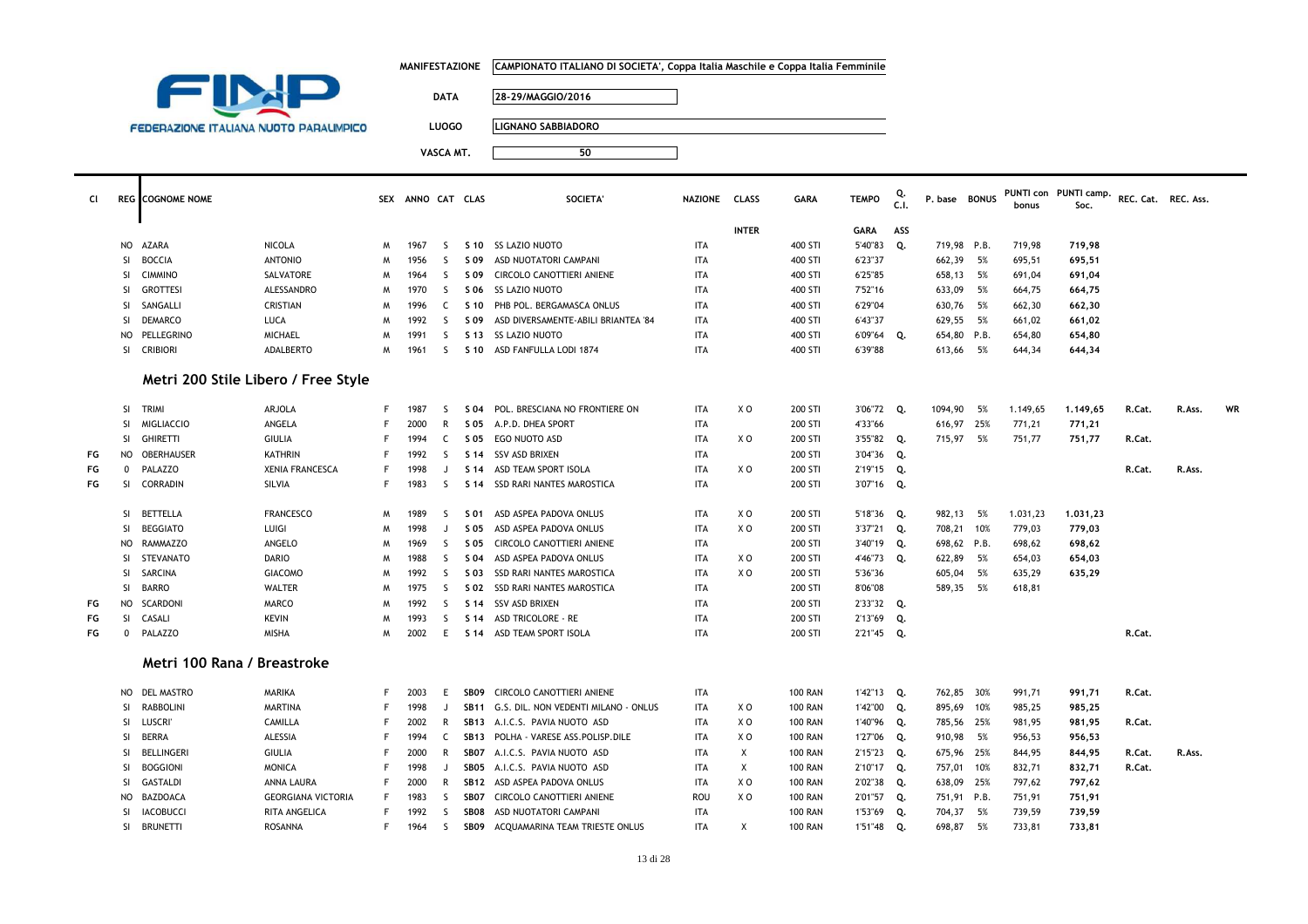|           |               |                                               |                  |   | <b>MANIFESTAZIONE</b> |              |                  | CAMPIONATO ITALIANO DI SOCIETA', Coppa Italia Maschile e Coppa Italia Femminile |                |                |                |              |            |               |     |          |                                                   |        |  |
|-----------|---------------|-----------------------------------------------|------------------|---|-----------------------|--------------|------------------|---------------------------------------------------------------------------------|----------------|----------------|----------------|--------------|------------|---------------|-----|----------|---------------------------------------------------|--------|--|
|           |               | FIM                                           |                  |   |                       |              |                  |                                                                                 |                |                |                |              |            |               |     |          |                                                   |        |  |
|           |               |                                               |                  |   |                       | <b>DATA</b>  |                  | 28-29/MAGGIO/2016                                                               |                |                |                |              |            |               |     |          |                                                   |        |  |
|           |               |                                               |                  |   |                       |              |                  |                                                                                 |                |                |                |              |            |               |     |          |                                                   |        |  |
|           |               | <b>FEDERAZIONE ITALIANA NUOTO PARALIMPICO</b> |                  |   |                       | <b>LUOGO</b> |                  | LIGNANO SABBIADORO                                                              |                |                |                |              |            |               |     |          |                                                   |        |  |
|           |               |                                               |                  |   |                       | VASCA MT.    |                  | 50                                                                              |                |                |                |              |            |               |     |          |                                                   |        |  |
|           |               |                                               |                  |   |                       |              |                  |                                                                                 |                |                |                |              |            |               |     |          |                                                   |        |  |
|           |               |                                               |                  |   |                       |              |                  |                                                                                 |                |                |                |              |            |               |     |          |                                                   |        |  |
| <b>CI</b> |               | <b>REG</b> COGNOME NOME                       |                  |   | SEX ANNO CAT CLAS     |              |                  | <b>SOCIETA</b>                                                                  | <b>NAZIONE</b> | <b>CLASS</b>   | <b>GARA</b>    | <b>TEMPO</b> | Q.<br>C.1. | P. base BONUS |     | bonus    | PUNTI con PUNTI camp. REC. Cat. REC. Ass.<br>Soc. |        |  |
|           |               |                                               |                  |   |                       |              |                  |                                                                                 |                |                |                |              |            |               |     |          |                                                   |        |  |
|           |               |                                               |                  |   |                       |              |                  |                                                                                 |                | <b>INTER</b>   |                | <b>GARA</b>  | ASS        |               |     |          |                                                   |        |  |
|           |               | NO BROLLI                                     | <b>ALICE</b>     |   | 1997                  | J.           |                  | SB06 ASD DELFINI CREMONA ONLUS                                                  | <b>ITA</b>     | X O            | <b>100 RAN</b> | 2'29"39      | Q.         | 651,45        | 10% | 716,59   | 716,59                                            |        |  |
|           | <b>SI</b>     | FERRANTE                                      | SUSANNA          |   | 1996                  | C            |                  | SB05 POL. BRESCIANA NO FRONTIERE ON                                             | <b>ITA</b>     | XO             | <b>100 RAN</b> | 2'28"43      | Q.         | 663,88        | 5%  | 697,08   | 697,08                                            |        |  |
|           | <b>SI</b>     | POZZI                                         | <b>FRANCESCA</b> |   | 1989                  | <sub>S</sub> | SB05             | ASD DIVERSAMENTE-ABILI BRIANTEA '84                                             | <b>ITA</b>     | X <sub>0</sub> | <b>100 RAN</b> | 2'29"41      | Q.         | 659,53        | 5%  | 692,50   | 692,50                                            |        |  |
|           | SI            | <b>BRIZIO</b>                                 | SOFIA            |   | 1997                  | J.           | SB <sub>04</sub> | PHB POL. BERGAMASCA ONLUS                                                       | <b>ITA</b>     |                | <b>100 RAN</b> | 2'53"61      | Q.         | 628,88        | 10% | 691,77   | 691,77                                            |        |  |
|           | -SI           | VELLUCCI                                      | CHIARA           |   | 1997                  | IJ           | SB05             | <b>SS LAZIO NUOTO</b>                                                           | <b>ITA</b>     |                | <b>100 RAN</b> | 2'38"79      | Q.         | 620,57        | 10% | 682,62   | 682,62                                            |        |  |
|           | SI            | <b>BELLIN</b>                                 | MARIA ROZALIA    |   | 1994                  | C            | SB <sub>09</sub> | ASD ASPEA PADOVA ONLUS                                                          | <b>ITA</b>     | 0              | <b>100 RAN</b> | 2'03"14      |            | 632,69        | 5%  | 664,33   | 664,33                                            |        |  |
|           | SI.           | CATALANO                                      | <b>FRANCESCA</b> |   | 2000                  | R            |                  | SB11 A.P.D. DHEA SPORT                                                          | <b>ITA</b>     |                | <b>100 RAN</b> | 2'55"11      |            | 521,73        | 25% | 652,16   | 652,16                                            |        |  |
|           | SI            | POLISENO                                      | SARA             |   | 1982                  | <sub>S</sub> | <b>SB11</b>      | CIRCOLO CANOTTIERI ANIENE                                                       | <b>ITA</b>     |                | <b>100 RAN</b> | 2'28"73      | Q.         | 614,27        | 5%  | 644,98   | 644,98                                            |        |  |
|           | SI.           | <b>RUSSO</b>                                  | MARICA           |   | 1980                  | <sub>S</sub> |                  | SB08 SS LAZIO NUOTO                                                             | <b>ITA</b>     |                | <b>100 RAN</b> | 2'24"38      | Q.         | 554,65        | 5%  | 582,38   |                                                   |        |  |
|           | SI            | MUSTEATA                                      | <b>IULIA</b>     |   | 1995                  | C            | SB06             | POL. BRESCIANA NO FRONTIERE ON                                                  | $\mathbf 0$    |                | <b>100 RAN</b> | 3'09"37      | Q.         | 513,91        | 5%  | 539,61   |                                                   |        |  |
|           | SI            | CALZOLAIO                                     | ALESSANDRA       |   | 1991                  | $\mathsf{S}$ |                  | SB08 ASD FANFULLA LODI 1874                                                     | <b>ITA</b>     |                | <b>100 RAN</b> | 2'38"60      |            | 504,92 5%     |     | 530,16   |                                                   |        |  |
|           | SI.           | <b>MUFF</b>                                   | <b>CLAUDIA</b>   |   | 1998                  | IJ           | SB <sub>05</sub> | ASD VITA E SPORT                                                                | <b>ITA</b>     |                | <b>100 RAN</b> | 3'26"88      | Q.         | 476,31        | 10% | 523,95   |                                                   |        |  |
|           | SI            | SOLA                                          | YLENIA           |   | 1995                  | C            | SB <sub>05</sub> | POL. BRESCIANA NO FRONTIERE ON                                                  | <b>ITA</b>     | X <sub>0</sub> | <b>100 RAN</b> | 3'23"24      | Q.         | 484,85        | 5%  | 509,09   |                                                   |        |  |
|           | <b>SI</b>     | <b>BRANCACCIO</b>                             | MARIAROSARIA     |   | 1976                  | <sub>S</sub> | <b>SB04</b>      | ASD NUOTATORI CAMPANI                                                           | <b>ITA</b>     | $\Omega$       | <b>100 RAN</b> | 4'29"08      |            | 405,75        | 5%  | 426,04   |                                                   |        |  |
| ASS       | <sub>SI</sub> | GENUA                                         | <b>FRANCESCA</b> |   | 1997                  | J.           | SB08             | A.P.D. DHEA SPORT                                                               | <b>ITA</b>     |                | <b>100 RAN</b> |              |            |               |     |          |                                                   |        |  |
| FG        |               | NO OBERHAUSER                                 | <b>KATHRIN</b>   | F | 1992                  | S            |                  | SB14 SSV ASD BRIXEN                                                             | <b>ITA</b>     |                | <b>100 RAN</b> | 1'42"62 Q.   |            |               |     |          |                                                   |        |  |
|           | <b>SI</b>     | <b>PERFETTO</b>                               | <b>IVAN</b>      | M | 2000                  | R            |                  | SB09 ASD NUOTATORI CAMPANI                                                      | <b>ITA</b>     | X O            | <b>100 RAN</b> | 1'17"08      | Q.         | 860,02 25%    |     | 1.075,02 | 1.075,02                                          |        |  |
|           | <b>SI</b>     | <b>ROMELE</b>                                 | <b>GIUSEPPE</b>  | M | 1992                  | $\mathsf{S}$ | SB <sub>06</sub> | POLISP. DISABILI VALCAMONICA                                                    | <b>ITA</b>     | X <sub>0</sub> | <b>100 RAN</b> | 1'36"44      | Q.         | 858,05        | 5%  | 900,95   | 900,95                                            |        |  |
|           | <sub>SI</sub> | MASSUSSI                                      | ANDREA           | M | 1994                  | C            | SB <sub>04</sub> | POL. BRESCIANA NO FRONTIERE ON                                                  | <b>ITA</b>     | XO             | <b>100 RAN</b> | 1'52"82      | Q.         | 839,83        | 5%  | 881,83   | 881,83                                            |        |  |
|           | <sub>SI</sub> | BASSANI                                       | <b>FEDERICO</b>  | M | 1996                  | C            | <b>SB11</b>      | CIRCOLO CANOTTIERI ANIENE                                                       | <b>ITA</b>     | XO             | <b>100 RAN</b> | 1'26"92      | Q.         | 833,29        | 5%  | 874,96   | 874,96                                            |        |  |
|           | SI.           | <b>MANGO</b>                                  | <b>MAURIZIO</b>  | M | 1974                  | <sub>S</sub> | SB <sub>05</sub> | CIRCOLO CANOTTIERI ANIENE                                                       | <b>ITA</b>     |                | <b>100 RAN</b> | 1'53"62      | Q.         | 823,71        | 5%  | 864,90   | 864,90                                            |        |  |
|           | SI.           | PALANTRANI                                    | ANDREA           | M | 1975                  | <sub>S</sub> | <b>SB13</b>      | CIRCOLO CANOTTIERI ANIENE                                                       | <b>ITA</b>     | $\circ$        | <b>100 RAN</b> | 1'23"90      | Q.         | 781,41        | 5%  | 820,48   | 820,48                                            |        |  |
|           | SI            | NICOLETTI                                     | <b>FRANCESO</b>  | M | 2006                  | E            | SB <sub>09</sub> | POLHA - VARESE ASS.POLISP.DILE                                                  | <b>ITA</b>     |                | <b>100 RAN</b> | 1'47"68      |            | 615,62 30%    |     | 800,31   | 800,31                                            | R.Cat. |  |
|           | SI            | PAULON                                        | ALESSANDRO       | M | 1991                  | <sub>S</sub> |                  | SB04 SS LAZIO NUOTO                                                             | <b>ITA</b>     |                | <b>100 RAN</b> | 2'06"89      | Q.         | 746,71        | 5%  | 784,05   | 784,05                                            |        |  |
|           | SI            | NADALET                                       | ANDREA           | M | 1996                  | C            | SB <sub>09</sub> | ASD FAI SPORT                                                                   | <b>ITA</b>     |                | <b>100 RAN</b> | 1'29"53      | Q.         | 740,42 5%     |     | 777,44   | 777,44                                            |        |  |
|           | SI            | COTTICELLI                                    | <b>GIUSEPPE</b>  | M | 2000                  | R            |                  | SB04 ASD NUOTATORI CAMPANI                                                      | <b>ITA</b>     |                | <b>100 RAN</b> | 2'35"76      | Q.         | 608,31 25%    |     | 760,38   | 760,38                                            |        |  |
|           | <sub>SI</sub> | SARACINO                                      | CHRISTIAN        | M | 2003                  | E            | <b>SB12</b>      | A.P.D. DHEA SPORT                                                               | <b>ITA</b>     |                | <b>100 RAN</b> | 1'58"63      | Q.         | 575,74        | 30% | 748,46   | 748,46                                            |        |  |
|           | SI            | ZAMPOLERI                                     | <b>IVANO</b>     | M | 1980                  | S.           | SB <sub>09</sub> | PHB POL. BERGAMASCA ONLUS                                                       | <b>ITA</b>     |                | <b>100 RAN</b> | 1'41"56      | Q.         | 652,72        | 5%  | 685,35   | 685,35                                            |        |  |
|           | <b>SI</b>     | <b>VENERUSO</b>                               | <b>EMANUELE</b>  | M | 1992                  | <sub>S</sub> | SB <sub>09</sub> | ASD NUOTATORI CAMPANI                                                           | <b>ITA</b>     | $\circ$        | <b>100 RAN</b> | 1'42"79      | Q.         | 644,91        | 5%  | 677,15   | 677,15                                            |        |  |
|           | <b>NO</b>     | RUBINO                                        | <b>FRANCESCO</b> | M | 1970                  | <sub>S</sub> | SB <sub>09</sub> | CIRCOLO CANOTTIERI ANIENE                                                       | <b>ITA</b>     |                | <b>100 RAN</b> | 1'38"87      | Q.         | 670,48 P.B.   |     | 670,48   | 670,48                                            |        |  |
|           | -SI           | <b>FORTE</b>                                  | CARLO MARIA      | M | 1993                  | <sub>S</sub> |                  | SB06 SS LAZIO NUOTO                                                             | <b>ITA</b>     |                | <b>100 RAN</b> | 2'12"72      | Q.         | 623,49        | 5%  | 654,67   | 654,67                                            |        |  |
|           | NO.           | PELLEGRINO                                    | <b>MICHAEL</b>   |   | 1991                  | S.           |                  | SB13 SS LAZIO NUOTO                                                             | <b>ITA</b>     |                | <b>100 RAN</b> | 1'41"43      | Q.         | 646,36 P.B.   |     | 646,36   | 646,36                                            |        |  |
|           | <b>NO</b>     | DI LUCA                                       | RAFFAELE VICENTE | M | 1968                  | <sub>S</sub> | SB07             | CIRCOLO CANOTTIERI ANIENE                                                       | <b>ITA</b>     |                | <b>100 RAN</b> | 2'04"49      | Q.         | 644,07 P.B.   |     | 644,07   | 644,07                                            |        |  |
|           | SI            | <b>GRAMIGNANO</b>                             | <b>STEFANO</b>   | M | 1983                  | S            | SB07             | ASD PROPATRIA DISABILI BUSTO ARSIZIO                                            | <b>ITA</b>     |                | <b>100 RAN</b> | 2'12"03      | Q.         | 607,29        | 5%  | 637,65   | 637,65                                            |        |  |
|           | SI.           | <b>APPICIUTOLI</b>                            | <b>PIERPAOLO</b> | M | 1988                  | <sub>S</sub> | SB08             | CIRCOLO CANOTTIERI ANIENE                                                       | <b>ITA</b>     |                | <b>100 RAN</b> | 1'54"58      |            | 602,37        | 5%  | 632,49   | 632,49                                            |        |  |
|           | <b>NO</b>     | POGGI                                         | CARLOS           | M | 1976                  | <sub>S</sub> | SB08             | ATLANTIDE O.N.L.U.S.                                                            | <b>ITA</b>     |                | <b>100 RAN</b> | 1'50"16      | Q.         | 626,54 P.B.   |     | 626,54   | 626,54                                            |        |  |
|           | NO            | <b>BRUGNOLI</b>                               | <b>FEDERICO</b>  | M | 1987                  | <sub>S</sub> | <b>SB04</b>      | <b>CUS TORINO</b>                                                               | <b>ITA</b>     |                | <b>100 RAN</b> | 2'36"20      | Q.         | 606,59 P.B.   |     | 606,59   |                                                   |        |  |
|           | NO            | ZANETTI                                       | LUIGI            | M | 1974                  | <sub>S</sub> | SB08             | CIRCOLO CANOTTIERI ANIENE                                                       | <b>ITA</b>     |                | <b>100 RAN</b> | 1'54"37      |            | 603,48 P.B.   |     | 603,48   |                                                   |        |  |
|           |               | SI PAOLA                                      | LUIGI            | M | 1980                  | $\mathsf{S}$ | SB04             | ASD NUOTATORI CAMPANI                                                           | <b>ITA</b>     |                | <b>100 RAN</b> | 2'45"98      |            | 570,85        | 5%  | 599,39   |                                                   |        |  |

÷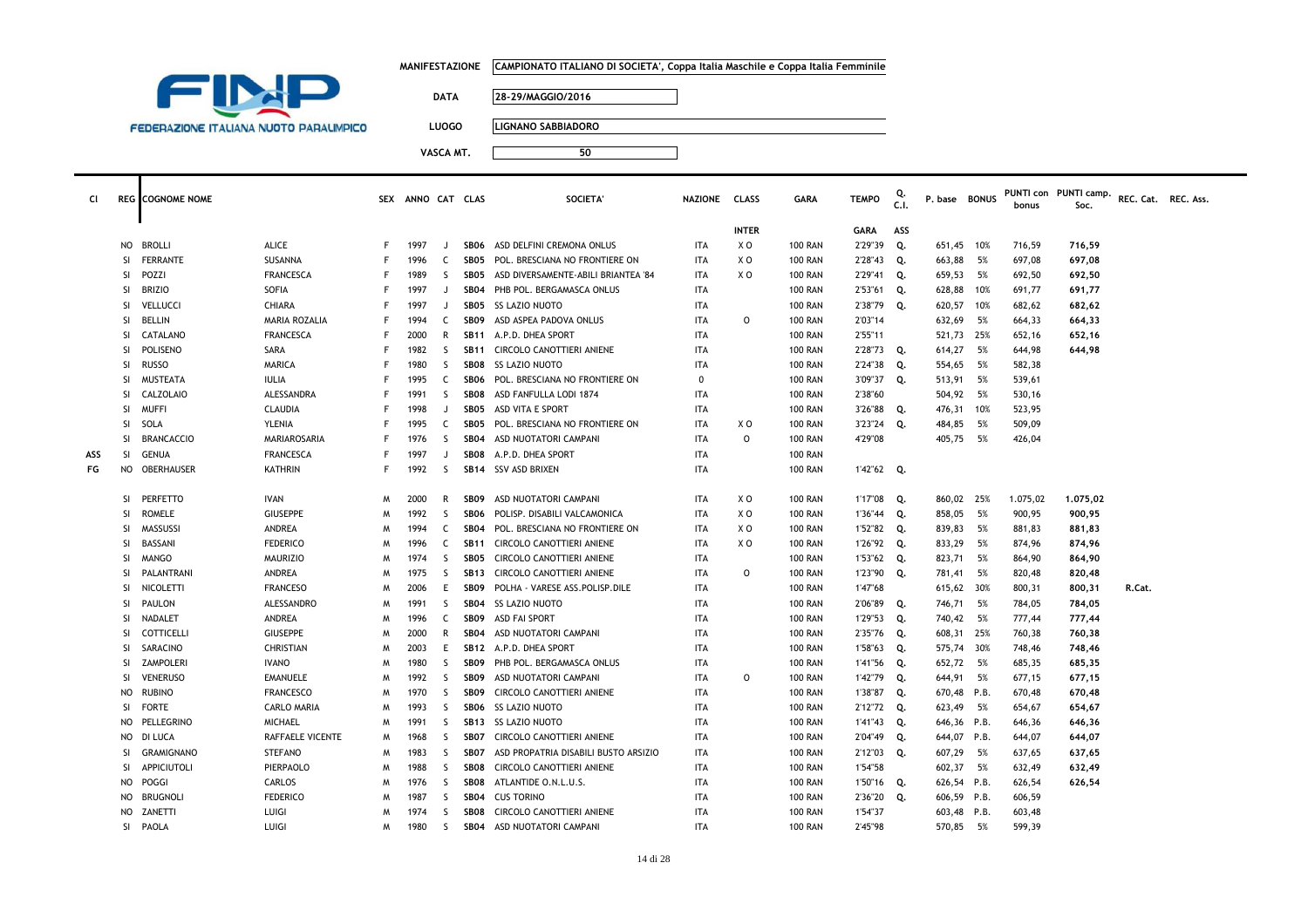|           |                                               | <b>MANIFESTAZIONE</b> | CAMPIONATO ITALIANO DI SOCIETA', Coppa Italia Maschile e Coppa Italia Femminile |               |             |              |               |  |       |                                                                 |  |
|-----------|-----------------------------------------------|-----------------------|---------------------------------------------------------------------------------|---------------|-------------|--------------|---------------|--|-------|-----------------------------------------------------------------|--|
|           |                                               | <b>DATA</b>           | 28-29/MAGGIO/2016                                                               |               |             |              |               |  |       |                                                                 |  |
|           | <b>FEDERAZIONE ITALIANA NUOTO PARALIMPICO</b> | <b>LUOGO</b>          | LIGNANO SABBIADORO                                                              |               |             |              |               |  |       |                                                                 |  |
|           |                                               | VASCA MT.             | 50                                                                              |               |             |              |               |  |       |                                                                 |  |
| <b>CI</b> | <b>REG</b> COGNOME NOME                       | SEX ANNO CAT CLAS     | SOCIETA'                                                                        | NAZIONE CLASS | <b>GARA</b> | <b>TEMPO</b> | $\frac{Q}{C}$ |  | bonus | P. base BONUS PUNTI con PUNTI camp. REC. Cat. REC. Ass.<br>Soc. |  |

|     |           |                   |                 |   |      |    |                  |                                       |            |              |                |             | J.L. |             |      | צוווטע | <b>SUL.</b> |        |        |
|-----|-----------|-------------------|-----------------|---|------|----|------------------|---------------------------------------|------------|--------------|----------------|-------------|------|-------------|------|--------|-------------|--------|--------|
|     |           |                   |                 |   |      |    |                  |                                       |            | <b>INTER</b> |                | <b>GARA</b> | ASS  |             |      |        |             |        |        |
|     |           | SI DELLA PIETRA   | <b>MIRKO</b>    | M | 1985 |    |                  | SB04 POLHA - VARESE ASS. POLISP. DILE | <b>ITA</b> |              | <b>100 RAN</b> | 2'47"46     |      | 565,81      | 5%   | 594,10 |             |        |        |
|     |           | SI BONETTI        | <b>MIRCO</b>    | M | 1978 |    | SB09             | A.I.C.S. PAVIA NUOTO ASD              | <b>ITA</b> |              | <b>100 RAN</b> | 1'57"70     |      | 563,21      | 5%   | 591,37 |             |        |        |
|     | SI.       | ZUIN              | <b>OLIVIERO</b> | M | 1970 |    | SB07             | ASD ASPEA PADOVA ONLUS                | <b>ITA</b> |              | <b>100 RAN</b> | 2'25"85     |      | 549,74      | 5%   | 577,23 |             |        |        |
|     | NO.       | CESARONI          | <b>SIMONE</b>   | M | 1978 |    |                  | SB08 CIRCOLO CANOTTIERI ANIENE        | <b>ITA</b> |              | <b>100 RAN</b> | 2'06"67     |      | 544,88 P.B. |      | 544,88 |             |        |        |
|     | SI.       | VITANZA           | <b>EDOARDO</b>  | M | 1994 |    |                  | SB13 SS LAZIO NUOTO                   | <b>ITA</b> |              | <b>100 RAN</b> | 2'08"96     |      | 508,37      | - 5% | 533,79 |             |        |        |
|     | SI.       | <b>FILIPPAZZI</b> | MARCO           | M | 1968 |    | SB06             | POL. MILANESE 1979 SPO                | <b>ITA</b> |              | <b>100 RAN</b> | 2'47"71     |      | 493,41      | 5%   | 518,08 |             |        |        |
|     |           | SI BEATO          | <b>ANDREA</b>   | M | 1989 |    | SB <sub>09</sub> | ASD NUOTATORI CAMPANI                 | <b>ITA</b> |              | <b>100 RAN</b> | 2'17"49     |      | 482,14      | 5%   | 506,25 |             |        |        |
|     | SI.       | ANDRIESH          | <b>DAVYD</b>    | M | 2002 |    | SB04             | ASD BRIANZA SILVIA TREMOLADA          | <b>ITA</b> |              | <b>100 RAN</b> | 3'55"31     |      | 402,66      | 25%  | 503,33 |             |        |        |
|     |           | SI AMBROSETTI     | <b>MATTIA</b>   | M | 1991 |    | SBO7             | POLHA - VARESE ASS.POLISP.DILE        | <b>ITA</b> |              | <b>100 RAN</b> | 2'48"28     |      | 476,47      | 5%   | 500,29 |             |        |        |
|     |           | SI AIROLDI        | ALESSANDRO      | M | 1969 |    | SBO9             | PHB POL. BERGAMASCA ONLUS             | <b>ITA</b> |              | <b>100 RAN</b> | 2'19"13     |      | 476,46      | 5%   | 500,28 |             |        |        |
|     |           | SI STELLITANO     | LUCA            | M | 1988 | ς. |                  | SB04 POL. BRESCIANA NO FRONTIERE ON   | <b>ITA</b> |              | <b>100 RAN</b> | 3'25"59     |      | 460,87      | 5%   | 483,91 |             |        |        |
|     |           | SI LORIBI         | CRISTIAN        | M | 1973 | -5 |                  | SB04 PHB POL. BERGAMASCA ONLUS        | <b>ITA</b> |              | <b>100 RAN</b> | 3'26"06     |      | 459,82      | 5%   | 482,81 |             |        |        |
|     |           | SI SCHIEDA        | LORENZO         | M | 1975 |    |                  | SB04 PHB POL. BERGAMASCA ONLUS        | <b>ITA</b> |              | <b>100 RAN</b> | 3'43"33     |      | 424,26      | 5%   | 445,47 |             |        |        |
|     |           | SI LIBRALESSO     | <b>WALTER</b>   | M | 1957 |    | SBO5             | ASD ASPEA PADOVA ONLUS                | <b>ITA</b> |              | <b>100 RAN</b> | 4'59"67     |      | 312,31      | 5%   | 327,93 |             |        |        |
| FG  | $\Omega$  | <b>TARAS</b>      | VALERIO         | M | 1988 | S  |                  | SB06 SS LAZIO NUOTO                   | <b>ITA</b> | X O          | <b>100 RAN</b> | 1'37"54 Q.  |      |             |      |        |             |        |        |
| ASS | -SI       | NICOLI            | <b>ADRIANO</b>  | M | 1978 | -5 |                  | SB06 ASD FAI SPORT                    | <b>ITA</b> |              | <b>100 RAN</b> |             |      |             |      |        |             |        |        |
| ASS | SI.       | <b>TERRANEO</b>   | <b>ANDREA</b>   | M | 1987 |    | SBO7             | ASD BRIANZA SILVIA TREMOLADA          | <b>ITA</b> |              | <b>100 RAN</b> |             |      |             |      |        |             |        |        |
| FG  | <b>NO</b> | <b>SCARDONI</b>   | <b>MARCO</b>    | M | 1992 |    |                  | SB14 SSV ASD BRIXEN                   | <b>ITA</b> |              | <b>100 RAN</b> | 1'30"19 Q.  |      |             |      |        |             |        |        |
| FG  | $\Omega$  | PALAZZO           | <b>MISHA</b>    | M | 2002 |    |                  | SB14 ASD TEAM SPORT ISOLA             | <b>ITA</b> |              | <b>100 RAN</b> | 1'28"54 Q.  |      |             |      |        |             | R.Cat. | R.Ass. |
|     |           |                   |                 |   |      |    |                  |                                       |            |              |                |             |      |             |      |        |             |        |        |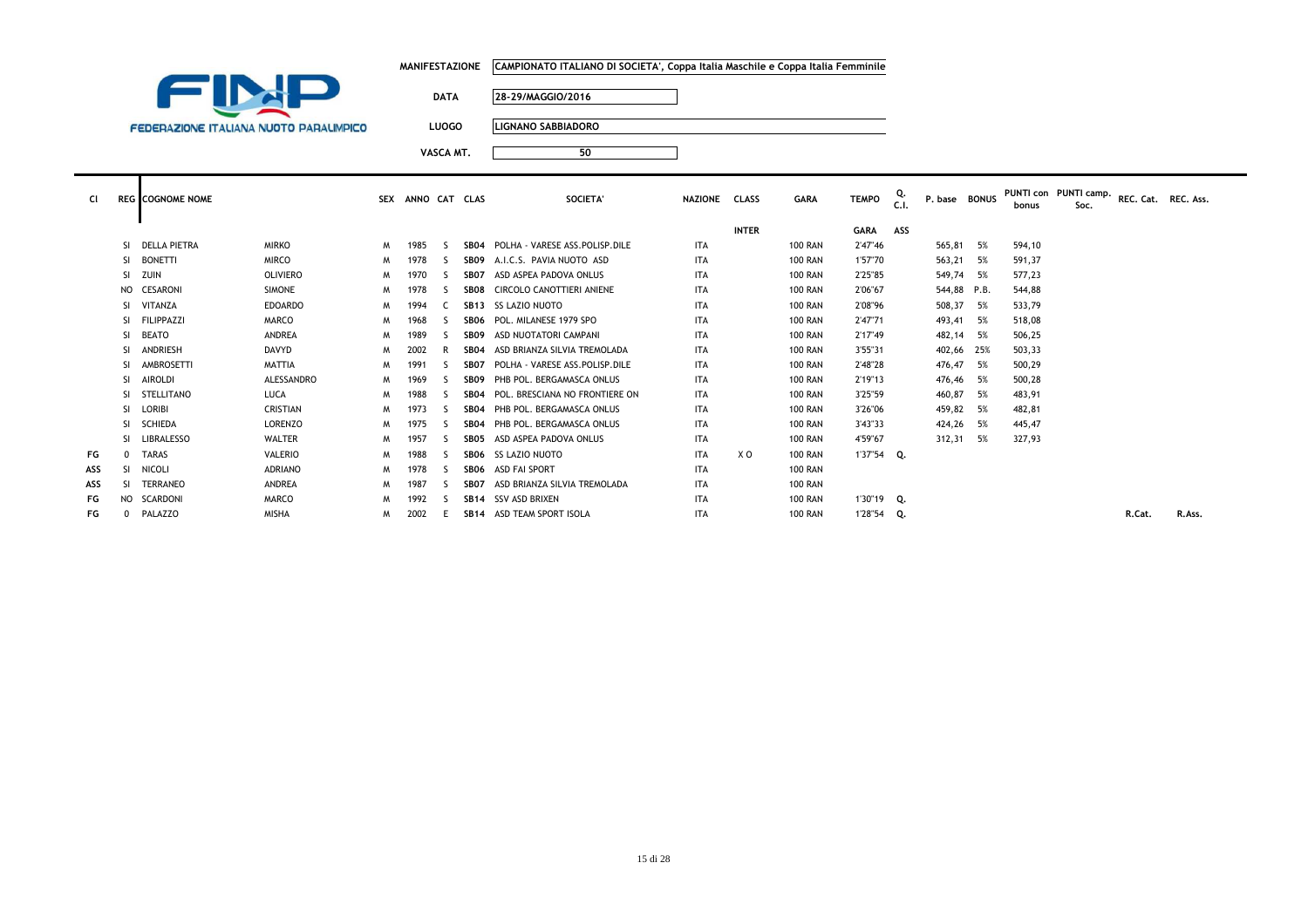|              |                                                                                                   |                             | <b>MANIFESTAZIONE</b> |              |             | CAMPIONATO ITALIANO DI SOCIETA', Coppa Italia Maschile e Coppa Italia Femminile |               |              |             |              |            |               |        |                               |                     |        |  |
|--------------|---------------------------------------------------------------------------------------------------|-----------------------------|-----------------------|--------------|-------------|---------------------------------------------------------------------------------|---------------|--------------|-------------|--------------|------------|---------------|--------|-------------------------------|---------------------|--------|--|
|              |                                                                                                   |                             |                       |              |             |                                                                                 |               |              |             |              |            |               |        |                               |                     |        |  |
|              |                                                                                                   |                             |                       | <b>DATA</b>  |             | 28-29/MAGGIO/2016                                                               |               |              |             |              |            |               |        |                               |                     |        |  |
|              |                                                                                                   |                             |                       | <b>LUOGO</b> |             | <b>LIGNANO SABBIADORO</b>                                                       |               |              |             |              |            |               |        |                               |                     |        |  |
|              | <b>FEDERAZIONE ITALIANA NUOTO PARALIMPICO</b>                                                     |                             |                       |              |             |                                                                                 |               |              |             |              |            |               |        |                               |                     |        |  |
|              |                                                                                                   |                             |                       | VASCA MT.    |             | 50                                                                              |               |              |             |              |            |               |        |                               |                     |        |  |
|              | <b>REG</b> COGNOME NOME                                                                           |                             | SEX ANNO CAT CLAS     |              |             | <b>SOCIETA</b>                                                                  | NAZIONE CLASS |              | <b>GARA</b> | <b>TEMPO</b> | Q.<br>C.I. | P. base BONUS | bonus  | PUNTI con PUNTI camp.<br>Soc. | REC. Cat. REC. Ass. |        |  |
|              | Staffetta 4x50 Stile Libero / Free Style P.20                                                     |                             |                       |              |             |                                                                                 |               | <b>INTER</b> |             | <b>GARA</b>  | ASS        |               |        |                               |                     |        |  |
| SI           | POL. BRESCIANA NO FRONTIEI                                                                        | 0 F                         | <b>STAFF</b>          | - S          |             | PT20 POL. BRESCIANA NO FRONTIERE ON                                             | ITA           |              | 4X050 STI   | 3'52"97      | Q.         | 708,29 P.B.   | 708,29 | 708,29                        |                     |        |  |
| $\mathbf 0$  | ASD NUOTATORI CAMPANI                                                                             | 0 F                         | <b>STAFF</b>          | S.           |             | PT20 ASD NUOTATORI CAMPANI                                                      | <b>ITA</b>    |              | 4X050 STI   | 4'21"97 Q.   |            | 629,88 P.B.   | 629,88 | 629,88                        |                     |        |  |
| $\mathbf 0$  | <b>SS LAZIO NUOTO</b>                                                                             | 0 F                         | <b>STAFF</b>          | S.           |             | PT20 SS LAZIO NUOTO                                                             | <b>ITA</b>    |              | 4X050 STI   | 4'37"35      | Q.         | 594,95 P.B.   | 594,95 |                               |                     |        |  |
| $\Omega$     | ASD ASPEA PADOVA ONLUS                                                                            | 0 F                         | <b>STAFF</b>          | S.           |             | PT20 ASD ASPEA PADOVA ONLUS                                                     | <b>ITA</b>    |              | 4X050 STI   | 5'36"94 Q.   |            | 489,73 P.B.   | 489,73 |                               |                     |        |  |
| SI           | <b>ASD FAI SPORT</b>                                                                              | $\mathbf{0}$<br>F           | <b>STAFF</b>          | S.           | <b>PT20</b> | <b>ASD FAI SPORT</b>                                                            | <b>ITA</b>    |              | 4X050 STI   | 7'13"52      |            | 380,63 P.B.   | 380,63 |                               |                     |        |  |
| $\mathbf 0$  | PHB POLISPORTIVA BERGAMA!                                                                         | 0 F                         | STAFF S               |              |             | PT20 PHB POL. BERGAMASCA ONLUS                                                  | ITA           |              | 4X050 STI   | 7'48"48      |            | 352,22 P.B.   | 352,22 |                               |                     |        |  |
| $\mathbf 0$  | ASD ASPEA PADOVA ONLUS                                                                            | 0 M                         | <b>STAFF</b>          | S.           |             | PT20 ASD ASPEA PADOVA ONLUS                                                     | <b>ITA</b>    |              | 4X050 STI   | 3'11"57 Q.   |            | 737,95 P.B.   | 737,95 | 737,95                        |                     |        |  |
| $\mathbf 0$  | <b>SS LAZIO NUOTO</b>                                                                             | $\mathbf{0}$<br>$M_{\odot}$ | <b>STAFF</b>          | S.           |             | PT20 SS LAZIO NUOTO                                                             | <b>ITA</b>    |              | 4X050 STI   | 3'16"66      | Q.         | 718,85 P.B.   | 718,85 | 718,85                        |                     |        |  |
| $\Omega$     | CIRCOLO CANOTTIERI ANIENE                                                                         | 0 M                         | STAFF                 | S.           |             | PT20 CIRCOLO CANOTTIERI ANIENE                                                  | ITA           |              | 4X050 STI   | 3'27"41 Q.   |            | 681,60 P.B.   | 681,60 | 681,60                        |                     |        |  |
| SI           | POL. BRESCIANA NO FRONTIEI                                                                        | $\Omega$<br>M               | STAFF                 | S.           |             | PT20 POL, BRESCIANA NO FRONTIERE ON                                             | ITA           |              | 4X050 STI   | 3'34"68      | Q.         | 658,51 P.B.   | 658,51 | 658,51                        |                     |        |  |
| $\Omega$     | PHB POLISPORTIVA BERGAMA!                                                                         | 0 M                         | <b>STAFF</b>          | -S           |             | PT20 PHB POL. BERGAMASCA ONLUS                                                  | <b>ITA</b>    |              | 4X050 STI   | 3'58"22 Q.   |            | 593,44 P.B.   | 593,44 |                               |                     |        |  |
| $\mathbf 0$  | SPORT LIFE ONLUS ASD                                                                              | 0 M                         | <b>STAFF</b>          | S.           |             | PT20 SPORT LIFE ONLUS ASD                                                       | ITA           |              | 4X050 STI   | 4'07"21      | Q.         | 571,86 P.B.   | 571,86 |                               |                     |        |  |
| $\mathbf 0$  | ASD NUOTATORI CAMPANI                                                                             | 0 M                         | <b>STAFF</b>          | -S           |             | PT20 ASD NUOTATORI CAMPANI                                                      | <b>ITA</b>    |              | 4X050 STI   | 4'35"60      |            | 512,95 P.B.   | 512,95 |                               |                     |        |  |
|              | NO ASD. BRIANTEA 84                                                                               | $0 \quad M$                 | STAFF                 | S.           |             | PT20 ASD DIVERSAMENTE-ABILI BRIANTEA '84                                        | ITA           |              | 4X050 STI   | 4'42"99      |            | 499,56 P.B.   | 499,56 |                               |                     |        |  |
|              | L'ATLETA DOLFIN MARCO 1° FRAZIONISTA NELLA STAFFETTA 4X50 STILE A<br>CONSEGUITO IL TEMPO DI 35"45 |                             |                       |              |             |                                                                                 |               |              |             |              |            |               |        |                               |                     |        |  |
|              | SI ASD FAI SPORT                                                                                  | 0 M                         | STAFF <sub>S</sub>    |              |             | PT20 ASD FAI SPORT                                                              | <b>ITA</b>    |              | 4X050 STI   | 7'31"18      |            | 313,33 P.B.   | 313,33 |                               |                     |        |  |
|              | Staffetta 4x100 Misti / Medley Relays P.34                                                        |                             |                       |              |             |                                                                                 |               |              |             |              |            |               |        |                               |                     |        |  |
| $\mathbf 0$  | CIRCOLO CANOTTIERI ANIENE                                                                         | 0 F                         | <b>STAFF</b>          | S.           |             | PT34 CIRCOLO CANOTTIERI ANIENE                                                  | <b>ITA</b>    |              | 4X100 MIS   | 7'02"89      | Q.         | 686,44 P.B.   | 686,44 | 686,44                        |                     |        |  |
| $\mathbf 0$  | <b>SS LAZIO NUOTO</b>                                                                             | $\mathbf{0}$<br>F           | <b>STAFF</b>          | S.           |             | PT34 SS LAZIO NUOTO                                                             | <b>ITA</b>    |              | 4X100 MIS   | 8'46"30      | Q.         | 551,57 P.B.   | 551,57 |                               |                     |        |  |
| SI           | POL. BRESCIANA NO FRONTIEI                                                                        | $\mathbf{0}$                | <b>STAFF</b>          | S.           |             | PT34 POL. BRESCIANA NO FRONTIERE ON                                             | ITA           |              | 4X100 MIS   | 8'55"63 Q.   |            | 541,96 P.B.   | 541,96 |                               |                     |        |  |
| $\mathbf 0$  | ASD NUOTATORI CAMPANI                                                                             | $\Omega$<br>F               | <b>STAFF</b>          | -S           |             | PT34 ASD NUOTATORI CAMPANI                                                      | <b>ITA</b>    |              | 4X100 MIS   | 9'13"52 Q.   |            | 524,44 P.B.   | 524,44 |                               |                     |        |  |
| $\Omega$     | PHB POLISPORTIVA BERGAMA!                                                                         | 0 F                         | <b>STAFF</b>          | S.           |             | PT34 PHB POL. BERGAMASCA ONLUS                                                  | <b>ITA</b>    |              | 4X100 MIS   | 9'41"99      | Q.         | 498,79 P.B.   | 498,79 |                               |                     |        |  |
| $\mathbf 0$  | ASD ASPEA PADOVA ONLUS                                                                            | 0 F                         | <b>STAFF</b>          | S            |             | PT34 ASD ASPEA PADOVA ONLUS                                                     | <b>ITA</b>    |              | 4X100 MIS   | 9'44"10 Q.   |            | 496,99 P.B.   | 496,99 |                               |                     |        |  |
| 0            | CIRCOLO CANOTTIERI ANIENE                                                                         | 0 M                         | <b>STAFF</b>          | S.           |             | PT34 CIRCOLO CANOTTIERI ANIENE                                                  | ITA           |              | 4X100 MIS   | 5'08"93 Q.   |            | 813,26 P.B.   | 813,26 | 813,26                        | R.Cat.              | R.Ass. |  |
| $\mathbf 0$  | <b>SS LAZIO NUOTO</b>                                                                             | 0 M                         | <b>STAFF</b>          | -S           |             | PT34 SS LAZIO NUOTO                                                             | <b>ITA</b>    |              | 4X100 MIS   | 5'17"63 Q.   |            | 790,98 P.B.   | 790,98 | 790,98                        |                     |        |  |
| <b>SI</b>    | POL. BRESCIANA NO FRONTIEI                                                                        | 0 M                         | <b>STAFF</b>          | S.           |             | PT34 POL. BRESCIANA NO FRONTIERE ON                                             | <b>ITA</b>    |              | 4X100 MIS   | 5'34"02 Q.   |            | 752,17 P.B.   | 752,17 | 752,17                        |                     |        |  |
| 0            | POL. HA VARESE                                                                                    | 0 M                         | <b>STAFF</b>          | S.           |             | PT34 POLHA - VARESE ASS.POLISP.DILE                                             | <b>ITA</b>    |              | 4X100 MIS   | 5'45"50 Q.   |            | 727,18 P.B.   | 727,18 | 727,18                        |                     |        |  |
| $\mathbf 0$  | ASD NUOTATORI CAMPANI                                                                             | 0 M                         | <b>STAFF</b>          | S.           |             | PT34 ASD NUOTATORI CAMPANI                                                      | ITA           |              | 4X100 MIS   | 6'10"96      | Q.         | 677,27 P.B.   | 677,27 | 677,27                        |                     |        |  |
| $\Omega$     | PHB POLISPORTIVA BERGAMA!                                                                         | $\Omega$<br>M               | <b>STAFF</b>          | S.           |             | PT34 PHB POL. BERGAMASCA ONLUS                                                  | <b>ITA</b>    |              | 4X100 MIS   | 7'24"64      | Q          | 565,04 P.B.   | 565,04 |                               |                     |        |  |
| $\mathbf 0$  | ASD BRIANZA SILVIA TREMOLA                                                                        | $\mathbf{0}$<br>M           | <b>STAFF</b>          | S.           |             | PT34 ASD BRIANZA SILVIA TREMOLADA                                               | <b>ITA</b>    |              | 4X100 MIS   | 7'29"04      | Q.         | 559,50 P.B.   | 559,50 |                               |                     |        |  |
| $\mathbf{0}$ | ASD ASPEA PADOVA ONLUS                                                                            | 0 M                         | STAFF S               |              |             | PT34 ASD ASPEA PADOVA ONLUS                                                     | <b>ITA</b>    |              | 4X100 MIS   | 8'33"78      |            | 489,00 P.B.   | 489,00 |                               |                     |        |  |
|              |                                                                                                   |                             |                       |              |             |                                                                                 |               |              |             |              |            |               |        |                               |                     |        |  |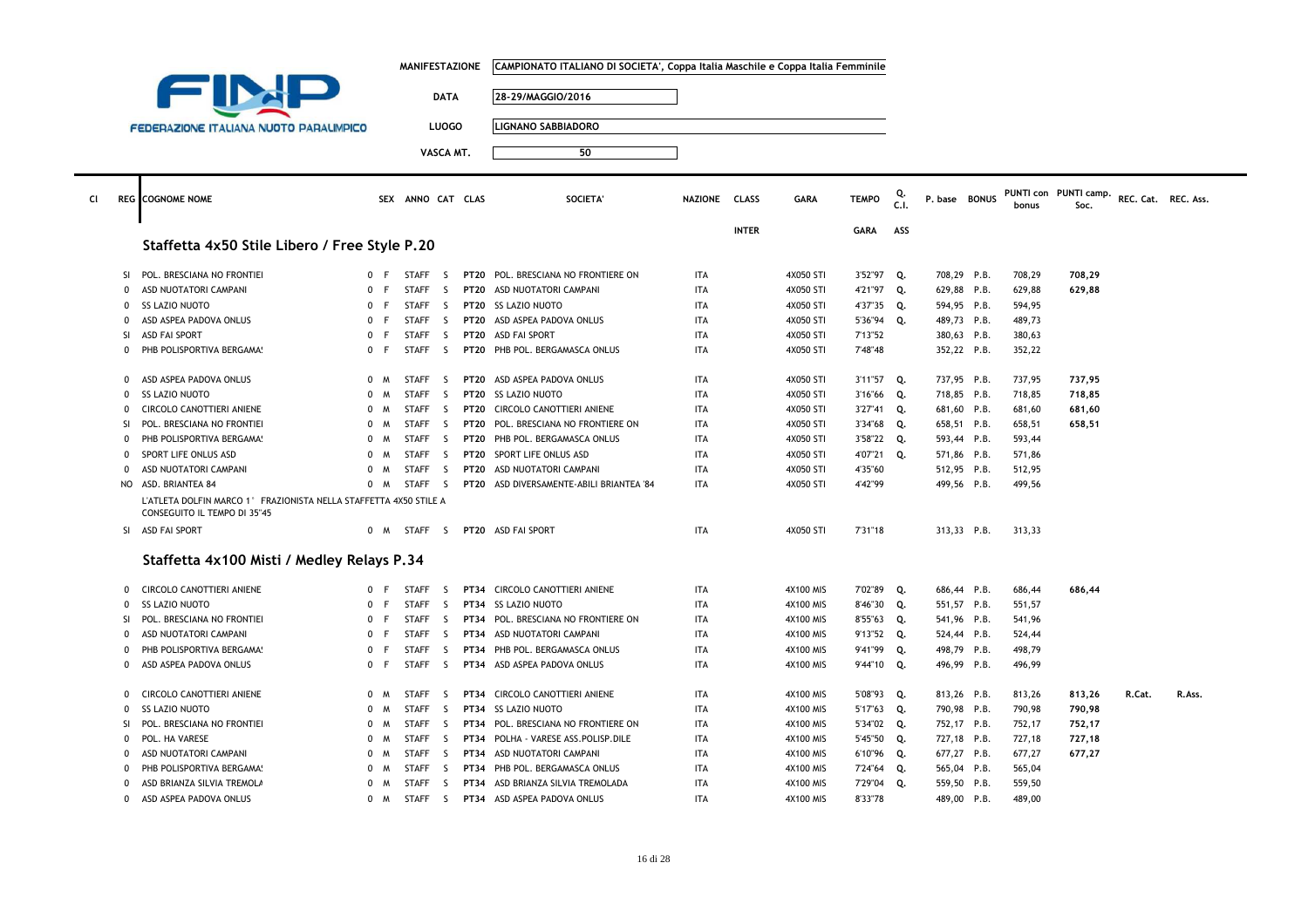|           |              |                                               |                        |        | <b>MANIFESTAZIONE</b> |                              |                 | CAMPIONATO ITALIANO DI SOCIETA', Coppa Italia Maschile e Coppa Italia Femminile |                          |                |                                  |                    |            |                      |     |                  |                               |                     |  |
|-----------|--------------|-----------------------------------------------|------------------------|--------|-----------------------|------------------------------|-----------------|---------------------------------------------------------------------------------|--------------------------|----------------|----------------------------------|--------------------|------------|----------------------|-----|------------------|-------------------------------|---------------------|--|
|           |              |                                               |                        |        |                       |                              |                 |                                                                                 |                          |                |                                  |                    |            |                      |     |                  |                               |                     |  |
|           |              |                                               |                        |        |                       | <b>DATA</b>                  |                 | 28-29/MAGGIO/2016                                                               |                          |                |                                  |                    |            |                      |     |                  |                               |                     |  |
|           |              |                                               |                        |        |                       |                              |                 |                                                                                 |                          |                |                                  |                    |            |                      |     |                  |                               |                     |  |
|           |              | <b>FEDERAZIONE ITALIANA NUOTO PARALIMPICO</b> |                        |        |                       | <b>LUOGO</b>                 |                 | <b>LIGNANO SABBIADORO</b>                                                       |                          |                |                                  |                    |            |                      |     |                  |                               |                     |  |
|           |              |                                               |                        |        |                       | VASCA MT.                    |                 | 50                                                                              |                          |                |                                  |                    |            |                      |     |                  |                               |                     |  |
|           |              |                                               |                        |        |                       |                              |                 |                                                                                 |                          |                |                                  |                    |            |                      |     |                  |                               |                     |  |
|           |              |                                               |                        |        |                       |                              |                 |                                                                                 |                          |                |                                  |                    |            |                      |     |                  |                               |                     |  |
| <b>CI</b> |              | <b>REG</b> COGNOME NOME                       |                        |        | SEX ANNO CAT CLAS     |                              |                 | <b>SOCIETA'</b>                                                                 | <b>NAZIONE</b>           | <b>CLASS</b>   | <b>GARA</b>                      | <b>TEMPO</b>       | Q.<br>C.1. | P. base BONUS        |     | bonus            | PUNTI con PUNTI camp.<br>Soc. | REC. Cat. REC. Ass. |  |
|           |              |                                               |                        |        |                       |                              |                 |                                                                                 |                          |                |                                  |                    |            |                      |     |                  |                               |                     |  |
|           |              |                                               |                        |        |                       |                              |                 |                                                                                 |                          | <b>INTER</b>   |                                  | <b>GARA</b>        | ASS        |                      |     |                  |                               |                     |  |
|           |              | SESSIONE 3: Domenica 29 maggio mattina        |                        |        |                       |                              |                 |                                                                                 |                          |                |                                  |                    |            |                      |     |                  |                               |                     |  |
|           |              |                                               |                        |        |                       |                              |                 |                                                                                 |                          |                |                                  |                    |            |                      |     |                  |                               |                     |  |
|           |              | Metri 100 Dorso / Backstroke                  |                        |        |                       |                              |                 |                                                                                 |                          |                |                                  |                    |            |                      |     |                  |                               |                     |  |
|           |              |                                               |                        |        |                       |                              |                 |                                                                                 |                          |                |                                  |                    |            |                      |     |                  |                               |                     |  |
|           | SI           | <b>RABBOLINI</b>                              | <b>MARTINA</b>         | F      | 1998                  | $\Box$                       |                 | S 11 G.S. DIL. NON VEDENTI MILANO - ONLUS                                       | <b>ITA</b>               | X O            | <b>100 DOR</b>                   | 1'27"91 Q.         |            | 900,58 10%           |     | 990,64           | 990,64                        |                     |  |
|           | SI           | <b>TEOFILI</b>                                | VIVIANA                | F      | 2003                  | E                            | S 13            | <b>SS LAZIO NUOTO</b>                                                           | <b>ITA</b>               |                | <b>100 DOR</b>                   | 1'39"89            | Q.         | 700,77 30%           |     | 911,00           | 911,00                        |                     |  |
|           | SI           | <b>VICCH</b>                                  | SILVIA                 | F      | 2000                  | R                            | S 09            | PHB POL. BERGAMASCA ONLUS                                                       | <b>ITA</b>               |                | <b>100 DOR</b>                   | 1'37"46 Q.         |            | 715,68 25%           |     | 894,60           | 894,60                        |                     |  |
|           | SI           | <b>TALAMONA</b>                               | ARIANNA                | F      | 1994                  | C                            | S 07            | POLHA - VARESE ASS.POLISP.DILE                                                  | <b>ITA</b>               | X O            | <b>100 DOR</b>                   | 1'37"75 Q.         |            | 849,21               | 5%  | 891,67           | 891,67                        |                     |  |
|           | SI           | <b>BELLINGERI</b>                             | <b>GIULIA</b>          | F      | 2000                  | R                            | S 07            | A.I.C.S. PAVIA NUOTO ASD                                                        | ITA                      | Χ              | <b>100 DOR</b>                   | 2'00"48 Q.         |            | 688,99 25%           |     | 861,24           | 861,24                        |                     |  |
|           | SI           | <b>BOCCANERA</b>                              | <b>GLORIA</b>          | F      | 1979                  | S.                           | S 02            | ASD ACCADEMIA DEL NUOTO MARINO                                                  | <b>ITA</b>               | X <sub>0</sub> | <b>100 DOR</b>                   | 3'08"48            | Q.         | 771,06 5%            |     | 809,62           | 809,62                        |                     |  |
|           | <b>NO</b>    | ZANIN                                         | SOFIA                  | F      | 1989                  | S                            | S 06            | SS LAZIO NUOTO                                                                  | <b>ITA</b>               |                | <b>100 DOR</b>                   | 1'55"97 Q.         |            | 737,00 P.B.          |     | 737,00           | 737,00                        |                     |  |
|           | <b>NO</b>    | CERASUOLO                                     | <b>IMMACOLATA</b>      | F      | 1980                  | S                            | S 08            | CIRCOLO CANOTTIERI ANIENE                                                       | <b>ITA</b>               | 0              | <b>100 DOR</b>                   | 1'47"06            | Q.         | 720,16 P.B.          |     | 720,16           | 720,16                        |                     |  |
|           | SI           | CATALANO                                      | <b>FRANCESCA</b>       | F      | 2000                  | R                            | S <sub>11</sub> | A.P.D. DHEA SPORT                                                               | <b>ITA</b>               |                | <b>100 DOR</b>                   | 2'17"75 Q.         |            | 574,74 25%           |     | 718,42           | 718,42                        |                     |  |
|           | <b>NO</b>    | PUGNETTI                                      | SONIA                  | F<br>F | 1974                  | <sub>S</sub>                 | S 10            | ASD ASPEA PADOVA ONLUS                                                          | <b>ITA</b>               |                | <b>100 DOR</b>                   | 1'35"40            | Q.         | 714,88 P.B.          |     | 714,88           | 714,88                        |                     |  |
|           | <b>SI</b>    | <b>GRANCEA</b>                                | <b>FLORENTINA</b>      | F      | 2000                  | $\mathsf{R}$                 | S 09            | POL. BRESCIANA NO FRONTIERE ON                                                  | <b>ITA</b>               |                | <b>100 DOR</b>                   | 2'03"51 Q.         |            | 564,73 25%           |     | 705,91           | 705,91                        |                     |  |
|           | SI<br>SI     | <b>FERRANTE</b><br>CORNACCHINI                | SUSANNA<br>SOFIA       | F      | 1996                  | $\mathsf{C}$<br>$\mathbf{J}$ | S 06            | POL. BRESCIANA NO FRONTIERE ON<br>ATLANTIDE O.N.L.U.S.                          | <b>ITA</b><br><b>ITA</b> | X O            | <b>100 DOR</b><br><b>100 DOR</b> | 2'10"94            | Q.         | 652,74 5%            |     | 685,38           | 685,38                        |                     |  |
|           | <b>NO</b>    | <b>BROLLI</b>                                 | <b>ALICE</b>           | F      | 1997<br>1997          | $\mathbf{J}$                 | S 08<br>S 06    | ASD DELFINI CREMONA ONLUS                                                       | <b>ITA</b>               | X O            | <b>100 DOR</b>                   | 2'07"53<br>2'25"72 | Q.         | 604,56               | 10% | 665,02           | 665,02                        |                     |  |
|           | SI           | <b>MUFFI</b>                                  | <b>CLAUDIA</b>         | F      | 1998                  | $\mathbf{J}$                 | S 06            | ASD VITA E SPORT                                                                | <b>ITA</b>               |                | <b>100 DOR</b>                   | 2'26"87            |            | 586,54 10%<br>581,94 | 10% | 645,19<br>640,14 | 645,19<br>640,14              |                     |  |
|           | SI           | <b>BRUNETTI</b>                               | ROSANNA                | F      | 1964                  | <sub>S</sub>                 | S 10            | ACQUAMARINA TEAM TRIESTE ONLUS                                                  | <b>ITA</b>               | Χ              | <b>100 DOR</b>                   | 1'52"49            |            | 606,28               | 5%  | 636,59           | 636,59                        |                     |  |
|           | SI           | POZZI                                         | <b>FRANCESCA</b>       | F      | 1989                  | <sub>S</sub>                 | S 06            | ASD DIVERSAMENTE-ABILI BRIANTEA '84                                             | <b>ITA</b>               | X <sub>0</sub> | <b>100 DOR</b>                   | 2'24"22            |            | 592,64               | 5%  | 622,27           |                               |                     |  |
|           | SI           | CANOCI                                        | GRAZIA                 | F      | 2000                  | R                            | S 06            | POL. BRESCIANA NO FRONTIERE ON                                                  | <b>ITA</b>               |                | <b>100 DOR</b>                   | 2'53"35            |            | 493,05 25%           |     | 616,31           |                               |                     |  |
|           | SI           | <b>RUSSO</b>                                  | MARICA                 | F      | 1980                  | S.                           | S 08            | SS LAZIO NUOTO                                                                  | <b>ITA</b>               |                | <b>100 DOR</b>                   | 2'14"46            | Q.         | 573,40               | 5%  | 602,07           |                               |                     |  |
|           | <b>SI</b>    | <b>ALBANESE</b>                               | <b>ELENA</b>           | F      | 1998                  | $\Box$                       | S 07            | ASD FAI SPORT                                                                   | <b>ITA</b>               |                | <b>100 DOR</b>                   | 2'32"12            |            | 545,69 10%           |     | 600,26           |                               |                     |  |
|           | SI           | <b>FANFONI</b>                                | VALENTINA              | F      | 1984                  | <sub>S</sub>                 | S 07            | SS LAZIO NUOTO                                                                  | <b>ITA</b>               |                | <b>100 DOR</b>                   | 2'27"58            |            | 562,47               | 5%  | 590,60           |                               |                     |  |
|           | SI           | <b>TOTO</b>                                   | <b>JESSICA</b>         | F      | 1998                  | $\mathbf{I}$                 | S 08            | ASD VITA E SPORT                                                                | <b>ITA</b>               |                | <b>100 DOR</b>                   | 2'23"97            |            | 535,53 10%           |     | 589,08           |                               |                     |  |
|           | <b>SI</b>    | DE TULLIO                                     | CRISTINA               | F      | 1964                  | -S                           | S 10            | ASD FANFULLA LODI 1874                                                          | <b>ITA</b>               |                | <b>100 DOR</b>                   | 2'02"39            |            | 557,24 5%            |     | 585,10           |                               |                     |  |
|           | <b>SI</b>    | <b>DIONISIO</b>                               | <b>JESSICA</b>         |        | 1984                  | <sub>S</sub>                 | S 08            | POLHA - VARESE ASS.POLISP.DILE                                                  | <b>ITA</b>               |                | <b>100 DOR</b>                   | 2'21"78            |            | 543,80               | 5%  | 570,99           |                               |                     |  |
|           | SI           | SIMONATO                                      | MIRIAM                 | F      | 1989                  | S                            | S 06            | ASD ASPEA PADOVA ONLUS                                                          | <b>ITA</b>               |                | <b>100 DOR</b>                   | 2'49"12            |            | 505,38               | 5%  | 530,65           |                               |                     |  |
|           | SI           | <b>FACCOLI</b>                                | <b>ROBERTA</b>         | F      | 1976                  | S                            | S 06            | POL. BRESCIANA NO FRONTIERE ON                                                  | <b>ITA</b>               |                | <b>100 DOR</b>                   | 2'56"93            |            | 483,07               | 5%  | 507,23           |                               |                     |  |
|           | SI           | CRICCO                                        | LINDA                  | F      | 1977                  | S                            | S 07            | <b>ASD FAI SPORT</b>                                                            | ITA                      |                | <b>100 DOR</b>                   | 3'19"01            |            | 417,11 5%            |     | 437,97           |                               |                     |  |
|           | <b>NO</b>    | RAMBELLI                                      | LAURA                  | F      | 1983                  | S                            | S 09            | CIRCOLO CANOTTIERI ANIENE                                                       | ITA                      |                | <b>100 DOR</b>                   | 2'40"65            |            | 434,17 P.B.          |     | 434,17           |                               |                     |  |
|           | SI           | MOSCA                                         | LUCIA                  | E      | 1971                  | S                            | S 08            | ASD NUOTATORI CAMPANI                                                           | <b>ITA</b>               |                | <b>100 DOR</b>                   | 3'12"38            |            | 400,77 5%            |     | 420,81           |                               |                     |  |
|           | SI           | <b>MENIN</b>                                  | <b>ELEONORA</b>        | F      | 1979                  | S                            | S 06            | ASD ASPEA PADOVA ONLUS                                                          | <b>ITA</b>               |                | <b>100 DOR</b>                   | 3'38"42            |            | 391,31               | 5%  | 410,88           |                               |                     |  |
|           | SI           | ABBATI                                        | CLAUDIA                | F      | 1998                  | J.                           | S 06            | ASD NUOTATORI CAMPANI                                                           | <b>ITA</b>               |                | <b>100 DOR</b>                   | 4'15"92            |            | 333,97 10%           |     | 367,37           |                               |                     |  |
|           | SI           | SABATINI                                      | <b>ROSALBA</b>         | F      | 1972                  | S                            | S 07            | ASD CLUB ACQUATICO                                                              | <b>ITA</b>               |                | <b>100 DOR</b>                   | 5'07"77            |            | 269,71               | 5%  | 283,20           |                               |                     |  |
| ASS       | <b>SI</b>    | <b>PINARDI</b>                                | <b>ILARIA</b>          |        | 1980                  | <sub>S</sub>                 | S 06            | SSD DLF SPORT BOLOGNA ARL                                                       | <b>ITA</b>               |                | <b>100 DOR</b>                   |                    |            |                      |     |                  |                               |                     |  |
| FG        | $\mathbf{0}$ | PALAZZO                                       | <b>XENIA FRANCESCA</b> | E      | 1998                  | J                            | S <sub>14</sub> | ASD TEAM SPORT ISOLA                                                            | <b>ITA</b>               | X O            | <b>100 DOR</b>                   | 1'21"73 Q.         |            |                      |     |                  |                               |                     |  |
| FG        | SI           | CORRADIN                                      | SILVIA                 | F      | 1983                  | S.                           |                 | S 14 SSD RARI NANTES MAROSTICA                                                  | <b>ITA</b>               |                | <b>100 DOR</b>                   | 1'43"53 Q.         |            |                      |     |                  |                               |                     |  |
|           |              |                                               |                        |        |                       |                              |                 |                                                                                 |                          |                |                                  |                    |            |                      |     |                  |                               |                     |  |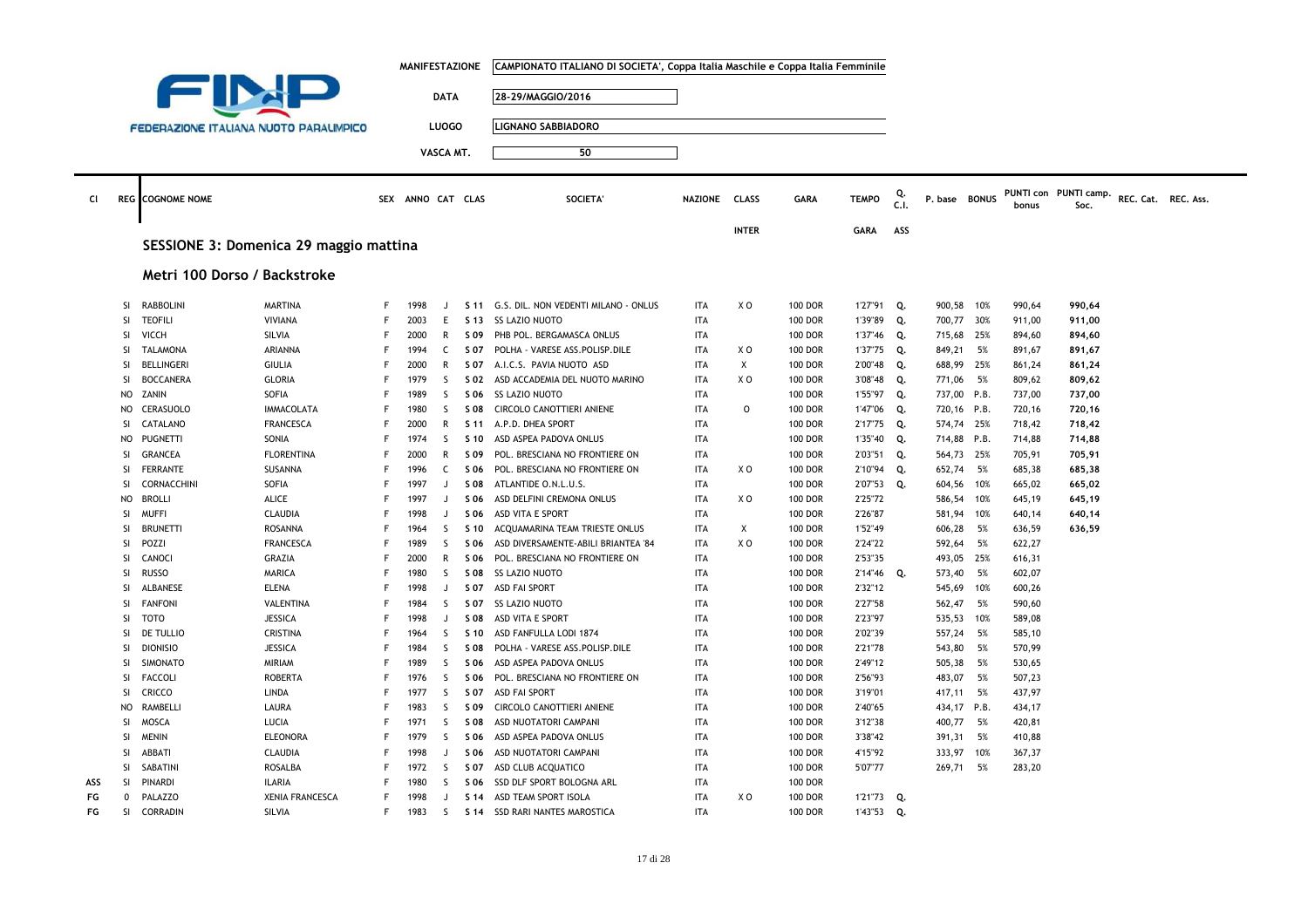|  | MANIFESTAZIONE      CAMPIONATO ITALIANO DI SOCIETA', Coppa Italia Maschile e Coppa Italia Femminile |
|--|-----------------------------------------------------------------------------------------------------|
|--|-----------------------------------------------------------------------------------------------------|



**LUOGO LIGNANO SABBIADORO**

| cı |                | <b>REG</b> COGNOME NOME |                    | <b>SEX</b> | ANNO CAT CLAS |              |                 | <b>SOCIETA</b>                       | <b>NAZIONE</b> | <b>CLASS</b>   | <b>GARA</b>    | <b>TEMPO</b> | C.I. | P. base BONUS |      | bonus    | PUNTI con PUNTI camp.<br>Soc. | REC. Cat. | REC. Ass. |
|----|----------------|-------------------------|--------------------|------------|---------------|--------------|-----------------|--------------------------------------|----------------|----------------|----------------|--------------|------|---------------|------|----------|-------------------------------|-----------|-----------|
|    |                |                         |                    |            |               |              |                 |                                      |                | <b>INTER</b>   |                | <b>GARA</b>  | ASS  |               |      |          |                               |           |           |
|    | SI.            | BARLAAM                 | <b>SIMONE</b>      | N          | 2000          | R            | S 10            | POLHA - VARESE ASS.POLISP.DILE       | <b>ITA</b>     |                | <b>100 DOR</b> | 1'10"24      | Q.   | 860,34        | 25%  | 1.075,42 | 1,075,42                      | R.Cat.    |           |
|    | <b>SI</b>      | BETTELLA                | <b>FRANCESCO</b>   | N          | 1989          | -S           | S 01            | ASD ASPEA PADOVA ONLUS               | <b>ITA</b>     | x o            | <b>100 DOR</b> | 2'36"35      | Q.   | 956,19        | 5%   | 1.004,00 | 1,004,00                      |           |           |
|    | <b>SI</b>      | FANTIN                  | <b>ANTONIO</b>     | N          | 2001          | R            | S 07            | ASD FAI SPORT                        | <b>ITA</b>     |                | <b>100 DOR</b> | 1'29"62      | Q.   | 792,57        | 25%  | 990,71   | 990,71                        | R.Cat.    |           |
|    | SI             | SOTTILE                 | <b>FABRIZIO</b>    | N          | 1993          | <sub>S</sub> | S 12            | POLHA - VARESE ASS.POLISP.DILE       | <b>ITA</b>     | x o            | <b>100 DOR</b> | 1'07"36      | Q.   | 896,53        | 5%   | 941,35   | 941,35                        |           |           |
|    | SI             | <b>BICELLI</b>          | <b>FEDERICO</b>    | N          | 1999          | J.           | S 09            | POL. BRESCIANA NO FRONTIERE ON       | <b>ITA</b>     | X O            | <b>100 DOR</b> | 1'13"35      | Q.   | 854,40        | 10%  | 939,84   | 939,84                        |           |           |
|    | <b>SI</b>      | PALUMBO                 | <b>VINCENZO</b>    | N          | 2001          | R            | S 09            | A.P.D. DHEA SPORT                    | <b>ITA</b>     |                | <b>100 DOR</b> | 1'28"82      | Q.   | 705,58        | 25%  | 881,98   | 881,98                        |           |           |
|    | <b>SI</b>      | <b>APUANI</b>           | ALESSANDRO         | N          | 2000          | $\mathsf{R}$ | S 10            | PHB POL. BERGAMASCA ONLUS            | <b>ITA</b>     |                | <b>100 DOR</b> | 1'27"10      | Q.   | 693,80        | 25%  | 867,25   | 867,25                        |           |           |
|    | NO             | <b>MICUNCO</b>          | <b>VINCENZO</b>    | N          | 1988          | -S           | S 09            | <b>CIRCOLO CANOTTIERI ANIENE</b>     | <b>ITA</b>     |                | <b>100 DOR</b> | 1'14"55      | Q.   | 840,64 P.B.   |      | 840,64   | 840,64                        |           |           |
|    | SI             | L'ABBATE                | <b>LORENZO</b>     | N          | 2001          | $\mathsf{R}$ | S 09            | POLHA - VARESE ASS.POLISP.DILE       | <b>ITA</b>     |                | <b>100 DOR</b> | 1'38"47      |      | 636,44        | 25%  | 795,55   | 795,55                        |           |           |
|    | <b>SI</b>      | <b>ROMELE</b>           | <b>GIUSEPPE</b>    | N          | 1992          | <sub>S</sub> | <b>SO8</b>      | POLISP. DISABILI VALCAMONICA         | <b>ITA</b>     | X O            | <b>100 DOR</b> | 1'25"29      | Q.   | 755,54        | - 5% | 793,32   | 793,32                        |           |           |
|    | <b>SI</b>      | <b>FERRARI</b>          | <b>KEVIN</b>       | N          | 1992          | <sub>S</sub> | S 09            | POL. BRESCIANA NO FRONTIERE ON       | <b>ITA</b>     |                | <b>100 DOR</b> | 1'23"54      | Q.   | 750,18        | 5%   | 787,69   | 787,69                        |           |           |
|    | <b>SI</b>      | RECALCATI               | MARCO              | M          | 1994          | C            | S 09            | ASD BRIANZA SILVIA TREMOLADA         | <b>ITA</b>     | x o            | <b>100 DOR</b> | 1'23"55      | Q.   | 750,09        | - 5% | 787,59   | 787,59                        |           |           |
|    | <b>SI</b>      | PIARDI                  | <b>ENRICO</b>      | N          | 1999          | J.           | S 09            | POL. BRESCIANA NO FRONTIERE ON       | <b>ITA</b>     |                | <b>100 DOR</b> | 1'28"06      | Q.   | 711,67        | 10%  | 782,84   | 782,84                        |           |           |
|    | NO             | <b>PAVAN</b>            | <b>ALBERTO</b>     | N          | 1989          | <sub>S</sub> | S <sub>10</sub> | CIRCOLO CANOTTIERI ANIENE            | <b>ITA</b>     | $\circ$        | <b>100 DOR</b> | 1'17"32      | Q.   | 781,56 P.B.   |      | 781,56   | 781,56                        |           |           |
|    | <b>SI</b>      | SCANDOLARO              | <b>MATTIA</b>      | N          | 2000          | $\mathsf{R}$ | S 07            | ASD ASPEA PADOVA ONLUS               | <b>ITA</b>     |                | <b>100 DOR</b> | 1'53"76      |      | 624,38        | 25%  | 780,48   | 780,48                        |           |           |
|    | SI.            | CACCIAMANO              | <b>GIANLUCA</b>    | N          | 1971          | -S           | S 10            | <b>SS LAZIO NUOTO</b>                | <b>ITA</b>     | x o            | <b>100 DOR</b> | 1'22"18      | Q.   | 735,34        | 5%   | 772,10   | 772,10                        |           |           |
|    | NO             | <b>FONTE</b>            | ANGELO             | N          | 1978          | -S           | S 08            | <b>SS LAZIO NUOTO</b>                | <b>ITA</b>     | X O            | <b>100 DOR</b> | 1'26"25      | Q.   | 747,13 P.B.   |      | 747,13   | 747,13                        |           |           |
|    | SI             | FAZZARI                 | <b>ROBERTO</b>     | N          | 1987          | <sub>S</sub> | S 07            | ASD FRATELLANZA NUOTO PONTEDECIMO    | <b>ITA</b>     | $\pmb{\times}$ | <b>100 DOR</b> | 1'40"84      | Q.   | 704,38        | 5%   | 739,60   | 739,60                        |           |           |
|    |                | NO FILIDEI              | ELIO JR            | N          | 1969          | -S           | S 10            | CIRCOLO CANOTTIERI ANIENE            | <b>ITA</b>     |                | <b>100 DOR</b> | 1'26"87      | Q.   | 695,64 P.B.   |      | 695,64   | 695,64                        |           |           |
|    | NO             | <b>KARIM GOUDA</b>      | <b>SAID HASSAN</b> | N          | 2004          | E            | S 11            | CIRCOLO CANOTTIERI ANIENE            | <b>ITA</b>     |                | <b>100 DOR</b> | 2'09"52      | Q.   | 524,86        | 30%  | 682,32   | 682,32                        | R.Cat.    |           |
|    | SI.            | ZENI                    | <b>LORENZO</b>     | N          | 2001          | $\mathsf{R}$ | S 07            | POLHA - VARESE ASS.POLISP.DILE       | <b>ITA</b>     |                | <b>100 DOR</b> | 2'10"99      |      | 542,26        | 25%  | 677,82   | 677,82                        |           |           |
|    | SI.            | PELLACANI               | <b>LUCA</b>        | N          | 1984          | -S           | S 02            | ATLANTIDE O.N.L.U.S.                 | <b>ITA</b>     |                | <b>100 DOR</b> | 3'22"04      | Q.   | 642,45        | 5%   | 674,57   | 674,57                        |           |           |
|    | N <sub>O</sub> | <b>D'IPPOLITO</b>       | <b>FULVIO</b>      | N          | 1983          | <sub>S</sub> | S 10            | CIRCOLO CANOTTIERI ANIENE            | <b>ITA</b>     | $\circ$        | <b>100 DOR</b> | 1'29"81      | Q.   | 672,86 P.B.   |      | 672,86   | 672,86                        |           |           |
|    | SI             | NADALET                 | ANDREA             | N          | 1996          | C            | S 09            | <b>ASD FAI SPORT</b>                 | <b>ITA</b>     |                | <b>100 DOR</b> | 1'38"30      |      | 637,54        | 5%   | 669,42   | 669,42                        |           |           |
|    | SI.            | AGOSTI                  | PAOLO              | N          | 1991          | -S           | S 07            | POL. BRESCIANA NO FRONTIERE ON       | <b>ITA</b>     |                | <b>100 DOR</b> | 1'52"69      |      | 630,31        | - 5% | 661,83   | 661,83                        |           |           |
|    | <b>SI</b>      | <b>VELOTTO</b>          | <b>WALTER</b>      | N          | 1986          | -S           | S 12            | A.P.D. DHEA SPORT                    | <b>ITA</b>     |                | <b>100 DOR</b> | 1'37"31      | Q.   | 620,59        | - 5% | 651,62   | 651,62                        |           |           |
|    | SI             | MATTIAZZI               | ANDREA             | N          | 1993          | <sub>S</sub> | S 06            | SPORT LIFE ONLUS ASD                 | <b>ITA</b>     |                | <b>100 DOR</b> | 2'00"85      | Q.   | 618,62        | - 5% | 649,55   | 649,55                        |           |           |
|    | SI             | SANTORO                 | ANGELO             | N          | 1988          | <sub>S</sub> | S 09            | ASD NUOTATORI CAMPANI                | <b>ITA</b>     |                | <b>100 DOR</b> | 1'41"94      |      | 614,77        | 5%   | 645,51   | 645,51                        |           |           |
|    | SI             | RESTA                   | MASSIMO            | N          | 2004          | E            | S 08            | SSD DLF SPORT BOLOGNA ARL            | <b>ITA</b>     |                | <b>100 DOR</b> | 2'10"92      |      | 492,21        | 30%  | 639,87   | 639,87                        | R.Cat.    |           |
|    | <b>SI</b>      | <b>MONDIN</b>           | <b>YURI</b>        | N          | 1987          | <sub>S</sub> | S 09            | SPORT LIFE ONLUS ASD                 | <b>ITA</b>     |                | <b>100 DOR</b> | 1'44"18      |      | 601.56        | - 5% | 631,63   | 631,63                        |           |           |
|    | SI.            | CIAGLIA                 | <b>ALESSIO</b>     | N          | 1974          | -S           | S 07            | ASD BRIANZA SILVIA TREMOLADA         | <b>ITA</b>     |                | <b>100 DOR</b> | 1'58"41      |      | 599,86        | - 5% | 629,86   | 629,86                        |           |           |
|    | SI.            | CASTIGLIONI             | SAMUELE            | N          | 1991          | -S           | S 06            | ASD PROPATRIA DISABILI BUSTO ARSIZIO | <b>ITA</b>     |                | <b>100 DOR</b> | 2'17"63      |      | 543,20        | - 5% | 570,36   |                               |           |           |
|    | SI.            | PICCC                   | <b>GABRIELE</b>    | N          | 1996          | C            | S 07            | <b>ASD FAI SPORT</b>                 | <b>ITA</b>     |                | <b>100 DOR</b> | 2'11"64      |      | 539,58        | 5%   | 566,56   |                               |           |           |
|    | SI             | SARACINO                | CHRISTIAN          | N          | 2003          | E            | S 12            | A.P.D. DHEA SPORT                    | <b>ITA</b>     |                | <b>100 DOR</b> | 2'19"72      |      | 432,22        | 30%  | 561,89   |                               | R.Cat.    |           |
|    | SI.            | <b>BARRO</b>            | <b>WALTER</b>      | N          | 1975          | <sub>S</sub> | S 02            | SSD RARI NANTES MAROSTICA            | <b>ITA</b>     |                | <b>100 DOR</b> | 4'05"00      |      | 529,80        | - 5% | 556,29   |                               |           |           |
|    | SI.            | <b>CRESCINI</b>         | LUCA               | N          | 1975          | -S           | S 06            | POL. BRESCIANA NO FRONTIERE ON       | <b>ITA</b>     |                | <b>100 DOR</b> | 2'32"28      |      | 490,94        | - 5% | 515,48   |                               |           |           |
|    | SI.            | <b>FILIPPAZZI</b>       | MARCO              | N          | 1968          | -S           | S 07            | POL. MILANESE 1979 SPO               | <b>ITA</b>     |                | <b>100 DOR</b> | 2'29"38      |      | 475,50        | - 5% | 499,27   |                               |           |           |
|    | SI             | <b>IMBREA</b>           | <b>MADALIN</b>     | N          | 1988          | <sub>S</sub> | S 01            | SSD DLF SPORT BOLOGNA ARL            | <b>STR</b>     |                | <b>100 DOR</b> | 5'32"53      | Q.   | 449,58        | 5%   | 472,06   |                               |           |           |
|    | SI.            | <b>TINAZZO</b>          | <b>GIOVANNI</b>    | N          | 1991          | -S           | S 07            | ASD ASPEA PADOVA ONLUS               | <b>ITA</b>     |                | <b>100 DOR</b> | 2'43"93      |      | 433,29        | 5%   | 454,96   |                               |           |           |
|    | SI.            | MIRABELLA               | ANGELO             | M          | 1958          | -S           | S 06            | ASS. DI VOLONTARIATO COME GINESTRE   | <b>ITA</b>     |                | <b>100 DOR</b> | 2'56"32      |      | 424,00        | - 5% | 445,20   |                               |           |           |
|    |                |                         |                    |            |               |              |                 |                                      |                |                |                |              |      |               |      |          |                               |           |           |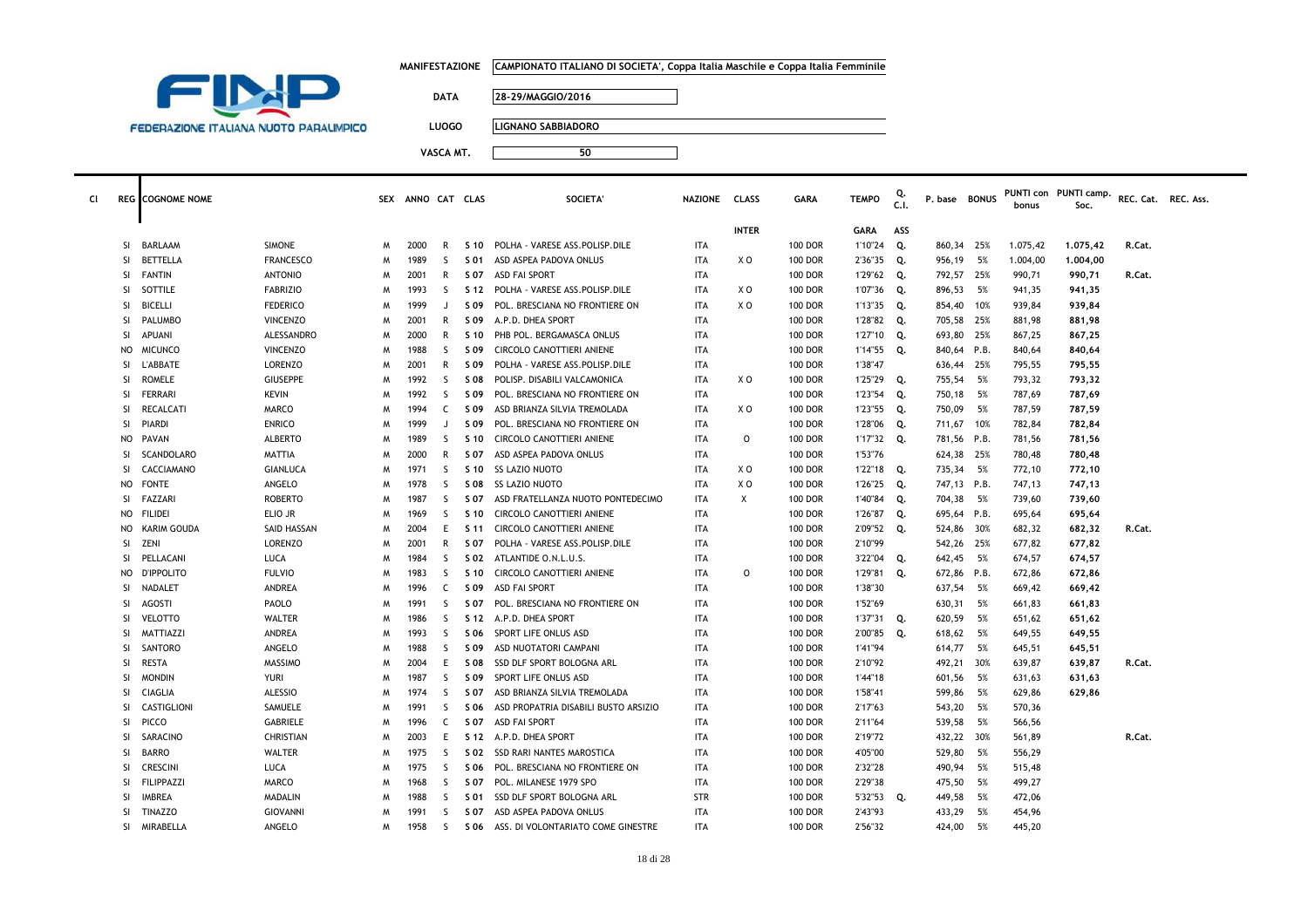|                                               |               |            | MANIFESTAZIONE |              | CAMPIONATO ITALIANO DI SOCIETA', Coppa Italia Maschile e Coppa Italia Femminile |               |              |                |              |           |               |        |                                                   |  |
|-----------------------------------------------|---------------|------------|----------------|--------------|---------------------------------------------------------------------------------|---------------|--------------|----------------|--------------|-----------|---------------|--------|---------------------------------------------------|--|
|                                               |               |            |                | <b>DATA</b>  | 28-29/MAGGIO/2016                                                               |               |              |                |              |           |               |        |                                                   |  |
| <b>FEDERAZIONE ITALIANA NUOTO PARALIMPICO</b> |               |            |                | <b>LUOGO</b> | <b>LIGNANO SABBIADORO</b>                                                       |               |              |                |              |           |               |        |                                                   |  |
|                                               |               |            |                | VASCA MT.    | 50                                                                              |               |              |                |              |           |               |        |                                                   |  |
| <b>EG COGNOME NOME</b>                        |               | <b>SEX</b> | ANNO CAT CLAS  |              | SOCIETA'                                                                        | NAZIONE CLASS |              | <b>GARA</b>    | <b>TEMPO</b> | Q.<br>C.1 | P. base BONUS | bonus  | PUNTI con PUNTI camp. REC. Cat. REC. Ass.<br>Soc. |  |
|                                               |               |            |                |              |                                                                                 |               | <b>INTER</b> |                | <b>GARA</b>  | ASS       |               |        |                                                   |  |
| SI COLLARO                                    | ANDREA        | M          | 1974           |              | S 06 ASD NUOTATORI CAMPANI                                                      | ITA           |              | 100 DOR        | 3'12"09      |           | 389,19 5%     | 408,65 |                                                   |  |
| SI LAVIA                                      | <b>THOMAS</b> | M          | 1982           |              | S 09 ASD FAI SPORT                                                              | <b>ITA</b>    |              | 100 DOR        | 2'41"08      |           | 389,06 5%     | 408,51 |                                                   |  |
| SI GARATTI                                    | ALESSANDRO    | M          | 1972           |              | S 06 SPORT LIFE ONLUS ASD                                                       | <b>ITA</b>    |              | <b>100 DOR</b> | 3'18"78      |           | 376,09 5%     | 394,90 |                                                   |  |

ASD FAI SPORT ITA 100 DOR 3'09"83 339,46 5% 356,43

SPORT LIFE ONLUS ASD ITA 100 DOR 3'57"53 314,74 5% 330,48

SI VIVIANI GIANFRANCO <sup>M</sup> <sup>1968</sup> <sup>S</sup> **S 08** ASD FANFULLA LODI 1874 ITA 100 DOR 2'54"27 369,77 5% 388,26 SI TRAVAINI MICHELE <sup>M</sup> <sup>1992</sup> <sup>S</sup> **S 06** POL. BRESCIANA NO FRONTIERE ON ITA 100 DOR 3'23"20 367,91 5% 386,31

R **S 06** ASD FAI SPORT **ITA** 100 DOR

S S. 06 ASS. DI VOLONTARIATO COME GINESTRE ITA 100 DOR<br>S S. 07 ASD NUOTO DISABILI SULMONA 100 DOR

SI CASALI KEVIN <sup>M</sup> <sup>1993</sup> <sup>S</sup> **S 14** ASD TRICOLORE - RE ITA 100 DOR 1'16"40 **Q.**

SI BONELLO **FRANCESCO** M 1981 S SO8 ASD FAI SPORT

SI FRATONI LUCA <sup>M</sup> <sup>1986</sup> <sup>S</sup> **S 07** CIRCOLO CANOTTIERI ANIENE ITA 100 DOR

SI DE SANTIS MANUEL <sup>M</sup> <sup>1980</sup> <sup>S</sup> **S 07** ACQUAMARINA TEAM TRIESTE ONLUS ITA 100 DOR

SI D' AURORA ENRICO <sup>M</sup> <sup>1984</sup> <sup>S</sup> **S 07** ASD NUOTO DISABILI SULMONA ITA 100 DOR

SI SOLIGO ANDREA <sup>M</sup> <sup>1986</sup> <sup>S</sup> **S 06**

SI URLI FABIO <sup>M</sup> <sup>2002</sup> <sup>R</sup>

SI GIOIA ALDO SALVATORE <sup>M</sup> <sup>1966</sup> <sup>S</sup> **S 06**

**Cl REG COGNOME NOME**

**ASS**

**ASS**

**ASS**

**ASS**

**RT**

**FG**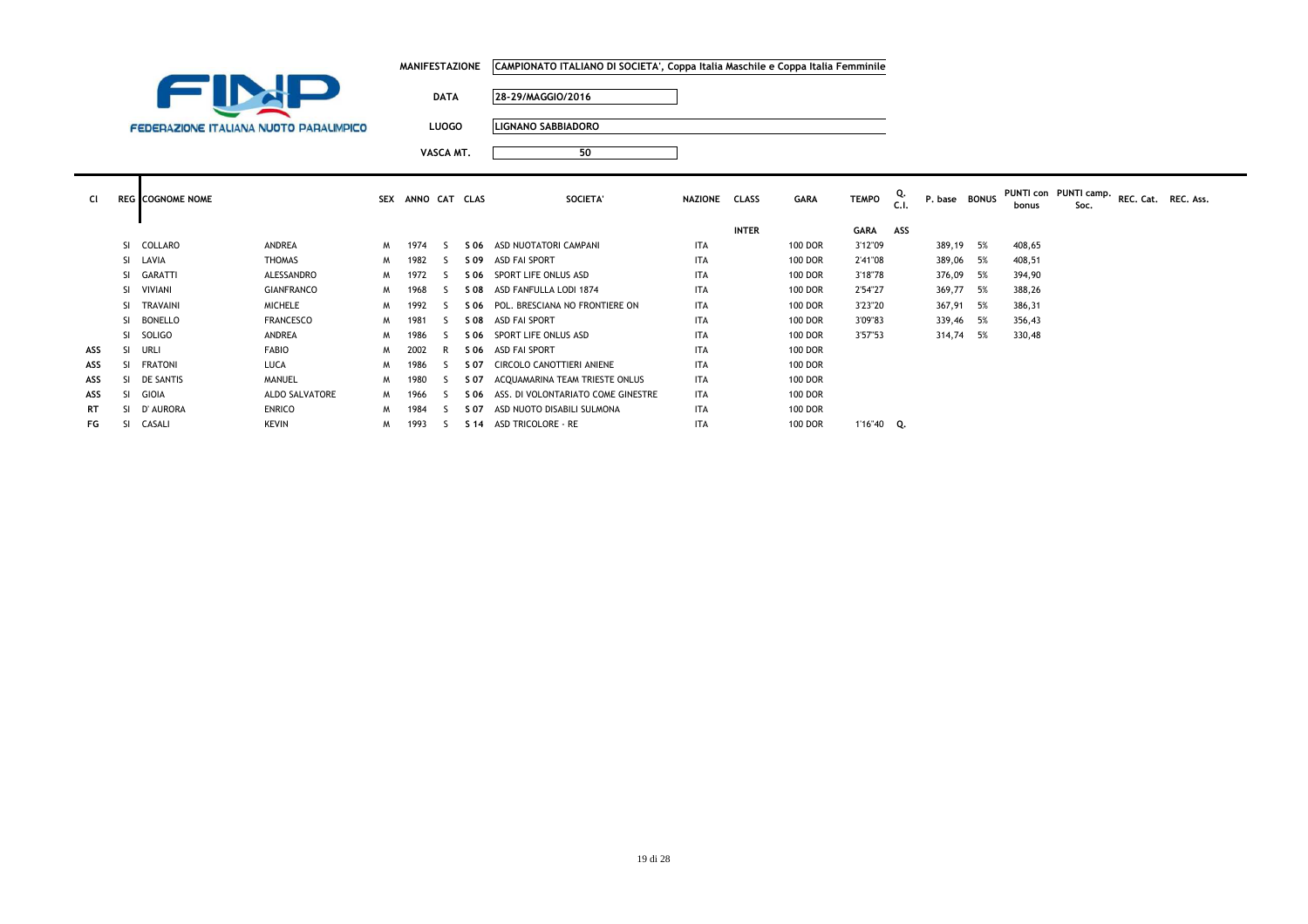|           |                 |                                               |                              |   | <b>MANIFESTAZIONE</b> |                   |              | CAMPIONATO ITALIANO DI SOCIETA', Coppa Italia Maschile e Coppa Italia Femminile |                          |                |                    |                    |            |                  |          |                  |                       |                     |        |    |
|-----------|-----------------|-----------------------------------------------|------------------------------|---|-----------------------|-------------------|--------------|---------------------------------------------------------------------------------|--------------------------|----------------|--------------------|--------------------|------------|------------------|----------|------------------|-----------------------|---------------------|--------|----|
|           |                 | FIN                                           |                              |   |                       |                   |              |                                                                                 |                          |                |                    |                    |            |                  |          |                  |                       |                     |        |    |
|           |                 |                                               |                              |   |                       | <b>DATA</b>       |              | 28-29/MAGGIO/2016                                                               |                          |                |                    |                    |            |                  |          |                  |                       |                     |        |    |
|           |                 |                                               |                              |   |                       |                   |              |                                                                                 |                          |                |                    |                    |            |                  |          |                  |                       |                     |        |    |
|           |                 | <b>FEDERAZIONE ITALIANA NUOTO PARALIMPICO</b> |                              |   |                       | <b>LUOGO</b>      |              | <b>LIGNANO SABBIADORO</b>                                                       |                          |                |                    |                    |            |                  |          |                  |                       |                     |        |    |
|           |                 |                                               |                              |   |                       | VASCA MT.         |              | 50                                                                              |                          |                |                    |                    |            |                  |          |                  |                       |                     |        |    |
|           |                 |                                               |                              |   |                       |                   |              |                                                                                 |                          |                |                    |                    |            |                  |          |                  |                       |                     |        |    |
|           |                 |                                               |                              |   |                       |                   |              |                                                                                 |                          |                |                    |                    |            |                  |          |                  |                       |                     |        |    |
| <b>CI</b> |                 | <b>REG</b> COGNOME NOME                       |                              |   | SEX ANNO CAT CLAS     |                   |              | <b>SOCIETA'</b>                                                                 | NAZIONE CLASS            |                | <b>GARA</b>        | <b>TEMPO</b>       | Q.<br>.Cl. | P. base BONUS    |          |                  | PUNTI con PUNTI camp. | REC. Cat. REC. Ass. |        |    |
|           |                 |                                               |                              |   |                       |                   |              |                                                                                 |                          |                |                    |                    |            |                  |          | bonus            | Soc.                  |                     |        |    |
|           |                 |                                               |                              |   |                       |                   |              |                                                                                 |                          | <b>INTER</b>   |                    | GARA               | ASS        |                  |          |                  |                       |                     |        |    |
|           |                 | Metri 50 Stile Libero / Free Style            |                              |   |                       |                   |              |                                                                                 |                          |                |                    |                    |            |                  |          |                  |                       |                     |        |    |
|           |                 |                                               |                              |   |                       |                   |              |                                                                                 |                          |                |                    |                    |            |                  |          |                  |                       |                     |        |    |
|           | SI              | <b>TRIMI</b>                                  | ARJOLA                       | F | 1987                  | -S                | S 04         | POL. BRESCIANA NO FRONTIERE ON                                                  | ITA                      | X O            | 050 STI            | 0'40"70            | Q.         | 1076,17          | 5%       | 1.129,98         | 1.129,98              | R.Cat.              | R.Ass. | ER |
|           | SI              | <b>ROMANO</b>                                 | <b>EMANUELA</b>              | F | 1990                  | S.                | S 06         | ASD NUOTATORI CAMPANI                                                           | <b>ITA</b>               | X <sub>0</sub> | 050 STI            | 0'36"64            | Q.         | 966,16           | 5%       | 1.014,47         | 1.014,47              |                     |        |    |
|           | <b>SI</b>       | <b>BOGGIONI</b>                               | <b>MONICA</b>                | F | 1998                  | $\cdot$           | S 06         | A.I.C.S. PAVIA NUOTO ASD                                                        | <b>ITA</b>               | X              | 050 STI            | 0'39"86            | Q.         | 888.11 10%       |          | 976.92           | 976,92                | R.Cat.              |        |    |
|           | SI              | <b>VICCH</b>                                  | SILVIA                       |   | 2000                  | R                 | S 09         | PHB POL. BERGAMASCA ONLUS                                                       | <b>ITA</b>               |                | 050 STI            | 0'37"61            | Q.         | 774,00 25%       |          | 967,50           | 967,50                |                     |        |    |
|           | SI              | <b>AGOSTINI</b>                               | <b>IRENE</b>                 |   | 2001                  | $\mathsf{R}$      | S 05         | ASD ASPEA PADOVA ONLUS                                                          | <b>ITA</b>               |                | 050 STI            | 0'50"19            | Q.         | 731,42 25%       |          | 914,28           | 914,28                | R.Cat.              |        |    |
|           | SI              | <b>TEOFILI</b>                                | VIVIANA                      | F | 2003                  | E                 | S 13         | SS LAZIO NUOTO                                                                  | <b>ITA</b>               |                | 050 STI            | $0'39''42$ Q.      |            | 701,42 30%       |          | 911,85           | 911,85                |                     |        |    |
|           | <b>SI</b>       | <b>BOCCANERA</b>                              | <b>GLORIA</b>                | F | 1979                  | -S                | S 02         | ASD ACCADEMIA DEL NUOTO MARINO                                                  | <b>ITA</b>               | ΧO             | 050 STI            | 1'20"78 Q.         |            | 859,12 5%        |          | 902,08           | 902,08                | R.Cat.              | R.Ass. |    |
|           | SI              | <b>BELOTTI</b>                                | SARA                         |   | 1999                  | J                 | S 13         | OLIMPIC SWIM PRO ASD                                                            | <b>ITA</b>               | XO             | 050 STI            | 0'34"98            | Q.         | 790,45           | 10%      | 869,50           | 869,50                | R.Cat.              |        |    |
|           | SI              | <b>AERE</b>                                   | KATIA                        |   | 1971                  | S.                | S 07         | <b>ASD FAI SPORT</b>                                                            | <b>ITA</b>               |                | 050 STI            | 0'40"10            | Q.         | 809,73 5%        |          | 850,21           | 850,21                |                     |        |    |
|           | <b>NO</b>       | CERASUOLO                                     | <b>IMMACOLATA</b>            | F | 1980                  | <sub>S</sub>      | S 08         | CIRCOLO CANOTTIERI ANIENE                                                       | <b>ITA</b>               | $\circ$        | 050 STI            | 0'37"79            | Q.         | 813,71 P.B.      |          | 813,71           | 813,71                |                     |        |    |
|           | <b>SI</b>       | <b>PROCIDA</b>                                | ANGELA                       |   | 2000                  | R                 | S 03         | ASD NUOTATORI CAMPANI                                                           | <b>ITA</b>               |                | 050 STI            | 1'17"31            | Q.         | 644,16 25%       |          | 805,20           | 805,20                | R.Cat.              |        |    |
|           | <b>NO</b>       | <b>BAZDOACA</b>                               | <b>GEORGIANA VICTORIA</b>    | F | 1983                  | $\mathsf{S}$      | S 08         | CIRCOLO CANOTTIERI ANIENE                                                       | <b>ROU</b>               | XO             | 050 STI            | 0'38"49            | Q.         | 798,91 P.B.      |          | 798,91           | 798,91                |                     |        |    |
|           | SI              | <b>MIGLIACCIO</b>                             | ANGELA                       | E | 2000                  | $\mathsf{R}$      | S 05         | A.P.D. DHEA SPORT                                                               | <b>ITA</b>               |                | 050 STI            | 0'58"20            | Q.         | 630,76 25%       |          | 788,45           | 788,45                |                     |        |    |
|           | SI              | <b>GRANCEA</b>                                | <b>FLORENTINA</b>            | F | 2000                  | $\mathsf{R}$      | S 09         | POL. BRESCIANA NO FRONTIERE ON                                                  | <b>ITA</b>               |                | 050 STI            | 0'46"64            |            | 624,14 25%       |          | 780,18           | 780,18                |                     |        |    |
|           | <b>NO</b>       | ZANIN                                         | SOFIA                        | F | 1989                  | S                 | S 06         | SS LAZIO NUOTO                                                                  | <b>ITA</b>               |                | 050 STI            | 0'46"23            | Q.         | 765,74 P.B.      |          | 765,74           | 765,74                |                     |        |    |
|           | SI              | GASTALDI                                      | ANNA LAURA                   | F | 2000                  | R                 | S 12         | ASD ASPEA PADOVA ONLUS                                                          | <b>ITA</b>               | X <sub>0</sub> | 050 STI            | 0'44"86            | Q.         | 611,01 25%       |          | 763,77           | 763,77                |                     |        |    |
|           | SI              | CORNACCHINI                                   | <b>SOFIA</b>                 | F | 1997                  | $\mathbf{J}$      | S 08         | ATLANTIDE O.N.L.U.S.                                                            | <b>ITA</b>               |                | 050 STI            | 0'45"71            | Q.         | 672,72           | 10%      | 739,99           | 739,99                |                     |        |    |
|           | <b>SI</b>       | <b>GHIRETTI</b>                               | <b>GIULIA</b>                |   | 1994                  | C                 | S 05         | EGO NUOTO ASD                                                                   | <b>ITA</b>               | X O            | 050 STI            | 0'52"46            | Q.         | 699,77           | 5%       | 734,76           | 734,76                |                     |        |    |
|           | <b>NO</b>       | PUGNETTI                                      | SONIA                        | F | 1974                  | <sub>S</sub>      | S 10         | ASD ASPEA PADOVA ONLUS                                                          | <b>ITA</b>               |                | 050 STI            | 0'39"11            | Q.         | 723,86 P.B.      |          | 723,86           | 723,86                |                     |        |    |
|           | SI              | <b>IACOBUCCI</b>                              | RITA ANGELICA                | F | 1992                  | S.                | S 09         | ASD NUOTATORI CAMPANI                                                           | <b>ITA</b>               |                | 050 STI            | 0'42"50            | Q.         | 684,94           | 5%       | 719,19           | 719,19                |                     |        |    |
|           | SI              | <b>FRESTA</b>                                 | <b>DENISE</b>                | F | 1996                  | C                 | S 04         | ASS. DI VOLONTARIATO COME GINESTRE                                              | <b>ITA</b>               | Χ              | 050 STI            | 1'04"72            | Q.         | 676,76 5%        |          | 710,60           | 710,60                |                     |        |    |
|           | SI              | SOLA                                          | YLENIA                       | F | 1995                  | C                 | S 06         | POL. BRESCIANA NO FRONTIERE ON                                                  | <b>ITA</b>               | X <sub>0</sub> | 050 STI            | 0'52"78            | Q.         | 670,71           | 5%       | 704,24           | 704,24                |                     |        |    |
|           | SI              | PANZA                                         | SILVIA                       | F | 1998                  | J                 | S 10         | PHB POL. BERGAMASCA ONLUS                                                       | <b>ITA</b>               |                | 050 STI            | 0'45"01            |            | 628,97           | 10%      | 691,87           | 691,87                |                     |        |    |
|           | SI<br><b>SI</b> | MAZZOLA<br><b>BELLIN</b>                      | OLGA<br><b>MARIA ROZALIA</b> |   | 1982<br>1994          | <sub>S</sub><br>C | S 02<br>S 09 | POL. BRESCIANA NO FRONTIERE ON                                                  | <b>ITA</b><br><b>ITA</b> | $\circ$        | 050 STI<br>050 STI | 1'45"35            | Q.         | 658,76<br>648,47 | 5%<br>5% | 691,69           | 691,69                |                     |        |    |
|           | SI              | <b>D'OTTAVI</b>                               | DARIA                        | F | 1994                  | $\mathsf{C}$      | S 06         | ASD ASPEA PADOVA ONLUS<br>SS LAZIO NUOTO                                        | <b>ITA</b>               |                | 050 STI            | 0'44"89<br>0'56"00 | Q.         | 632,14 5%        |          | 680,90<br>663,75 | 680,90                |                     |        |    |
|           | SI              | <b>BRIZIO</b>                                 | SOFIA                        |   | 1997                  | $\Box$            | S 05         | PHB POL. BERGAMASCA ONLUS                                                       | <b>ITA</b>               |                | 050 STI            | 1'01"26            | Q.         | 599,25           | 10%      | 659,17           | 663,75<br>659,17      |                     |        |    |
|           | SI              | <b>MANTOAN</b>                                | LARA                         | F | 1999                  | $\cdot$           | S 12         | ASD ASPEA PADOVA ONLUS                                                          | <b>ITA</b>               | X O            | 050 STI            | 0'45"78            | Q.         | 598,73           | 10%      | 658,61           | 658,61                |                     |        |    |
|           | <b>SI</b>       | CALZOLAIO                                     | ALESSANDRA                   |   | 1991                  | S.                | S 09         | ASD FANFULLA LODI 1874                                                          | <b>ITA</b>               |                | 050 STI            | 0'46"48            |            | 626,29           | 5%       | 657,61           | 657,61                |                     |        |    |
|           | SI              | <b>TOTO</b>                                   | <b>JESSICA</b>               | F | 1998                  | $\mathbf{J}$      | S 08         | ASD VITA E SPORT                                                                | <b>ITA</b>               |                | 050 STI            | 0'51"64            |            | 595,47           | 10%      | 655,02           | 655,02                |                     |        |    |
|           | SI              | <b>RUSSO</b>                                  | <b>MARICA</b>                | F | 1980                  | <sub>S</sub>      | S 08         | <b>SS LAZIO NUOTO</b>                                                           | <b>ITA</b>               |                | 050 STI            | 0'49"56            |            | 620,46           | 5%       | 651,48           | 651,48                |                     |        |    |
|           | SI              | <b>GADOLA</b>                                 | <b>GIULIA</b>                | F | 1986                  | <sub>S</sub>      | S 03         | POL. BRESCIANA NO FRONTIERE ON                                                  | <b>ITA</b>               | X O            | 050 STI            | 1'21"14 Q.         |            | 613,75 5%        |          | 644,44           | 644,44                |                     |        |    |
|           | <b>NO</b>       | CHIARIONI                                     | <b>STEFANIA</b>              | F | 1979                  | <sub>S</sub>      | S 05         | CIRCOLO CANOTTIERI ANIENE                                                       | <b>ITA</b>               | X O            | 050 STI            | 0'57''44           | Q.         | 639,10 P.B.      |          | 639,10           | 639,10                |                     |        |    |
|           | SI              | <b>POLISENO</b>                               | SARA                         |   | 1982                  | -S                | S 11         | CIRCOLO CANOTTIERI ANIENE                                                       | <b>ITA</b>               |                | 050 STI            | 0'51"81            | Q.         | 602,20 5%        |          | 632,31           | 632,31                |                     |        |    |
|           | SI              | <b>FERRANTE</b>                               | SUSANNA                      | F | 1996                  | $\mathsf{C}$      | S 06         | POL. BRESCIANA NO FRONTIERE ON                                                  | <b>ITA</b>               | X O            | 050 STI            | 1'00"13            |            | 588,72 5%        |          | 618,16           |                       |                     |        |    |
|           | <b>SI</b>       | <b>MUFFI</b>                                  | CLAUDIA                      |   | 1998                  | $\Box$            | S 06         | ASD VITA E SPORT                                                                | <b>ITA</b>               |                | 050 STI            | 1'03"29            |            | 559,33           | 10%      | 615,26           |                       |                     |        |    |
|           | SI              | <b>SIMION</b>                                 | EMMA                         | F | 1997                  | J                 | S 05         | ASD ASPEA PADOVA ONLUS                                                          | <b>ITA</b>               |                | 050 STI            | 1'06"59            | Q.         | 551,28           | 10%      | 606,41           |                       |                     |        |    |
|           | SI              | ABBATI                                        | CLAUDIA                      | F | 1998                  | J.                | S 06         | ASD NUOTATORI CAMPANI                                                           | <b>ITA</b>               |                | 050 STI            | 1'04"23            |            | 551,14 10%       |          | 606,26           |                       |                     |        |    |
|           |                 |                                               |                              |   |                       |                   |              |                                                                                 |                          |                |                    |                    |            |                  |          |                  |                       |                     |        |    |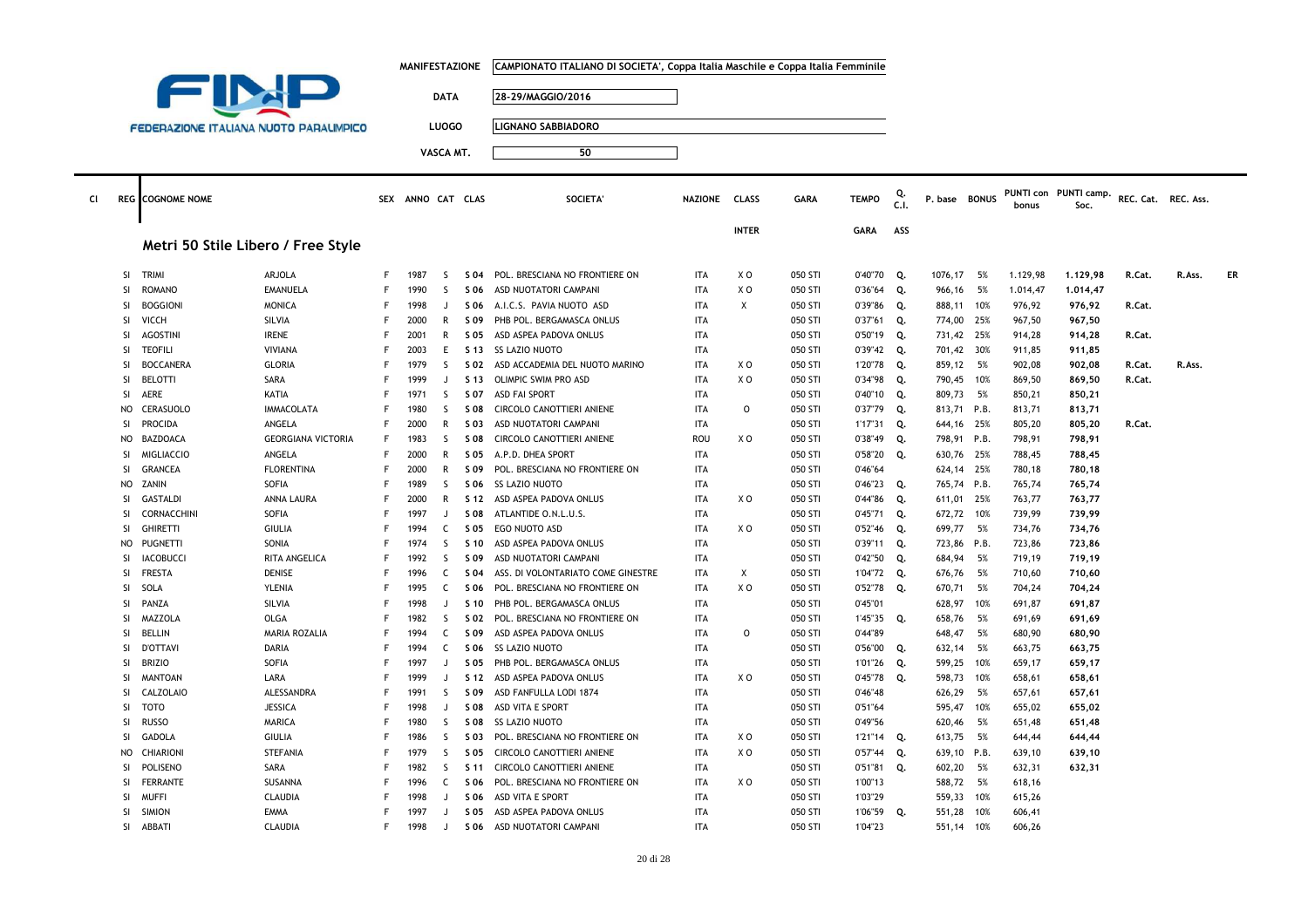|  | MANIFESTAZIONE     CAMPIONATO ITALIANO DI SOCIETA', Coppa Italia Maschile e Coppa Italia Femminile |
|--|----------------------------------------------------------------------------------------------------|
|--|----------------------------------------------------------------------------------------------------|



**LUOGO LIGNANO SABBIADORO**

| CI. |               | <b>REG</b> COGNOME NOME |                  |   | SEX ANNO CAT CLAS |              |      | SOCIETA'                             | NAZIONE CLASS |              | <b>GARA</b> | <b>TEMPO</b> | C.I. | P. base BONUS |      | bonus  | PUNTI con PUNTI camp.<br>Soc. | REC. Cat. REC. Ass. |  |
|-----|---------------|-------------------------|------------------|---|-------------------|--------------|------|--------------------------------------|---------------|--------------|-------------|--------------|------|---------------|------|--------|-------------------------------|---------------------|--|
|     |               |                         |                  |   |                   |              |      |                                      |               | <b>INTER</b> |             | GARA         | ASS  |               |      |        |                               |                     |  |
|     | -SI           | VELLUCCI                | <b>CHIARA</b>    | F | 1997              | $\mathbf{I}$ |      | S 05 SS LAZIO NUOTO                  | <b>ITA</b>    |              | 050 STI     | 1'06"66      | Q.   | 550,71 10%    |      | 605,78 |                               |                     |  |
|     | SI.           | SANTONOCITO             | LISA             |   | 1982              | S.           | S 05 | ASD BRIANZA SILVIA TREMOLADA         | ITA           |              | 050 STI     | 1'04"67 Q.   |      | 567,65        | - 5% | 596,03 |                               |                     |  |
|     | -SI           | CATALANO                | <b>FRANCESCA</b> |   | 2000              | R            |      | S 11 A.P.D. DHEA SPORT               | ITA           |              | 050 STI     | 1'05"85      |      | 473,80 25%    |      | 592,26 |                               |                     |  |
|     | <b>SI</b>     | <b>BUSATO</b>           | PATRIZIA         |   | 1977              | S.           | S 06 | ASD ASPEA PADOVA ONLUS               | ITA           |              | 050 STI     | 1'04"42      |      | 549,52        | 5%   | 576,99 |                               |                     |  |
|     | SI.           | CANOCI                  | <b>GRAZIA</b>    |   | 2000              | R            | S 06 | POL. BRESCIANA NO FRONTIERE ON       | ITA           |              | 050 STI     | 1'17"72      |      | 455,48        | 25%  | 569,35 |                               |                     |  |
|     | <b>SI</b>     | SIMONATO                | <b>MIRIAM</b>    |   | 1989              | S            | S 06 | ASD ASPEA PADOVA ONLUS               | ITA           |              | 050 STI     | 1'05"33      |      | 541,86        | - 5% | 568,96 |                               |                     |  |
|     | NO.           | <b>ALBICINI</b>         | CRISTINA         | F | 1969              | <sub>S</sub> | S 13 | POL. BRESCIANA NO FRONTIERE ON       | ITA           |              | 050 STI     | 0'48"93      |      | 565,09 P.B.   |      | 565,09 |                               |                     |  |
|     | NO            | RAMBELLI                | LAURA            |   | 1983              | -S           | S 09 | CIRCOLO CANOTTIERI ANIENE            | ITA           |              | 050 STI     | 0'51"67      |      | 563,38 P.B.   |      | 563,38 |                               |                     |  |
|     | <b>SI</b>     | DE TULLIO               | CRISTINA         |   | 1964              | S.           | S 10 | ASD FANFULLA LODI 1874               | <b>ITA</b>    |              | 050 STI     | 0'54"55      |      | 518,97        | 5%   | 544,92 |                               |                     |  |
|     | <b>SI</b>     | <b>DIONISIO</b>         | <b>JESSICA</b>   |   | 1984              | S.           | S 08 | POLHA - VARESE ASS.POLISP.DILE       | ITA           |              | 050 STI     | 1'00"77      |      | 506,01        | - 5% | 531,31 |                               |                     |  |
|     | <sup>SI</sup> | GENUA                   | <b>FRANCESCA</b> |   | 1997              | J            | S 09 | A.P.D. DHEA SPORT                    | ITA           |              | 050 STI     | 1'00"50      |      | 481,16        | 10%  | 529,27 |                               |                     |  |
|     | SI.           | MUSTEATA                | <b>IULIA</b>     | F | 1995              | C            | S 07 | POL. BRESCIANA NO FRONTIERE ON       | $\mathbf 0$   |              | 050 STI     | 1'05"45      |      | 496,10        | 5%   | 520,91 |                               |                     |  |
|     | SI.           | CORTE                   | ALESSIA          |   | 1985              | -S           | S 04 | SPORT LIFE ONLUS ASD                 | <b>ITA</b>    |              | 050 STI     | 1'28"47 Q.   |      | 495,08        | - 5% | 519,84 |                               |                     |  |
|     | <b>SI</b>     | <b>FANFONI</b>          | VALENTINA        |   | 1984              | S            | S 07 | <b>SS LAZIO NUOTO</b>                | ITA           |              | 050 STI     | 1'08"70      |      | 472,63        | - 5% | 496,27 |                               |                     |  |
|     | <b>SI</b>     | <b>NOMADE</b>           | MARIA            |   | 1948              | -S           | S 05 | ASD NUOTATORI CAMPANI                | <b>ITA</b>    |              | 050 STI     | 1'17"83      |      | 471,67        | - 5% | 495,25 |                               |                     |  |
|     | <b>SI</b>     | LOCATELLI               | ALESSANDRA       |   | 1984              | -S           | S 06 | PHB POL. BERGAMASCA ONLUS            | ITA           |              | 050 STI     | 1'15"39      |      | 469,56        | - 5% | 493,04 |                               |                     |  |
|     | <b>SI</b>     | ZANMARCHI               | VALENTINA        | F | 1976              | <sub>S</sub> | S 03 | <b>ASD FAI SPORT</b>                 | ITA           |              | 050 STI     | 1'46"45 Q.   |      | 467,83        | - 5% | 491,22 |                               |                     |  |
|     | <b>SI</b>     | <b>BIFFI</b>            | <b>FRANCESCA</b> |   | 1997              |              | S 04 | PHB POL. BERGAMASCA ONLUS            | ITA           |              | 050 STI     | 1'38"27      |      | 445,71 10%    |      | 490,28 |                               |                     |  |
|     | <b>SI</b>     | SPINELLA                | CHIARA           |   | 2001              | R            | S 06 | PHB POL. BERGAMASCA ONLUS            | ITA           |              | 050 STI     | 1'32"20      |      | 383,95        | 25%  | 479,93 |                               |                     |  |
|     | <b>SI</b>     | FRANDOLI                | <b>JASMIN</b>    | F | 1985              | -S           | S 03 | ACQUAMARINA TEAM TRIESTE ONLUS       | ITA           | Χ            | 050 STI     | 1'48"97      | Q.   | 457,01        | 5%   | 479,86 |                               |                     |  |
|     | <b>SI</b>     | <b>MOSCA</b>            | LUCIA            | F | 1971              | -S           | S 08 | ASD NUOTATORI CAMPANI                | ITA           |              | 050 STI     | 1'08"29      |      | 450,29        | - 5% | 472,80 |                               |                     |  |
|     | SI.           | PALAZZOLO               | <b>ELEONORA</b>  |   | 1982              | -S           | S 03 | SS LAZIO NUOTO                       | <b>ITA</b>    |              | 050 STI     | 1'50"89 Q.   |      | 449,09        | - 5% | 471,55 |                               |                     |  |
|     | <b>SI</b>     | CELATO                  | <b>ISABELLA</b>  |   | 2000              | R            | S 05 | POL. BRESCIANA NO FRONTIERE ON       | <b>ITA</b>    |              | 050 STI     | 1'38"24      |      | 373,68        | 25%  | 467,10 |                               |                     |  |
|     | <b>SI</b>     | <b>ROMAN</b>            | LUCIANA          |   | 1966              | S.           | S 04 | SPORT LIFE ONLUS ASD                 | ITA           |              | 050 STI     | 1'39"15      |      | 441,75        | 5%   | 463,84 |                               |                     |  |
|     | <b>SI</b>     | ALBANESE                | <b>ELENA</b>     | F | 1998              | J            | S 07 | ASD FAI SPORT                        | <b>ITA</b>    |              | 050 STI     | 1'17"04      |      | 421,47        | 10%  | 463,62 |                               |                     |  |
|     | <b>SI</b>     | <b>FACCOLI</b>          | <b>ROBERTA</b>   |   | 1976              | -S           | S 06 | POL. BRESCIANA NO FRONTIERE ON       | ITA           |              | 050 STI     | 1'21"68      |      | 433,40        | - 5% | 455,07 |                               |                     |  |
|     | <b>SI</b>     | <b>BELLETTI</b>         | <b>DANIELA</b>   |   | 1984              | S            | S 03 | SPORT LIFE ONLUS ASD                 | <b>ITA</b>    |              | 050 STI     | 1'56"19      |      | 428,61        | 5%   | 450,04 |                               |                     |  |
|     | <b>SI</b>     | <b>DAL PAOS</b>         | <b>ELEONORA</b>  |   | 1993              | -S           | S 05 | ASD FAI SPORT                        | ITA           |              | 050 STI     | 1'26"21      |      | 425,82        | - 5% | 447,11 |                               |                     |  |
|     | SI            | POLITO                  | <b>EMMA</b>      |   | 1981              | <sub>S</sub> | S 05 | ASD NUOTATORI CAMPANI                | <b>ITA</b>    |              | 050 STI     | 1'26"58      |      | 424,00        | 5%   | 445,20 |                               |                     |  |
|     | <b>SI</b>     | <b>MENIN</b>            | <b>ELEONORA</b>  | F | 1979              | -S           | S 06 | ASD ASPEA PADOVA ONLUS               | ITA           |              | 050 STI     | 1'24"19      |      | 420,48        | - 5% | 441,50 |                               |                     |  |
|     | <b>SI</b>     | PINOTTI                 | <b>GRETA</b>     |   | 2001              | R            | S 05 | ATLANTIDE O.N.L.U.S.                 | ITA           |              | 050 STI     | 1'45"22      |      | 348,89 25%    |      | 436,11 |                               |                     |  |
|     | <b>SI</b>     | <b>CRICCO</b>           | LINDA            |   | 1977              | S.           | S 07 | ASD FAI SPORT                        | ITA           |              | 050 STI     | 1'18"38      |      | 414,26        | - 5% | 434,98 |                               |                     |  |
|     | <b>SI</b>     | <b>FILIPPINI</b>        | <b>BEATRICE</b>  |   | 2002              | R            | S 04 | POL. BRESCIANA NO FRONTIERE ON       | <b>ITA</b>    |              | 050 STI     | 2'06"28      |      | 346,85        | 25%  | 433,56 |                               |                     |  |
|     | SI.           | <b>BRANCACCIO</b>       | MARIAROSARIA     |   | 1976              | S.           | S 05 | ASD NUOTATORI CAMPANI                | ITA           | $\circ$      | 050 STI     | 1'29"13      |      | 411,87        | 5%   | 432,46 |                               |                     |  |
|     | NO.           | CANANI                  | SARA             |   | 1978              | S.           | S 05 | ATLANTIDE O.N.L.U.S.                 | <b>ITA</b>    |              | 050 STI     | 1'30"74      |      | 404,56 P.B.   |      | 404,56 |                               |                     |  |
|     | <b>SI</b>     | <b>BALDO</b>            | <b>GIULIA</b>    |   | 1999              |              | S 09 | ASD PROPATRIA DISABILI BUSTO ARSIZIO | ITA           |              | 050 STI     | 1'20"65      |      | 360,94        | 10%  | 397,04 |                               |                     |  |
|     | <b>SI</b>     | <b>ROMEO</b>            | MARIAROSARIA     |   | 1988              | <sub>S</sub> | S 04 | ASD NUOTATORI CAMPANI                | ITA           |              | 050 STI     | 2'03"81      |      | 353,77        | 5%   | 371,46 |                               |                     |  |
|     | SI.           | GRIGOLON                | GIULIA           |   | 1979              | S.           | S 03 | ASD ASPEA PADOVA ONLUS               | ITA           | X O          | 050 STI     | 2'22"82      |      | 348,69        | - 5% | 366,13 |                               |                     |  |
|     | SI            | ARGOLINI                | <b>ROBERTA</b>   |   | 1975              | <sub>S</sub> | S 02 | SSD RARI NANTES MAROSTICA            | <b>ITA</b>    |              | 050 STI     | 3'27"08      |      | 335,14        | 5%   | 351,89 |                               |                     |  |
|     |               | SI IMPARATO             | <b>STEFANIA</b>  | F | 1993              | S.           |      | S 03 ASD NUOTATORI CAMPANI           | <b>ITA</b>    |              | 050 STI     | 2'36"00      |      | 319,23        | 5%   | 335,19 |                               |                     |  |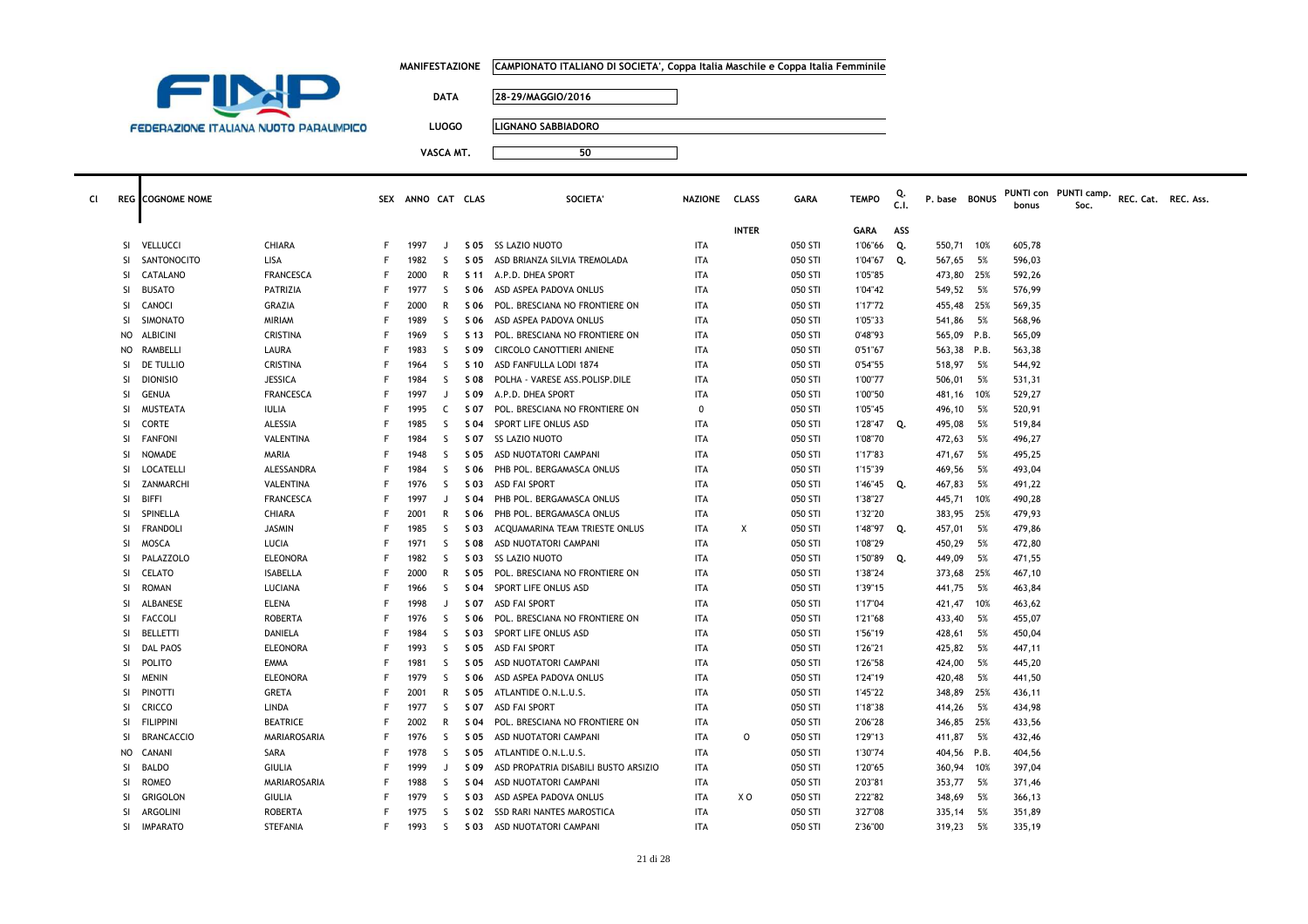|  | MANIFESTAZIONE      CAMPIONATO ITALIANO DI SOCIETA', Coppa Italia Maschile e Coppa Italia Femminile |
|--|-----------------------------------------------------------------------------------------------------|
|--|-----------------------------------------------------------------------------------------------------|



**LUOGO LIGNANO SABBIADORO**

| <b>CI</b> |               | <b>REG</b> COGNOME NOME |                    |    | SEX ANNO CAT CLAS |              |      | <b>SOCIETA</b>                    | NAZIONE CLASS |                | <b>GARA</b> | <b>TEMPO</b>  | C.I. | P. base BONUS |      | bonus    | PUNTI con PUNTI camp.<br>Soc. | REC. Cat. REC. Ass. |  |
|-----------|---------------|-------------------------|--------------------|----|-------------------|--------------|------|-----------------------------------|---------------|----------------|-------------|---------------|------|---------------|------|----------|-------------------------------|---------------------|--|
|           |               |                         |                    |    |                   |              |      |                                   |               | <b>INTER</b>   |             | <b>GARA</b>   | ASS  |               |      |          |                               |                     |  |
|           | SI.           | GANDOSSI                | <b>MICOL</b>       | F  | 1991              | S.           |      | S 02 PHB POL. BERGAMASCA ONLUS    | ITA           |                | 050 STI     | 3'57"07       |      | 292,74        | - 5% | 307,38   |                               |                     |  |
|           | SI.           | <b>TUTTINO</b>          | DANIELA            | F  | 1974              | S            | S 05 | <b>ASD FAI SPORT</b>              | <b>ITA</b>    |                | 050 STI     | 2'33"28       |      | 239,50        | 5%   | 251,47   |                               |                     |  |
| ASS       | <b>SI</b>     | AMODEO                  | <b>GIORGIA</b>     | F  | 2001              | R            | S 02 | POL. DILETTANTISTICA INTEGRABILI  | ITA           |                | 050 STI     |               |      |               |      |          |                               |                     |  |
| ASS       |               | SI PINARDI              | <b>ILARIA</b>      |    | 1980              | S            | S 06 | SSD DLF SPORT BOLOGNA ARL         | <b>ITA</b>    |                | 050 STI     |               |      |               |      |          |                               |                     |  |
| FG        | SI.           | <b>MARCHI</b>           | <b>GIORGIA</b>     | F. | 2001              | R            | S 14 | ACQUAMARINA TEAM TRIESTE ONLUS    | ITA           |                | 050 STI     | 0'39"46 Q.    |      |               |      |          |                               |                     |  |
|           | SI.           | <b>BARLAAM</b>          | <b>SIMONE</b>      | M  | 2000              | R            | S 10 | POLHA - VARESE ASS.POLISP.DILE    | <b>ITA</b>    |                | 050 STI     | 0'26"63       | Q.   | 883.59        | 25%  | 1.104,49 | 1,104,49                      | R.Cat.              |  |
|           | SI            | PERFETTO                | <b>IVAN</b>        | M  | 2000              | R            | S 10 | ASD NUOTATORI CAMPANI             | ITA           | X O            | 050 STI     | 0'27"91       | Q.   | 843,07        | 25%  | 1.053,83 | 1.053,83                      |                     |  |
|           | SI.           | SOTTILE                 | <b>FABRIZIO</b>    | M  | 1993              | S            | S 12 | POLHA - VARESE ASS.POLISP.DILE    | ITA           | X O            | 050 STI     | 0'25"60       | Q.   | 931,25        | - 5% | 977,81   | 977,81                        |                     |  |
|           | SI            | LOBBA                   | ANDREA             | M  | 1999              | J            | S 09 | <b>SSD RARI NANTES MAROSTICA</b>  | <b>ITA</b>    | X <sub>0</sub> | 050 STI     | 0'29"15       | Q.   | 873,41        | 10%  | 960,75   | 960,75                        |                     |  |
|           | NO            | PREZZI                  | <b>YURI</b>        | M  | 1994              | C            | S 09 | CIRCOLO CANOTTIERI ANIENE         | ITA           | ΧO             | 050 STI     | 0'28"30       | Q.   | 899,65        | - 5% | 944,63   | 944,63                        |                     |  |
|           | SI.           | <b>L'ABBATE</b>         | <b>LORENZO</b>     | M  | 2001              | R            | S 09 | POLHA - VARESE ASS. POLISP. DILE  | <b>ITA</b>    |                | 050 STI     | 0'33"97       | Q.   | 749,48        | 25%  | 936,86   | 936,86                        |                     |  |
|           | SI            | <b>BOCCIARDO</b>        | <b>FRANCESCO</b>   | M  | 1994              | $\mathsf{C}$ | S 06 | <b>SSD NUOTATORI GENOVES</b>      | ITA           | X O            | 050 STI     | 0'32"99       | Q.   | 891,79        | 5%   | 936,37   | 936,37                        |                     |  |
|           | SI            | TARAS                   | <b>VALERIO</b>     | M  | 1988              | S            | S 07 | SS LAZIO NUOTO                    | ITA           | X O            | 050 STI     | 0'31"37       | Q.   | 889,70        | 5%   | 934,19   | 934,19                        |                     |  |
|           | NO            | CIULLI                  | <b>SIMONE</b>      | M  | 1986              | S            | S 10 | CIRCOLO CANOTTIERI ANIENE         | <b>ITA</b>    | X <sub>0</sub> | 050 STI     | 0'25"80       | Q.   | 912,02 P.B.   |      | 912,02   | 912,02                        |                     |  |
|           | SI            | PALUMBO                 | <b>VINCENZO</b>    | M  | 2001              | R            | S 09 | A.P.D. DHEA SPORT                 | <b>ITA</b>    |                | 050 STI     | $0'34''92$ Q. |      | 729,10 25%    |      | 911,37   | 911,37                        |                     |  |
|           | SI.           | NICOLETTI               | <b>FRANCESO</b>    | M  | 2006              | E            | S 09 | POLHA - VARESE ASS.POLISP.DILE    | <b>ITA</b>    |                | 050 STI     | 0'36"69       |      | 693,92 30%    |      | 902,10   | 902,10                        |                     |  |
|           | SI            | <b>MORELLI</b>          | <b>EFREM</b>       | M  | 1979              | S            | S 04 | POL. BRESCIANA NO FRONTIERE ON    | <b>ITA</b>    | X <sub>0</sub> | 050 STI     | 0'44"14       | Q.   | 856,14        | 5%   | 898,95   | 898,95                        |                     |  |
|           | SI.           | <b>SCANDOLARO</b>       | <b>MATTIA</b>      | M  | 2000              | R            | S 07 | ASD ASPEA PADOVA ONLUS            | ITA           |                | 050 STI     | 0'39"46       | Q.   | 707,30        | 25%  | 884,12   | 884,12                        |                     |  |
|           | SI            | BASSANI                 | <b>FEDERICO</b>    | M  | 1996              | C            | S 11 | CIRCOLO CANOTTIERI ANIENE         | <b>ITA</b>    | X <sub>0</sub> | 050 STI     | 0'30"68       | Q.   | 840,94        | 5%   | 882,99   | 882,99                        |                     |  |
|           | SI            | ALIBRANDI               | <b>LORENZO</b>     | M  | 1994              | C            | S 08 | SS LAZIO NUOTO                    | ITA           | ΧO             | 050 STI     | 0'31"35       | Q.   | 837,32        | - 5% | 879,19   | 879,19                        |                     |  |
|           | SI.           | <b>BEGGIATO</b>         | LUIGI              | M  | 1998              | $\cdot$      | S 05 | ASD ASPEA PADOVA ONLUS            | <b>ITA</b>    | X <sub>0</sub> | 050 STI     | 0'41"83       | Q.   | 792,49        | 10%  | 871,74   | 871,74                        | R.Cat.              |  |
|           | NO            | <b>BURZI</b>            | <b>MIRKO</b>       | M  | 1994              | $\mathsf{C}$ | S 09 | CIRCOLO CANOTTIERI ANIENE         | <b>ITA</b>    |                | 050 STI     | 0'30"78       | Q.   | 827,16        | 5%   | 868,52   | 868,52                        |                     |  |
|           | SI            | APUANI                  | ALESSANDRO         | M  | 2000              | R            | S 10 | PHB POL. BERGAMASCA ONLUS         | ITA           |                | 050 STI     | 0'33"89       | Q.   | 694,31        | 25%  | 867,88   | 867,88                        |                     |  |
|           | SI            | PASQUINI                | <b>ROBERTO</b>     | M  | 1968              | S            | S 10 | SS LAZIO NUOTO                    | <b>ITA</b>    |                | 050 STI     | 0'28"82       | Q.   | 816,45        | 5%   | 857,27   | 857,27                        |                     |  |
|           | SI            | SCIACCALUGA             | <b>GIOVANNI</b>    | M  | 1994              | C            | S 06 | SSD NUOTATORI GENOVESI            | ITA           |                | 050 STI     | 0'36"26       | Q.   | 811,36        | - 5% | 851,93   | 851,93                        |                     |  |
|           | <sup>SI</sup> | CAPUTO                  | <b>MICHELE</b>     | M  | 1973              | S            | S 07 | ASD ASPEA PADOVA ONLUS            | <b>ITA</b>    | X              | 050 STI     | 0'34"75       | Q.   | 803,17        | 5%   | 843,32   | 843,32                        |                     |  |
|           | SI.           | <b>URSO</b>             | SALVATORE          | M  | 1999              | J            | S 12 | ASD NOIVED NAPOLI                 | <b>ITA</b>    | X <sub>0</sub> | 050 STI     | 0'31"28       | Q.   | 762,15        | 10%  | 838,36   | 838,36                        |                     |  |
|           | SI.           | RECALCATI               | MARCO              | M  | 1994              | C            | S 09 | ASD BRIANZA SILVIA TREMOLADA      | ITA           | ΧO             | 050 STI     | 0'31"91       | Q.   | 797,87        | - 5% | 837,76   | 837,76                        |                     |  |
|           | SI            | CASTAGNETO              | ANDREA             | M  | 1988              | S            | S 05 | ASD FRATELLANZA NUOTO PONTEDECIMO | <b>ITA</b>    | X <sub>0</sub> | 050 STI     | 0'41"77       | Q.   | 793,63        | 5%   | 833,31   | 833,31                        |                     |  |
|           | SI            | PIARDI                  | <b>ENRICO</b>      | M  | 1999              | $\cdot$      | S 09 | POL. BRESCIANA NO FRONTIERE ON    | ITA           |                | 050 STI     | 0'33"76       | Q.   | 754,15        | 10%  | 829,56   | 829,56                        |                     |  |
|           | NO.           | <b>MICUNCO</b>          | <b>VINCENZO</b>    | M  | 1988              | S            | S 09 | <b>CIRCOLO CANOTTIERI ANIENE</b>  | <b>ITA</b>    |                | 050 STI     | 0'30"75       | Q.   | 827,97 P.B.   |      | 827,97   | 827,97                        |                     |  |
|           | SI.           | PALANTRANI              | ANDREA             | M  | 1975              | S            | S 13 | CIRCOLO CANOTTIERI ANIENE         | <b>ITA</b>    | 0              | 050 STI     | 0'30"50       | Q.   | 783.61        | 5%   | 822,79   | 822,79                        |                     |  |
|           | SI            | DELLA PIETRA            | <b>MIRKO</b>       | M  | 1985              | S            | S 05 | POLHA - VARESE ASS.POLISP.DILE    | ITA           |                | 050 STI     | 0'42"31       | Q.   | 783,50        | - 5% | 822,68   | 822,68                        |                     |  |
|           | NO.           | <b>CESARONI</b>         | <b>SIMONE</b>      | M  | 1978              | S            | S 09 | CIRCOLO CANOTTIERI ANIENE         | <b>ITA</b>    |                | 050 STI     | 0'31"09       | Q.   | 818,91 P.B.   |      | 818,91   | 818,91                        |                     |  |
|           | SI            | <b>FORTE</b>            | <b>CARLO MARIA</b> | M  | 1993              | S.           | S 07 | SS LAZIO NUOTO                    | <b>ITA</b>    |                | 050 STI     | 0'35"84       | Q.   | 778,74        | - 5% | 817,68   | 817,68                        |                     |  |
|           | SI.           | FERRARI                 | KEVIN              | M  | 1992              | S            | S 09 | POL. BRESCIANA NO FRONTIERE ON    | <b>ITA</b>    |                | 050 STI     | 0'32"76       | Q.   | 777,17        | 5%   | 816,03   | 816,03                        |                     |  |
|           | SI.           | VALENTINO               | MATTIA             | M  | 1988              | S.           | S 08 | ASD BRIANZA SILVIA TREMOLADA      | <b>ITA</b>    | Χ              | 050 STI     | 0'34"02       | Q.   | 771,60        | - 5% | 810,19   | 810,19                        |                     |  |
|           | SI            | PLACIDI                 | <b>ROBERTO</b>     | M  | 1976              | S            | S 04 | SS LAZIO NUOTO                    | ITA           |                | 050 STI     | 0'49"13       | Q.   | 769,18        | - 5% | 807,64   | 807,64                        |                     |  |
|           |               | SI SPAIRANI             | <b>CLAUDIO</b>     | M  | 1986              | S.           | S 10 | POL. BRESCIANA NO FRONTIERE ON    | <b>ITA</b>    | Χ              | 050 STI     | 0'30"96       | Q.   | 760,01        | 5%   | 798,01   | 798,01                        |                     |  |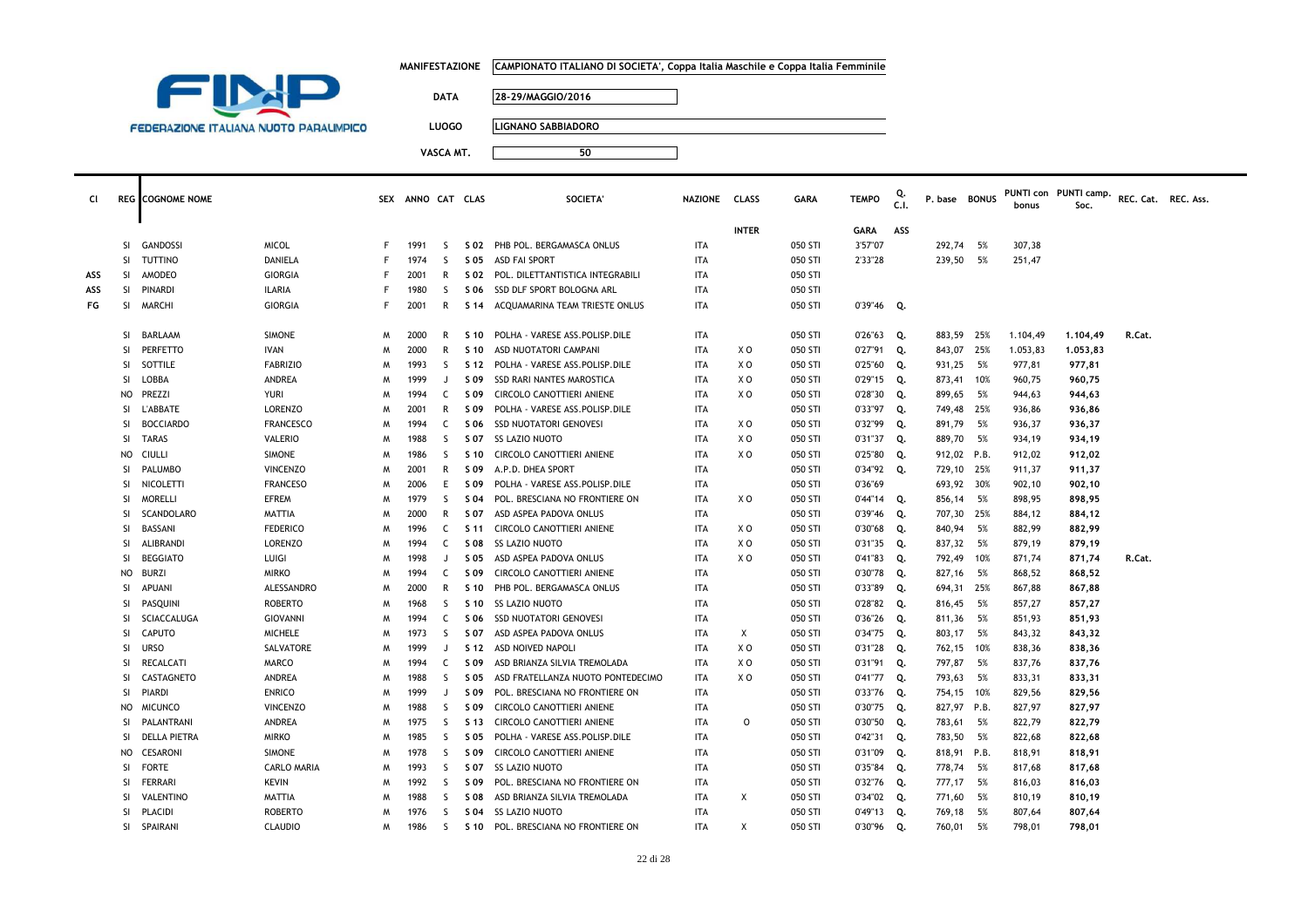|  | MANIFESTAZIONE      CAMPIONATO ITALIANO DI SOCIETA', Coppa Italia Maschile e Coppa Italia Femminile |
|--|-----------------------------------------------------------------------------------------------------|
|--|-----------------------------------------------------------------------------------------------------|



**LUOGO LIGNANO SABBIADORO**

| <b>INTER</b><br>ASS<br>GARA<br><b>FAZZARI</b><br>Χ<br>Q.<br><b>ROBERTO</b><br>1987<br>ASD FRATELLANZA NUOTO PONTEDECIMO<br>ITA<br>050 STI<br>0'37"13<br>751,68<br>5%<br>789,27<br>789,27<br>-SI<br>M<br>S<br>S 07<br><b>FRANZONI</b><br>ANTONIO MARCO<br>1989<br>ASD NUOTATORI CAMPANI<br><b>ITA</b><br>050 STI<br>744,15<br><b>SI</b><br><sub>S</sub><br>S 10<br>0'31"62<br>Q.<br>- 5%<br>781,36<br>781,36<br>м<br><b>STR</b><br>$\circ$<br>050 STI<br>0'37"54<br><b>SI</b><br>SMITS<br><b>BERND</b><br>1975<br><sub>S</sub><br>PHB POL. BERGAMASCA ONLUS<br>Q.<br>743,47<br>5%<br>780,65<br>780,65<br>S 07<br>M<br>CAVALIERE<br>XO<br><b>ANTONIO</b><br>1988<br>S<br>S 06<br>ASD SPORTING CLUB FLEGREO<br>ITA<br>050 STI<br>0'39"90<br>Q.<br>737,34<br>- 5%<br>774,21<br>774,21<br>-SI<br>M<br>SANGALLI<br>PHB POL. BERGAMASCA ONLUS<br>050 STI<br>0'31"96<br>736,23<br>773,04<br>773,04<br>SI<br>CRISTIAN<br>1996<br>C<br>S 10<br>ITA<br>Q.<br>5%<br>M<br>PAVAN<br><b>ALBERTO</b><br>1989<br>S<br>CIRCOLO CANOTTIERI ANIENE<br>ITA<br>0<br>050 STI<br>0'30"72<br>Q.<br>765,95 P.B.<br>765,95<br>765,95<br>NO.<br>S 10<br>M<br><b>MEUCCI</b><br><b>JACOPO</b><br>1982<br><sub>S</sub><br>ASD ACQUA UISP SIENA<br><b>ITA</b><br>050 STI<br>0'34"92<br>729,10<br>- 5%<br>765,55<br>765,55<br><b>SI</b><br>S 09<br>Q.<br>м<br>PAULON<br>1991<br>726,02<br>SI<br>ALESSANDRO<br>S<br>S 05<br>SS LAZIO NUOTO<br>ITA<br>050 STI<br>0'45"66<br>Q.<br>5%<br>762,32<br>762,32<br>M<br>$\circ$<br>050 STI<br>5%<br><b>SI</b><br><b>VENERUSO</b><br><b>EMANUELE</b><br>1992<br>S.<br>S 09<br>ASD NUOTATORI CAMPANI<br>ITA<br>0'35"23<br>Q.<br>722,68<br>758,81<br>758,81<br>M<br>COTTICELLI<br><b>GIUSEPPE</b><br>ASD NUOTATORI CAMPANI<br><b>ITA</b><br>050 STI<br>0'55"06<br>Q.<br>602,07 25%<br>752,59<br>752,59<br>SI<br>2000<br>R<br>S 05<br>M<br><b>FILIDEI</b><br>ELIO JR<br>1969<br>S<br>S 10<br>CIRCOLO CANOTTIERI ANIENE<br>ITA<br>050 STI<br>0'31"34<br>Q.<br>750,80 P.B.<br>750,80<br>750,80<br>NO.<br>M<br>ABETE<br>1980<br>ASD NUOTATORI CAMPANI<br>$\circ$<br>050 STI<br>0'32"96<br>713,90<br>5%<br><b>SI</b><br><b>VITTORIO</b><br>S<br>S 10<br><b>ITA</b><br>Q.<br>749,59<br>749,59<br>M<br>ZENI<br><sup>SI</sup><br><b>LORENZO</b><br>2001<br>R<br>POLHA - VARESE ASS.POLISP.DILE<br>ITA<br>050 STI<br>0'46"56<br>599,44<br>25%<br>749,30<br>749,30<br>S 07<br>M<br><b>RESTA</b><br>MASSIMO<br><b>ITA</b><br>050 STI<br>0'45"64<br>575,15 30%<br>747,70<br><b>SI</b><br>2004<br>E<br>S 08<br>SSD DLF SPORT BOLOGNA ARL<br>747,70<br>M<br>AGOSTI<br>PAOLO<br>1991<br>POL. BRESCIANA NO FRONTIERE ON<br>050 STI<br>0'39"55<br>Q.<br>705,69<br>5%<br>740,97<br>740,97<br>SI<br>M<br>S.<br>S 07<br>ITA<br><b>DEMARCO</b><br>LUCA<br>1992<br>S.<br>S 09<br>ASD DIVERSAMENTE-ABILI BRIANTEA '84<br>ITA<br>050 STI<br>0'36"16<br>Q.<br>704,09<br>5%<br>739,30<br>739,30<br>-SI<br>M<br><b>FARETRA</b><br><b>CLAUDIO</b><br>1965<br>S<br><b>SS LAZIO NUOTO</b><br><b>ITA</b><br>050 STI<br>701,18<br>5%<br>736,24<br><b>SI</b><br>S 09<br>0'36"31<br>Q.<br>736,24<br>M<br>PHB POL. BERGAMASCA ONLUS<br>SI<br><b>ROTA</b><br><b>MATTEO</b><br>1994<br>ITA<br>050 STI<br>0'41"98<br>Q.<br>700,81<br>- 5%<br>735,85<br>735,85<br>M<br>C<br>S 06<br><b>MONDIN</b><br>1987<br><sub>S</sub><br>SPORT LIFE ONLUS ASD<br>050 STI<br>0'36"62<br>695,25<br>- 5%<br>730,01<br>730,01<br>SI.<br>YURI<br>S 09<br>ITA<br>м<br>CACCIAMANO<br>GIANLUCA<br>1971<br>S<br><b>SS LAZIO NUOTO</b><br>ITA<br>χo<br>050 STI<br>0'33"93<br>Q.<br>693,49<br>- 5%<br>728,16<br>728,16<br>SI<br>S 10<br>M<br>$\circ$<br><b>SI</b><br><b>ATTANASIO</b><br>GIANLUCA<br>1969<br>S.<br>S 09<br>ASD NUOTATORI CAMPANI<br><b>ITA</b><br>050 STI<br>0'36"89<br>690,16<br>5%<br>724,67<br>724,67<br>м<br><b>MANGO</b><br><b>MAURIZIO</b><br>1974<br>S<br>CIRCOLO CANOTTIERI ANIENE<br><b>ITA</b><br>050 STI<br>0'48"05<br>689,91<br>5%<br>SI<br>S 05<br>Q.<br>724,40<br>724,40<br>M<br>SANTORO<br>ANGELO<br>1988<br>S.<br>ASD NUOTATORI CAMPANI<br>050 STI<br>0'36"92<br><sup>SI</sup><br>ITA<br>689,60<br>- 5%<br>724,08<br>S 09<br>724,08<br>M<br><b>SCARDINO</b><br><b>AGOSTINO</b><br>1980<br><sub>S</sub><br>ATLANTIDE O.N.L.U.S.<br><b>ITA</b><br>050 STI<br>1'33"31<br>Q.<br>719,32 P.B.<br>719,32<br>NO<br>S 01<br>719,32<br>м<br>KARIM GOUDA<br>SAID HASSAN<br>E<br>CIRCOLO CANOTTIERI ANIENE<br>ITA<br>050 STI<br>0'46"66<br>Q.<br>552,94 30%<br>718,82<br>718,82<br>R.Cat.<br>NO.<br>2004<br>S 11<br>M<br>BERNARDELLI<br><b>FEDERICO</b><br>1981<br>S.<br>CIRCOLO CANOTTIERI ANIENE<br><b>ITA</b><br>050 STI<br>0'33"16<br>Q.<br>709,59 P.B.<br>709,59<br>709,59<br>NO.<br>S 10<br>м<br><b>ANTONIO</b><br>0'37"71<br>SI<br><b>BOCCIA</b><br>1956<br>S<br>ASD NUOTATORI CAMPANI<br><b>ITA</b><br>050 STI<br>675,15<br>5%<br>708,91<br>708,91<br>S 09<br>M<br>GIOIA<br><b>ALDO SALVATORE</b><br>1966<br><sub>S</sub><br>0'43"66<br>673,84<br>5%<br><sup>SI</sup><br>ASS. DI VOLONTARIATO COME GINESTRE<br>ITA<br>050 STI<br>Q.<br>707,54<br>707,54<br>м<br>S 06<br><b>MAZZONE</b><br>1971<br><sub>S</sub><br>CIRCOLO CANOTTIERI ANIENE<br><b>ITA</b><br>$\circ$<br>050 STI<br>0'53"47<br>706,75 P.B.<br>LUCA<br>S 04<br>Q.<br>706,75<br>706,75<br>NO.<br>M<br><b>FRANCESCO</b><br><b>RUBINO</b><br>1970<br>S.<br>CIRCOLO CANOTTIERI ANIENE<br>ITA<br>050 STI<br>0'33"31<br>Q.<br>706,39 P.B.<br>706,39<br>NO.<br>м<br>S 10<br>706,39<br><b>D'IPPOLITO</b><br><sub>S</sub><br>$\circ$<br>704,07 P.B.<br>NO<br><b>FULVIO</b><br>1983<br>S 10<br>CIRCOLO CANOTTIERI ANIENE<br><b>ITA</b><br>050 STI<br>0'33"42<br>Q.<br>704,07<br>704,07<br>M<br>AZARA<br>NICOLA<br>1967<br>S<br><b>SS LAZIO NUOTO</b><br>ITA<br>050 STI<br>0'34"24<br>687,21 P.B.<br>687,21<br>687,21<br>NO<br>S 10<br>M<br>DE CARLO<br>NICOLA<br>1972<br>S.<br>CIRCOLO CANOTTIERI ANIENE<br><b>ITA</b><br>050 STI<br>0'48"55<br>682,80 P.B.<br>682,80<br>NO<br>S 05<br>Q.<br>682,80<br>M<br>PELLACANI<br>LUCA<br>1984<br><sub>S</sub><br>S 02<br>ATLANTIDE O.N.L.U.S.<br><b>ITA</b><br>050 STI<br>1'33"26<br>Q.<br>649,69<br>5%<br>682,17<br>682,17<br><b>SI</b><br>M<br>RAMMAZZO<br>ANGELO<br>1969<br>S<br>CIRCOLO CANOTTIERI ANIENE<br>ITA<br>050 STI<br>0'48"73<br>Q.<br>680,28 P.B.<br>680,28<br>680,28<br>NO.<br>м<br>S 05<br><b>MATTEO</b><br><b>ITA</b><br>050 STI<br><b>BRUSCA</b><br>1993<br>S.<br>ASD BRIANZA SILVIA TREMOLADA<br>0'45"61<br>Q.<br>645,03<br>- 5%<br>677,29<br>677,29<br>-SI<br>м<br>S 06<br>0'39"68<br><b>CIMMINO</b><br>SALVATORE<br>1964<br>S<br>S 09<br>CIRCOLO CANOTTIERI ANIENE<br>ITA<br>050 STI<br>641,63<br>- 5%<br>673,71<br>673,71<br>-SI<br>M<br><b>GROTTESI</b><br>ALESSANDRO<br><b>SS LAZIO NUOTO</b><br>050 STI<br>0'46"93<br>626,89<br>5%<br><b>SI</b><br>1970<br>S.<br>S 06<br>ITA<br>Q.<br>658,24<br>658,24<br>м | Cl | <b>REG</b> COGNOME NOME |  | SEX ANNO CAT CLAS |  | <b>SOCIETA'</b> | NAZIONE CLASS | <b>GARA</b> | <b>TEMPO</b> | Q.<br>.C.I. | P. base BONUS | bonus | PUNTI con PUNTI camp.<br>Soc. | REC. Cat. REC. Ass. |  |
|---------------------------------------------------------------------------------------------------------------------------------------------------------------------------------------------------------------------------------------------------------------------------------------------------------------------------------------------------------------------------------------------------------------------------------------------------------------------------------------------------------------------------------------------------------------------------------------------------------------------------------------------------------------------------------------------------------------------------------------------------------------------------------------------------------------------------------------------------------------------------------------------------------------------------------------------------------------------------------------------------------------------------------------------------------------------------------------------------------------------------------------------------------------------------------------------------------------------------------------------------------------------------------------------------------------------------------------------------------------------------------------------------------------------------------------------------------------------------------------------------------------------------------------------------------------------------------------------------------------------------------------------------------------------------------------------------------------------------------------------------------------------------------------------------------------------------------------------------------------------------------------------------------------------------------------------------------------------------------------------------------------------------------------------------------------------------------------------------------------------------------------------------------------------------------------------------------------------------------------------------------------------------------------------------------------------------------------------------------------------------------------------------------------------------------------------------------------------------------------------------------------------------------------------------------------------------------------------------------------------------------------------------------------------------------------------------------------------------------------------------------------------------------------------------------------------------------------------------------------------------------------------------------------------------------------------------------------------------------------------------------------------------------------------------------------------------------------------------------------------------------------------------------------------------------------------------------------------------------------------------------------------------------------------------------------------------------------------------------------------------------------------------------------------------------------------------------------------------------------------------------------------------------------------------------------------------------------------------------------------------------------------------------------------------------------------------------------------------------------------------------------------------------------------------------------------------------------------------------------------------------------------------------------------------------------------------------------------------------------------------------------------------------------------------------------------------------------------------------------------------------------------------------------------------------------------------------------------------------------------------------------------------------------------------------------------------------------------------------------------------------------------------------------------------------------------------------------------------------------------------------------------------------------------------------------------------------------------------------------------------------------------------------------------------------------------------------------------------------------------------------------------------------------------------------------------------------------------------------------------------------------------------------------------------------------------------------------------------------------------------------------------------------------------------------------------------------------------------------------------------------------------------------------------------------------------------------------------------------------------------------------------------------------------------------------------------------------------------------------------------------------------------------------------------------------------------------------------------------------------------------------------------------------------------------------------------------------------------------------------------------------------------------------------------------------------------------------------------------------------------------------------------------------------------------------------------------------------------------------------------------------------------------------------------------------------------------------------------------------------------------------------------------------------------------------------------------------------------------------------------------------------------------------------------------------------------------------------------------------------------------------------------------------------------------------------------------------------------------------------------------------------------------------------------------------------------------------------------------------------------------------------------------------------------------------------------------------------------------------------------------------------------------------------------------------------------------------------------------------------------------------------------------------------------|----|-------------------------|--|-------------------|--|-----------------|---------------|-------------|--------------|-------------|---------------|-------|-------------------------------|---------------------|--|
|                                                                                                                                                                                                                                                                                                                                                                                                                                                                                                                                                                                                                                                                                                                                                                                                                                                                                                                                                                                                                                                                                                                                                                                                                                                                                                                                                                                                                                                                                                                                                                                                                                                                                                                                                                                                                                                                                                                                                                                                                                                                                                                                                                                                                                                                                                                                                                                                                                                                                                                                                                                                                                                                                                                                                                                                                                                                                                                                                                                                                                                                                                                                                                                                                                                                                                                                                                                                                                                                                                                                                                                                                                                                                                                                                                                                                                                                                                                                                                                                                                                                                                                                                                                                                                                                                                                                                                                                                                                                                                                                                                                                                                                                                                                                                                                                                                                                                                                                                                                                                                                                                                                                                                                                                                                                                                                                                                                                                                                                                                                                                                                                                                                                                                                                                                                                                                                                                                                                                                                                                                                                                                                                                                                                                                                                                                                                                                                                                                                                                                                                                                                                                                                                                                                                                                                                   |    |                         |  |                   |  |                 |               |             |              |             |               |       |                               |                     |  |
|                                                                                                                                                                                                                                                                                                                                                                                                                                                                                                                                                                                                                                                                                                                                                                                                                                                                                                                                                                                                                                                                                                                                                                                                                                                                                                                                                                                                                                                                                                                                                                                                                                                                                                                                                                                                                                                                                                                                                                                                                                                                                                                                                                                                                                                                                                                                                                                                                                                                                                                                                                                                                                                                                                                                                                                                                                                                                                                                                                                                                                                                                                                                                                                                                                                                                                                                                                                                                                                                                                                                                                                                                                                                                                                                                                                                                                                                                                                                                                                                                                                                                                                                                                                                                                                                                                                                                                                                                                                                                                                                                                                                                                                                                                                                                                                                                                                                                                                                                                                                                                                                                                                                                                                                                                                                                                                                                                                                                                                                                                                                                                                                                                                                                                                                                                                                                                                                                                                                                                                                                                                                                                                                                                                                                                                                                                                                                                                                                                                                                                                                                                                                                                                                                                                                                                                                   |    |                         |  |                   |  |                 |               |             |              |             |               |       |                               |                     |  |
|                                                                                                                                                                                                                                                                                                                                                                                                                                                                                                                                                                                                                                                                                                                                                                                                                                                                                                                                                                                                                                                                                                                                                                                                                                                                                                                                                                                                                                                                                                                                                                                                                                                                                                                                                                                                                                                                                                                                                                                                                                                                                                                                                                                                                                                                                                                                                                                                                                                                                                                                                                                                                                                                                                                                                                                                                                                                                                                                                                                                                                                                                                                                                                                                                                                                                                                                                                                                                                                                                                                                                                                                                                                                                                                                                                                                                                                                                                                                                                                                                                                                                                                                                                                                                                                                                                                                                                                                                                                                                                                                                                                                                                                                                                                                                                                                                                                                                                                                                                                                                                                                                                                                                                                                                                                                                                                                                                                                                                                                                                                                                                                                                                                                                                                                                                                                                                                                                                                                                                                                                                                                                                                                                                                                                                                                                                                                                                                                                                                                                                                                                                                                                                                                                                                                                                                                   |    |                         |  |                   |  |                 |               |             |              |             |               |       |                               |                     |  |
|                                                                                                                                                                                                                                                                                                                                                                                                                                                                                                                                                                                                                                                                                                                                                                                                                                                                                                                                                                                                                                                                                                                                                                                                                                                                                                                                                                                                                                                                                                                                                                                                                                                                                                                                                                                                                                                                                                                                                                                                                                                                                                                                                                                                                                                                                                                                                                                                                                                                                                                                                                                                                                                                                                                                                                                                                                                                                                                                                                                                                                                                                                                                                                                                                                                                                                                                                                                                                                                                                                                                                                                                                                                                                                                                                                                                                                                                                                                                                                                                                                                                                                                                                                                                                                                                                                                                                                                                                                                                                                                                                                                                                                                                                                                                                                                                                                                                                                                                                                                                                                                                                                                                                                                                                                                                                                                                                                                                                                                                                                                                                                                                                                                                                                                                                                                                                                                                                                                                                                                                                                                                                                                                                                                                                                                                                                                                                                                                                                                                                                                                                                                                                                                                                                                                                                                                   |    |                         |  |                   |  |                 |               |             |              |             |               |       |                               |                     |  |
|                                                                                                                                                                                                                                                                                                                                                                                                                                                                                                                                                                                                                                                                                                                                                                                                                                                                                                                                                                                                                                                                                                                                                                                                                                                                                                                                                                                                                                                                                                                                                                                                                                                                                                                                                                                                                                                                                                                                                                                                                                                                                                                                                                                                                                                                                                                                                                                                                                                                                                                                                                                                                                                                                                                                                                                                                                                                                                                                                                                                                                                                                                                                                                                                                                                                                                                                                                                                                                                                                                                                                                                                                                                                                                                                                                                                                                                                                                                                                                                                                                                                                                                                                                                                                                                                                                                                                                                                                                                                                                                                                                                                                                                                                                                                                                                                                                                                                                                                                                                                                                                                                                                                                                                                                                                                                                                                                                                                                                                                                                                                                                                                                                                                                                                                                                                                                                                                                                                                                                                                                                                                                                                                                                                                                                                                                                                                                                                                                                                                                                                                                                                                                                                                                                                                                                                                   |    |                         |  |                   |  |                 |               |             |              |             |               |       |                               |                     |  |
|                                                                                                                                                                                                                                                                                                                                                                                                                                                                                                                                                                                                                                                                                                                                                                                                                                                                                                                                                                                                                                                                                                                                                                                                                                                                                                                                                                                                                                                                                                                                                                                                                                                                                                                                                                                                                                                                                                                                                                                                                                                                                                                                                                                                                                                                                                                                                                                                                                                                                                                                                                                                                                                                                                                                                                                                                                                                                                                                                                                                                                                                                                                                                                                                                                                                                                                                                                                                                                                                                                                                                                                                                                                                                                                                                                                                                                                                                                                                                                                                                                                                                                                                                                                                                                                                                                                                                                                                                                                                                                                                                                                                                                                                                                                                                                                                                                                                                                                                                                                                                                                                                                                                                                                                                                                                                                                                                                                                                                                                                                                                                                                                                                                                                                                                                                                                                                                                                                                                                                                                                                                                                                                                                                                                                                                                                                                                                                                                                                                                                                                                                                                                                                                                                                                                                                                                   |    |                         |  |                   |  |                 |               |             |              |             |               |       |                               |                     |  |
|                                                                                                                                                                                                                                                                                                                                                                                                                                                                                                                                                                                                                                                                                                                                                                                                                                                                                                                                                                                                                                                                                                                                                                                                                                                                                                                                                                                                                                                                                                                                                                                                                                                                                                                                                                                                                                                                                                                                                                                                                                                                                                                                                                                                                                                                                                                                                                                                                                                                                                                                                                                                                                                                                                                                                                                                                                                                                                                                                                                                                                                                                                                                                                                                                                                                                                                                                                                                                                                                                                                                                                                                                                                                                                                                                                                                                                                                                                                                                                                                                                                                                                                                                                                                                                                                                                                                                                                                                                                                                                                                                                                                                                                                                                                                                                                                                                                                                                                                                                                                                                                                                                                                                                                                                                                                                                                                                                                                                                                                                                                                                                                                                                                                                                                                                                                                                                                                                                                                                                                                                                                                                                                                                                                                                                                                                                                                                                                                                                                                                                                                                                                                                                                                                                                                                                                                   |    |                         |  |                   |  |                 |               |             |              |             |               |       |                               |                     |  |
|                                                                                                                                                                                                                                                                                                                                                                                                                                                                                                                                                                                                                                                                                                                                                                                                                                                                                                                                                                                                                                                                                                                                                                                                                                                                                                                                                                                                                                                                                                                                                                                                                                                                                                                                                                                                                                                                                                                                                                                                                                                                                                                                                                                                                                                                                                                                                                                                                                                                                                                                                                                                                                                                                                                                                                                                                                                                                                                                                                                                                                                                                                                                                                                                                                                                                                                                                                                                                                                                                                                                                                                                                                                                                                                                                                                                                                                                                                                                                                                                                                                                                                                                                                                                                                                                                                                                                                                                                                                                                                                                                                                                                                                                                                                                                                                                                                                                                                                                                                                                                                                                                                                                                                                                                                                                                                                                                                                                                                                                                                                                                                                                                                                                                                                                                                                                                                                                                                                                                                                                                                                                                                                                                                                                                                                                                                                                                                                                                                                                                                                                                                                                                                                                                                                                                                                                   |    |                         |  |                   |  |                 |               |             |              |             |               |       |                               |                     |  |
|                                                                                                                                                                                                                                                                                                                                                                                                                                                                                                                                                                                                                                                                                                                                                                                                                                                                                                                                                                                                                                                                                                                                                                                                                                                                                                                                                                                                                                                                                                                                                                                                                                                                                                                                                                                                                                                                                                                                                                                                                                                                                                                                                                                                                                                                                                                                                                                                                                                                                                                                                                                                                                                                                                                                                                                                                                                                                                                                                                                                                                                                                                                                                                                                                                                                                                                                                                                                                                                                                                                                                                                                                                                                                                                                                                                                                                                                                                                                                                                                                                                                                                                                                                                                                                                                                                                                                                                                                                                                                                                                                                                                                                                                                                                                                                                                                                                                                                                                                                                                                                                                                                                                                                                                                                                                                                                                                                                                                                                                                                                                                                                                                                                                                                                                                                                                                                                                                                                                                                                                                                                                                                                                                                                                                                                                                                                                                                                                                                                                                                                                                                                                                                                                                                                                                                                                   |    |                         |  |                   |  |                 |               |             |              |             |               |       |                               |                     |  |
|                                                                                                                                                                                                                                                                                                                                                                                                                                                                                                                                                                                                                                                                                                                                                                                                                                                                                                                                                                                                                                                                                                                                                                                                                                                                                                                                                                                                                                                                                                                                                                                                                                                                                                                                                                                                                                                                                                                                                                                                                                                                                                                                                                                                                                                                                                                                                                                                                                                                                                                                                                                                                                                                                                                                                                                                                                                                                                                                                                                                                                                                                                                                                                                                                                                                                                                                                                                                                                                                                                                                                                                                                                                                                                                                                                                                                                                                                                                                                                                                                                                                                                                                                                                                                                                                                                                                                                                                                                                                                                                                                                                                                                                                                                                                                                                                                                                                                                                                                                                                                                                                                                                                                                                                                                                                                                                                                                                                                                                                                                                                                                                                                                                                                                                                                                                                                                                                                                                                                                                                                                                                                                                                                                                                                                                                                                                                                                                                                                                                                                                                                                                                                                                                                                                                                                                                   |    |                         |  |                   |  |                 |               |             |              |             |               |       |                               |                     |  |
|                                                                                                                                                                                                                                                                                                                                                                                                                                                                                                                                                                                                                                                                                                                                                                                                                                                                                                                                                                                                                                                                                                                                                                                                                                                                                                                                                                                                                                                                                                                                                                                                                                                                                                                                                                                                                                                                                                                                                                                                                                                                                                                                                                                                                                                                                                                                                                                                                                                                                                                                                                                                                                                                                                                                                                                                                                                                                                                                                                                                                                                                                                                                                                                                                                                                                                                                                                                                                                                                                                                                                                                                                                                                                                                                                                                                                                                                                                                                                                                                                                                                                                                                                                                                                                                                                                                                                                                                                                                                                                                                                                                                                                                                                                                                                                                                                                                                                                                                                                                                                                                                                                                                                                                                                                                                                                                                                                                                                                                                                                                                                                                                                                                                                                                                                                                                                                                                                                                                                                                                                                                                                                                                                                                                                                                                                                                                                                                                                                                                                                                                                                                                                                                                                                                                                                                                   |    |                         |  |                   |  |                 |               |             |              |             |               |       |                               |                     |  |
|                                                                                                                                                                                                                                                                                                                                                                                                                                                                                                                                                                                                                                                                                                                                                                                                                                                                                                                                                                                                                                                                                                                                                                                                                                                                                                                                                                                                                                                                                                                                                                                                                                                                                                                                                                                                                                                                                                                                                                                                                                                                                                                                                                                                                                                                                                                                                                                                                                                                                                                                                                                                                                                                                                                                                                                                                                                                                                                                                                                                                                                                                                                                                                                                                                                                                                                                                                                                                                                                                                                                                                                                                                                                                                                                                                                                                                                                                                                                                                                                                                                                                                                                                                                                                                                                                                                                                                                                                                                                                                                                                                                                                                                                                                                                                                                                                                                                                                                                                                                                                                                                                                                                                                                                                                                                                                                                                                                                                                                                                                                                                                                                                                                                                                                                                                                                                                                                                                                                                                                                                                                                                                                                                                                                                                                                                                                                                                                                                                                                                                                                                                                                                                                                                                                                                                                                   |    |                         |  |                   |  |                 |               |             |              |             |               |       |                               |                     |  |
|                                                                                                                                                                                                                                                                                                                                                                                                                                                                                                                                                                                                                                                                                                                                                                                                                                                                                                                                                                                                                                                                                                                                                                                                                                                                                                                                                                                                                                                                                                                                                                                                                                                                                                                                                                                                                                                                                                                                                                                                                                                                                                                                                                                                                                                                                                                                                                                                                                                                                                                                                                                                                                                                                                                                                                                                                                                                                                                                                                                                                                                                                                                                                                                                                                                                                                                                                                                                                                                                                                                                                                                                                                                                                                                                                                                                                                                                                                                                                                                                                                                                                                                                                                                                                                                                                                                                                                                                                                                                                                                                                                                                                                                                                                                                                                                                                                                                                                                                                                                                                                                                                                                                                                                                                                                                                                                                                                                                                                                                                                                                                                                                                                                                                                                                                                                                                                                                                                                                                                                                                                                                                                                                                                                                                                                                                                                                                                                                                                                                                                                                                                                                                                                                                                                                                                                                   |    |                         |  |                   |  |                 |               |             |              |             |               |       |                               |                     |  |
|                                                                                                                                                                                                                                                                                                                                                                                                                                                                                                                                                                                                                                                                                                                                                                                                                                                                                                                                                                                                                                                                                                                                                                                                                                                                                                                                                                                                                                                                                                                                                                                                                                                                                                                                                                                                                                                                                                                                                                                                                                                                                                                                                                                                                                                                                                                                                                                                                                                                                                                                                                                                                                                                                                                                                                                                                                                                                                                                                                                                                                                                                                                                                                                                                                                                                                                                                                                                                                                                                                                                                                                                                                                                                                                                                                                                                                                                                                                                                                                                                                                                                                                                                                                                                                                                                                                                                                                                                                                                                                                                                                                                                                                                                                                                                                                                                                                                                                                                                                                                                                                                                                                                                                                                                                                                                                                                                                                                                                                                                                                                                                                                                                                                                                                                                                                                                                                                                                                                                                                                                                                                                                                                                                                                                                                                                                                                                                                                                                                                                                                                                                                                                                                                                                                                                                                                   |    |                         |  |                   |  |                 |               |             |              |             |               |       |                               |                     |  |
|                                                                                                                                                                                                                                                                                                                                                                                                                                                                                                                                                                                                                                                                                                                                                                                                                                                                                                                                                                                                                                                                                                                                                                                                                                                                                                                                                                                                                                                                                                                                                                                                                                                                                                                                                                                                                                                                                                                                                                                                                                                                                                                                                                                                                                                                                                                                                                                                                                                                                                                                                                                                                                                                                                                                                                                                                                                                                                                                                                                                                                                                                                                                                                                                                                                                                                                                                                                                                                                                                                                                                                                                                                                                                                                                                                                                                                                                                                                                                                                                                                                                                                                                                                                                                                                                                                                                                                                                                                                                                                                                                                                                                                                                                                                                                                                                                                                                                                                                                                                                                                                                                                                                                                                                                                                                                                                                                                                                                                                                                                                                                                                                                                                                                                                                                                                                                                                                                                                                                                                                                                                                                                                                                                                                                                                                                                                                                                                                                                                                                                                                                                                                                                                                                                                                                                                                   |    |                         |  |                   |  |                 |               |             |              |             |               |       |                               |                     |  |
|                                                                                                                                                                                                                                                                                                                                                                                                                                                                                                                                                                                                                                                                                                                                                                                                                                                                                                                                                                                                                                                                                                                                                                                                                                                                                                                                                                                                                                                                                                                                                                                                                                                                                                                                                                                                                                                                                                                                                                                                                                                                                                                                                                                                                                                                                                                                                                                                                                                                                                                                                                                                                                                                                                                                                                                                                                                                                                                                                                                                                                                                                                                                                                                                                                                                                                                                                                                                                                                                                                                                                                                                                                                                                                                                                                                                                                                                                                                                                                                                                                                                                                                                                                                                                                                                                                                                                                                                                                                                                                                                                                                                                                                                                                                                                                                                                                                                                                                                                                                                                                                                                                                                                                                                                                                                                                                                                                                                                                                                                                                                                                                                                                                                                                                                                                                                                                                                                                                                                                                                                                                                                                                                                                                                                                                                                                                                                                                                                                                                                                                                                                                                                                                                                                                                                                                                   |    |                         |  |                   |  |                 |               |             |              |             |               |       |                               |                     |  |
|                                                                                                                                                                                                                                                                                                                                                                                                                                                                                                                                                                                                                                                                                                                                                                                                                                                                                                                                                                                                                                                                                                                                                                                                                                                                                                                                                                                                                                                                                                                                                                                                                                                                                                                                                                                                                                                                                                                                                                                                                                                                                                                                                                                                                                                                                                                                                                                                                                                                                                                                                                                                                                                                                                                                                                                                                                                                                                                                                                                                                                                                                                                                                                                                                                                                                                                                                                                                                                                                                                                                                                                                                                                                                                                                                                                                                                                                                                                                                                                                                                                                                                                                                                                                                                                                                                                                                                                                                                                                                                                                                                                                                                                                                                                                                                                                                                                                                                                                                                                                                                                                                                                                                                                                                                                                                                                                                                                                                                                                                                                                                                                                                                                                                                                                                                                                                                                                                                                                                                                                                                                                                                                                                                                                                                                                                                                                                                                                                                                                                                                                                                                                                                                                                                                                                                                                   |    |                         |  |                   |  |                 |               |             |              |             |               |       |                               |                     |  |
|                                                                                                                                                                                                                                                                                                                                                                                                                                                                                                                                                                                                                                                                                                                                                                                                                                                                                                                                                                                                                                                                                                                                                                                                                                                                                                                                                                                                                                                                                                                                                                                                                                                                                                                                                                                                                                                                                                                                                                                                                                                                                                                                                                                                                                                                                                                                                                                                                                                                                                                                                                                                                                                                                                                                                                                                                                                                                                                                                                                                                                                                                                                                                                                                                                                                                                                                                                                                                                                                                                                                                                                                                                                                                                                                                                                                                                                                                                                                                                                                                                                                                                                                                                                                                                                                                                                                                                                                                                                                                                                                                                                                                                                                                                                                                                                                                                                                                                                                                                                                                                                                                                                                                                                                                                                                                                                                                                                                                                                                                                                                                                                                                                                                                                                                                                                                                                                                                                                                                                                                                                                                                                                                                                                                                                                                                                                                                                                                                                                                                                                                                                                                                                                                                                                                                                                                   |    |                         |  |                   |  |                 |               |             |              |             |               |       |                               |                     |  |
|                                                                                                                                                                                                                                                                                                                                                                                                                                                                                                                                                                                                                                                                                                                                                                                                                                                                                                                                                                                                                                                                                                                                                                                                                                                                                                                                                                                                                                                                                                                                                                                                                                                                                                                                                                                                                                                                                                                                                                                                                                                                                                                                                                                                                                                                                                                                                                                                                                                                                                                                                                                                                                                                                                                                                                                                                                                                                                                                                                                                                                                                                                                                                                                                                                                                                                                                                                                                                                                                                                                                                                                                                                                                                                                                                                                                                                                                                                                                                                                                                                                                                                                                                                                                                                                                                                                                                                                                                                                                                                                                                                                                                                                                                                                                                                                                                                                                                                                                                                                                                                                                                                                                                                                                                                                                                                                                                                                                                                                                                                                                                                                                                                                                                                                                                                                                                                                                                                                                                                                                                                                                                                                                                                                                                                                                                                                                                                                                                                                                                                                                                                                                                                                                                                                                                                                                   |    |                         |  |                   |  |                 |               |             |              |             |               |       |                               |                     |  |
|                                                                                                                                                                                                                                                                                                                                                                                                                                                                                                                                                                                                                                                                                                                                                                                                                                                                                                                                                                                                                                                                                                                                                                                                                                                                                                                                                                                                                                                                                                                                                                                                                                                                                                                                                                                                                                                                                                                                                                                                                                                                                                                                                                                                                                                                                                                                                                                                                                                                                                                                                                                                                                                                                                                                                                                                                                                                                                                                                                                                                                                                                                                                                                                                                                                                                                                                                                                                                                                                                                                                                                                                                                                                                                                                                                                                                                                                                                                                                                                                                                                                                                                                                                                                                                                                                                                                                                                                                                                                                                                                                                                                                                                                                                                                                                                                                                                                                                                                                                                                                                                                                                                                                                                                                                                                                                                                                                                                                                                                                                                                                                                                                                                                                                                                                                                                                                                                                                                                                                                                                                                                                                                                                                                                                                                                                                                                                                                                                                                                                                                                                                                                                                                                                                                                                                                                   |    |                         |  |                   |  |                 |               |             |              |             |               |       |                               |                     |  |
|                                                                                                                                                                                                                                                                                                                                                                                                                                                                                                                                                                                                                                                                                                                                                                                                                                                                                                                                                                                                                                                                                                                                                                                                                                                                                                                                                                                                                                                                                                                                                                                                                                                                                                                                                                                                                                                                                                                                                                                                                                                                                                                                                                                                                                                                                                                                                                                                                                                                                                                                                                                                                                                                                                                                                                                                                                                                                                                                                                                                                                                                                                                                                                                                                                                                                                                                                                                                                                                                                                                                                                                                                                                                                                                                                                                                                                                                                                                                                                                                                                                                                                                                                                                                                                                                                                                                                                                                                                                                                                                                                                                                                                                                                                                                                                                                                                                                                                                                                                                                                                                                                                                                                                                                                                                                                                                                                                                                                                                                                                                                                                                                                                                                                                                                                                                                                                                                                                                                                                                                                                                                                                                                                                                                                                                                                                                                                                                                                                                                                                                                                                                                                                                                                                                                                                                                   |    |                         |  |                   |  |                 |               |             |              |             |               |       |                               |                     |  |
|                                                                                                                                                                                                                                                                                                                                                                                                                                                                                                                                                                                                                                                                                                                                                                                                                                                                                                                                                                                                                                                                                                                                                                                                                                                                                                                                                                                                                                                                                                                                                                                                                                                                                                                                                                                                                                                                                                                                                                                                                                                                                                                                                                                                                                                                                                                                                                                                                                                                                                                                                                                                                                                                                                                                                                                                                                                                                                                                                                                                                                                                                                                                                                                                                                                                                                                                                                                                                                                                                                                                                                                                                                                                                                                                                                                                                                                                                                                                                                                                                                                                                                                                                                                                                                                                                                                                                                                                                                                                                                                                                                                                                                                                                                                                                                                                                                                                                                                                                                                                                                                                                                                                                                                                                                                                                                                                                                                                                                                                                                                                                                                                                                                                                                                                                                                                                                                                                                                                                                                                                                                                                                                                                                                                                                                                                                                                                                                                                                                                                                                                                                                                                                                                                                                                                                                                   |    |                         |  |                   |  |                 |               |             |              |             |               |       |                               |                     |  |
|                                                                                                                                                                                                                                                                                                                                                                                                                                                                                                                                                                                                                                                                                                                                                                                                                                                                                                                                                                                                                                                                                                                                                                                                                                                                                                                                                                                                                                                                                                                                                                                                                                                                                                                                                                                                                                                                                                                                                                                                                                                                                                                                                                                                                                                                                                                                                                                                                                                                                                                                                                                                                                                                                                                                                                                                                                                                                                                                                                                                                                                                                                                                                                                                                                                                                                                                                                                                                                                                                                                                                                                                                                                                                                                                                                                                                                                                                                                                                                                                                                                                                                                                                                                                                                                                                                                                                                                                                                                                                                                                                                                                                                                                                                                                                                                                                                                                                                                                                                                                                                                                                                                                                                                                                                                                                                                                                                                                                                                                                                                                                                                                                                                                                                                                                                                                                                                                                                                                                                                                                                                                                                                                                                                                                                                                                                                                                                                                                                                                                                                                                                                                                                                                                                                                                                                                   |    |                         |  |                   |  |                 |               |             |              |             |               |       |                               |                     |  |
|                                                                                                                                                                                                                                                                                                                                                                                                                                                                                                                                                                                                                                                                                                                                                                                                                                                                                                                                                                                                                                                                                                                                                                                                                                                                                                                                                                                                                                                                                                                                                                                                                                                                                                                                                                                                                                                                                                                                                                                                                                                                                                                                                                                                                                                                                                                                                                                                                                                                                                                                                                                                                                                                                                                                                                                                                                                                                                                                                                                                                                                                                                                                                                                                                                                                                                                                                                                                                                                                                                                                                                                                                                                                                                                                                                                                                                                                                                                                                                                                                                                                                                                                                                                                                                                                                                                                                                                                                                                                                                                                                                                                                                                                                                                                                                                                                                                                                                                                                                                                                                                                                                                                                                                                                                                                                                                                                                                                                                                                                                                                                                                                                                                                                                                                                                                                                                                                                                                                                                                                                                                                                                                                                                                                                                                                                                                                                                                                                                                                                                                                                                                                                                                                                                                                                                                                   |    |                         |  |                   |  |                 |               |             |              |             |               |       |                               |                     |  |
|                                                                                                                                                                                                                                                                                                                                                                                                                                                                                                                                                                                                                                                                                                                                                                                                                                                                                                                                                                                                                                                                                                                                                                                                                                                                                                                                                                                                                                                                                                                                                                                                                                                                                                                                                                                                                                                                                                                                                                                                                                                                                                                                                                                                                                                                                                                                                                                                                                                                                                                                                                                                                                                                                                                                                                                                                                                                                                                                                                                                                                                                                                                                                                                                                                                                                                                                                                                                                                                                                                                                                                                                                                                                                                                                                                                                                                                                                                                                                                                                                                                                                                                                                                                                                                                                                                                                                                                                                                                                                                                                                                                                                                                                                                                                                                                                                                                                                                                                                                                                                                                                                                                                                                                                                                                                                                                                                                                                                                                                                                                                                                                                                                                                                                                                                                                                                                                                                                                                                                                                                                                                                                                                                                                                                                                                                                                                                                                                                                                                                                                                                                                                                                                                                                                                                                                                   |    |                         |  |                   |  |                 |               |             |              |             |               |       |                               |                     |  |
|                                                                                                                                                                                                                                                                                                                                                                                                                                                                                                                                                                                                                                                                                                                                                                                                                                                                                                                                                                                                                                                                                                                                                                                                                                                                                                                                                                                                                                                                                                                                                                                                                                                                                                                                                                                                                                                                                                                                                                                                                                                                                                                                                                                                                                                                                                                                                                                                                                                                                                                                                                                                                                                                                                                                                                                                                                                                                                                                                                                                                                                                                                                                                                                                                                                                                                                                                                                                                                                                                                                                                                                                                                                                                                                                                                                                                                                                                                                                                                                                                                                                                                                                                                                                                                                                                                                                                                                                                                                                                                                                                                                                                                                                                                                                                                                                                                                                                                                                                                                                                                                                                                                                                                                                                                                                                                                                                                                                                                                                                                                                                                                                                                                                                                                                                                                                                                                                                                                                                                                                                                                                                                                                                                                                                                                                                                                                                                                                                                                                                                                                                                                                                                                                                                                                                                                                   |    |                         |  |                   |  |                 |               |             |              |             |               |       |                               |                     |  |
|                                                                                                                                                                                                                                                                                                                                                                                                                                                                                                                                                                                                                                                                                                                                                                                                                                                                                                                                                                                                                                                                                                                                                                                                                                                                                                                                                                                                                                                                                                                                                                                                                                                                                                                                                                                                                                                                                                                                                                                                                                                                                                                                                                                                                                                                                                                                                                                                                                                                                                                                                                                                                                                                                                                                                                                                                                                                                                                                                                                                                                                                                                                                                                                                                                                                                                                                                                                                                                                                                                                                                                                                                                                                                                                                                                                                                                                                                                                                                                                                                                                                                                                                                                                                                                                                                                                                                                                                                                                                                                                                                                                                                                                                                                                                                                                                                                                                                                                                                                                                                                                                                                                                                                                                                                                                                                                                                                                                                                                                                                                                                                                                                                                                                                                                                                                                                                                                                                                                                                                                                                                                                                                                                                                                                                                                                                                                                                                                                                                                                                                                                                                                                                                                                                                                                                                                   |    |                         |  |                   |  |                 |               |             |              |             |               |       |                               |                     |  |
|                                                                                                                                                                                                                                                                                                                                                                                                                                                                                                                                                                                                                                                                                                                                                                                                                                                                                                                                                                                                                                                                                                                                                                                                                                                                                                                                                                                                                                                                                                                                                                                                                                                                                                                                                                                                                                                                                                                                                                                                                                                                                                                                                                                                                                                                                                                                                                                                                                                                                                                                                                                                                                                                                                                                                                                                                                                                                                                                                                                                                                                                                                                                                                                                                                                                                                                                                                                                                                                                                                                                                                                                                                                                                                                                                                                                                                                                                                                                                                                                                                                                                                                                                                                                                                                                                                                                                                                                                                                                                                                                                                                                                                                                                                                                                                                                                                                                                                                                                                                                                                                                                                                                                                                                                                                                                                                                                                                                                                                                                                                                                                                                                                                                                                                                                                                                                                                                                                                                                                                                                                                                                                                                                                                                                                                                                                                                                                                                                                                                                                                                                                                                                                                                                                                                                                                                   |    |                         |  |                   |  |                 |               |             |              |             |               |       |                               |                     |  |
|                                                                                                                                                                                                                                                                                                                                                                                                                                                                                                                                                                                                                                                                                                                                                                                                                                                                                                                                                                                                                                                                                                                                                                                                                                                                                                                                                                                                                                                                                                                                                                                                                                                                                                                                                                                                                                                                                                                                                                                                                                                                                                                                                                                                                                                                                                                                                                                                                                                                                                                                                                                                                                                                                                                                                                                                                                                                                                                                                                                                                                                                                                                                                                                                                                                                                                                                                                                                                                                                                                                                                                                                                                                                                                                                                                                                                                                                                                                                                                                                                                                                                                                                                                                                                                                                                                                                                                                                                                                                                                                                                                                                                                                                                                                                                                                                                                                                                                                                                                                                                                                                                                                                                                                                                                                                                                                                                                                                                                                                                                                                                                                                                                                                                                                                                                                                                                                                                                                                                                                                                                                                                                                                                                                                                                                                                                                                                                                                                                                                                                                                                                                                                                                                                                                                                                                                   |    |                         |  |                   |  |                 |               |             |              |             |               |       |                               |                     |  |
|                                                                                                                                                                                                                                                                                                                                                                                                                                                                                                                                                                                                                                                                                                                                                                                                                                                                                                                                                                                                                                                                                                                                                                                                                                                                                                                                                                                                                                                                                                                                                                                                                                                                                                                                                                                                                                                                                                                                                                                                                                                                                                                                                                                                                                                                                                                                                                                                                                                                                                                                                                                                                                                                                                                                                                                                                                                                                                                                                                                                                                                                                                                                                                                                                                                                                                                                                                                                                                                                                                                                                                                                                                                                                                                                                                                                                                                                                                                                                                                                                                                                                                                                                                                                                                                                                                                                                                                                                                                                                                                                                                                                                                                                                                                                                                                                                                                                                                                                                                                                                                                                                                                                                                                                                                                                                                                                                                                                                                                                                                                                                                                                                                                                                                                                                                                                                                                                                                                                                                                                                                                                                                                                                                                                                                                                                                                                                                                                                                                                                                                                                                                                                                                                                                                                                                                                   |    |                         |  |                   |  |                 |               |             |              |             |               |       |                               |                     |  |
|                                                                                                                                                                                                                                                                                                                                                                                                                                                                                                                                                                                                                                                                                                                                                                                                                                                                                                                                                                                                                                                                                                                                                                                                                                                                                                                                                                                                                                                                                                                                                                                                                                                                                                                                                                                                                                                                                                                                                                                                                                                                                                                                                                                                                                                                                                                                                                                                                                                                                                                                                                                                                                                                                                                                                                                                                                                                                                                                                                                                                                                                                                                                                                                                                                                                                                                                                                                                                                                                                                                                                                                                                                                                                                                                                                                                                                                                                                                                                                                                                                                                                                                                                                                                                                                                                                                                                                                                                                                                                                                                                                                                                                                                                                                                                                                                                                                                                                                                                                                                                                                                                                                                                                                                                                                                                                                                                                                                                                                                                                                                                                                                                                                                                                                                                                                                                                                                                                                                                                                                                                                                                                                                                                                                                                                                                                                                                                                                                                                                                                                                                                                                                                                                                                                                                                                                   |    |                         |  |                   |  |                 |               |             |              |             |               |       |                               |                     |  |
|                                                                                                                                                                                                                                                                                                                                                                                                                                                                                                                                                                                                                                                                                                                                                                                                                                                                                                                                                                                                                                                                                                                                                                                                                                                                                                                                                                                                                                                                                                                                                                                                                                                                                                                                                                                                                                                                                                                                                                                                                                                                                                                                                                                                                                                                                                                                                                                                                                                                                                                                                                                                                                                                                                                                                                                                                                                                                                                                                                                                                                                                                                                                                                                                                                                                                                                                                                                                                                                                                                                                                                                                                                                                                                                                                                                                                                                                                                                                                                                                                                                                                                                                                                                                                                                                                                                                                                                                                                                                                                                                                                                                                                                                                                                                                                                                                                                                                                                                                                                                                                                                                                                                                                                                                                                                                                                                                                                                                                                                                                                                                                                                                                                                                                                                                                                                                                                                                                                                                                                                                                                                                                                                                                                                                                                                                                                                                                                                                                                                                                                                                                                                                                                                                                                                                                                                   |    |                         |  |                   |  |                 |               |             |              |             |               |       |                               |                     |  |
|                                                                                                                                                                                                                                                                                                                                                                                                                                                                                                                                                                                                                                                                                                                                                                                                                                                                                                                                                                                                                                                                                                                                                                                                                                                                                                                                                                                                                                                                                                                                                                                                                                                                                                                                                                                                                                                                                                                                                                                                                                                                                                                                                                                                                                                                                                                                                                                                                                                                                                                                                                                                                                                                                                                                                                                                                                                                                                                                                                                                                                                                                                                                                                                                                                                                                                                                                                                                                                                                                                                                                                                                                                                                                                                                                                                                                                                                                                                                                                                                                                                                                                                                                                                                                                                                                                                                                                                                                                                                                                                                                                                                                                                                                                                                                                                                                                                                                                                                                                                                                                                                                                                                                                                                                                                                                                                                                                                                                                                                                                                                                                                                                                                                                                                                                                                                                                                                                                                                                                                                                                                                                                                                                                                                                                                                                                                                                                                                                                                                                                                                                                                                                                                                                                                                                                                                   |    |                         |  |                   |  |                 |               |             |              |             |               |       |                               |                     |  |
|                                                                                                                                                                                                                                                                                                                                                                                                                                                                                                                                                                                                                                                                                                                                                                                                                                                                                                                                                                                                                                                                                                                                                                                                                                                                                                                                                                                                                                                                                                                                                                                                                                                                                                                                                                                                                                                                                                                                                                                                                                                                                                                                                                                                                                                                                                                                                                                                                                                                                                                                                                                                                                                                                                                                                                                                                                                                                                                                                                                                                                                                                                                                                                                                                                                                                                                                                                                                                                                                                                                                                                                                                                                                                                                                                                                                                                                                                                                                                                                                                                                                                                                                                                                                                                                                                                                                                                                                                                                                                                                                                                                                                                                                                                                                                                                                                                                                                                                                                                                                                                                                                                                                                                                                                                                                                                                                                                                                                                                                                                                                                                                                                                                                                                                                                                                                                                                                                                                                                                                                                                                                                                                                                                                                                                                                                                                                                                                                                                                                                                                                                                                                                                                                                                                                                                                                   |    |                         |  |                   |  |                 |               |             |              |             |               |       |                               |                     |  |
|                                                                                                                                                                                                                                                                                                                                                                                                                                                                                                                                                                                                                                                                                                                                                                                                                                                                                                                                                                                                                                                                                                                                                                                                                                                                                                                                                                                                                                                                                                                                                                                                                                                                                                                                                                                                                                                                                                                                                                                                                                                                                                                                                                                                                                                                                                                                                                                                                                                                                                                                                                                                                                                                                                                                                                                                                                                                                                                                                                                                                                                                                                                                                                                                                                                                                                                                                                                                                                                                                                                                                                                                                                                                                                                                                                                                                                                                                                                                                                                                                                                                                                                                                                                                                                                                                                                                                                                                                                                                                                                                                                                                                                                                                                                                                                                                                                                                                                                                                                                                                                                                                                                                                                                                                                                                                                                                                                                                                                                                                                                                                                                                                                                                                                                                                                                                                                                                                                                                                                                                                                                                                                                                                                                                                                                                                                                                                                                                                                                                                                                                                                                                                                                                                                                                                                                                   |    |                         |  |                   |  |                 |               |             |              |             |               |       |                               |                     |  |
|                                                                                                                                                                                                                                                                                                                                                                                                                                                                                                                                                                                                                                                                                                                                                                                                                                                                                                                                                                                                                                                                                                                                                                                                                                                                                                                                                                                                                                                                                                                                                                                                                                                                                                                                                                                                                                                                                                                                                                                                                                                                                                                                                                                                                                                                                                                                                                                                                                                                                                                                                                                                                                                                                                                                                                                                                                                                                                                                                                                                                                                                                                                                                                                                                                                                                                                                                                                                                                                                                                                                                                                                                                                                                                                                                                                                                                                                                                                                                                                                                                                                                                                                                                                                                                                                                                                                                                                                                                                                                                                                                                                                                                                                                                                                                                                                                                                                                                                                                                                                                                                                                                                                                                                                                                                                                                                                                                                                                                                                                                                                                                                                                                                                                                                                                                                                                                                                                                                                                                                                                                                                                                                                                                                                                                                                                                                                                                                                                                                                                                                                                                                                                                                                                                                                                                                                   |    |                         |  |                   |  |                 |               |             |              |             |               |       |                               |                     |  |
|                                                                                                                                                                                                                                                                                                                                                                                                                                                                                                                                                                                                                                                                                                                                                                                                                                                                                                                                                                                                                                                                                                                                                                                                                                                                                                                                                                                                                                                                                                                                                                                                                                                                                                                                                                                                                                                                                                                                                                                                                                                                                                                                                                                                                                                                                                                                                                                                                                                                                                                                                                                                                                                                                                                                                                                                                                                                                                                                                                                                                                                                                                                                                                                                                                                                                                                                                                                                                                                                                                                                                                                                                                                                                                                                                                                                                                                                                                                                                                                                                                                                                                                                                                                                                                                                                                                                                                                                                                                                                                                                                                                                                                                                                                                                                                                                                                                                                                                                                                                                                                                                                                                                                                                                                                                                                                                                                                                                                                                                                                                                                                                                                                                                                                                                                                                                                                                                                                                                                                                                                                                                                                                                                                                                                                                                                                                                                                                                                                                                                                                                                                                                                                                                                                                                                                                                   |    |                         |  |                   |  |                 |               |             |              |             |               |       |                               |                     |  |
|                                                                                                                                                                                                                                                                                                                                                                                                                                                                                                                                                                                                                                                                                                                                                                                                                                                                                                                                                                                                                                                                                                                                                                                                                                                                                                                                                                                                                                                                                                                                                                                                                                                                                                                                                                                                                                                                                                                                                                                                                                                                                                                                                                                                                                                                                                                                                                                                                                                                                                                                                                                                                                                                                                                                                                                                                                                                                                                                                                                                                                                                                                                                                                                                                                                                                                                                                                                                                                                                                                                                                                                                                                                                                                                                                                                                                                                                                                                                                                                                                                                                                                                                                                                                                                                                                                                                                                                                                                                                                                                                                                                                                                                                                                                                                                                                                                                                                                                                                                                                                                                                                                                                                                                                                                                                                                                                                                                                                                                                                                                                                                                                                                                                                                                                                                                                                                                                                                                                                                                                                                                                                                                                                                                                                                                                                                                                                                                                                                                                                                                                                                                                                                                                                                                                                                                                   |    |                         |  |                   |  |                 |               |             |              |             |               |       |                               |                     |  |
|                                                                                                                                                                                                                                                                                                                                                                                                                                                                                                                                                                                                                                                                                                                                                                                                                                                                                                                                                                                                                                                                                                                                                                                                                                                                                                                                                                                                                                                                                                                                                                                                                                                                                                                                                                                                                                                                                                                                                                                                                                                                                                                                                                                                                                                                                                                                                                                                                                                                                                                                                                                                                                                                                                                                                                                                                                                                                                                                                                                                                                                                                                                                                                                                                                                                                                                                                                                                                                                                                                                                                                                                                                                                                                                                                                                                                                                                                                                                                                                                                                                                                                                                                                                                                                                                                                                                                                                                                                                                                                                                                                                                                                                                                                                                                                                                                                                                                                                                                                                                                                                                                                                                                                                                                                                                                                                                                                                                                                                                                                                                                                                                                                                                                                                                                                                                                                                                                                                                                                                                                                                                                                                                                                                                                                                                                                                                                                                                                                                                                                                                                                                                                                                                                                                                                                                                   |    |                         |  |                   |  |                 |               |             |              |             |               |       |                               |                     |  |
| PELLEGRINO<br>MICHAEL<br>1991<br>\$13 SS LAZIO NUOTO<br><b>ITA</b><br>050 STI<br>0'36"54<br>654,08 P.B.<br>654,08<br>654,08<br>NO<br>S<br>Q.<br>M                                                                                                                                                                                                                                                                                                                                                                                                                                                                                                                                                                                                                                                                                                                                                                                                                                                                                                                                                                                                                                                                                                                                                                                                                                                                                                                                                                                                                                                                                                                                                                                                                                                                                                                                                                                                                                                                                                                                                                                                                                                                                                                                                                                                                                                                                                                                                                                                                                                                                                                                                                                                                                                                                                                                                                                                                                                                                                                                                                                                                                                                                                                                                                                                                                                                                                                                                                                                                                                                                                                                                                                                                                                                                                                                                                                                                                                                                                                                                                                                                                                                                                                                                                                                                                                                                                                                                                                                                                                                                                                                                                                                                                                                                                                                                                                                                                                                                                                                                                                                                                                                                                                                                                                                                                                                                                                                                                                                                                                                                                                                                                                                                                                                                                                                                                                                                                                                                                                                                                                                                                                                                                                                                                                                                                                                                                                                                                                                                                                                                                                                                                                                                                                 |    |                         |  |                   |  |                 |               |             |              |             |               |       |                               |                     |  |
| ALESSANDRO<br><b>ITA</b><br>050 STI<br>1'22"89<br>652,07<br>SI CONTI<br>2002<br>R<br>POL. BRESCIANA NO FRONTIERE ON<br>Q.<br>521,66<br>25%<br>652,07<br>м<br>S 03                                                                                                                                                                                                                                                                                                                                                                                                                                                                                                                                                                                                                                                                                                                                                                                                                                                                                                                                                                                                                                                                                                                                                                                                                                                                                                                                                                                                                                                                                                                                                                                                                                                                                                                                                                                                                                                                                                                                                                                                                                                                                                                                                                                                                                                                                                                                                                                                                                                                                                                                                                                                                                                                                                                                                                                                                                                                                                                                                                                                                                                                                                                                                                                                                                                                                                                                                                                                                                                                                                                                                                                                                                                                                                                                                                                                                                                                                                                                                                                                                                                                                                                                                                                                                                                                                                                                                                                                                                                                                                                                                                                                                                                                                                                                                                                                                                                                                                                                                                                                                                                                                                                                                                                                                                                                                                                                                                                                                                                                                                                                                                                                                                                                                                                                                                                                                                                                                                                                                                                                                                                                                                                                                                                                                                                                                                                                                                                                                                                                                                                                                                                                                                 |    |                         |  |                   |  |                 |               |             |              |             |               |       |                               |                     |  |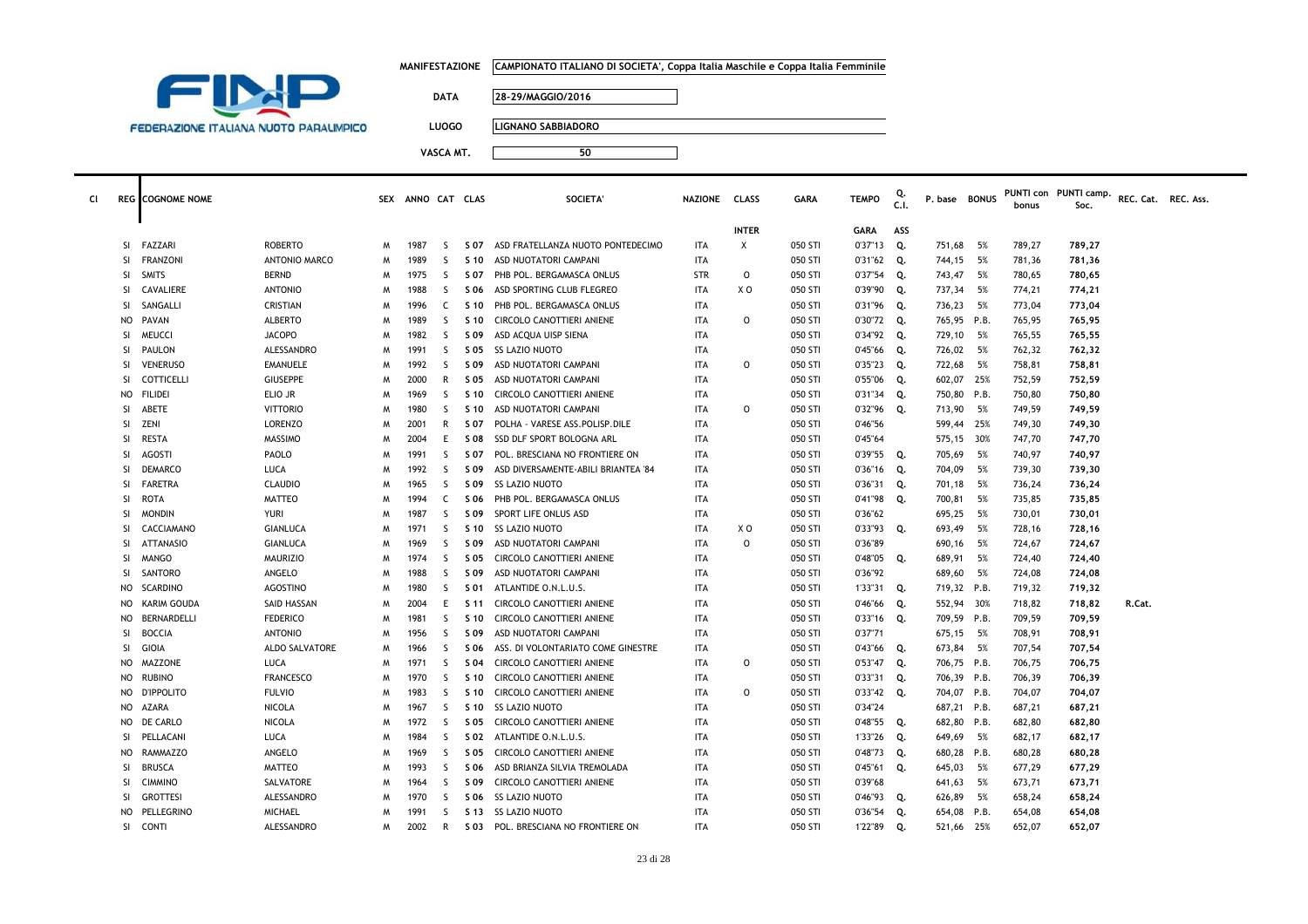|  | MANIFESTAZIONE      CAMPIONATO ITALIANO DI SOCIETA', Coppa Italia Maschile e Coppa Italia Femminile |
|--|-----------------------------------------------------------------------------------------------------|
|--|-----------------------------------------------------------------------------------------------------|



**LUOGO LIGNANO SABBIADORO**

| <b>INTER</b><br>ASS<br><b>GARA</b><br>CASTIGLIONI<br>SAMUELE<br>Q.<br>618,07<br>5%<br>648,97<br>1991<br>S<br>S 06 ASD PROPATRIA DISABILI BUSTO ARSIZIO<br>ITA<br>050 STI<br>0'47"60<br>648,97<br>SI<br>M<br>SARACINO<br><b>ITA</b><br>SI<br>CHRISTIAN<br>2003<br>E<br>S 12 A.P.D. DHEA SPORT<br>050 STI<br>0'48"39<br>492,66 30%<br>640,46<br>640,46<br>N<br><b>CRIBIORI</b><br><b>ADALBERTO</b><br>ASD FANFULLA LODI 1874<br><b>ITA</b><br>050 STI<br>0'38"80<br><b>SI</b><br>1961<br>-S<br>S 10<br>606,44<br>5%<br>636,77<br>636,77<br>M<br>602,95<br>GAZZOLA<br>MARCO<br>1980<br>-S<br>S 05<br>SPORT LIFE ONLUS ASD<br><b>ITA</b><br>050 STI<br>0'54"98<br>Q.<br>5%<br>633,09<br>633,09<br>SI<br>N<br>VELOTTO<br><b>WALTER</b><br>1986<br>050 STI<br>0'39"55<br>602,78<br>632,92<br>SI<br>-S<br>S 12 A.P.D. DHEA SPORT<br><b>ITA</b><br>Q.<br>- 5%<br>632,92<br>N<br>1994<br>SI<br>VITANZA<br><b>EDOARDO</b><br>C<br>\$13 SS LAZIO NUOTO<br><b>ITA</b><br>050 STI<br>0'40"06<br>596,61<br>5%<br>626,44<br>626,44<br>N<br>APPICIUTOLI<br><sub>S</sub><br>582,82<br>5%<br>SI<br>PIERPAOLO<br>1988<br>S 08<br>CIRCOLO CANOTTIERI ANIENE<br><b>ITA</b><br>050 STI<br>0'45"04<br>611,96<br>N<br>0'43"70<br>582,61<br>SI<br><b>BONETTI</b><br><b>MIRCO</b><br>1978<br>-S<br>S 09<br>A.I.C.S. PAVIA NUOTO ASD<br><b>ITA</b><br>050 STI<br>- 5%<br>611,74<br>N<br>PEZZOLI<br>1982<br>-S<br>050 STI<br>1'05"88 Q.<br>573,62<br>SI<br><b>MATTIA</b><br>S 04<br>ASD DIVERSAMENTE-ABILI BRIANTEA '84<br><b>ITA</b><br>5%<br>602,30<br>N<br><b>BEATO</b><br>1989<br><b>ITA</b><br>050 STI<br>573,29<br>SI.<br>ANDREA<br>-S<br>S 09<br>ASD NUOTATORI CAMPANI<br>0'44"41<br>- 5%<br>601,96<br>N<br>570,27<br><b>SI</b><br><b>CRESCINI</b><br>LUCA<br>1975<br><sub>S</sub><br>050 STI<br>0'51"59<br>5%<br>598,78<br>S 06<br>POL. BRESCIANA NO FRONTIERE ON<br><b>ITA</b><br>N<br>SI<br>GRAMIGNANO<br>STEFANO<br>1983<br>-S<br>ASD PROPATRIA DISABILI BUSTO ARSIZIO<br>ITA<br>050 STI<br>0'46"04<br>570,16<br>5%<br>598,66<br>S 08<br>N<br>LOMBARDINI<br>0'58"30<br>597,04<br>SI.<br><b>SERGIO</b><br>1977<br>-S<br>S 05<br>PHB POL. BERGAMASCA ONLUS<br><b>ITA</b><br>050 STI<br>568,61<br>- 5%<br>N<br>VIDAL<br>1984<br><sub>S</sub><br>S 04<br>SPORT LIFE ONLUS ASD<br>558,86<br>5%<br>SI<br>MATTEO<br><b>ITA</b><br>050 STI<br>1'07"62<br>Q.<br>586,80<br>N<br>LORIBI<br>0'59"53<br>SI<br>CRISTIAN<br>1973<br>-S<br>PHB POL. BERGAMASCA ONLUS<br><b>ITA</b><br>050 STI<br>556,86<br>5%<br>584,71<br>N<br>S 05<br>LUIGI<br>1974<br><sub>S</sub><br>050 STI<br>0'45"25<br>580,11 P.B.<br>ZANETTI<br>S 08<br>CIRCOLO CANOTTIERI ANIENE<br><b>ITA</b><br>580,11<br>NO.<br>N<br>DALLA PELLEGRINA<br><b>RICCARDO</b><br>2002<br>R<br>POL. BRESCIANA NO FRONTIERE ON<br>050 STI<br>1'21"76<br>462,21<br>25%<br>577,76<br>R.Cat.<br>SI<br>S 04<br>ITA<br>N<br><b>FALCONI</b><br>1'09"92<br>540,47<br>SI<br><b>FABIO</b><br>1977<br>-S<br>S 04<br><b>SS LAZIO NUOTO</b><br>050 STI<br>- 5%<br>567,50<br>N<br>ITA<br><b>MARSON</b><br>1973<br><sub>S</sub><br><b>ITA</b><br>X O<br>050 STI<br>1'10"23<br>538,09<br>- 5%<br>564,99<br>SI.<br><b>CRISTIANO</b><br>S 04<br>ASD DIVERSAMENTE-ABILI BRIANTEA '84<br>N<br><b>ALESSIO</b><br>SI<br>CIAGLIA<br>1974<br>-S<br>ASD BRIANZA SILVIA TREMOLADA<br><b>ITA</b><br>050 STI<br>0'51"94<br>537,35<br>- 5%<br>564,22<br>S 07<br>N<br><b>PICCO</b><br>1996<br>0'52"38<br>532,84<br>559,48<br>SI.<br><b>GABRIELE</b><br>C<br>S 07<br>ASD FAI SPORT<br><b>ITA</b><br>050 STI<br>- 5%<br>N<br>CONATO<br>1996<br>050 STI<br>1'11"56<br>528,09<br>- 5%<br>554,49<br>SI.<br><b>EMANUELE</b><br>C<br>S 04<br>ASD NUOTATORI CAMPANI<br><b>ITA</b><br>N<br>0'56"73<br>SI<br>MATTIAZZI<br>ANDREA<br>1993<br>-S<br>SPORT LIFE ONLUS ASD<br>ITA<br>050 STI<br>518,60<br>5%<br>544,53<br>S 06<br>N<br><b>AZZARITO</b><br>1999<br><b>ITA</b><br>050 STI<br>1'28"86<br>535,27<br>SI.<br>ANDREA<br>J<br>S 03<br><b>SSD NUOTATORI GENOVESI</b><br>Q.<br>486,61<br>10%<br>N<br>SI<br>LANZANI<br>1991<br>050 STI<br>1'58"97<br>509,29<br>MANUELE<br>-S<br>S 02<br>ASD DIVERSAMENTE-ABILI BRIANTEA '84<br><b>ITA</b><br>- 5%<br>534,75<br>N<br><b>OLIVIERO</b><br><sub>S</sub><br>0'55"17<br>505,89<br>SI<br>zuin<br>1970<br>ASD ASPEA PADOVA ONLUS<br><b>ITA</b><br>050 STI<br>- 5%<br>531,19<br>S 07<br>N<br><b>FRISON</b><br>1978<br><sub>S</sub><br>x o<br>1'27"93<br>491,75<br>5%<br><b>SI</b><br>WILLIAM<br>S 03<br>ASD ASPEA PADOVA ONLUS<br><b>ITA</b><br>050 STI<br>Q.<br>516,34<br>N<br>SI<br>MARIGLIANO<br><b>EMMANUELE</b><br>1995<br>C<br>ASD NUOTATORI CAMPANI<br><b>ITA</b><br>050 STI<br>1'16"90<br>491,42 5%<br>515,99<br>N<br>S 04<br><b>FRIGERIO</b><br>SI<br><b>SIMONE</b><br>1985<br>-S<br>S 03<br>ASD DIVERSAMENTE-ABILI BRIANTEA '84<br><b>ITA</b><br>050 STI<br>1'29"68<br>Q.<br>482,16<br>5%<br>506,27<br>N<br><b>SS LAZIO NUOTO</b><br><b>ITA</b><br>050 STI<br>1'09"36<br><b>SI</b><br><b>GABINI</b><br><b>MARIO</b><br>1984<br>-S<br>S 05<br>477,94<br>5%<br>501,84<br>N<br>475,05<br>COZZOLINO<br><b>ANTONIO</b><br>1979<br>-S<br>ASD NUOTATORI CAMPANI<br><b>ITA</b><br>050 STI<br>1'19"55<br>- 5%<br>498,80<br>SI<br>S 04<br>N<br><b>CATINO</b><br>1'20"14<br>471,55<br>SI<br><b>FRANCESCO</b><br>1975<br>-S<br>S 04<br>POL. MILANESE 1979 SPO<br><b>ITA</b><br>050 STI<br>5%<br>495,13<br>N<br>469,89<br><b>SI</b><br><b>LIBRALESSO</b><br><b>WALTER</b><br>1957<br><sub>S</sub><br>ASD ASPEA PADOVA ONLUS<br><b>ITA</b><br>050 STI<br>1'02"61<br>5%<br>493,39<br>S 06<br>N<br><b>SIGNORINI</b><br>5%<br>SI<br>NICCOLO <sup>®</sup><br>1985<br>-S<br>S 07<br>ASD FANFULLA LODI 1874<br><b>ITA</b><br>050 STI<br>0'59"55<br>468,68<br>492,12<br>N<br>CAZZATO<br>SI.<br><b>GIUSEPPE</b><br>1967<br>-S<br>S 05<br>SPORT LIFE ONLUS ASD<br><b>ITA</b><br>050 STI<br>1'12"08<br>459,91<br>5%<br>482,90<br>M<br><b>AIROLDI</b><br>ALESSANDRO<br><sub>S</sub><br><b>ITA</b><br>050 STI<br>0'51"90<br>453,37<br>5%<br>SI<br>1969<br>S 10<br>PHB POL. BERGAMASCA ONLUS<br>476,04<br>N<br>LORENZO<br>E<br>1'44"68<br><b>SI</b><br>GABRIELE<br>2006<br>S 04<br>POLHA - VARESE ASS.POLISP.DILE<br><b>ITA</b><br>050 STI<br>361,00<br>30%<br>469,31<br>N<br>SI.<br>CATTANI<br><b>EMANUELE</b><br>1987<br><sub>S</sub><br>POL. MILANESE 1979 SPO<br>050 STI<br>441,96<br>S 07<br><b>ITA</b><br>1'03"15<br>5%<br>464,06<br>N<br>SI<br>LAVIA<br><b>THOMAS</b><br>1982<br><sub>S</sub><br>S 09<br><b>ASD FAI SPORT</b><br><b>ITA</b><br>050 STI<br>0'58"65<br>434,10<br>5%<br>455,81<br>N<br><b>ITA</b><br>050 STI<br>0'54"22<br>433,97<br>SI<br>MIRABILE<br><b>GIAN FILIPPO</b><br>1968<br>-S<br>S 10<br>SSD NUOTATORI GENOVESI<br>- 5%<br>455,67<br>M | cı | <b>REG</b> COGNOME NOME |  | SEX ANNO CAT CLAS |  | <b>SOCIETA'</b> | NAZIONE CLASS | <b>GARA</b> | <b>TEMPO</b> | C.I. | P. base BONUS | bonus | PUNTI con PUNTI camp.<br>Soc. | REC. Cat. REC. Ass. |  |
|----------------------------------------------------------------------------------------------------------------------------------------------------------------------------------------------------------------------------------------------------------------------------------------------------------------------------------------------------------------------------------------------------------------------------------------------------------------------------------------------------------------------------------------------------------------------------------------------------------------------------------------------------------------------------------------------------------------------------------------------------------------------------------------------------------------------------------------------------------------------------------------------------------------------------------------------------------------------------------------------------------------------------------------------------------------------------------------------------------------------------------------------------------------------------------------------------------------------------------------------------------------------------------------------------------------------------------------------------------------------------------------------------------------------------------------------------------------------------------------------------------------------------------------------------------------------------------------------------------------------------------------------------------------------------------------------------------------------------------------------------------------------------------------------------------------------------------------------------------------------------------------------------------------------------------------------------------------------------------------------------------------------------------------------------------------------------------------------------------------------------------------------------------------------------------------------------------------------------------------------------------------------------------------------------------------------------------------------------------------------------------------------------------------------------------------------------------------------------------------------------------------------------------------------------------------------------------------------------------------------------------------------------------------------------------------------------------------------------------------------------------------------------------------------------------------------------------------------------------------------------------------------------------------------------------------------------------------------------------------------------------------------------------------------------------------------------------------------------------------------------------------------------------------------------------------------------------------------------------------------------------------------------------------------------------------------------------------------------------------------------------------------------------------------------------------------------------------------------------------------------------------------------------------------------------------------------------------------------------------------------------------------------------------------------------------------------------------------------------------------------------------------------------------------------------------------------------------------------------------------------------------------------------------------------------------------------------------------------------------------------------------------------------------------------------------------------------------------------------------------------------------------------------------------------------------------------------------------------------------------------------------------------------------------------------------------------------------------------------------------------------------------------------------------------------------------------------------------------------------------------------------------------------------------------------------------------------------------------------------------------------------------------------------------------------------------------------------------------------------------------------------------------------------------------------------------------------------------------------------------------------------------------------------------------------------------------------------------------------------------------------------------------------------------------------------------------------------------------------------------------------------------------------------------------------------------------------------------------------------------------------------------------------------------------------------------------------------------------------------------------------------------------------------------------------------------------------------------------------------------------------------------------------------------------------------------------------------------------------------------------------------------------------------------------------------------------------------------------------------------------------------------------------------------------------------------------------------------------------------------------------------------------------------------------------------------------------------------------------------------------------------------------------------------------------------------------------------------------------------------------------------------------------------------------------------------------------------------------------------------------------------------------------------------------------------------------------------------------------------------------------------------------------------------------------------------------------------------------------------------------------------------------------------------------------------------------------------------------------------------------------------------------------------------------|----|-------------------------|--|-------------------|--|-----------------|---------------|-------------|--------------|------|---------------|-------|-------------------------------|---------------------|--|
|                                                                                                                                                                                                                                                                                                                                                                                                                                                                                                                                                                                                                                                                                                                                                                                                                                                                                                                                                                                                                                                                                                                                                                                                                                                                                                                                                                                                                                                                                                                                                                                                                                                                                                                                                                                                                                                                                                                                                                                                                                                                                                                                                                                                                                                                                                                                                                                                                                                                                                                                                                                                                                                                                                                                                                                                                                                                                                                                                                                                                                                                                                                                                                                                                                                                                                                                                                                                                                                                                                                                                                                                                                                                                                                                                                                                                                                                                                                                                                                                                                                                                                                                                                                                                                                                                                                                                                                                                                                                                                                                                                                                                                                                                                                                                                                                                                                                                                                                                                                                                                                                                                                                                                                                                                                                                                                                                                                                                                                                                                                                                                                                                                                                                                                                                                                                                                                                                                                                                                                                                                                                                                                                                                                                                                                                                                                                                                                                                                                                                                                                                                                                                                                                            |    |                         |  |                   |  |                 |               |             |              |      |               |       |                               |                     |  |
|                                                                                                                                                                                                                                                                                                                                                                                                                                                                                                                                                                                                                                                                                                                                                                                                                                                                                                                                                                                                                                                                                                                                                                                                                                                                                                                                                                                                                                                                                                                                                                                                                                                                                                                                                                                                                                                                                                                                                                                                                                                                                                                                                                                                                                                                                                                                                                                                                                                                                                                                                                                                                                                                                                                                                                                                                                                                                                                                                                                                                                                                                                                                                                                                                                                                                                                                                                                                                                                                                                                                                                                                                                                                                                                                                                                                                                                                                                                                                                                                                                                                                                                                                                                                                                                                                                                                                                                                                                                                                                                                                                                                                                                                                                                                                                                                                                                                                                                                                                                                                                                                                                                                                                                                                                                                                                                                                                                                                                                                                                                                                                                                                                                                                                                                                                                                                                                                                                                                                                                                                                                                                                                                                                                                                                                                                                                                                                                                                                                                                                                                                                                                                                                                            |    |                         |  |                   |  |                 |               |             |              |      |               |       |                               |                     |  |
|                                                                                                                                                                                                                                                                                                                                                                                                                                                                                                                                                                                                                                                                                                                                                                                                                                                                                                                                                                                                                                                                                                                                                                                                                                                                                                                                                                                                                                                                                                                                                                                                                                                                                                                                                                                                                                                                                                                                                                                                                                                                                                                                                                                                                                                                                                                                                                                                                                                                                                                                                                                                                                                                                                                                                                                                                                                                                                                                                                                                                                                                                                                                                                                                                                                                                                                                                                                                                                                                                                                                                                                                                                                                                                                                                                                                                                                                                                                                                                                                                                                                                                                                                                                                                                                                                                                                                                                                                                                                                                                                                                                                                                                                                                                                                                                                                                                                                                                                                                                                                                                                                                                                                                                                                                                                                                                                                                                                                                                                                                                                                                                                                                                                                                                                                                                                                                                                                                                                                                                                                                                                                                                                                                                                                                                                                                                                                                                                                                                                                                                                                                                                                                                                            |    |                         |  |                   |  |                 |               |             |              |      |               |       |                               |                     |  |
|                                                                                                                                                                                                                                                                                                                                                                                                                                                                                                                                                                                                                                                                                                                                                                                                                                                                                                                                                                                                                                                                                                                                                                                                                                                                                                                                                                                                                                                                                                                                                                                                                                                                                                                                                                                                                                                                                                                                                                                                                                                                                                                                                                                                                                                                                                                                                                                                                                                                                                                                                                                                                                                                                                                                                                                                                                                                                                                                                                                                                                                                                                                                                                                                                                                                                                                                                                                                                                                                                                                                                                                                                                                                                                                                                                                                                                                                                                                                                                                                                                                                                                                                                                                                                                                                                                                                                                                                                                                                                                                                                                                                                                                                                                                                                                                                                                                                                                                                                                                                                                                                                                                                                                                                                                                                                                                                                                                                                                                                                                                                                                                                                                                                                                                                                                                                                                                                                                                                                                                                                                                                                                                                                                                                                                                                                                                                                                                                                                                                                                                                                                                                                                                                            |    |                         |  |                   |  |                 |               |             |              |      |               |       |                               |                     |  |
|                                                                                                                                                                                                                                                                                                                                                                                                                                                                                                                                                                                                                                                                                                                                                                                                                                                                                                                                                                                                                                                                                                                                                                                                                                                                                                                                                                                                                                                                                                                                                                                                                                                                                                                                                                                                                                                                                                                                                                                                                                                                                                                                                                                                                                                                                                                                                                                                                                                                                                                                                                                                                                                                                                                                                                                                                                                                                                                                                                                                                                                                                                                                                                                                                                                                                                                                                                                                                                                                                                                                                                                                                                                                                                                                                                                                                                                                                                                                                                                                                                                                                                                                                                                                                                                                                                                                                                                                                                                                                                                                                                                                                                                                                                                                                                                                                                                                                                                                                                                                                                                                                                                                                                                                                                                                                                                                                                                                                                                                                                                                                                                                                                                                                                                                                                                                                                                                                                                                                                                                                                                                                                                                                                                                                                                                                                                                                                                                                                                                                                                                                                                                                                                                            |    |                         |  |                   |  |                 |               |             |              |      |               |       |                               |                     |  |
|                                                                                                                                                                                                                                                                                                                                                                                                                                                                                                                                                                                                                                                                                                                                                                                                                                                                                                                                                                                                                                                                                                                                                                                                                                                                                                                                                                                                                                                                                                                                                                                                                                                                                                                                                                                                                                                                                                                                                                                                                                                                                                                                                                                                                                                                                                                                                                                                                                                                                                                                                                                                                                                                                                                                                                                                                                                                                                                                                                                                                                                                                                                                                                                                                                                                                                                                                                                                                                                                                                                                                                                                                                                                                                                                                                                                                                                                                                                                                                                                                                                                                                                                                                                                                                                                                                                                                                                                                                                                                                                                                                                                                                                                                                                                                                                                                                                                                                                                                                                                                                                                                                                                                                                                                                                                                                                                                                                                                                                                                                                                                                                                                                                                                                                                                                                                                                                                                                                                                                                                                                                                                                                                                                                                                                                                                                                                                                                                                                                                                                                                                                                                                                                                            |    |                         |  |                   |  |                 |               |             |              |      |               |       |                               |                     |  |
|                                                                                                                                                                                                                                                                                                                                                                                                                                                                                                                                                                                                                                                                                                                                                                                                                                                                                                                                                                                                                                                                                                                                                                                                                                                                                                                                                                                                                                                                                                                                                                                                                                                                                                                                                                                                                                                                                                                                                                                                                                                                                                                                                                                                                                                                                                                                                                                                                                                                                                                                                                                                                                                                                                                                                                                                                                                                                                                                                                                                                                                                                                                                                                                                                                                                                                                                                                                                                                                                                                                                                                                                                                                                                                                                                                                                                                                                                                                                                                                                                                                                                                                                                                                                                                                                                                                                                                                                                                                                                                                                                                                                                                                                                                                                                                                                                                                                                                                                                                                                                                                                                                                                                                                                                                                                                                                                                                                                                                                                                                                                                                                                                                                                                                                                                                                                                                                                                                                                                                                                                                                                                                                                                                                                                                                                                                                                                                                                                                                                                                                                                                                                                                                                            |    |                         |  |                   |  |                 |               |             |              |      |               |       |                               |                     |  |
|                                                                                                                                                                                                                                                                                                                                                                                                                                                                                                                                                                                                                                                                                                                                                                                                                                                                                                                                                                                                                                                                                                                                                                                                                                                                                                                                                                                                                                                                                                                                                                                                                                                                                                                                                                                                                                                                                                                                                                                                                                                                                                                                                                                                                                                                                                                                                                                                                                                                                                                                                                                                                                                                                                                                                                                                                                                                                                                                                                                                                                                                                                                                                                                                                                                                                                                                                                                                                                                                                                                                                                                                                                                                                                                                                                                                                                                                                                                                                                                                                                                                                                                                                                                                                                                                                                                                                                                                                                                                                                                                                                                                                                                                                                                                                                                                                                                                                                                                                                                                                                                                                                                                                                                                                                                                                                                                                                                                                                                                                                                                                                                                                                                                                                                                                                                                                                                                                                                                                                                                                                                                                                                                                                                                                                                                                                                                                                                                                                                                                                                                                                                                                                                                            |    |                         |  |                   |  |                 |               |             |              |      |               |       |                               |                     |  |
|                                                                                                                                                                                                                                                                                                                                                                                                                                                                                                                                                                                                                                                                                                                                                                                                                                                                                                                                                                                                                                                                                                                                                                                                                                                                                                                                                                                                                                                                                                                                                                                                                                                                                                                                                                                                                                                                                                                                                                                                                                                                                                                                                                                                                                                                                                                                                                                                                                                                                                                                                                                                                                                                                                                                                                                                                                                                                                                                                                                                                                                                                                                                                                                                                                                                                                                                                                                                                                                                                                                                                                                                                                                                                                                                                                                                                                                                                                                                                                                                                                                                                                                                                                                                                                                                                                                                                                                                                                                                                                                                                                                                                                                                                                                                                                                                                                                                                                                                                                                                                                                                                                                                                                                                                                                                                                                                                                                                                                                                                                                                                                                                                                                                                                                                                                                                                                                                                                                                                                                                                                                                                                                                                                                                                                                                                                                                                                                                                                                                                                                                                                                                                                                                            |    |                         |  |                   |  |                 |               |             |              |      |               |       |                               |                     |  |
|                                                                                                                                                                                                                                                                                                                                                                                                                                                                                                                                                                                                                                                                                                                                                                                                                                                                                                                                                                                                                                                                                                                                                                                                                                                                                                                                                                                                                                                                                                                                                                                                                                                                                                                                                                                                                                                                                                                                                                                                                                                                                                                                                                                                                                                                                                                                                                                                                                                                                                                                                                                                                                                                                                                                                                                                                                                                                                                                                                                                                                                                                                                                                                                                                                                                                                                                                                                                                                                                                                                                                                                                                                                                                                                                                                                                                                                                                                                                                                                                                                                                                                                                                                                                                                                                                                                                                                                                                                                                                                                                                                                                                                                                                                                                                                                                                                                                                                                                                                                                                                                                                                                                                                                                                                                                                                                                                                                                                                                                                                                                                                                                                                                                                                                                                                                                                                                                                                                                                                                                                                                                                                                                                                                                                                                                                                                                                                                                                                                                                                                                                                                                                                                                            |    |                         |  |                   |  |                 |               |             |              |      |               |       |                               |                     |  |
|                                                                                                                                                                                                                                                                                                                                                                                                                                                                                                                                                                                                                                                                                                                                                                                                                                                                                                                                                                                                                                                                                                                                                                                                                                                                                                                                                                                                                                                                                                                                                                                                                                                                                                                                                                                                                                                                                                                                                                                                                                                                                                                                                                                                                                                                                                                                                                                                                                                                                                                                                                                                                                                                                                                                                                                                                                                                                                                                                                                                                                                                                                                                                                                                                                                                                                                                                                                                                                                                                                                                                                                                                                                                                                                                                                                                                                                                                                                                                                                                                                                                                                                                                                                                                                                                                                                                                                                                                                                                                                                                                                                                                                                                                                                                                                                                                                                                                                                                                                                                                                                                                                                                                                                                                                                                                                                                                                                                                                                                                                                                                                                                                                                                                                                                                                                                                                                                                                                                                                                                                                                                                                                                                                                                                                                                                                                                                                                                                                                                                                                                                                                                                                                                            |    |                         |  |                   |  |                 |               |             |              |      |               |       |                               |                     |  |
|                                                                                                                                                                                                                                                                                                                                                                                                                                                                                                                                                                                                                                                                                                                                                                                                                                                                                                                                                                                                                                                                                                                                                                                                                                                                                                                                                                                                                                                                                                                                                                                                                                                                                                                                                                                                                                                                                                                                                                                                                                                                                                                                                                                                                                                                                                                                                                                                                                                                                                                                                                                                                                                                                                                                                                                                                                                                                                                                                                                                                                                                                                                                                                                                                                                                                                                                                                                                                                                                                                                                                                                                                                                                                                                                                                                                                                                                                                                                                                                                                                                                                                                                                                                                                                                                                                                                                                                                                                                                                                                                                                                                                                                                                                                                                                                                                                                                                                                                                                                                                                                                                                                                                                                                                                                                                                                                                                                                                                                                                                                                                                                                                                                                                                                                                                                                                                                                                                                                                                                                                                                                                                                                                                                                                                                                                                                                                                                                                                                                                                                                                                                                                                                                            |    |                         |  |                   |  |                 |               |             |              |      |               |       |                               |                     |  |
|                                                                                                                                                                                                                                                                                                                                                                                                                                                                                                                                                                                                                                                                                                                                                                                                                                                                                                                                                                                                                                                                                                                                                                                                                                                                                                                                                                                                                                                                                                                                                                                                                                                                                                                                                                                                                                                                                                                                                                                                                                                                                                                                                                                                                                                                                                                                                                                                                                                                                                                                                                                                                                                                                                                                                                                                                                                                                                                                                                                                                                                                                                                                                                                                                                                                                                                                                                                                                                                                                                                                                                                                                                                                                                                                                                                                                                                                                                                                                                                                                                                                                                                                                                                                                                                                                                                                                                                                                                                                                                                                                                                                                                                                                                                                                                                                                                                                                                                                                                                                                                                                                                                                                                                                                                                                                                                                                                                                                                                                                                                                                                                                                                                                                                                                                                                                                                                                                                                                                                                                                                                                                                                                                                                                                                                                                                                                                                                                                                                                                                                                                                                                                                                                            |    |                         |  |                   |  |                 |               |             |              |      |               |       |                               |                     |  |
|                                                                                                                                                                                                                                                                                                                                                                                                                                                                                                                                                                                                                                                                                                                                                                                                                                                                                                                                                                                                                                                                                                                                                                                                                                                                                                                                                                                                                                                                                                                                                                                                                                                                                                                                                                                                                                                                                                                                                                                                                                                                                                                                                                                                                                                                                                                                                                                                                                                                                                                                                                                                                                                                                                                                                                                                                                                                                                                                                                                                                                                                                                                                                                                                                                                                                                                                                                                                                                                                                                                                                                                                                                                                                                                                                                                                                                                                                                                                                                                                                                                                                                                                                                                                                                                                                                                                                                                                                                                                                                                                                                                                                                                                                                                                                                                                                                                                                                                                                                                                                                                                                                                                                                                                                                                                                                                                                                                                                                                                                                                                                                                                                                                                                                                                                                                                                                                                                                                                                                                                                                                                                                                                                                                                                                                                                                                                                                                                                                                                                                                                                                                                                                                                            |    |                         |  |                   |  |                 |               |             |              |      |               |       |                               |                     |  |
|                                                                                                                                                                                                                                                                                                                                                                                                                                                                                                                                                                                                                                                                                                                                                                                                                                                                                                                                                                                                                                                                                                                                                                                                                                                                                                                                                                                                                                                                                                                                                                                                                                                                                                                                                                                                                                                                                                                                                                                                                                                                                                                                                                                                                                                                                                                                                                                                                                                                                                                                                                                                                                                                                                                                                                                                                                                                                                                                                                                                                                                                                                                                                                                                                                                                                                                                                                                                                                                                                                                                                                                                                                                                                                                                                                                                                                                                                                                                                                                                                                                                                                                                                                                                                                                                                                                                                                                                                                                                                                                                                                                                                                                                                                                                                                                                                                                                                                                                                                                                                                                                                                                                                                                                                                                                                                                                                                                                                                                                                                                                                                                                                                                                                                                                                                                                                                                                                                                                                                                                                                                                                                                                                                                                                                                                                                                                                                                                                                                                                                                                                                                                                                                                            |    |                         |  |                   |  |                 |               |             |              |      |               |       |                               |                     |  |
|                                                                                                                                                                                                                                                                                                                                                                                                                                                                                                                                                                                                                                                                                                                                                                                                                                                                                                                                                                                                                                                                                                                                                                                                                                                                                                                                                                                                                                                                                                                                                                                                                                                                                                                                                                                                                                                                                                                                                                                                                                                                                                                                                                                                                                                                                                                                                                                                                                                                                                                                                                                                                                                                                                                                                                                                                                                                                                                                                                                                                                                                                                                                                                                                                                                                                                                                                                                                                                                                                                                                                                                                                                                                                                                                                                                                                                                                                                                                                                                                                                                                                                                                                                                                                                                                                                                                                                                                                                                                                                                                                                                                                                                                                                                                                                                                                                                                                                                                                                                                                                                                                                                                                                                                                                                                                                                                                                                                                                                                                                                                                                                                                                                                                                                                                                                                                                                                                                                                                                                                                                                                                                                                                                                                                                                                                                                                                                                                                                                                                                                                                                                                                                                                            |    |                         |  |                   |  |                 |               |             |              |      |               |       |                               |                     |  |
|                                                                                                                                                                                                                                                                                                                                                                                                                                                                                                                                                                                                                                                                                                                                                                                                                                                                                                                                                                                                                                                                                                                                                                                                                                                                                                                                                                                                                                                                                                                                                                                                                                                                                                                                                                                                                                                                                                                                                                                                                                                                                                                                                                                                                                                                                                                                                                                                                                                                                                                                                                                                                                                                                                                                                                                                                                                                                                                                                                                                                                                                                                                                                                                                                                                                                                                                                                                                                                                                                                                                                                                                                                                                                                                                                                                                                                                                                                                                                                                                                                                                                                                                                                                                                                                                                                                                                                                                                                                                                                                                                                                                                                                                                                                                                                                                                                                                                                                                                                                                                                                                                                                                                                                                                                                                                                                                                                                                                                                                                                                                                                                                                                                                                                                                                                                                                                                                                                                                                                                                                                                                                                                                                                                                                                                                                                                                                                                                                                                                                                                                                                                                                                                                            |    |                         |  |                   |  |                 |               |             |              |      |               |       |                               |                     |  |
|                                                                                                                                                                                                                                                                                                                                                                                                                                                                                                                                                                                                                                                                                                                                                                                                                                                                                                                                                                                                                                                                                                                                                                                                                                                                                                                                                                                                                                                                                                                                                                                                                                                                                                                                                                                                                                                                                                                                                                                                                                                                                                                                                                                                                                                                                                                                                                                                                                                                                                                                                                                                                                                                                                                                                                                                                                                                                                                                                                                                                                                                                                                                                                                                                                                                                                                                                                                                                                                                                                                                                                                                                                                                                                                                                                                                                                                                                                                                                                                                                                                                                                                                                                                                                                                                                                                                                                                                                                                                                                                                                                                                                                                                                                                                                                                                                                                                                                                                                                                                                                                                                                                                                                                                                                                                                                                                                                                                                                                                                                                                                                                                                                                                                                                                                                                                                                                                                                                                                                                                                                                                                                                                                                                                                                                                                                                                                                                                                                                                                                                                                                                                                                                                            |    |                         |  |                   |  |                 |               |             |              |      |               |       |                               |                     |  |
|                                                                                                                                                                                                                                                                                                                                                                                                                                                                                                                                                                                                                                                                                                                                                                                                                                                                                                                                                                                                                                                                                                                                                                                                                                                                                                                                                                                                                                                                                                                                                                                                                                                                                                                                                                                                                                                                                                                                                                                                                                                                                                                                                                                                                                                                                                                                                                                                                                                                                                                                                                                                                                                                                                                                                                                                                                                                                                                                                                                                                                                                                                                                                                                                                                                                                                                                                                                                                                                                                                                                                                                                                                                                                                                                                                                                                                                                                                                                                                                                                                                                                                                                                                                                                                                                                                                                                                                                                                                                                                                                                                                                                                                                                                                                                                                                                                                                                                                                                                                                                                                                                                                                                                                                                                                                                                                                                                                                                                                                                                                                                                                                                                                                                                                                                                                                                                                                                                                                                                                                                                                                                                                                                                                                                                                                                                                                                                                                                                                                                                                                                                                                                                                                            |    |                         |  |                   |  |                 |               |             |              |      |               |       |                               |                     |  |
|                                                                                                                                                                                                                                                                                                                                                                                                                                                                                                                                                                                                                                                                                                                                                                                                                                                                                                                                                                                                                                                                                                                                                                                                                                                                                                                                                                                                                                                                                                                                                                                                                                                                                                                                                                                                                                                                                                                                                                                                                                                                                                                                                                                                                                                                                                                                                                                                                                                                                                                                                                                                                                                                                                                                                                                                                                                                                                                                                                                                                                                                                                                                                                                                                                                                                                                                                                                                                                                                                                                                                                                                                                                                                                                                                                                                                                                                                                                                                                                                                                                                                                                                                                                                                                                                                                                                                                                                                                                                                                                                                                                                                                                                                                                                                                                                                                                                                                                                                                                                                                                                                                                                                                                                                                                                                                                                                                                                                                                                                                                                                                                                                                                                                                                                                                                                                                                                                                                                                                                                                                                                                                                                                                                                                                                                                                                                                                                                                                                                                                                                                                                                                                                                            |    |                         |  |                   |  |                 |               |             |              |      |               |       |                               |                     |  |
|                                                                                                                                                                                                                                                                                                                                                                                                                                                                                                                                                                                                                                                                                                                                                                                                                                                                                                                                                                                                                                                                                                                                                                                                                                                                                                                                                                                                                                                                                                                                                                                                                                                                                                                                                                                                                                                                                                                                                                                                                                                                                                                                                                                                                                                                                                                                                                                                                                                                                                                                                                                                                                                                                                                                                                                                                                                                                                                                                                                                                                                                                                                                                                                                                                                                                                                                                                                                                                                                                                                                                                                                                                                                                                                                                                                                                                                                                                                                                                                                                                                                                                                                                                                                                                                                                                                                                                                                                                                                                                                                                                                                                                                                                                                                                                                                                                                                                                                                                                                                                                                                                                                                                                                                                                                                                                                                                                                                                                                                                                                                                                                                                                                                                                                                                                                                                                                                                                                                                                                                                                                                                                                                                                                                                                                                                                                                                                                                                                                                                                                                                                                                                                                                            |    |                         |  |                   |  |                 |               |             |              |      |               |       |                               |                     |  |
|                                                                                                                                                                                                                                                                                                                                                                                                                                                                                                                                                                                                                                                                                                                                                                                                                                                                                                                                                                                                                                                                                                                                                                                                                                                                                                                                                                                                                                                                                                                                                                                                                                                                                                                                                                                                                                                                                                                                                                                                                                                                                                                                                                                                                                                                                                                                                                                                                                                                                                                                                                                                                                                                                                                                                                                                                                                                                                                                                                                                                                                                                                                                                                                                                                                                                                                                                                                                                                                                                                                                                                                                                                                                                                                                                                                                                                                                                                                                                                                                                                                                                                                                                                                                                                                                                                                                                                                                                                                                                                                                                                                                                                                                                                                                                                                                                                                                                                                                                                                                                                                                                                                                                                                                                                                                                                                                                                                                                                                                                                                                                                                                                                                                                                                                                                                                                                                                                                                                                                                                                                                                                                                                                                                                                                                                                                                                                                                                                                                                                                                                                                                                                                                                            |    |                         |  |                   |  |                 |               |             |              |      |               |       |                               |                     |  |
|                                                                                                                                                                                                                                                                                                                                                                                                                                                                                                                                                                                                                                                                                                                                                                                                                                                                                                                                                                                                                                                                                                                                                                                                                                                                                                                                                                                                                                                                                                                                                                                                                                                                                                                                                                                                                                                                                                                                                                                                                                                                                                                                                                                                                                                                                                                                                                                                                                                                                                                                                                                                                                                                                                                                                                                                                                                                                                                                                                                                                                                                                                                                                                                                                                                                                                                                                                                                                                                                                                                                                                                                                                                                                                                                                                                                                                                                                                                                                                                                                                                                                                                                                                                                                                                                                                                                                                                                                                                                                                                                                                                                                                                                                                                                                                                                                                                                                                                                                                                                                                                                                                                                                                                                                                                                                                                                                                                                                                                                                                                                                                                                                                                                                                                                                                                                                                                                                                                                                                                                                                                                                                                                                                                                                                                                                                                                                                                                                                                                                                                                                                                                                                                                            |    |                         |  |                   |  |                 |               |             |              |      |               |       |                               |                     |  |
|                                                                                                                                                                                                                                                                                                                                                                                                                                                                                                                                                                                                                                                                                                                                                                                                                                                                                                                                                                                                                                                                                                                                                                                                                                                                                                                                                                                                                                                                                                                                                                                                                                                                                                                                                                                                                                                                                                                                                                                                                                                                                                                                                                                                                                                                                                                                                                                                                                                                                                                                                                                                                                                                                                                                                                                                                                                                                                                                                                                                                                                                                                                                                                                                                                                                                                                                                                                                                                                                                                                                                                                                                                                                                                                                                                                                                                                                                                                                                                                                                                                                                                                                                                                                                                                                                                                                                                                                                                                                                                                                                                                                                                                                                                                                                                                                                                                                                                                                                                                                                                                                                                                                                                                                                                                                                                                                                                                                                                                                                                                                                                                                                                                                                                                                                                                                                                                                                                                                                                                                                                                                                                                                                                                                                                                                                                                                                                                                                                                                                                                                                                                                                                                                            |    |                         |  |                   |  |                 |               |             |              |      |               |       |                               |                     |  |
|                                                                                                                                                                                                                                                                                                                                                                                                                                                                                                                                                                                                                                                                                                                                                                                                                                                                                                                                                                                                                                                                                                                                                                                                                                                                                                                                                                                                                                                                                                                                                                                                                                                                                                                                                                                                                                                                                                                                                                                                                                                                                                                                                                                                                                                                                                                                                                                                                                                                                                                                                                                                                                                                                                                                                                                                                                                                                                                                                                                                                                                                                                                                                                                                                                                                                                                                                                                                                                                                                                                                                                                                                                                                                                                                                                                                                                                                                                                                                                                                                                                                                                                                                                                                                                                                                                                                                                                                                                                                                                                                                                                                                                                                                                                                                                                                                                                                                                                                                                                                                                                                                                                                                                                                                                                                                                                                                                                                                                                                                                                                                                                                                                                                                                                                                                                                                                                                                                                                                                                                                                                                                                                                                                                                                                                                                                                                                                                                                                                                                                                                                                                                                                                                            |    |                         |  |                   |  |                 |               |             |              |      |               |       |                               |                     |  |
|                                                                                                                                                                                                                                                                                                                                                                                                                                                                                                                                                                                                                                                                                                                                                                                                                                                                                                                                                                                                                                                                                                                                                                                                                                                                                                                                                                                                                                                                                                                                                                                                                                                                                                                                                                                                                                                                                                                                                                                                                                                                                                                                                                                                                                                                                                                                                                                                                                                                                                                                                                                                                                                                                                                                                                                                                                                                                                                                                                                                                                                                                                                                                                                                                                                                                                                                                                                                                                                                                                                                                                                                                                                                                                                                                                                                                                                                                                                                                                                                                                                                                                                                                                                                                                                                                                                                                                                                                                                                                                                                                                                                                                                                                                                                                                                                                                                                                                                                                                                                                                                                                                                                                                                                                                                                                                                                                                                                                                                                                                                                                                                                                                                                                                                                                                                                                                                                                                                                                                                                                                                                                                                                                                                                                                                                                                                                                                                                                                                                                                                                                                                                                                                                            |    |                         |  |                   |  |                 |               |             |              |      |               |       |                               |                     |  |
|                                                                                                                                                                                                                                                                                                                                                                                                                                                                                                                                                                                                                                                                                                                                                                                                                                                                                                                                                                                                                                                                                                                                                                                                                                                                                                                                                                                                                                                                                                                                                                                                                                                                                                                                                                                                                                                                                                                                                                                                                                                                                                                                                                                                                                                                                                                                                                                                                                                                                                                                                                                                                                                                                                                                                                                                                                                                                                                                                                                                                                                                                                                                                                                                                                                                                                                                                                                                                                                                                                                                                                                                                                                                                                                                                                                                                                                                                                                                                                                                                                                                                                                                                                                                                                                                                                                                                                                                                                                                                                                                                                                                                                                                                                                                                                                                                                                                                                                                                                                                                                                                                                                                                                                                                                                                                                                                                                                                                                                                                                                                                                                                                                                                                                                                                                                                                                                                                                                                                                                                                                                                                                                                                                                                                                                                                                                                                                                                                                                                                                                                                                                                                                                                            |    |                         |  |                   |  |                 |               |             |              |      |               |       |                               |                     |  |
|                                                                                                                                                                                                                                                                                                                                                                                                                                                                                                                                                                                                                                                                                                                                                                                                                                                                                                                                                                                                                                                                                                                                                                                                                                                                                                                                                                                                                                                                                                                                                                                                                                                                                                                                                                                                                                                                                                                                                                                                                                                                                                                                                                                                                                                                                                                                                                                                                                                                                                                                                                                                                                                                                                                                                                                                                                                                                                                                                                                                                                                                                                                                                                                                                                                                                                                                                                                                                                                                                                                                                                                                                                                                                                                                                                                                                                                                                                                                                                                                                                                                                                                                                                                                                                                                                                                                                                                                                                                                                                                                                                                                                                                                                                                                                                                                                                                                                                                                                                                                                                                                                                                                                                                                                                                                                                                                                                                                                                                                                                                                                                                                                                                                                                                                                                                                                                                                                                                                                                                                                                                                                                                                                                                                                                                                                                                                                                                                                                                                                                                                                                                                                                                                            |    |                         |  |                   |  |                 |               |             |              |      |               |       |                               |                     |  |
|                                                                                                                                                                                                                                                                                                                                                                                                                                                                                                                                                                                                                                                                                                                                                                                                                                                                                                                                                                                                                                                                                                                                                                                                                                                                                                                                                                                                                                                                                                                                                                                                                                                                                                                                                                                                                                                                                                                                                                                                                                                                                                                                                                                                                                                                                                                                                                                                                                                                                                                                                                                                                                                                                                                                                                                                                                                                                                                                                                                                                                                                                                                                                                                                                                                                                                                                                                                                                                                                                                                                                                                                                                                                                                                                                                                                                                                                                                                                                                                                                                                                                                                                                                                                                                                                                                                                                                                                                                                                                                                                                                                                                                                                                                                                                                                                                                                                                                                                                                                                                                                                                                                                                                                                                                                                                                                                                                                                                                                                                                                                                                                                                                                                                                                                                                                                                                                                                                                                                                                                                                                                                                                                                                                                                                                                                                                                                                                                                                                                                                                                                                                                                                                                            |    |                         |  |                   |  |                 |               |             |              |      |               |       |                               |                     |  |
|                                                                                                                                                                                                                                                                                                                                                                                                                                                                                                                                                                                                                                                                                                                                                                                                                                                                                                                                                                                                                                                                                                                                                                                                                                                                                                                                                                                                                                                                                                                                                                                                                                                                                                                                                                                                                                                                                                                                                                                                                                                                                                                                                                                                                                                                                                                                                                                                                                                                                                                                                                                                                                                                                                                                                                                                                                                                                                                                                                                                                                                                                                                                                                                                                                                                                                                                                                                                                                                                                                                                                                                                                                                                                                                                                                                                                                                                                                                                                                                                                                                                                                                                                                                                                                                                                                                                                                                                                                                                                                                                                                                                                                                                                                                                                                                                                                                                                                                                                                                                                                                                                                                                                                                                                                                                                                                                                                                                                                                                                                                                                                                                                                                                                                                                                                                                                                                                                                                                                                                                                                                                                                                                                                                                                                                                                                                                                                                                                                                                                                                                                                                                                                                                            |    |                         |  |                   |  |                 |               |             |              |      |               |       |                               |                     |  |
|                                                                                                                                                                                                                                                                                                                                                                                                                                                                                                                                                                                                                                                                                                                                                                                                                                                                                                                                                                                                                                                                                                                                                                                                                                                                                                                                                                                                                                                                                                                                                                                                                                                                                                                                                                                                                                                                                                                                                                                                                                                                                                                                                                                                                                                                                                                                                                                                                                                                                                                                                                                                                                                                                                                                                                                                                                                                                                                                                                                                                                                                                                                                                                                                                                                                                                                                                                                                                                                                                                                                                                                                                                                                                                                                                                                                                                                                                                                                                                                                                                                                                                                                                                                                                                                                                                                                                                                                                                                                                                                                                                                                                                                                                                                                                                                                                                                                                                                                                                                                                                                                                                                                                                                                                                                                                                                                                                                                                                                                                                                                                                                                                                                                                                                                                                                                                                                                                                                                                                                                                                                                                                                                                                                                                                                                                                                                                                                                                                                                                                                                                                                                                                                                            |    |                         |  |                   |  |                 |               |             |              |      |               |       |                               |                     |  |
|                                                                                                                                                                                                                                                                                                                                                                                                                                                                                                                                                                                                                                                                                                                                                                                                                                                                                                                                                                                                                                                                                                                                                                                                                                                                                                                                                                                                                                                                                                                                                                                                                                                                                                                                                                                                                                                                                                                                                                                                                                                                                                                                                                                                                                                                                                                                                                                                                                                                                                                                                                                                                                                                                                                                                                                                                                                                                                                                                                                                                                                                                                                                                                                                                                                                                                                                                                                                                                                                                                                                                                                                                                                                                                                                                                                                                                                                                                                                                                                                                                                                                                                                                                                                                                                                                                                                                                                                                                                                                                                                                                                                                                                                                                                                                                                                                                                                                                                                                                                                                                                                                                                                                                                                                                                                                                                                                                                                                                                                                                                                                                                                                                                                                                                                                                                                                                                                                                                                                                                                                                                                                                                                                                                                                                                                                                                                                                                                                                                                                                                                                                                                                                                                            |    |                         |  |                   |  |                 |               |             |              |      |               |       |                               |                     |  |
|                                                                                                                                                                                                                                                                                                                                                                                                                                                                                                                                                                                                                                                                                                                                                                                                                                                                                                                                                                                                                                                                                                                                                                                                                                                                                                                                                                                                                                                                                                                                                                                                                                                                                                                                                                                                                                                                                                                                                                                                                                                                                                                                                                                                                                                                                                                                                                                                                                                                                                                                                                                                                                                                                                                                                                                                                                                                                                                                                                                                                                                                                                                                                                                                                                                                                                                                                                                                                                                                                                                                                                                                                                                                                                                                                                                                                                                                                                                                                                                                                                                                                                                                                                                                                                                                                                                                                                                                                                                                                                                                                                                                                                                                                                                                                                                                                                                                                                                                                                                                                                                                                                                                                                                                                                                                                                                                                                                                                                                                                                                                                                                                                                                                                                                                                                                                                                                                                                                                                                                                                                                                                                                                                                                                                                                                                                                                                                                                                                                                                                                                                                                                                                                                            |    |                         |  |                   |  |                 |               |             |              |      |               |       |                               |                     |  |
|                                                                                                                                                                                                                                                                                                                                                                                                                                                                                                                                                                                                                                                                                                                                                                                                                                                                                                                                                                                                                                                                                                                                                                                                                                                                                                                                                                                                                                                                                                                                                                                                                                                                                                                                                                                                                                                                                                                                                                                                                                                                                                                                                                                                                                                                                                                                                                                                                                                                                                                                                                                                                                                                                                                                                                                                                                                                                                                                                                                                                                                                                                                                                                                                                                                                                                                                                                                                                                                                                                                                                                                                                                                                                                                                                                                                                                                                                                                                                                                                                                                                                                                                                                                                                                                                                                                                                                                                                                                                                                                                                                                                                                                                                                                                                                                                                                                                                                                                                                                                                                                                                                                                                                                                                                                                                                                                                                                                                                                                                                                                                                                                                                                                                                                                                                                                                                                                                                                                                                                                                                                                                                                                                                                                                                                                                                                                                                                                                                                                                                                                                                                                                                                                            |    |                         |  |                   |  |                 |               |             |              |      |               |       |                               |                     |  |
|                                                                                                                                                                                                                                                                                                                                                                                                                                                                                                                                                                                                                                                                                                                                                                                                                                                                                                                                                                                                                                                                                                                                                                                                                                                                                                                                                                                                                                                                                                                                                                                                                                                                                                                                                                                                                                                                                                                                                                                                                                                                                                                                                                                                                                                                                                                                                                                                                                                                                                                                                                                                                                                                                                                                                                                                                                                                                                                                                                                                                                                                                                                                                                                                                                                                                                                                                                                                                                                                                                                                                                                                                                                                                                                                                                                                                                                                                                                                                                                                                                                                                                                                                                                                                                                                                                                                                                                                                                                                                                                                                                                                                                                                                                                                                                                                                                                                                                                                                                                                                                                                                                                                                                                                                                                                                                                                                                                                                                                                                                                                                                                                                                                                                                                                                                                                                                                                                                                                                                                                                                                                                                                                                                                                                                                                                                                                                                                                                                                                                                                                                                                                                                                                            |    |                         |  |                   |  |                 |               |             |              |      |               |       |                               |                     |  |
|                                                                                                                                                                                                                                                                                                                                                                                                                                                                                                                                                                                                                                                                                                                                                                                                                                                                                                                                                                                                                                                                                                                                                                                                                                                                                                                                                                                                                                                                                                                                                                                                                                                                                                                                                                                                                                                                                                                                                                                                                                                                                                                                                                                                                                                                                                                                                                                                                                                                                                                                                                                                                                                                                                                                                                                                                                                                                                                                                                                                                                                                                                                                                                                                                                                                                                                                                                                                                                                                                                                                                                                                                                                                                                                                                                                                                                                                                                                                                                                                                                                                                                                                                                                                                                                                                                                                                                                                                                                                                                                                                                                                                                                                                                                                                                                                                                                                                                                                                                                                                                                                                                                                                                                                                                                                                                                                                                                                                                                                                                                                                                                                                                                                                                                                                                                                                                                                                                                                                                                                                                                                                                                                                                                                                                                                                                                                                                                                                                                                                                                                                                                                                                                                            |    |                         |  |                   |  |                 |               |             |              |      |               |       |                               |                     |  |
|                                                                                                                                                                                                                                                                                                                                                                                                                                                                                                                                                                                                                                                                                                                                                                                                                                                                                                                                                                                                                                                                                                                                                                                                                                                                                                                                                                                                                                                                                                                                                                                                                                                                                                                                                                                                                                                                                                                                                                                                                                                                                                                                                                                                                                                                                                                                                                                                                                                                                                                                                                                                                                                                                                                                                                                                                                                                                                                                                                                                                                                                                                                                                                                                                                                                                                                                                                                                                                                                                                                                                                                                                                                                                                                                                                                                                                                                                                                                                                                                                                                                                                                                                                                                                                                                                                                                                                                                                                                                                                                                                                                                                                                                                                                                                                                                                                                                                                                                                                                                                                                                                                                                                                                                                                                                                                                                                                                                                                                                                                                                                                                                                                                                                                                                                                                                                                                                                                                                                                                                                                                                                                                                                                                                                                                                                                                                                                                                                                                                                                                                                                                                                                                                            |    |                         |  |                   |  |                 |               |             |              |      |               |       |                               |                     |  |
|                                                                                                                                                                                                                                                                                                                                                                                                                                                                                                                                                                                                                                                                                                                                                                                                                                                                                                                                                                                                                                                                                                                                                                                                                                                                                                                                                                                                                                                                                                                                                                                                                                                                                                                                                                                                                                                                                                                                                                                                                                                                                                                                                                                                                                                                                                                                                                                                                                                                                                                                                                                                                                                                                                                                                                                                                                                                                                                                                                                                                                                                                                                                                                                                                                                                                                                                                                                                                                                                                                                                                                                                                                                                                                                                                                                                                                                                                                                                                                                                                                                                                                                                                                                                                                                                                                                                                                                                                                                                                                                                                                                                                                                                                                                                                                                                                                                                                                                                                                                                                                                                                                                                                                                                                                                                                                                                                                                                                                                                                                                                                                                                                                                                                                                                                                                                                                                                                                                                                                                                                                                                                                                                                                                                                                                                                                                                                                                                                                                                                                                                                                                                                                                                            |    |                         |  |                   |  |                 |               |             |              |      |               |       |                               |                     |  |
|                                                                                                                                                                                                                                                                                                                                                                                                                                                                                                                                                                                                                                                                                                                                                                                                                                                                                                                                                                                                                                                                                                                                                                                                                                                                                                                                                                                                                                                                                                                                                                                                                                                                                                                                                                                                                                                                                                                                                                                                                                                                                                                                                                                                                                                                                                                                                                                                                                                                                                                                                                                                                                                                                                                                                                                                                                                                                                                                                                                                                                                                                                                                                                                                                                                                                                                                                                                                                                                                                                                                                                                                                                                                                                                                                                                                                                                                                                                                                                                                                                                                                                                                                                                                                                                                                                                                                                                                                                                                                                                                                                                                                                                                                                                                                                                                                                                                                                                                                                                                                                                                                                                                                                                                                                                                                                                                                                                                                                                                                                                                                                                                                                                                                                                                                                                                                                                                                                                                                                                                                                                                                                                                                                                                                                                                                                                                                                                                                                                                                                                                                                                                                                                                            |    |                         |  |                   |  |                 |               |             |              |      |               |       |                               |                     |  |
|                                                                                                                                                                                                                                                                                                                                                                                                                                                                                                                                                                                                                                                                                                                                                                                                                                                                                                                                                                                                                                                                                                                                                                                                                                                                                                                                                                                                                                                                                                                                                                                                                                                                                                                                                                                                                                                                                                                                                                                                                                                                                                                                                                                                                                                                                                                                                                                                                                                                                                                                                                                                                                                                                                                                                                                                                                                                                                                                                                                                                                                                                                                                                                                                                                                                                                                                                                                                                                                                                                                                                                                                                                                                                                                                                                                                                                                                                                                                                                                                                                                                                                                                                                                                                                                                                                                                                                                                                                                                                                                                                                                                                                                                                                                                                                                                                                                                                                                                                                                                                                                                                                                                                                                                                                                                                                                                                                                                                                                                                                                                                                                                                                                                                                                                                                                                                                                                                                                                                                                                                                                                                                                                                                                                                                                                                                                                                                                                                                                                                                                                                                                                                                                                            |    |                         |  |                   |  |                 |               |             |              |      |               |       |                               |                     |  |
|                                                                                                                                                                                                                                                                                                                                                                                                                                                                                                                                                                                                                                                                                                                                                                                                                                                                                                                                                                                                                                                                                                                                                                                                                                                                                                                                                                                                                                                                                                                                                                                                                                                                                                                                                                                                                                                                                                                                                                                                                                                                                                                                                                                                                                                                                                                                                                                                                                                                                                                                                                                                                                                                                                                                                                                                                                                                                                                                                                                                                                                                                                                                                                                                                                                                                                                                                                                                                                                                                                                                                                                                                                                                                                                                                                                                                                                                                                                                                                                                                                                                                                                                                                                                                                                                                                                                                                                                                                                                                                                                                                                                                                                                                                                                                                                                                                                                                                                                                                                                                                                                                                                                                                                                                                                                                                                                                                                                                                                                                                                                                                                                                                                                                                                                                                                                                                                                                                                                                                                                                                                                                                                                                                                                                                                                                                                                                                                                                                                                                                                                                                                                                                                                            |    |                         |  |                   |  |                 |               |             |              |      |               |       |                               |                     |  |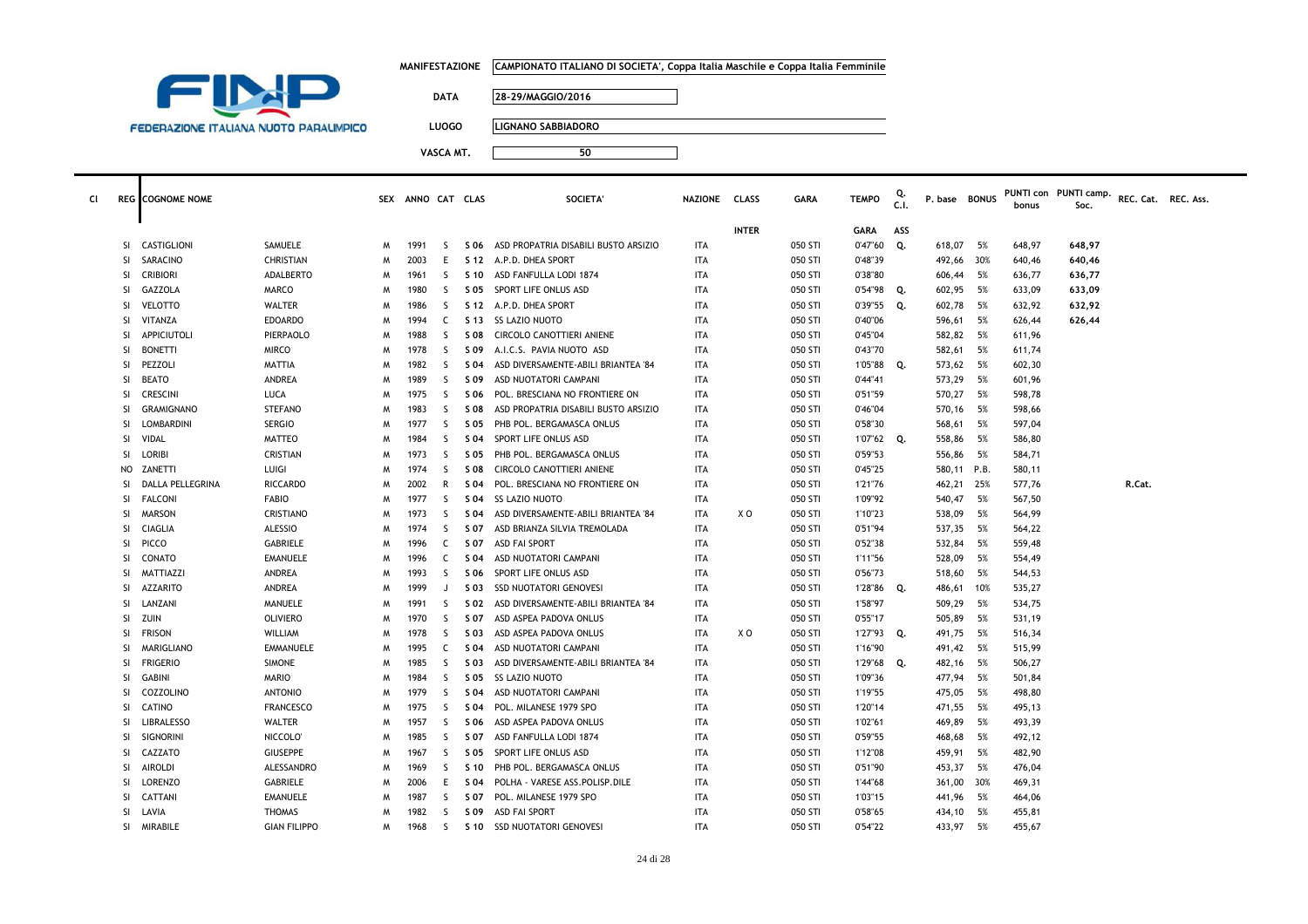| MANIFESTAZIONE      CAMPIONATO ITALIANO DI SOCIETA', Coppa Italia Maschile e Coppa Italia Femminile |
|-----------------------------------------------------------------------------------------------------|
|                                                                                                     |



Т

**DATA 28-29/MAGGIO/2016**

**LUOGO LIGNANO SABBIADORO**

| CI. |           | <b>REG</b> COGNOME NOME |                       |   | SEX ANNO CAT CLAS |              |      | SOCIETA'                            | NAZIONE CLASS |              | <b>GARA</b> | <b>TEMPO</b> | C.1 | P. base BONUS |      | bonus  | PUNTI con PUNTI camp.<br>Soc. | REC. Cat. REC. Ass. |  |
|-----|-----------|-------------------------|-----------------------|---|-------------------|--------------|------|-------------------------------------|---------------|--------------|-------------|--------------|-----|---------------|------|--------|-------------------------------|---------------------|--|
|     |           |                         |                       |   |                   |              |      |                                     |               | <b>INTER</b> |             | GARA         | ASS |               |      |        |                               |                     |  |
|     | SI.       | VIVIANI                 | <b>GIANFRANCO</b>     | M | 1968              | S.           | S 08 | ASD FANFULLA LODI 1874              | <b>ITA</b>    |              | 050 STI     | 1'00"93      |     | 430,82        | 5%   | 452,36 |                               |                     |  |
|     | SI        | AMBROSETTI              | MATTIA                | M | 1991              | S.           | S 08 | POLHA - VARESE ASS.POLISP.DILE      | ITA           |              | 050 STI     | 1'01"43      |     | 427,32        | 5%   | 448,68 |                               |                     |  |
|     | SI        | GIAVAZZI                | <b>IGOR</b>           | M | 1971              | S.           | S 06 | PHB POL. BERGAMASCA ONLUS           | ITA           |              | 050 STI     | 1'09"11      |     | 425,70        | 5%   | 446,98 |                               |                     |  |
|     | SI        | MIRABELLA               | ANGELO                | M | 1958              | S            | S 06 | ASS. DI VOLONTARIATO COME GINESTRE  | ITA           |              | 050 STI     | 1'09"32      |     | 424,41        | 5%   | 445,63 |                               |                     |  |
|     | SI        | <b>MOTTA</b>            | DAVIDE                | M | 1982              | S.           | S 04 | CIRCOLO CANOTTIERI ANIENE           | <b>ITA</b>    |              | 050 STI     | 1'29"20      |     | 423,65        | 5%   | 444,84 |                               |                     |  |
|     | SI        | <b>BONELLO</b>          | <b>FRANCESCO</b>      | M | 1981              | S.           | S 08 | <b>ASD FAI SPORT</b>                | <b>ITA</b>    |              | 050 STI     | 1'01"97      |     | 423,59        | 5%   | 444,77 |                               |                     |  |
|     | <b>SI</b> | <b>TRAVAINI</b>         | <b>MICHELE</b>        | M | 1992              | <sub>S</sub> | S 06 | POL. BRESCIANA NO FRONTIERE ON      | <b>ITA</b>    |              | 050 STI     | 1'10"09      |     | 419,75        | 5%   | 440,73 |                               |                     |  |
|     | SI        | <b>MORETTI</b>          | PAOLO                 | M | 1995              | C            | S 05 | POL. BRESCIANA NO FRONTIERE ON      | <b>ITA</b>    |              | 050 STI     | 1'19"55      |     | 416,72        | 5%   | 437,55 |                               |                     |  |
|     | SI        | REGGIANI                | <b>SIMONE</b>         | M | 1979              | S.           | S 03 | ATLANTIDE O.N.L.U.S.                | <b>ITA</b>    |              | 050 STI     | 1'43"84      |     | 416,41        | 5%   | 437,23 |                               |                     |  |
|     | SI        | ANDRIESH                | DAVYD                 | M | 2002              | R            | S 05 | ASD BRIANZA SILVIA TREMOLADA        | <b>ITA</b>    |              | 050 STI     | 1'36"50      |     | 343,52 25%    |      | 429,40 |                               |                     |  |
|     | SI        | <b>TINAZZO</b>          | <b>GIOVANNI</b>       | M | 1991              | S.           | S 07 | ASD ASPEA PADOVA ONLUS              | <b>ITA</b>    |              | 050 STI     | 1'11"77      |     | 388,88        | 5%   | 408,33 |                               |                     |  |
|     | SI        | PASQUINI                | <b>EMILIANO</b>       | M | 1987              | S.           | S 05 | ATLANTIDE O.N.L.U.S.                | <b>ITA</b>    |              | 050 STI     | 1'25"31      |     | 388,58        | 5%   | 408,01 |                               |                     |  |
|     | SI        | MALMASSARI              | ANDREA                | M | 1975              | S.           | S 02 | <b>ASD FAI SPORT</b>                | <b>ITA</b>    |              | 050 STI     | 2'36"19      |     | 387,92        | 5%   | 407,32 |                               |                     |  |
|     | SI        | VITAGLIANO              | PASQUALE              | M | 1983              | S.           | S 04 | ASD NUOTATORI CAMPANI               | <b>ITA</b>    |              | 050 STI     | 1'37"61      |     | 387,15        | 5%   | 406,51 |                               |                     |  |
|     | SI        | SEPULCRI                | ANDREA                | M | 1975              | S.           | S 03 | ASD FAI SPORT                       | <b>ITA</b>    |              | 050 STI     | 1'53"13      |     | 382,22        | 5%   | 401,33 |                               |                     |  |
|     | SI        | COLLARO                 | ANDREA                | M | 1974              | S.           | S 06 | ASD NUOTATORI CAMPANI               | <b>ITA</b>    |              | 050 STI     | 1'21"08      |     | 362,85        | - 5% | 380,99 |                               |                     |  |
|     | SI        | SILVESTRI               | <b>BRUNO GIORDANO</b> | M | 1998              | J            | S 03 | SPORT LIFE ONLUS ASD                | <b>ITA</b>    |              | 050 STI     | 2'07"09      |     | 340,23        | 10%  | 374,25 |                               |                     |  |
|     | SI        | <b>MORO</b>             | <b>TOMMASO</b>        | M | 1992              | <sub>S</sub> | S 04 | ASD ASPEA PADOVA ONLUS              | <b>ITA</b>    |              | 050 STI     | 1'49"46      |     | 345,24        | 5%   | 362,50 |                               |                     |  |
|     | SI        | <b>GARATTI</b>          | ALESSANDRO            | M | 1972              | <sub>S</sub> | S 06 | SPORT LIFE ONLUS ASD                | <b>ITA</b>    |              | 050 STI     | 1'28"58      |     | 332,13        | 5%   | 348,74 |                               |                     |  |
|     | SI        | STELLITANO              | LUCA                  | M | 1988              | S.           | S 05 | POL. BRESCIANA NO FRONTIERE ON      | <b>ITA</b>    |              | 050 STI     | 1'42"38      |     | 323,79        | 5%   | 339,98 |                               |                     |  |
|     | SI        | PONZONI                 | PAOLO                 | M | 1968              | S.           | S 05 | POL. BRESCIANA NO FRONTIERE ON      | <b>ITA</b>    |              | 050 STI     | 1'44"97      |     | 315,80        | 5%   | 331,59 |                               |                     |  |
|     | SI        | <b>PRICKETT</b>         | <b>MICHEAL</b>        | M | 1958              | S.           | S 05 | ACQUAMARINA TEAM TRIESTE ONLUS      | <b>ITA</b>    |              | 050 STI     | 1'52"80      |     | 293,88        | 5%   | 308,58 |                               |                     |  |
|     | SI        | <b>MENONI</b>           | ALESSANDRO            | M | 1989              | S.           | S 03 | POL. BRESCIANA NO FRONTIERE ON      | <b>ITA</b>    |              | 050 STI     | 2'38"46      |     | 272,88        | 5%   | 286,52 |                               |                     |  |
|     | SI        | <b>MAUGERI</b>          | <b>ANTONINO</b>       | M | 1956              | S.           | S 05 | ASS. DI VOLONTARIATO COME GINESTRE  | <b>ITA</b>    |              | 050 STI     | 2'02"49      |     | 270,63        | 5%   | 284,17 |                               |                     |  |
|     | SI        | PERENCIN                | <b>LUCA</b>           | M | 1998              | J            | S 04 | ASD FAI SPORT                       | $\Omega$      |              | 050 STI     | 2'30"41      |     | 251,25        | 10%  | 276,37 |                               |                     |  |
|     | SI        | <b>COLOMBO</b>          | <b>RUGGERO</b>        | M | 1999              | J            | S 04 | ASD DIVERSAMENTE-ABILI BRIANTEA '84 | <b>ITA</b>    |              | 050 STI     | 2'33"11      |     | 246,82 10%    |      | 271,50 |                               |                     |  |
|     | SI        | ZAMPIERI                | MANUELE               | M | 1982              | S.           | S 05 | SPORT LIFE ONLUS ASD                | <b>ITA</b>    |              | 050 STI     | 2'09"81      |     | 255,37        | 5%   | 268,14 |                               |                     |  |
|     | SI        | <b>SOLIGO</b>           | ANDREA                | M | 1986              | S.           | S 06 | SPORT LIFE ONLUS ASD                | <b>ITA</b>    |              | 050 STI     | 1'55"77      |     | 254,12 5%     |      | 266,83 |                               |                     |  |
|     | <b>SI</b> | DANELUTTI               | ALAN                  | M | 1978              | S            | S 01 | <b>ASD FAI SPORT</b>                | <b>ITA</b>    |              | 050 STI     | 5'43"91      |     | 195,17        | 5%   | 204,93 |                               |                     |  |
|     | <b>SI</b> | QUAI                    | <b>STEFANO</b>        | M | 1976              | <sub>S</sub> | S 02 | ASD FAI SPORT                       | <b>ITA</b>    |              | 050 STI     | 5'21"47      |     | 188,48        | 5%   | 197,90 |                               |                     |  |
|     | <b>SI</b> | <b>BARRO</b>            | <b>LORENZO</b>        | M | 1977              | S            | S 01 | SSD RARI NANTES MAROSTICA           | <b>ITA</b>    |              | 050 STI     | 6'52"58      |     | 162,68        | 5%   | 170,82 |                               |                     |  |
|     | SI.       | <b>PISANO</b>           | ANDREA                | M | 1967              | S.           | S 05 | ACQUAMARINA TEAM TRIESTE ONLUS      | ITA           |              | 050 STI     | 3'40"11      |     | 150,61        | 5%   | 158,14 |                               |                     |  |
| ASS | SI.       | D' AURORA               | <b>ENRICO</b>         | M | 1984              | S.           | S 07 | ASD NUOTO DISABILI SULMONA          | <b>ITA</b>    |              | 050 STI     |              |     |               |      |        |                               |                     |  |
| ASS |           | SI URLI                 | <b>FABIO</b>          | M | 2002              | R            | S 06 | ASD FAI SPORT                       | <b>ITA</b>    |              | 050 STI     |              |     |               |      |        |                               |                     |  |
| ASS |           | SI FRATONI              | <b>LUCA</b>           | M | 1986              | <sub>S</sub> | S 07 | CIRCOLO CANOTTIERI ANIENE           | <b>ITA</b>    |              | 050 STI     |              |     |               |      |        |                               |                     |  |
| ASS | SI.       | NICOLI                  | <b>ADRIANO</b>        | M | 1978              | S            | S 06 | ASD FAI SPORT                       | <b>ITA</b>    |              | 050 STI     |              |     |               |      |        |                               |                     |  |
| ASS | SI.       | TERRANEO                | ANDREA                | M | 1987              | S.           | S 07 | ASD BRIANZA SILVIA TREMOLADA        | ITA           |              | 050 STI     |              |     |               |      |        |                               |                     |  |
| FG  | SI.       | VOCINO                  | DANIELE               | M | 1996              | C            | S 14 | ACQUAMARINA TEAM TRIESTE ONLUS      | ITA           |              | 050 STI     | 0'40"58 Q.   |     |               |      |        |                               |                     |  |
| ASS | NO        | DOLFIN                  | <b>MARCO MARIA</b>    | M | 1981              | S            | S 06 | ASD DIVERSAMENTE-ABILI BRIANTEA '84 | <b>ITA</b>    | x o          | 050 STI     |              |     |               |      |        |                               |                     |  |
| ASS | <b>SI</b> | CANEPA                  | CRISTIANO             | M | 1976              | S.           |      | S 10 SSD NUOTATORI GENOVESI         | <b>ITA</b>    |              | 050 STI     |              |     |               |      |        |                               |                     |  |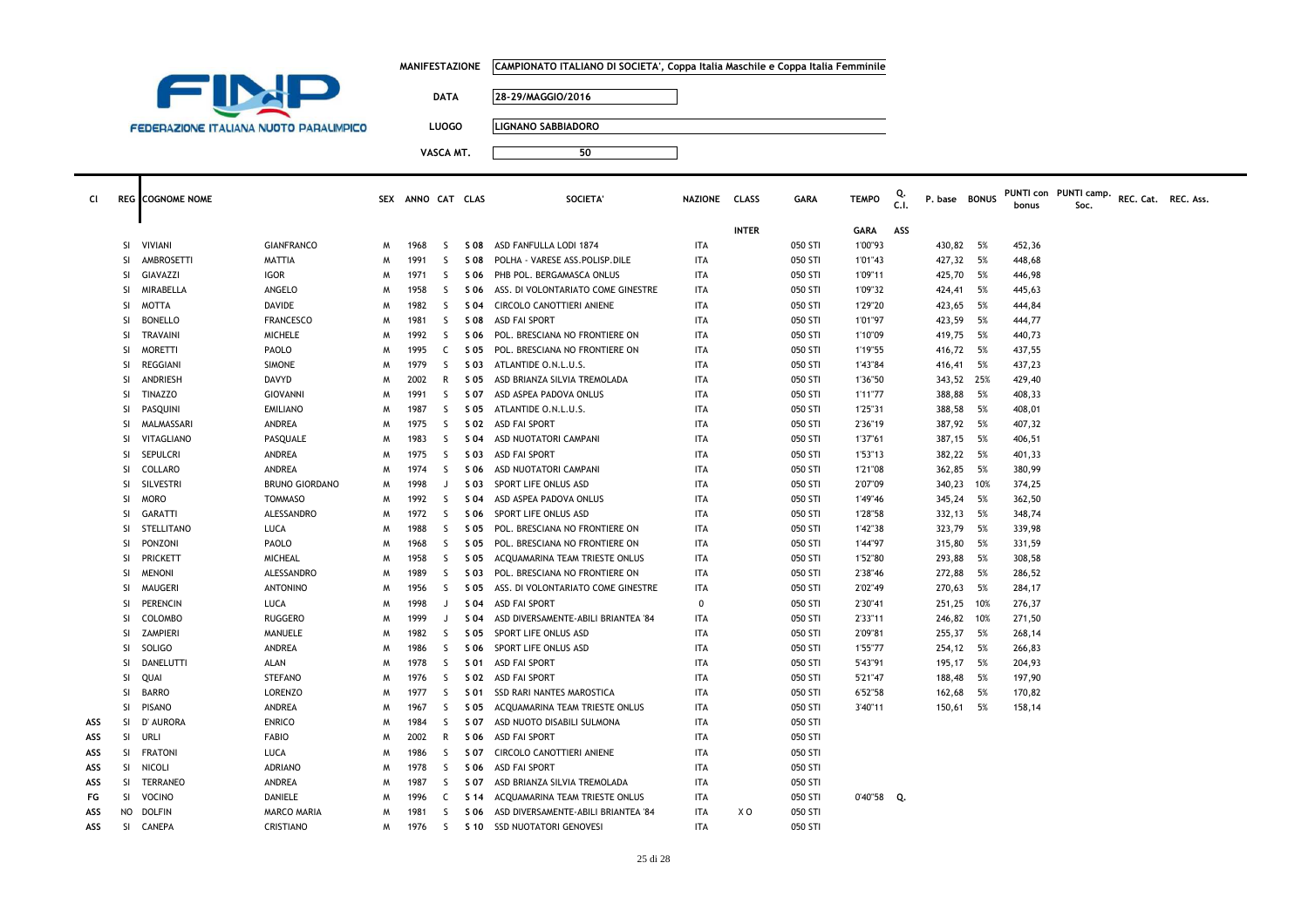|           |               |                                               |                     |   | <b>MANIFESTAZIONE</b> |              |      | CAMPIONATO ITALIANO DI SOCIETA', Coppa Italia Maschile e Coppa Italia Femminile |                |                |                |              |            |               |        |                               |                     |  |
|-----------|---------------|-----------------------------------------------|---------------------|---|-----------------------|--------------|------|---------------------------------------------------------------------------------|----------------|----------------|----------------|--------------|------------|---------------|--------|-------------------------------|---------------------|--|
|           |               |                                               |                     |   |                       | <b>DATA</b>  |      | 28-29/MAGGIO/2016                                                               |                |                |                |              |            |               |        |                               |                     |  |
|           |               |                                               |                     |   |                       |              |      |                                                                                 |                |                |                |              |            |               |        |                               |                     |  |
|           |               | <b>FEDERAZIONE ITALIANA NUOTO PARALIMPICO</b> |                     |   |                       | <b>LUOGO</b> |      | <b>LIGNANO SABBIADORO</b>                                                       |                |                |                |              |            |               |        |                               |                     |  |
|           |               |                                               |                     |   |                       | VASCA MT.    |      | 50                                                                              |                |                |                |              |            |               |        |                               |                     |  |
|           |               |                                               |                     |   |                       |              |      |                                                                                 |                |                |                |              |            |               |        |                               |                     |  |
| <b>CI</b> |               | <b>REG</b> COGNOME NOME                       |                     |   | SEX ANNO CAT CLAS     |              |      | SOCIETA'                                                                        | <b>NAZIONE</b> | <b>CLASS</b>   | <b>GARA</b>    | <b>TEMPO</b> | Q.<br>C.I. | P. base BONUS | bonus  | PUNTI con PUNTI camp.<br>Soc. | REC. Cat. REC. Ass. |  |
|           |               |                                               |                     |   |                       |              |      |                                                                                 |                | <b>INTER</b>   |                | <b>GARA</b>  | ASS        |               |        |                               |                     |  |
|           |               | Metri 50 Farfalla / Butterfly                 |                     |   |                       |              |      |                                                                                 |                |                |                |              |            |               |        |                               |                     |  |
|           | -SI           | <b>AGOSTINI</b>                               | <b>IRENE</b>        | F | 2001                  | R            |      | S 05 ASD ASPEA PADOVA ONLUS                                                     | <b>ITA</b>     |                | <b>050 FAR</b> | 0'55"38 Q.   |            | 763,09 25%    | 953,86 | 953,86                        | R.Cat.              |  |
|           | <b>SI</b>     | <b>ROMANO</b>                                 | <b>EMANUELA</b>     |   | 1990                  | <sub>S</sub> | S 06 | ASD NUOTATORI CAMPANI                                                           | <b>ITA</b>     | X O            | <b>050 FAR</b> | 0'45"11 Q.   |            | 827,09 5%     | 868,44 | 868,44                        |                     |  |
|           | <b>SI</b>     | AERE                                          | KATIA               | F | 1971                  | S            | S 07 | <b>ASD FAI SPORT</b>                                                            | <b>ITA</b>     |                | <b>050 FAR</b> | 0'49"95 Q.   |            | 695,90 5%     | 730,69 | 730,69                        |                     |  |
|           | SI.           | GADOLA                                        | GIULIA              |   | 1986                  | S            | S 03 | POL. BRESCIANA NO FRONTIERE ON                                                  | ITA            | x o            | <b>050 FAR</b> | 1'24"59 Q.   |            | 695,12 5%     | 729,87 | 729,87                        |                     |  |
|           | NO            | CHIARIONI                                     | STEFANIA            |   | 1979                  | S            | S 05 | CIRCOLO CANOTTIERI ANIENE                                                       | <b>ITA</b>     | x o            | 050 FAR        | 0'58"14 Q.   |            | 726,87 P.B.   | 726,87 | 726,87                        |                     |  |
|           | SI.           | PIETRONI                                      | <b>ELENA</b>        |   | 1996                  | C            | S 07 | ASD DIVERSAMENTE-ABILI BRIANTEA '84                                             | <b>ITA</b>     | X O            | <b>050 FAR</b> | $0'52"16$ Q. |            | 666,41 5%     | 699,73 | 699,73                        |                     |  |
|           | NO            | <b>BROLLI</b>                                 | <b>ALICE</b>        | F | 1997                  | J            | S 06 | ASD DELFINI CREMONA ONLUS                                                       | <b>ITA</b>     | X O            | <b>050 FAR</b> | 1'01"90      | Q.         | 602,75 10%    | 663,02 | 663,02                        |                     |  |
|           | -SI           | SPINELLA                                      | CHIARA              | F | 2001                  | R            | S 06 | PHB POL. BERGAMASCA ONLUS                                                       | <b>ITA</b>     |                | <b>050 FAR</b> | 1'34"96      |            | 392,90 25%    | 491,13 |                               |                     |  |
|           | -SI           | PASSUELLO                                     | <b>GIULIA</b>       |   | 1986                  | S            | S 07 | SSD RARI NANTES MAROSTICA                                                       | <b>ITA</b>     | X O            | <b>050 FAR</b> | 1'27"12      |            | 398,99 5%     | 418,94 |                               |                     |  |
|           | <sup>SI</sup> | <b>BUSATO</b>                                 | PATRIZIA            |   | 1977                  | S            | S 06 | ASD ASPEA PADOVA ONLUS                                                          | <b>ITA</b>     |                | <b>050 FAR</b> | 1'45"54      |            | 353,52 5%     | 371,19 |                               |                     |  |
|           | -SI           | NOMADE                                        | MARIA               |   | 1948                  | S.           | S 05 | ASD NUOTATORI CAMPANI                                                           | <b>ITA</b>     |                | <b>050 FAR</b> | 2'02"87      |            | 343,94 5%     | 361,14 |                               |                     |  |
|           | -SI           | LOCATELLI                                     | ALESSANDRA          | F | 1984                  | -S           | S 06 | PHB POL. BERGAMASCA ONLUS                                                       | <b>ITA</b>     |                | <b>050 FAR</b> | 2'14"19      |            | 278,04 5%     | 291,94 |                               |                     |  |
| SQ        | -SI           | PALAZZOLO                                     | <b>ELEONORA</b>     | F | 1982                  | <sub>S</sub> |      | S 03 SS LAZIO NUOTO                                                             | <b>ITA</b>     |                | <b>050 FAR</b> |              |            |               |        |                               |                     |  |
|           | -SI.          | CASTAGNETO                                    | ANDREA              | м | 1988                  | -S           | S 05 | ASD FRATELLANZA NUOTO PONTEDECIMO                                               | ITA            | x o            | <b>050 FAR</b> | 0'41"71      | Q.         | 859,51 5%     | 902,48 | 902,48                        |                     |  |
|           | NO.           | <b>DOLFIN</b>                                 | MARCO MARIA         | м | 1981                  | S.           | S 06 | ASD DIVERSAMENTE-ABILI BRIANTEA '84                                             | ITA            | x o            | <b>050 FAR</b> | 0'40"02 Q.   |            | 766,37 P.B.   | 766,37 | 766,37                        |                     |  |
|           | <b>SI</b>     | <b>FRISON</b>                                 | WILLIAM             | м | 1978                  | <sub>S</sub> | S 03 | ASD ASPEA PADOVA ONLUS                                                          | <b>ITA</b>     | X <sub>0</sub> | <b>050 FAR</b> | 1'24"91      | Q.         | 689,67 5%     | 724,15 | 724,15                        |                     |  |
|           | NO            | DI LUCA                                       | RAFFAELE VICENTE    | M | 1968                  | S            | S 07 | CIRCOLO CANOTTIERI ANIENE                                                       | <b>ITA</b>     |                | <b>050 FAR</b> | 0'42"38 Q.   |            | 715,20 P.B.   | 715,20 | 715,20                        |                     |  |
|           | -SI           | LOMBARDINI                                    | <b>SERGIO</b>       | м | 1977                  | <sub>S</sub> | S 05 | PHB POL. BERGAMASCA ONLUS                                                       | <b>ITA</b>     |                | <b>050 FAR</b> | 0'56"44 Q.   |            | 635,19 5%     | 666,95 | 666,95                        |                     |  |
|           | <b>SI</b>     | COTTICELLI                                    | <b>GIUSEPPE</b>     | м | 2000                  | R            | S 05 | ASD NUOTATORI CAMPANI                                                           | <b>ITA</b>     |                | <b>050 FAR</b> | 1'08"12 Q.   |            | 526,28 25%    | 657,85 | 657,85                        |                     |  |
|           | <b>SI</b>     | <b>MISURI</b>                                 | DAVIDE              | M | 1998                  | $\mathbf{J}$ | S 07 | ASD TEAM SPORT ISOLA                                                            | ITA            |                | <b>050 FAR</b> | 0'50"81 Q.   |            | 596,54 10%    | 656,19 | 656,19                        | R.Cat.              |  |
|           | SI.           | CAVALIERE                                     | <b>ANTONIO</b>      | M | 1988                  | S            | S 06 | ASD SPORTING CLUB FLEGREO                                                       | ITA            | X O            | <b>050 FAR</b> | 0'49"75 Q.   |            | 616,48 5%     | 647,31 | 647,31                        |                     |  |
|           | NO.           | <b>BENSI</b>                                  | NICOLO <sup>®</sup> | M | 1985                  | S            |      | S 05 CIRCOLO CANOTTIERI ANIENE                                                  | <b>ITA</b>     | X O            | <b>050 FAR</b> | 0'58"20      | Q.         | 615,98 P.B.   | 615,98 |                               |                     |  |
|           | NO.           | <b>BRUGNOLI</b>                               | <b>FEDERICO</b>     | м | 1987                  | S            |      | S 05 CUS TORINO                                                                 | <b>ITA</b>     |                | <b>050 FAR</b> | 1'10"41      | Q.         | 509,16 P.B.   | 509,16 |                               |                     |  |
|           | SI            | <b>GAZZOLA</b>                                | <b>MARCO</b>        | м | 1980                  | S            | S 05 | SPORT LIFE ONLUS ASD                                                            | <b>ITA</b>     |                | <b>050 FAR</b> | 1'18"02      |            | 459,50 5%     | 482,47 |                               |                     |  |
|           | <b>SI</b>     | GIAVAZZI                                      | <b>IGOR</b>         | M | 1971                  | <sub>S</sub> |      | S 06 PHB POL. BERGAMASCA ONLUS                                                  | <b>ITA</b>     |                | 050 FAR        | 1'18"59      |            | 390,25 5%     | 409,77 |                               |                     |  |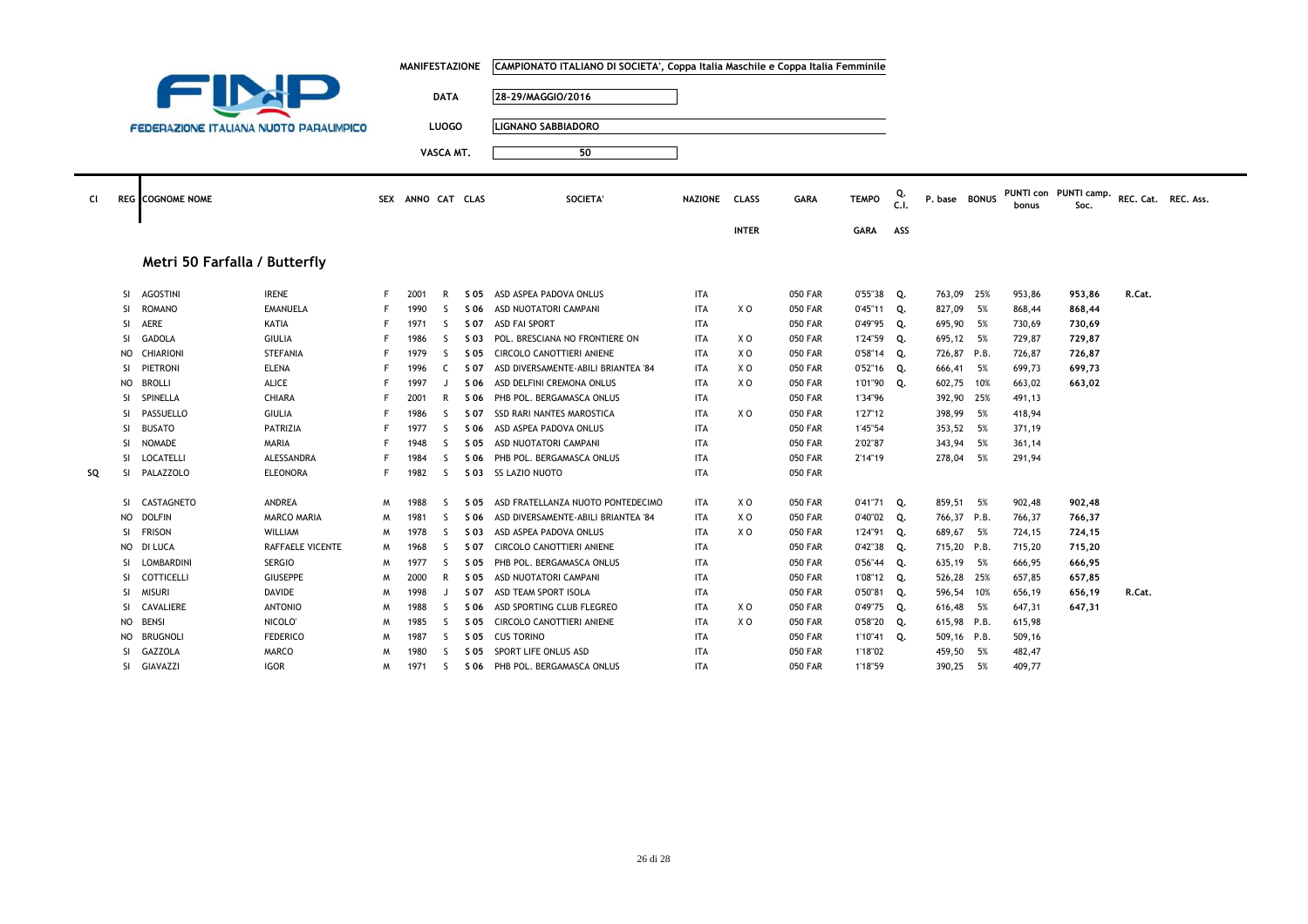|    |              |                                                |                                   |                     | <b>MANIFESTAZIONE</b> |              |                       | CAMPIONATO ITALIANO DI SOCIETA', Coppa Italia Maschile e Coppa Italia Femminile |               |                |                |              |            |               |        |          |                       |                     |  |
|----|--------------|------------------------------------------------|-----------------------------------|---------------------|-----------------------|--------------|-----------------------|---------------------------------------------------------------------------------|---------------|----------------|----------------|--------------|------------|---------------|--------|----------|-----------------------|---------------------|--|
|    |              |                                                |                                   |                     |                       |              |                       |                                                                                 |               |                |                |              |            |               |        |          |                       |                     |  |
|    |              |                                                |                                   |                     |                       | <b>DATA</b>  |                       | 28-29/MAGGIO/2016                                                               |               |                |                |              |            |               |        |          |                       |                     |  |
|    |              |                                                |                                   |                     |                       |              |                       |                                                                                 |               |                |                |              |            |               |        |          |                       |                     |  |
|    |              | <b>FEDERAZIONE ITALIANA NUOTO PARALIMPICO</b>  |                                   |                     |                       | <b>LUOGO</b> |                       | <b>LIGNANO SABBIADORO</b>                                                       |               |                |                |              |            |               |        |          |                       |                     |  |
|    |              |                                                |                                   |                     |                       | VASCA MT.    |                       | 50                                                                              |               |                |                |              |            |               |        |          |                       |                     |  |
|    |              |                                                |                                   |                     |                       |              |                       |                                                                                 |               |                |                |              |            |               |        |          |                       |                     |  |
|    |              |                                                |                                   |                     |                       |              |                       |                                                                                 |               |                |                |              |            |               |        |          |                       |                     |  |
| CI |              | <b>REG</b> COGNOME NOME                        |                                   |                     | SEX ANNO CAT CLAS     |              |                       | SOCIETA'                                                                        | NAZIONE CLASS |                | <b>GARA</b>    | <b>TEMPO</b> | Q.<br>C.I. | P. base BONUS |        |          | PUNTI con PUNTI camp. | REC. Cat. REC. Ass. |  |
|    |              |                                                |                                   |                     |                       |              |                       |                                                                                 |               |                |                |              |            |               |        | bonus    | Soc.                  |                     |  |
|    |              |                                                |                                   |                     |                       |              |                       |                                                                                 |               | <b>INTER</b>   |                | <b>GARA</b>  | ASS        |               |        |          |                       |                     |  |
|    |              | Metri 100 Farfalla / Butterfly                 |                                   |                     |                       |              |                       |                                                                                 |               |                |                |              |            |               |        |          |                       |                     |  |
|    |              |                                                |                                   |                     |                       |              |                       |                                                                                 |               |                |                |              |            |               |        |          |                       |                     |  |
|    | SI           | <b>SECCI</b>                                   | <b>FRANCESCA</b>                  | F                   | 1990                  | S            |                       | S 09 ASD SARDEGNA SPORT                                                         | ITA           | XO             | <b>100 FAR</b> | 1'18"10 Q.   |            | 875,93 5%     |        | 919,72   | 919,72                |                     |  |
|    | SI           | <b>BERRA</b>                                   | <b>ALESSIA</b>                    | F                   | 1994                  | C            | S 13                  | POLHA - VARESE ASS.POLISP.DILE                                                  | <b>ITA</b>    | XO             | <b>100 FAR</b> | 1'08"14      | Q.         | 975,49        | 5%     | 1.024,27 | 1.024,27              |                     |  |
|    | NO           | <b>DEL MASTRO</b>                              | <b>MARIKA</b>                     | F                   | 2003                  | E            | S 09                  | CIRCOLO CANOTTIERI ANIENE                                                       | <b>ITA</b>    |                | <b>100 FAR</b> | 1'28"62 Q.   |            | 771,95 30%    |        | 1.003,53 | 1.003,53              | R.Cat.              |  |
|    |              |                                                |                                   |                     |                       |              |                       |                                                                                 |               |                |                |              |            |               |        |          |                       |                     |  |
|    | NO           | POGGI                                          | CARLOS                            | M                   | 1976                  | S            | S 08                  | ATLANTIDE O.N.L.U.S.                                                            | ITA           |                | <b>100 FAR</b> | 1'41"00      |            | 602,18 P.B.   |        | 602,18   |                       |                     |  |
|    | SI           | <b>VENERUSO</b>                                | <b>EMANUELE</b>                   | M                   | 1992                  | S            | S 09                  | ASD NUOTATORI CAMPANI                                                           | <b>ITA</b>    | $\mathsf{O}$   | <b>100 FAR</b> | 1'28"10      |            | 679,23        | 5%     | 713,19   | 713,19                |                     |  |
|    | <b>SI</b>    | VALENTINO                                      | MATTIA                            | M                   | 1988                  | S.           | S 08                  | ASD BRIANZA SILVIA TREMOLADA                                                    | <b>ITA</b>    | X              | <b>100 FAR</b> | 1'41"36      |            | 600,04        | 5%     | 630,04   | 630,04                |                     |  |
|    | SI           | ALIBRANDI                                      | LORENZO                           | M                   | 1994                  | C            | S 08                  | SS LAZIO NUOTO                                                                  | ITA           | X O            | <b>100 FAR</b> | 1'19"39 Q.   |            | 766,09        | 5%     | 804,40   | 804,40                |                     |  |
|    | SI           | LOBBA                                          | ANDREA                            | M                   | 1999                  | $\perp$      | S 09                  | SSD RARI NANTES MAROSTICA                                                       | <b>ITA</b>    | XO             | <b>100 FAR</b> | 1'12"10      | Q.         | 829,96 10%    |        | 912,95   | 912,95                |                     |  |
|    | SI           | MORLACCHI                                      | <b>FEDERICO</b>                   | M                   | 1993                  | S.           | S 09                  | POLHA - VARESE ASS.POLISP.DILE                                                  | <b>ITA</b>    | X O            | <b>100 FAR</b> | 1'01"51 Q.   |            | 972,85 5%     |        | 1.021,49 | 1.021,49              |                     |  |
|    | <b>NO</b>    | CIULLI                                         | <b>SIMONE</b>                     | M                   | 1986                  | S.           | S 10                  | CIRCOLO CANOTTIERI ANIENE                                                       | <b>ITA</b>    | X O            | <b>100 FAR</b> | 1'03"33      | Q.         | 898,15 P.B.   |        | 898,15   | 898,15                |                     |  |
|    | SI           | SPAIRANI                                       | <b>CLAUDIO</b><br><b>VITTORIO</b> | M                   | 1986                  | S            | S 10                  | POL. BRESCIANA NO FRONTIERE ON                                                  | ITA           | X              | <b>100 FAR</b> | 1'14"08      | Q.         | 767,82        | 5%     | 806,21   | 806,21                |                     |  |
|    | SI           | ABETE                                          | M                                 | 1980                | <sub>S</sub>          | S 10         | ASD NUOTATORI CAMPANI | <b>ITA</b>                                                                      | $\mathsf{O}$  | <b>100 FAR</b> | 1'25"71        |              | 663,63     | 5%            | 696,81 | 696,81   |                       |                     |  |
|    |              |                                                |                                   |                     |                       |              |                       |                                                                                 |               |                |                |              |            |               |        |          |                       |                     |  |
|    |              | Staffetta 4x50 Misti / Medley Relays P.20      |                                   |                     |                       |              |                       |                                                                                 |               |                |                |              |            |               |        |          |                       |                     |  |
|    | SI           | POL. BRESCIANA NO FRONTIEI                     |                                   | 0 F                 | <b>STAFF</b>          | -S           | <b>PT20</b>           | POL. BRESCIANA NO FRONTIERE ON                                                  | ITA           |                | 4X050 MIS      | 4'20"87      | Q.         | 713,80 P.B.   |        | 713,80   | 713,80                |                     |  |
|    | $\mathbf 0$  | ASD NUOTATORI CAMPANI                          | $\mathbf{0}$                      | E                   | <b>STAFF</b>          | S.           | <b>PT20</b>           | ASD NUOTATORI CAMPANI                                                           | <b>ITA</b>    |                | 4X050 MIS      | 4'31"16 Q.   |            | 686,72 P.B.   |        | 686,72   | 686,72                |                     |  |
|    | 0            | <b>SS LAZIO NUOTO</b>                          |                                   | $\mathbf{0}$<br>F   | <b>STAFF</b>          | S.           |                       | PT20 SS LAZIO NUOTO                                                             | <b>ITA</b>    |                | 4X050 MIS      | 5'26"87 Q.   |            | 569,68 P.B.   |        | 569,68   |                       |                     |  |
|    | $\mathbf 0$  | PHB POLISPORTIVA BERGAMA!                      |                                   | 0<br>F              | <b>STAFF</b>          | <sub>S</sub> | <b>PT20</b>           | PHB POL. BERGAMASCA ONLUS                                                       | <b>ITA</b>    |                | 4X050 MIS      | 6'04"10      | Q.         | 511,43 P.B.   |        | 511,43   |                       |                     |  |
|    | 0            | ASD ASPEA PADOVA ONLUS                         |                                   | $\mathbf{0}$<br>- F | <b>STAFF</b>          | S.           |                       | PT20 ASD ASPEA PADOVA ONLUS                                                     | ITA           |                | 4X050 MIS      | 6'20"42 Q.   |            | 489,49 P.B.   |        | 489,49   |                       |                     |  |
|    |              |                                                |                                   |                     |                       |              |                       |                                                                                 |               |                |                |              |            |               |        |          |                       |                     |  |
|    | <b>SI</b>    | POL. BRESCIANA NO FRONTIEI                     |                                   | 0 M                 | <b>STAFF</b>          | -S           |                       | PT20 POL. BRESCIANA NO FRONTIERE ON                                             | ITA           |                | 4X050 MIS      | 3'28"68 Q.   |            | 750,34 P.B.   |        | 750,34   | 750,34                |                     |  |
|    | $\mathbf 0$  | <b>SS LAZIO NUOTO</b>                          |                                   | $\mathbf{0}$<br>M   | <b>STAFF</b>          | S            |                       | PT20 SS LAZIO NUOTO                                                             | <b>ITA</b>    |                | 4X050 MIS      | 3'32"52 Q.   |            | 736,78 P.B.   |        | 736,78   | 736,78                |                     |  |
|    | 0            | CIRCOLO CANOTTIERI ANIENE                      | $\mathbf 0$                       | M                   | <b>STAFF</b>          | S.           | <b>PT20</b>           | CIRCOLO CANOTTIERI ANIENE                                                       | ITA           |                | 4X050 MIS      | 3'38"63      | Q.         | 716,19 P.B.   |        | 716,19   | 716,19                |                     |  |
|    | $\Omega$     | ASD ASPEA PADOVA ONLUS                         |                                   | 0 M                 | <b>STAFF</b>          | - S          | <b>PT20</b>           | ASD ASPEA PADOVA ONLUS                                                          | <b>ITA</b>    |                | 4X050 MIS      | 4'09"12 Q.   |            | 628,53 P.B.   |        | 628,53   | 628,53                |                     |  |
|    | NO           | ASD. BRIANTEA 84                               |                                   | $\mathbf{0}$<br>M   | <b>STAFF</b>          | S.           | <b>PT20</b>           | ASD DIVERSAMENTE-ABILI BRIANTEA '84                                             | ITA           |                | 4X050 MIS      | 4'24"88      | Q.         | 591,14 P.B.   |        | 591,14   |                       |                     |  |
|    | SI           | ATLANTIDE O.N.L.U.S.                           |                                   | 0<br>M              | <b>STAFF</b>          | <sub>S</sub> |                       | PT20 ATLANTIDE O.N.L.U.S.                                                       | <b>ITA</b>    |                | 4X050 MIS      | 4'37"78      | Q.         | 563,68 P.B.   |        | 563,68   |                       |                     |  |
|    | 0            | PHB POLISPORTIVA BERGAMA!                      |                                   | 0 M                 | <b>STAFF</b>          | S.           |                       | PT20 PHB POL. BERGAMASCA ONLUS                                                  | ITA           |                | 4X050 MIS      | 4'48"83      |            | 542,12 P.B.   |        | 542,12   |                       |                     |  |
|    | $\Omega$     | ASD NUOTATORI CAMPANI                          |                                   | $\mathbf{0}$<br>M   | <b>STAFF</b>          | -S           | PT <sub>20</sub>      | ASD NUOTATORI CAMPANI                                                           | <b>ITA</b>    |                | 4X050 MIS      | 4'53"14      |            | 534,15 P.B.   |        | 534,15   |                       |                     |  |
| SQ | $\mathbf 0$  | SPORT LIFE ONLUS ASD                           |                                   | 0 M                 | STAFF S               |              |                       | PT20 SPORT LIFE ONLUS ASD                                                       | ITA           |                | 4X050 MIS      |              |            |               | P.B.   |          |                       |                     |  |
|    |              | Staffetta 4x100 Stile Libero / Free Style P.34 |                                   |                     |                       |              |                       |                                                                                 |               |                |                |              |            |               |        |          |                       |                     |  |
|    |              |                                                |                                   |                     |                       |              |                       |                                                                                 |               |                |                |              |            |               |        |          |                       |                     |  |
|    | $\mathbf 0$  | CIRCOLO CANOTTIERI ANIENE                      |                                   | $0$ F               | <b>STAFF</b>          | $\varsigma$  |                       | PT34 CIRCOLO CANOTTIERI ANIENE                                                  | <b>ITA</b>    |                | 4X100 STI      | 6'31"71 Q.   |            | 683,52 P.B.   |        | 683,52   | 683,52                |                     |  |
|    | <b>SI</b>    | POL. BRESCIANA NO FRONTIEI                     |                                   | $\mathbf{0}$        | <b>STAFF</b>          | -S           | <b>PT34</b>           | POL. BRESCIANA NO FRONTIERE ON                                                  | <b>ITA</b>    |                | 4X100 STI      | 7'15"73      | Q.         | 614,46 P.B.   |        | 614,46   |                       |                     |  |
|    | $\mathbf{0}$ | ASD ASPEA PADOVA ONLUS                         |                                   | 0 F                 | STAFF S               |              |                       | PT34 ASD ASPEA PADOVA ONLUS                                                     | <b>ITA</b>    |                | 4X100 STI      | 7'43"58 Q.   |            | 577,55 P.B.   |        | 577,55   |                       |                     |  |
|    |              |                                                |                                   |                     |                       |              |                       |                                                                                 |               |                |                |              |            |               |        |          |                       |                     |  |